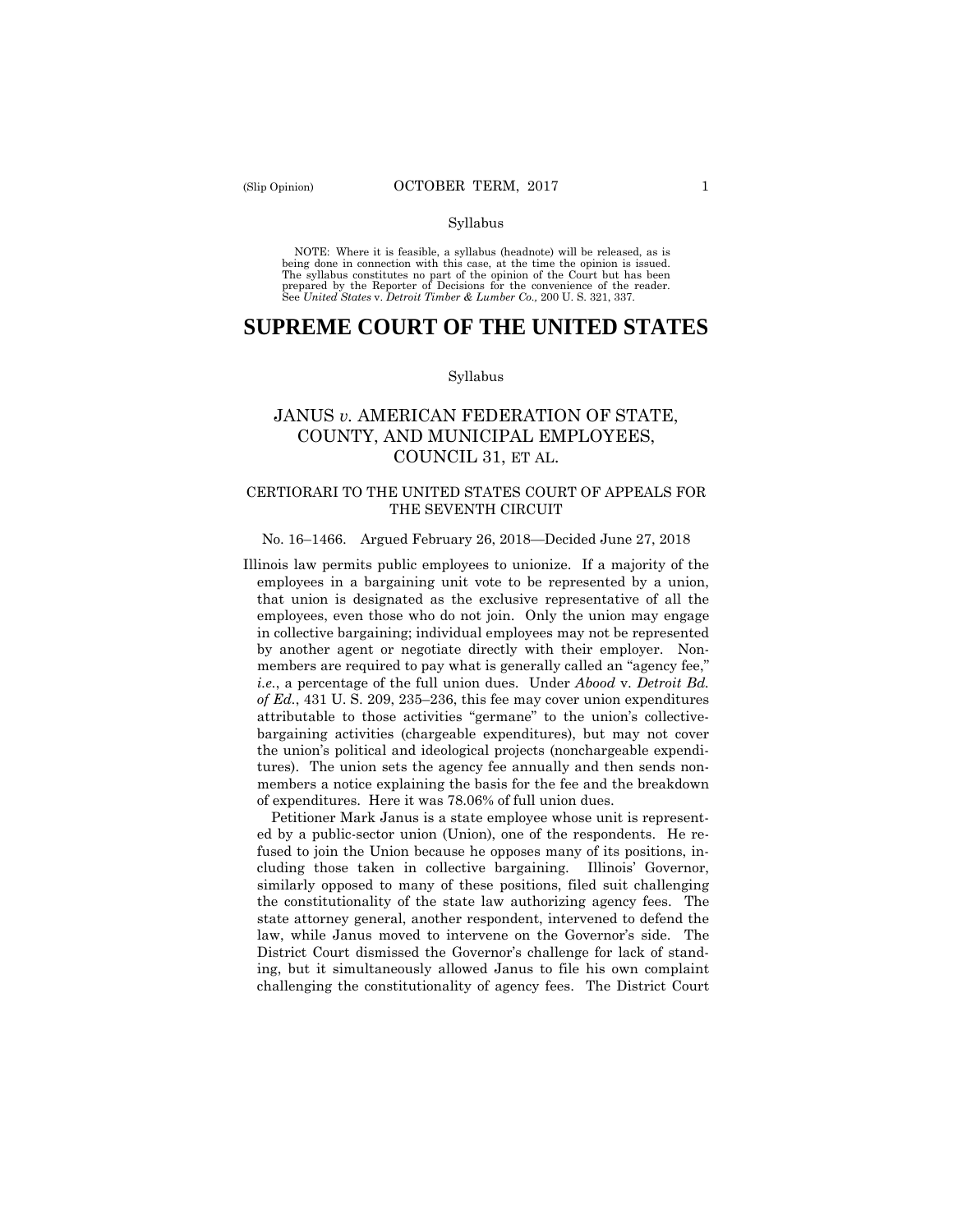granted respondents' motion to dismiss on the ground that the claim was foreclosed by *Abood*. The Seventh Circuit affirmed. *Held*:

 and his injuries can be redressed by a favorable court decision. For suit. *United States ex rel. Texas Portland Cement Co.* v. *McCord*, 233 1. The District Court had jurisdiction over petitioner's suit. Petitioner was undisputedly injured in fact by Illinois' agency-fee scheme jurisdictional purposes, the court permissibly treated his amended complaint in intervention as the operative complaint in a new law-U. S. 157, distinguished. Pp. 6–7.

2. The State's extraction of agency fees from nonconsenting publicsector employees violates the First Amendment. *Abood* erred in concluding otherwise, and *stare decisis* cannot support it. *Abood* is therefore overruled. Pp. 7–47.

(a) *Abood*'s holding is inconsistent with standard First Amendment principles. Pp. 7–18.

(1) Forcing free and independent individuals to endorse ideas they find objectionable raises serious First Amendment concerns. *E.g.*, *West Virginia Bd. of Ed.* v. *Barnette*, 319 U. S. 624, 633. That includes compelling a person to subsidize the speech of other private speakers. *E.g.*, *Knox* v. *Service Employees*, 567 U. S. 298, 309. In *Knox* and *Harris* v. *Quinn*, 573 U. S. \_\_\_, the Court applied an "exacting" scrutiny standard in judging the constitutionality of agency fees rather than the more traditional strict scrutiny. Even under the more permissive standard, Illinois' scheme cannot survive. Pp. 7–11.

 through less restrictive means than the assessment of agency fees. (2) Neither of *Abood*'s two justifications for agency fees passes muster under this standard. First, agency fees cannot be upheld on the ground that they promote an interest in "labor peace." The *Abood*  Court's fears of conflict and disruption if employees were represented by more than one union have proved to be unfounded: Exclusive representation of all the employees in a unit and the exaction of agency fees are not inextricably linked. To the contrary, in the Federal Government and the 28 States with laws prohibiting agency fees, millions of public employees are represented by unions that effectively serve as the exclusive representatives of all the employees. Whatever may have been the case 41 years ago when *Abood* was decided, it is thus now undeniable that "labor peace" can readily be achieved

 members and nonmembers alike does not justify different treatment. Second, avoiding "the risk of 'free riders,' " *Abood*, *supra*, at 224, is not a compelling state interest. Free-rider "arguments . . . are generally insufficient to overcome First Amendment objections," *Knox*, *supra*, at 311, and the statutory requirement that unions represent As is evident in non-agency-fee jurisdictions, unions are quite willing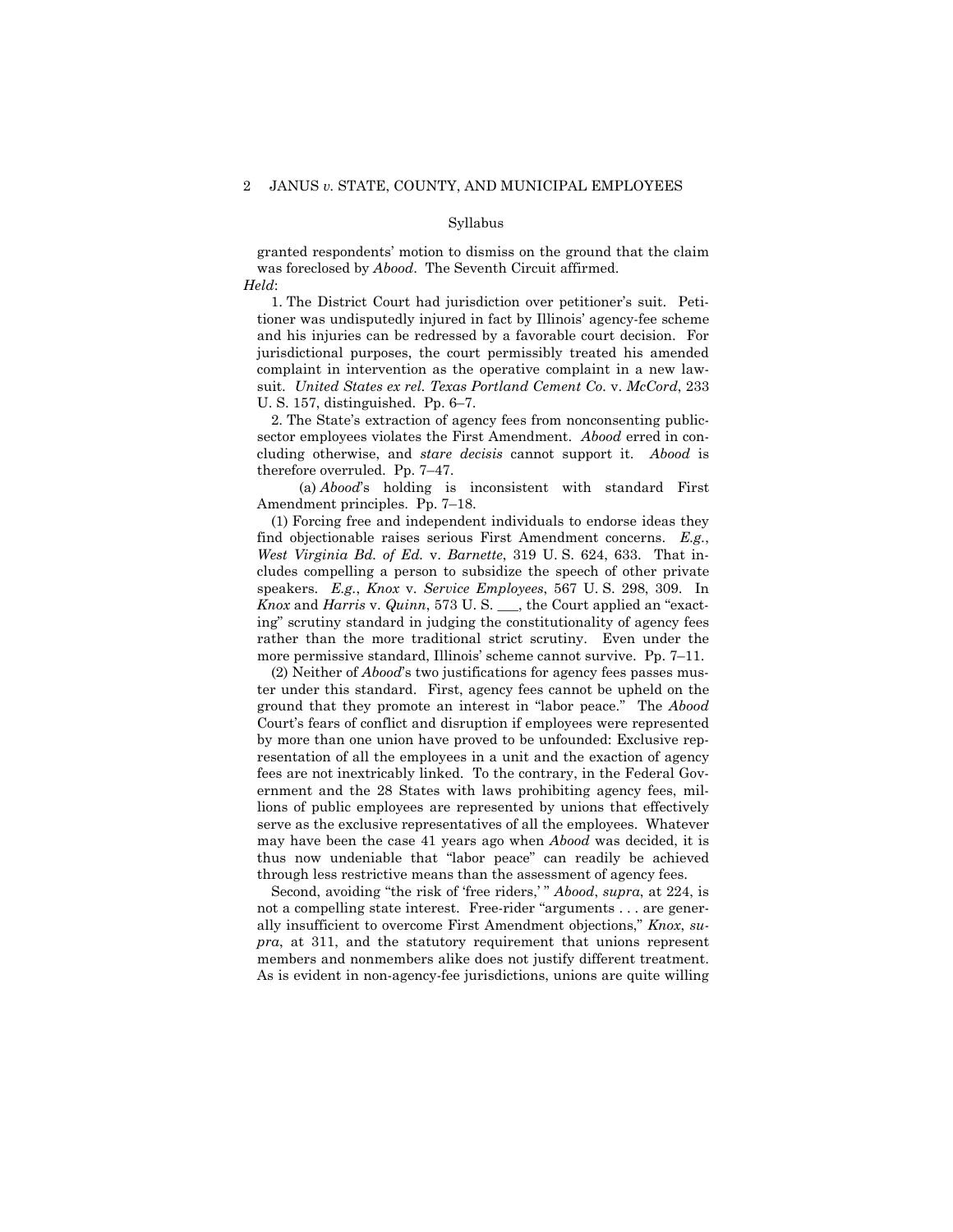to represent nonmembers in the absence of agency fees. And their duty of fair representation is a necessary concomitant of the authority that a union seeks when it chooses to be the exclusive representative. In any event, States can avoid free riders through less restrictive means than the imposition of agency fees. Pp. 11–18.

(b) Respondents' alternative justifications for *Abood* are similarly unavailing. Pp. 18–26.

(1) The Union claims that *Abood* is supported by the First Amendment's original meaning. But neither founding-era evidence nor dictum in *Connick* v. *Myers*, 461 U. S. 138, 143, supports the view that the First Amendment was originally understood to allow States to force public employees to subsidize a private third party. If anything, the opposite is true. Pp. 18–22.

 speech or speech subsidies in support of third parties. Third, the cat-(2) Nor does *Pickering* v. *Board of Ed. of Township High School Dist. 205, Will Cty.*, 391 U. S. 563, provide a basis for *Abood*. *Abood*  was not based on *Pickering*, and for good reasons. First, *Pickering*'s framework was developed for use in cases involving "one employee's speech and its impact on that employee's public responsibilities," *United States* v. *Treasury Employees*, 513 U. S. 454, 467, while *Abood*  and other agency-fee cases involve a blanket requirement that all employees subsidize private speech with which they may not agree. Second, *Pickering*'s framework was designed to determine whether a public employee's speech interferes with the effective operation of a government office, not what happens when the government compels egorization schemes of *Pickering* and *Abood* do not line up. For example, under *Abood*, nonmembers cannot be charged for speech that concerns political or ideological issues; but under *Pickering*, an employee's free speech interests on such issues could be overcome if outweighed by the employer's interests. Pp. 22–26.

(c) Even under some form of *Pickering*, Illinois' agency-fee arrangement would not survive. Pp. 26–33.

(1) Respondents compare union speech in collective bargaining and grievance proceedings to speech "pursuant to [an employee's] official duties," *Garcetti* v. *Ceballos*, 547 U. S. 410, 421, which the State may require of its employees. But in those situations, the employee's words are really the words of the employer, whereas here the union is speaking on behalf of the employees. *Garcetti* therefore does not apply. Pp. 26–27.

(2) Nor does the union speech at issue cover only matters of private concern, which the State may also generally regulate under *Pickering*. To the contrary, union speech covers critically important and public matters such as the State's budget crisis, taxes, and collective bargaining issues related to education, child welfare, healthcare, and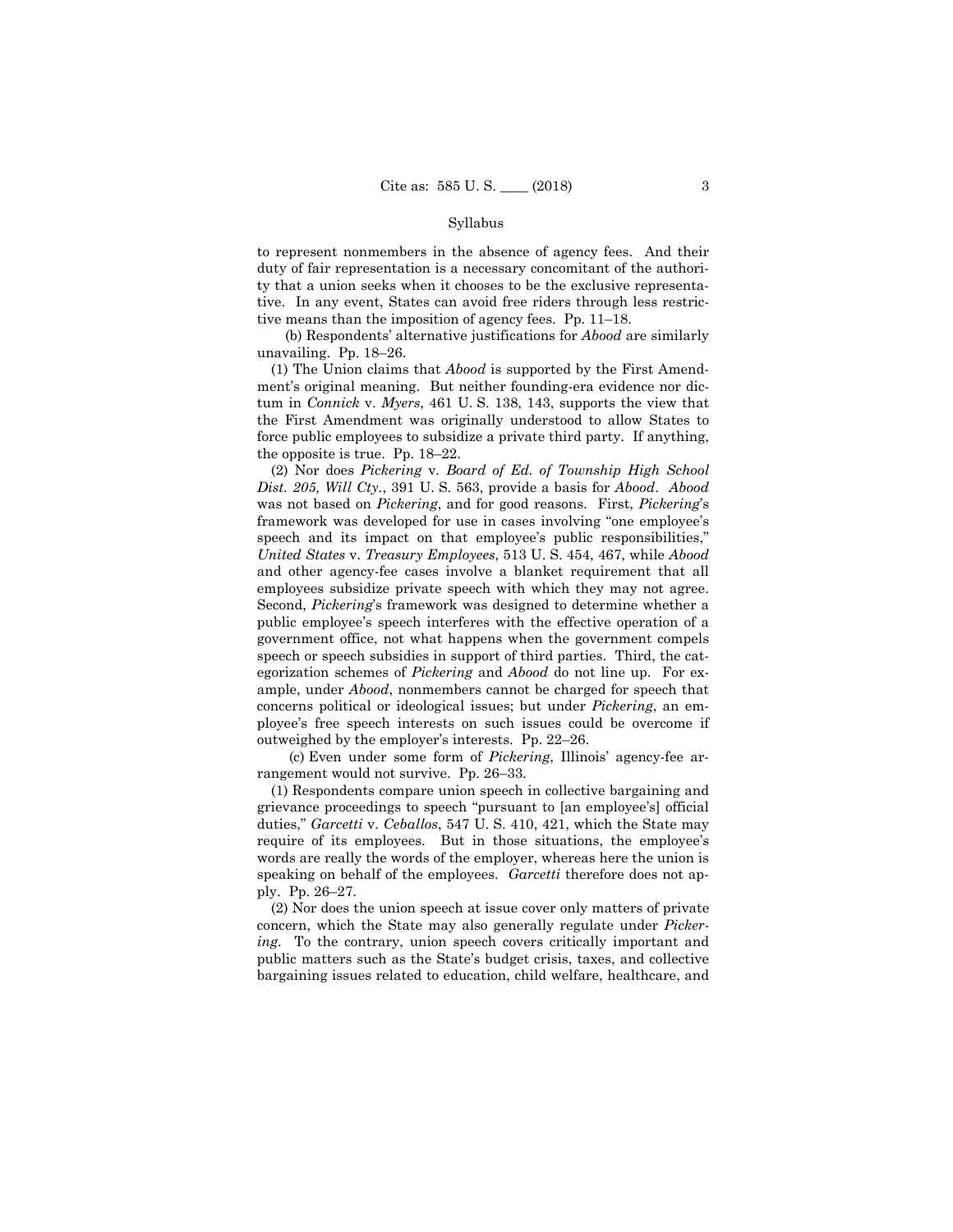minority rights. Pp. 27–31.

(3) The government's proffered interests must therefore justify the heavy burden of agency fees on nonmembers' First Amendment interests. They do not. The state interests asserted in *Abood* promoting "labor peace" and avoiding free riders—clearly do not, as explained earlier. And the new interests asserted in *Harris* and here—bargaining with an adequately funded agent and improving the efficiency of the work force—do not suffice either. Experience shows that unions can be effective even without agency fees. Pp. 31– 33.

 deciding whether to overrule a past decision supports this conclusion. (d) *Stare decisis* does not require retention of *Abood*. An analysis of several important factors that should be taken into account in Pp. 33–47.

(1) *Abood* was poorly reasoned, and those arguing for retaining it have recast its reasoning, which further undermines its *stare decisis*  effect, *e.g.*, *Citizens United* v. *Federal Election Comm'n*, 558 U. S. 310, 363. *Abood* relied on *Railway Employes* v. *Hanson*, 351 U. S. 225, and *Machinists* v. *Street*, 367 U. S. 740, both of which involved private-sector collective-bargaining agreements where the government merely authorized agency fees. *Abood* did not appreciate the very different First Amendment question that arises when a State *requires* its employees to pay agency fees. *Abood* also judged the constitutionality of public-sector agency fees using *Hanson*'s deferential standard, which is inappropriate in deciding free speech issues. Nor did *Abood* take into account the difference between the effects of agency fees in public- and private-sector collective bargaining, anticipate administrative problems with classifying union expenses as chargeable or nonchargeable, foresee practical problems faced by nonmembers wishing to challenge those decisions, or understand the inherently political nature of public-sector bargaining. Pp. 35–38.

(2) *Abood*'s lack of workability also weighs against it. Its line between chargeable and nonchargeable expenditures has proved to be impossible to draw with precision, as even respondents recognize. See, *e.g.*, *Lehnert* v. *Ferris Faculty Assn.*, 500 U. S. 507, 519. What is more, a nonmember objecting to union chargeability determinations will have much trouble determining the accuracy of the union's reported expenditures, which are often expressed in extremely broad and vague terms. Pp. 38–41.

(3) Developments since *Abood*, both factual and legal, have "eroded" the decision's "underpinnings" and left it an outlier among the Court's First Amendment cases. *United States* v. *Gaudin*, 515 U. S. 506, 521. *Abood* relied on an assumption that "the principle of exclusive representation in the public sector is dependent on a union or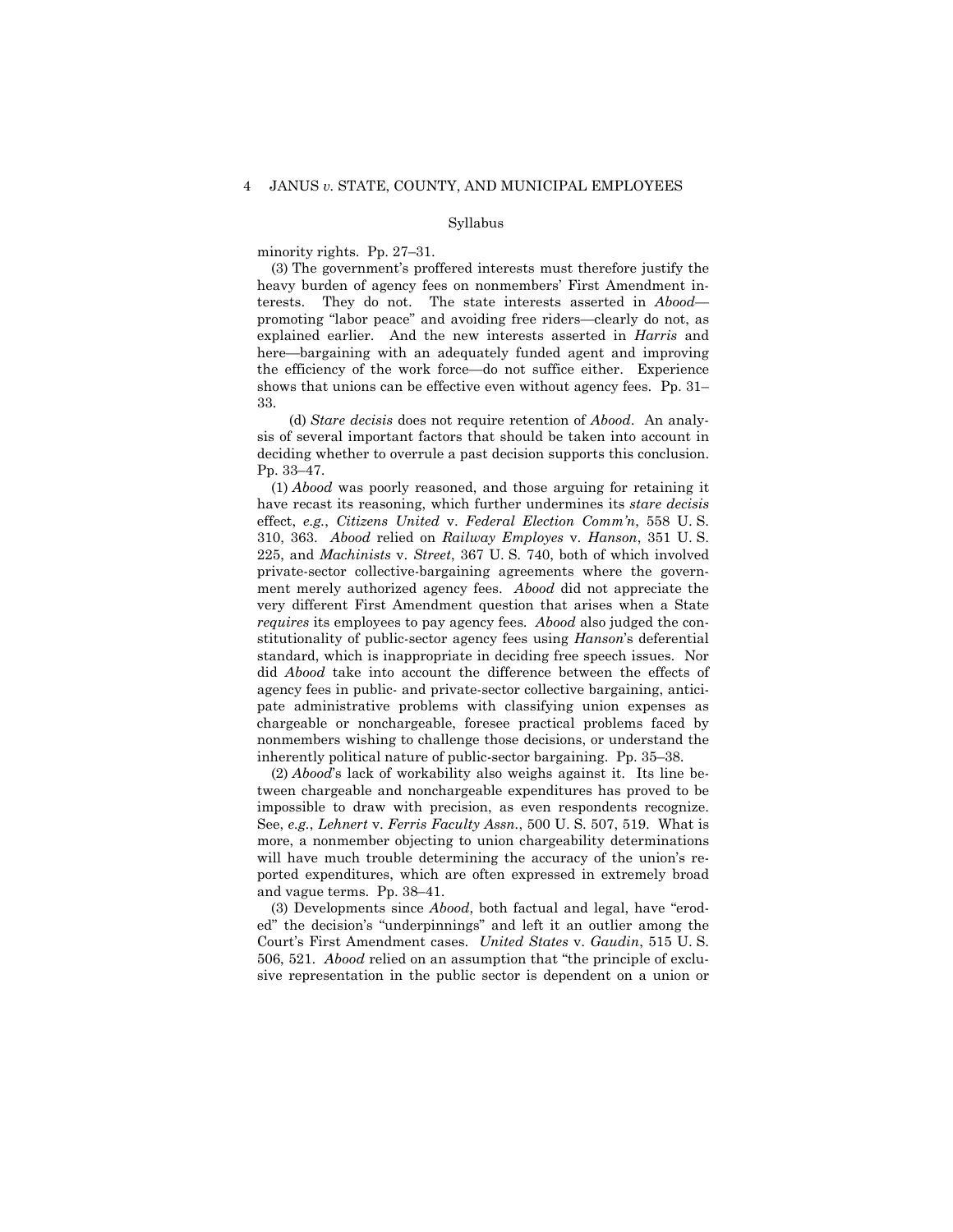agency shop," *Harris*, 573 U. S., at \_\_\_–\_\_\_, but experience has shown otherwise. It was also decided when public-sector unionism was a relatively new phenomenon. Today, however, public-sector union membership has surpassed that in the private sector, and that ascendency corresponds with a parallel increase in public spending. *Abood* is also an anomaly in the Court's First Amendment jurisprudence, where exacting scrutiny, if not a more demanding standard, generally applies. Overruling *Abood* will also end the oddity of allowing public employers to compel union support (which is not supported by any tradition) but not to compel party support (which is supported by tradition), see, *e.g.*, *Elrod* v. *Burns*, 427 U. S. 347. Pp. 42–44.

(4) Reliance on *Abood* does not carry decisive weight. The uncertain status of *Abood*, known to unions for years; the lack of clarity it provides; the short-term nature of collective-bargaining agreements; and the ability of unions to protect themselves if an agency-fee provision was crucial to its bargain undermine the force of reliance. Pp. 44–47.

3. For these reasons, States and public-sector unions may no longer extract agency fees from nonconsenting employees. The First Amendment is violated when money is taken from nonconsenting employees for a public-sector union; employees must choose to support the union before anything is taken from them. Accordingly, neither an agency fee nor any other form of payment to a public-sector union may be deducted from an employee, nor may any other attempt be made to collect such a payment, unless the employee affirmatively consents to pay. Pp. 48–49.

851 F. 3d 746, reversed and remanded.

 ALITO, J., delivered the opinion of the Court, in which ROBERTS, C. J., and KENNEDY, THOMAS, and, GORSUCH, JJ., joined. SOTOMAYOR, J., filed a dissenting opinion. KAGAN, J., filed a dissenting opinion, in which GINSBURG, BREYER, and SOTOMAYOR, JJ., joined.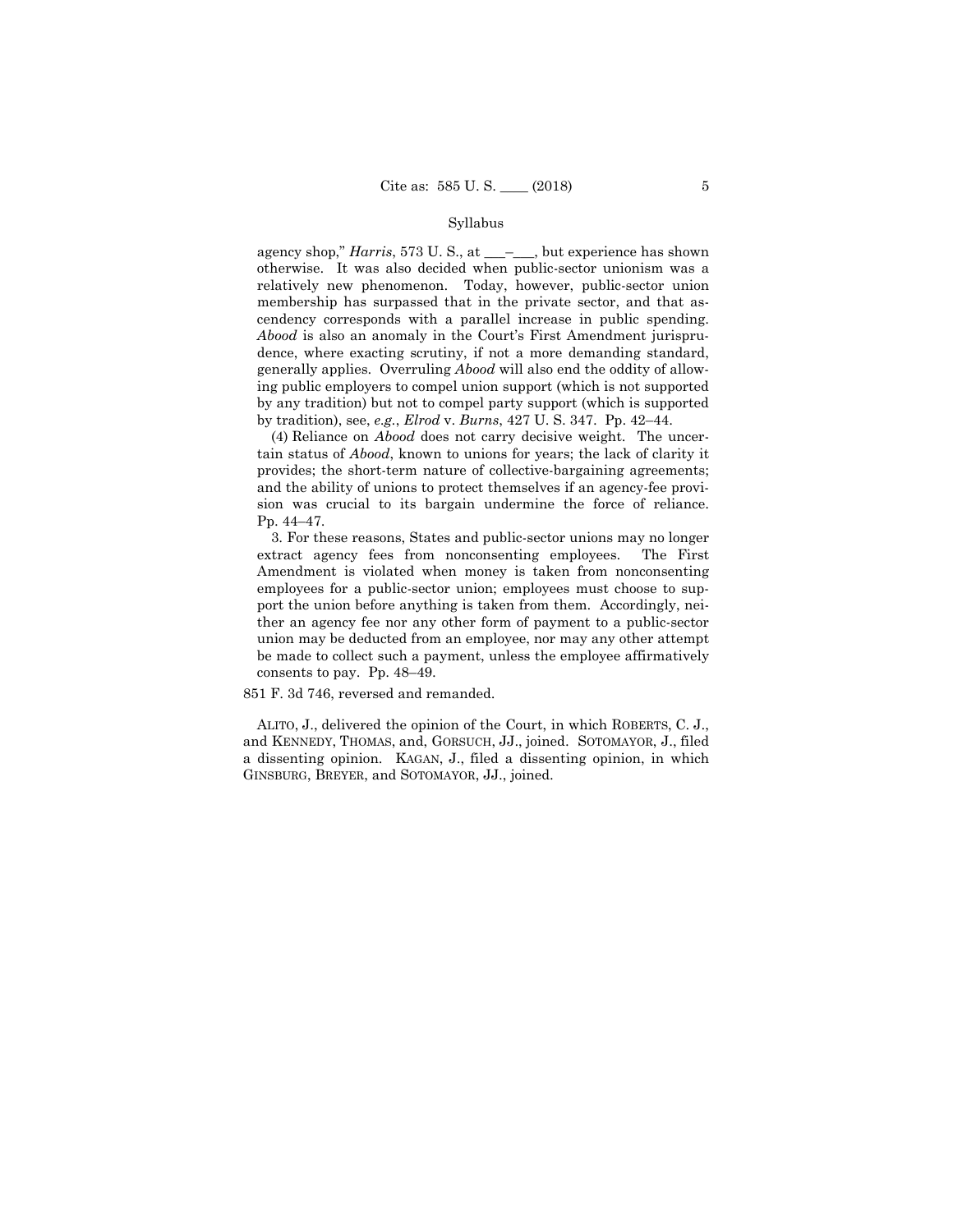preliminary print of the United States Reports. Readers are requested to notify the Reporter of Decisions, Supreme Court of the United States, Wash- ington, D. C. 20543, of any typographical or other formal errors, in order that corrections may be made before the preliminary print goes to press. NOTICE: This opinion is subject to formal revision before publication in the

## $\frac{1}{2}$  ,  $\frac{1}{2}$  ,  $\frac{1}{2}$  ,  $\frac{1}{2}$  ,  $\frac{1}{2}$  ,  $\frac{1}{2}$  ,  $\frac{1}{2}$ **SUPREME COURT OF THE UNITED STATES**

#### $\frac{1}{2}$  ,  $\frac{1}{2}$  ,  $\frac{1}{2}$  ,  $\frac{1}{2}$  ,  $\frac{1}{2}$  ,  $\frac{1}{2}$ No. 16–1466

# MARK JANUS, PETITIONER *v.* AMERICAN FEDER-ATION OF STATE, COUNTY, AND MUNICIPAL EMPLOYEES, COUNCIL 31, ET AL.

# ON WRIT OF CERTIORARI TO THE UNITED STATES COURT OF APPEALS FOR THE SEVENTH CIRCUIT

[June 27, 2018]

JUSTICE ALITO delivered the opinion of the Court.

Under Illinois law, public employees are forced to subsidize a union, even if they choose not to join and strongly object to the positions the union takes in collective bargaining and related activities. We conclude that this arrangement violates the free speech rights of nonmembers by compelling them to subsidize private speech on matters of substantial public concern.

 doing so. But there are very strong reasons in this case. cases and has been undermined by more recent decisions. We upheld a similar law in *Abood* v. *Detroit Bd. of Ed.*, 431 U. S. 209 (1977), and we recognize the importance of following precedent unless there are strong reasons for not Fundamental free speech rights are at stake. *Abood* was poorly reasoned. It has led to practical problems and abuse. It is inconsistent with other First Amendment Developments since *Abood* was handed down have shed new light on the issue of agency fees, and no reliance interests on the part of public-sector unions are sufficient to justify the perpetuation of the free speech violations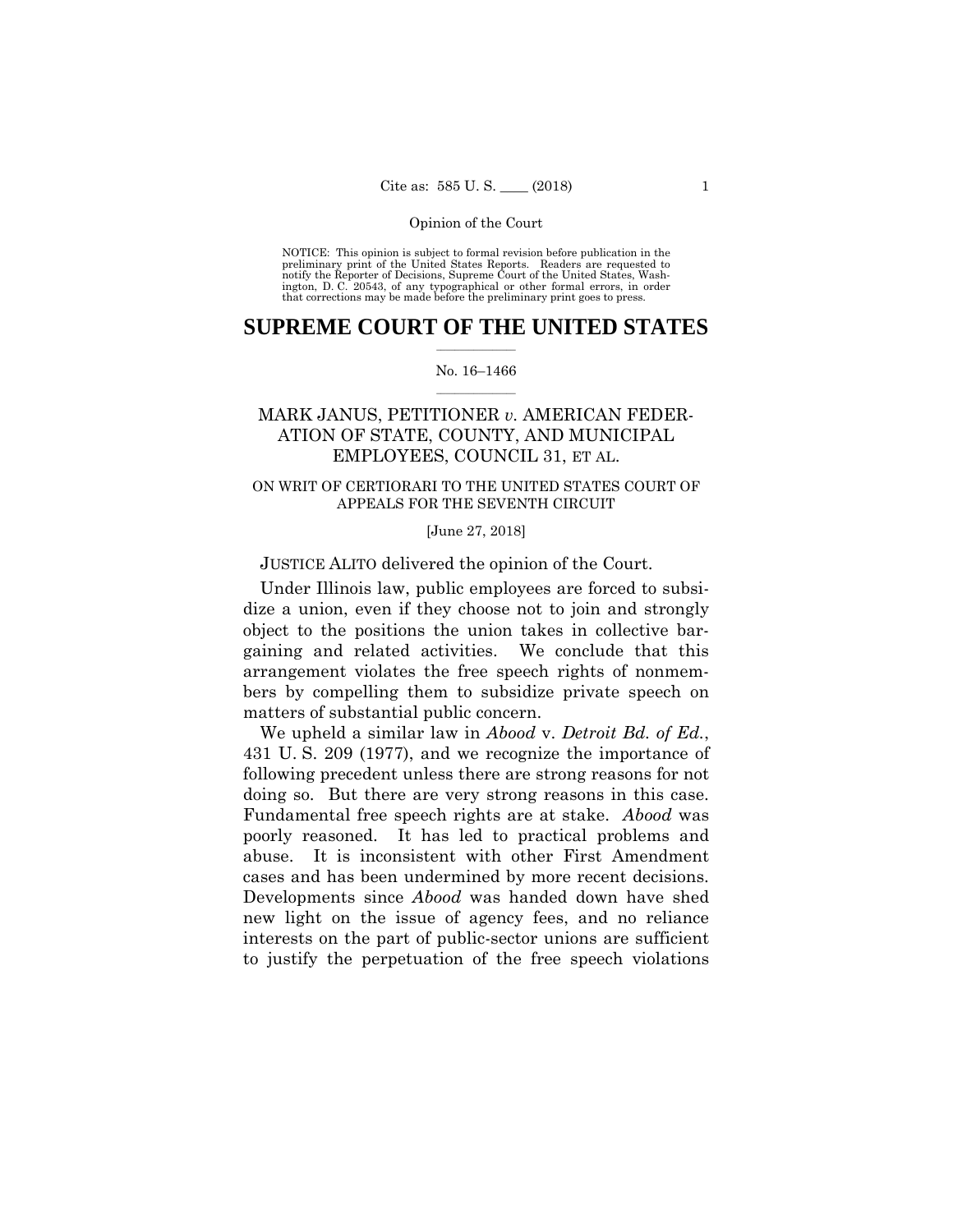that *Abood* has countenanced for the past 41 years. *Abood*  is therefore overruled.

# I A

Under the Illinois Public Labor Relations Act (IPLRA), employees of the State and its political subdivisions are permitted to unionize. See Ill. Comp. Stat., ch. 5, §315/6(a) (West 2016). If a majority of the employees in a bargaining unit vote to be represented by a union, that union is designated as the exclusive representative of all the employees.  $\S$ §315/3(s)(1), 315/6(c), 315/9. Employees in the unit are not obligated to join the union selected by their co-workers, but whether they join or not, that union is deemed to be their sole permitted representative. See  $\S$ §315/6(a), (c).

Once a union is so designated, it is vested with broad authority. Only the union may negotiate with the employer on matters relating to "pay, wages, hours[,] and other conditions of employment." §315/6(c). And this authority extends to the negotiation of what the IPLRA calls "policy matters," such as merit pay, the size of the work force, layoffs, privatization, promotion methods, and nondiscrimination policies. §315/4; see §315/6(c); see generally, *e.g.*, *Illinois Dept. of Central Management Servs.* v. *AFSCME, Council 31*, No. S–CB–16–17 etc., 33 PERI ¶67 (ILRB Dec. 13, 2016) (Board Decision).

Designating a union as the employees' exclusive representative substantially restricts the rights of individual employees. Among other things, this designation means that individual employees may not be represented by any agent other than the designated union; nor may individual employees negotiate directly with their employer. §§315/6(c)–(d), 315/10(a)(4); see *Matthews* v. *Chicago Transit Authority*, 2016 IL 117638, 51 N. E. 3d 753, 782; accord, *Medo Photo Supply Corp.* v. *NLRB*, 321 U. S. 678,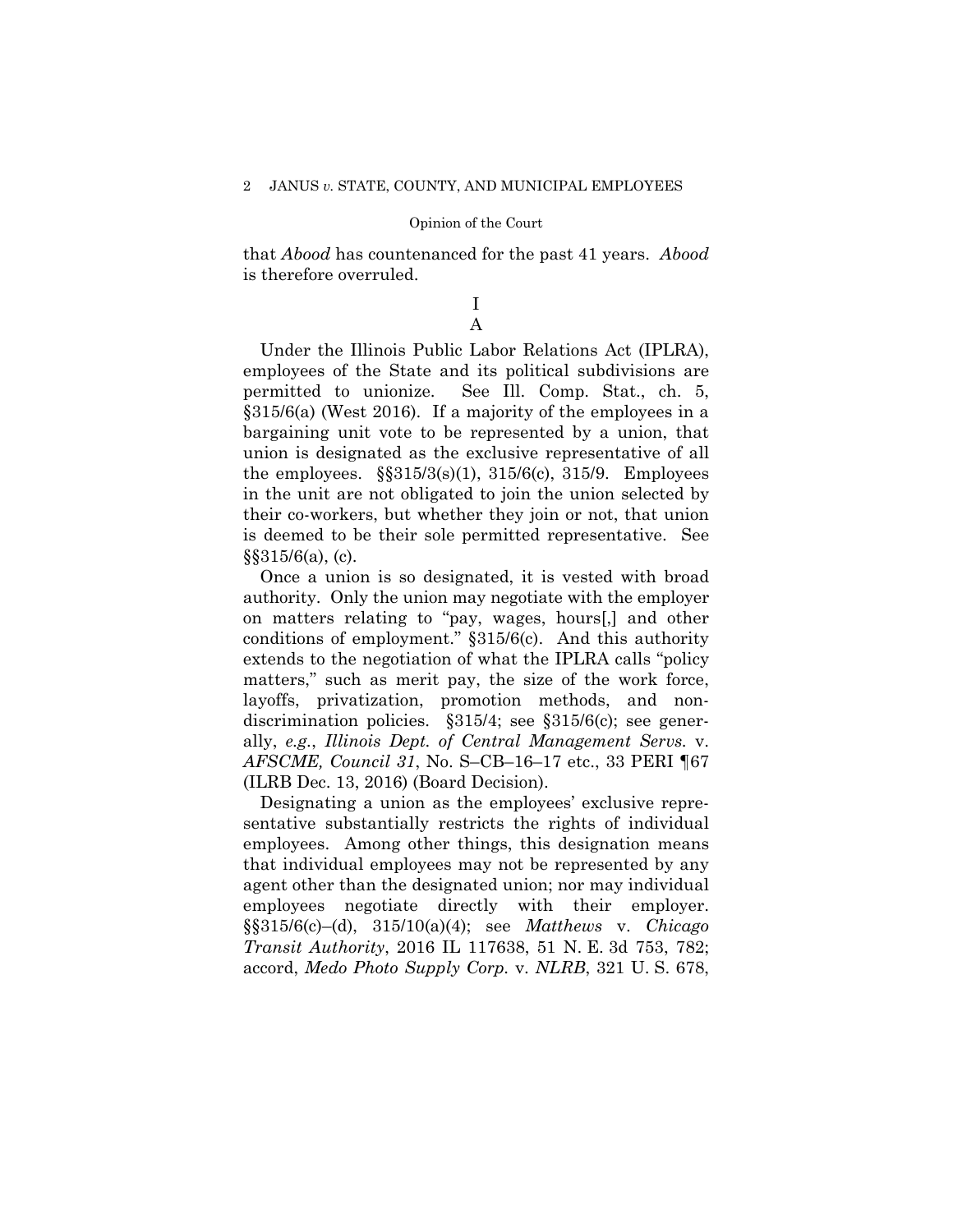683–684 (1944). Protection of the employees' interests is placed in the hands of the union, and therefore the union is required by law to provide fair representation for all employees in the unit, members and nonmembers alike.  $$315/6(d)$ .

Employees who decline to join the union are not assessed full union dues but must instead pay what is generally called an "agency fee," which amounts to a percentage of the union dues. Under *Abood*, nonmembers may be charged for the portion of union dues attributable to activities that are "germane to [the union's] duties as collectivebargaining representative," but nonmembers may not be required to fund the union's political and ideological projects. 431 U. S., at 235; see *id.*, at 235–236. In labor-law parlance, the outlays in the first category are known as "chargeable" expenditures, while those in the latter are labeled "nonchargeable."

Illinois law does not specify in detail which expenditures are chargeable and which are not. The IPLRA provides that an agency fee may compensate a union for the costs incurred in "the collective bargaining process, contract administration[,] and pursuing matters affecting wages, hours[,] and conditions of employment."  $\S 315/6$ (e); see also  $§315/3(g)$ . Excluded from the agency-fee calculation are union expenditures "related to the election or support of any candidate for political office." §315/3(g); see §315/6(e).

Applying this standard, a union categorizes its expenditures as chargeable or nonchargeable and thus determines a nonmember's "proportionate share," §315/6(e); this determination is then audited; the amount of the "proportionate share" is certified to the employer; and the employer automatically deducts that amount from the nonmembers' wages. See *ibid.*; App. to Pet. for Cert. 37a; see also *Harris* v. *Quinn*, 573 U. S. \_\_\_, \_\_\_–\_\_\_ (2014) (slip op., at 19–20) (describing this process). Nonmembers need not be asked, and they are not required to consent before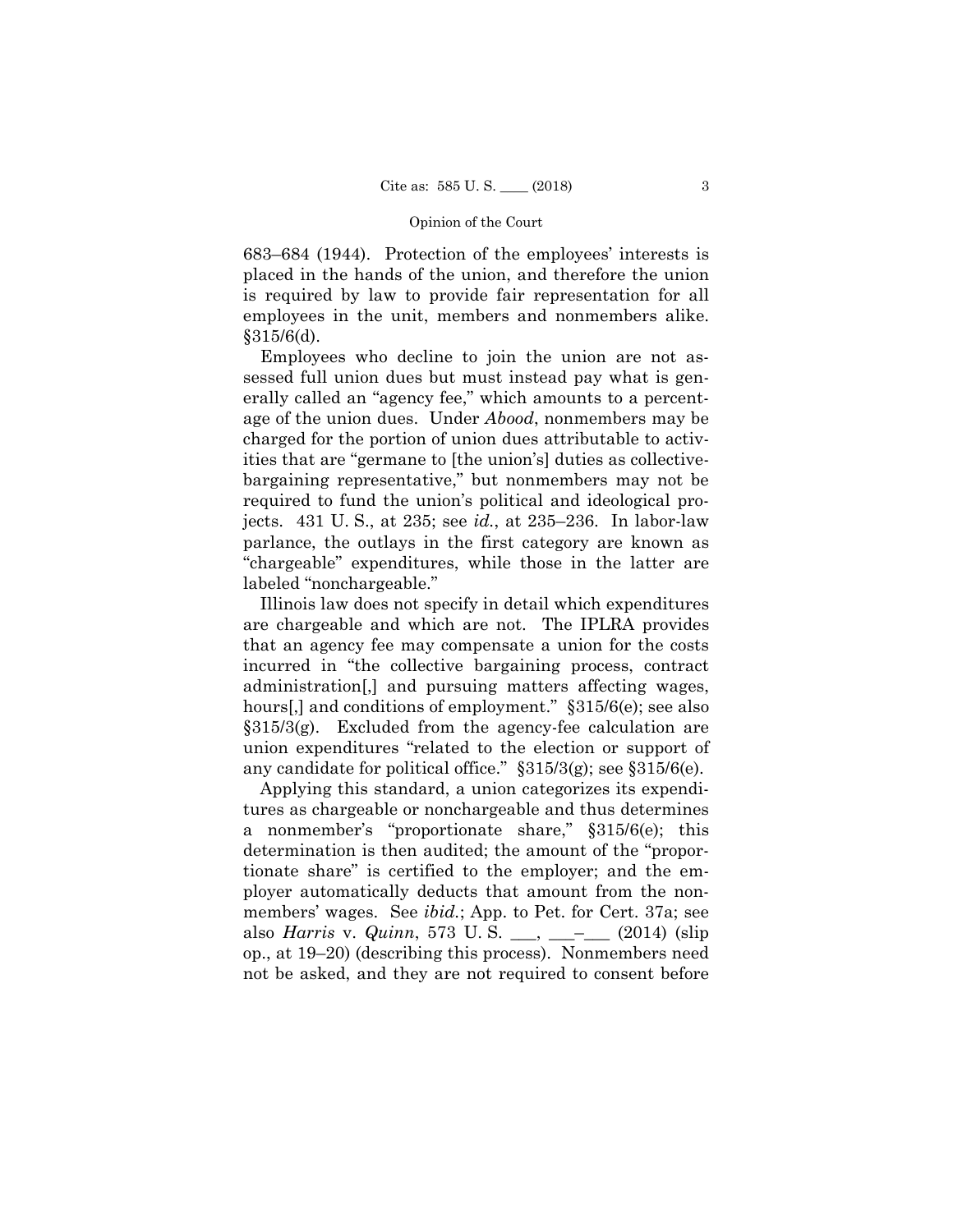the fees are deducted.

After the amount of the agency fee is fixed each year, the union must send nonmembers what is known as a *Hudson* notice. See *Teachers* v. *Hudson*, 475 U. S. 292 (1986). This notice is supposed to provide nonmembers with "an adequate explanation of the basis for the [agency] fee." *Id.*, at 310. If nonmembers "suspect that a union has improperly put certain expenses in the [chargeable] category," they may challenge that determination. *Harris*, *supra*, at \_\_\_ (slip op., at 19).

As illustrated by the record in this case, unions charge nonmembers, not just for the cost of collective bargaining *per se*, but also for many other supposedly connected activities. See App. to Pet. for Cert. 28a–39a. Here, the nonmembers were told that they had to pay for "[l]obbying," "[s]ocial and recreational activities," "advertising," "[m]embership meetings and conventions," and "litigation," as well as other unspecified "[s]ervices" that "may ultimately inure to the benefit of the members of the local bargaining unit." *Id.*, at 28a–32a. The total chargeable amount for nonmembers was 78.06% of full union dues. *Id.*, at 34a.

B

Petitioner Mark Janus is employed by the Illinois Department of Healthcare and Family Services as a child support specialist. *Id.*, at 10a. The employees in his unit are among the 35,000 public employees in Illinois who are represented by respondent American Federation of State, County, and Municipal Employees, Council 31 (Union). *Ibid.* Janus refused to join the Union because he opposes "many of the public policy positions that [it] advocates," including the positions it takes in collective bargaining. *Id.*, at 10a, 18a. Janus believes that the Union's "behavior in bargaining does not appreciate the current fiscal crises in Illinois and does not reflect his best interests or the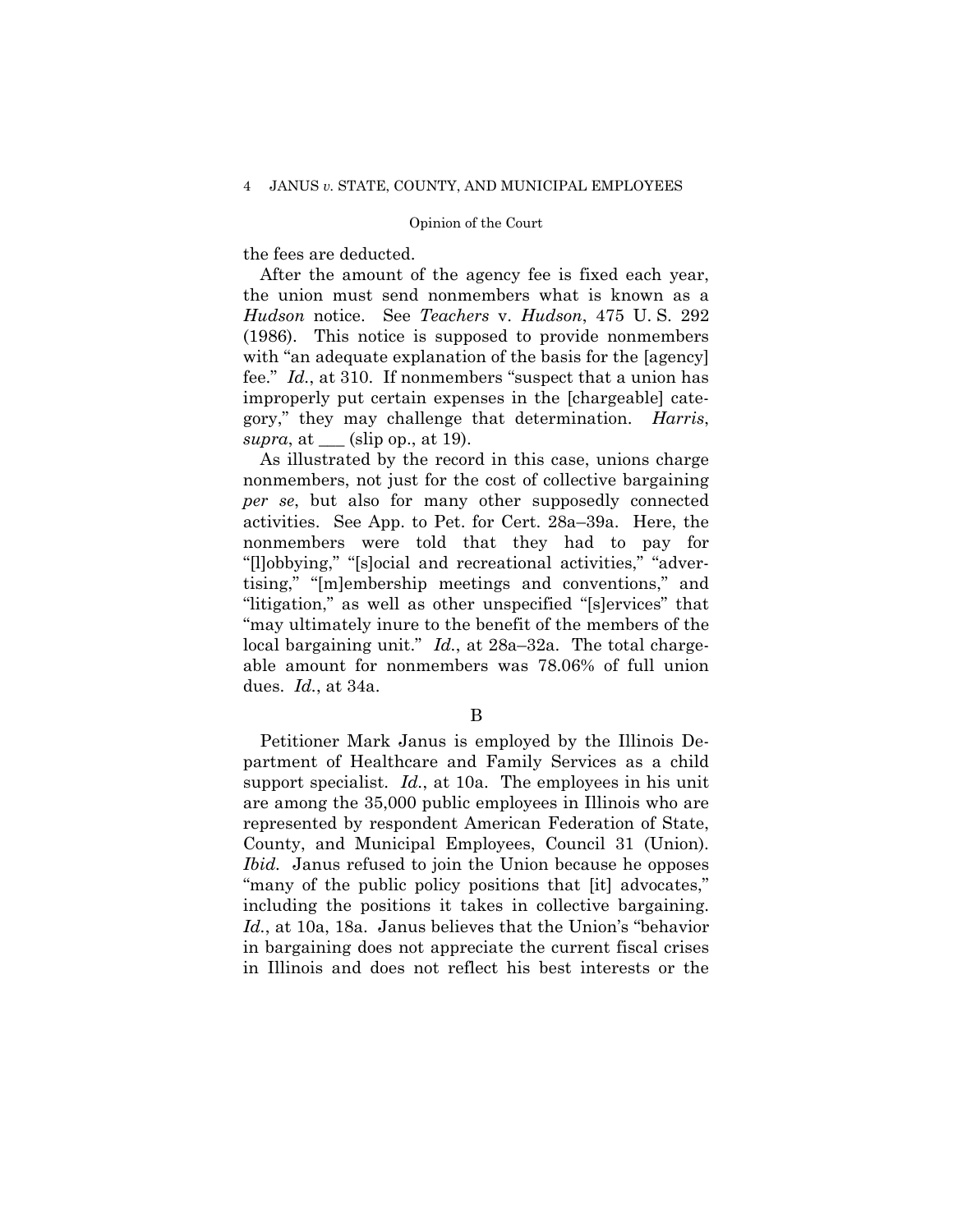subsidize [the Union]." *Ibid.* Under his unit's collectiveinterests of Illinois citizens." *Id.*, at 18a. Therefore, if he had the choice, he "would not pay any fees or otherwise bargaining agreement, however, he was required to pay an agency fee of \$44.58 per month, *id.*, at 14a—which would amount to about \$535 per year.

Janus's concern about Illinois' current financial situation is shared by the Governor of the State, and it was the Governor who initially challenged the statute authorizing the imposition of agency fees. The Governor commenced an action in federal court, asking that the law be declared unconstitutional, and the Illinois attorney general (a respondent here) intervened to defend the law. App. 41. Janus and two other state employees also moved to intervene—but on the Governor's side. *Id.*, at 60.

not cause him any personal injury. E.g., id., at  $48-49$ . Respondents moved to dismiss the Governor's challenge for lack of standing, contending that the agency fees did The District Court agreed that the Governor could not maintain the lawsuit, but it held that petitioner and the other individuals who had moved to intervene had standing because the agency fees unquestionably injured them. Accordingly, "in the interest of judicial economy," the court dismissed the Governor as a plaintiff, while simultaneously allowing petitioner and the other employees to file their own complaint. *Id.*, at 112. They did so, and the case proceeded on the basis of this new complaint.

The amended complaint claims that all "nonmember fee deductions are coerced political speech" and that "the First Amendment forbids coercing any money from the nonmembers." App. to Pet. for Cert. 23a. Respondents moved to dismiss the amended complaint, correctly recognizing that the claim it asserted was foreclosed by *Abood*. The District Court granted the motion, *id.*, at 7a, and the Court of Appeals for the Seventh Circuit affirmed, 851 F. 3d 746 (2017).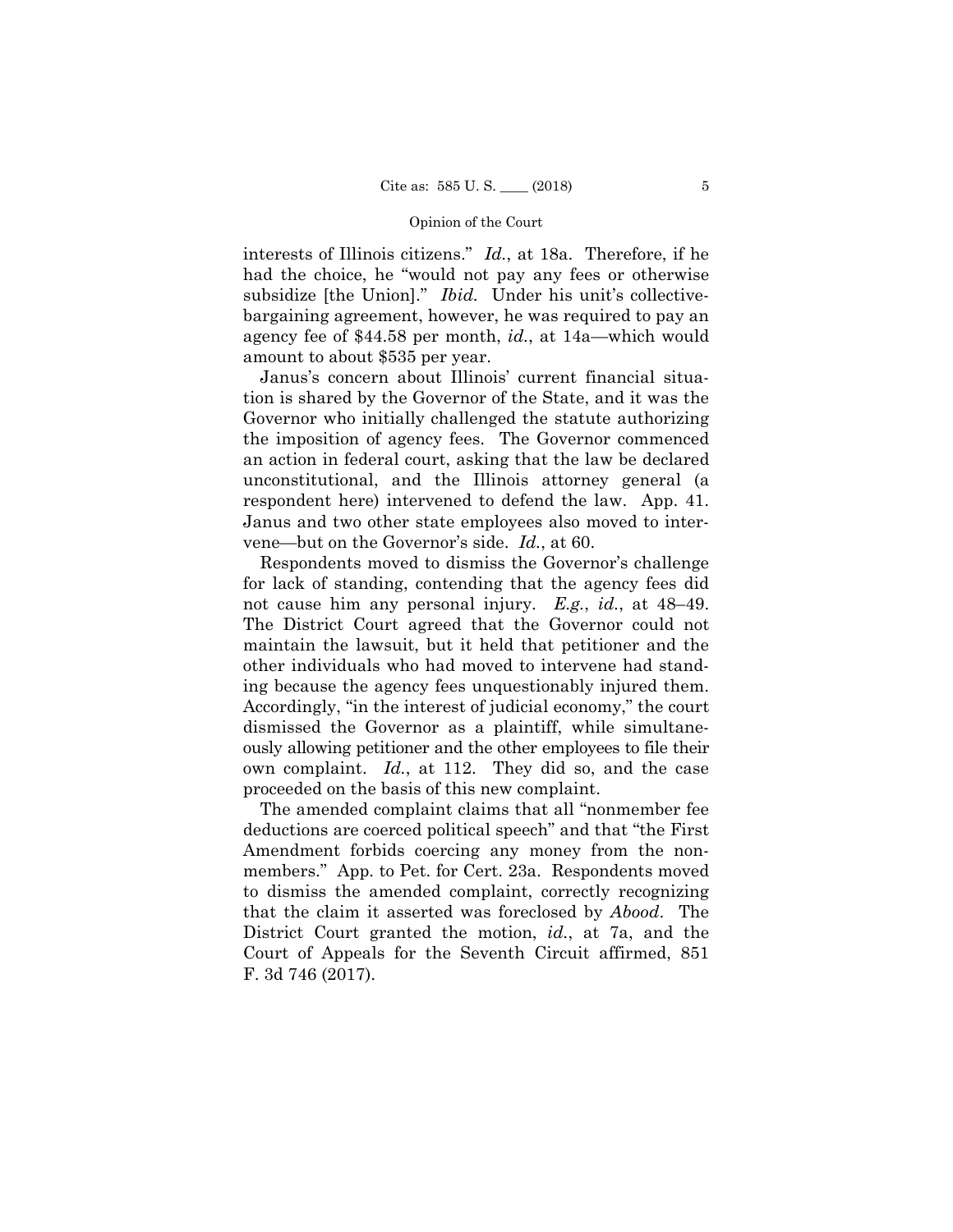Janus then sought review in this Court, asking us to overrule *Abood* and hold that public-sector agency-fee arrangements are unconstitutional. We granted certiorari to consider this important question. 582 U. S. \_\_\_ (2017).

## II

Before reaching this question, however, we must consider a threshold issue. Respondents contend that the District Court lacked jurisdiction under Article III of the Constitution because petitioner "moved to intervene in [the Governor's] jurisdictionally defective lawsuit." Union Brief in Opposition 11; see also *id.*, at 13–17; State Brief in Opposition 6; Brief for Union Respondent i, 16–17; Brief for State Respondents 14, n. 1. This argument is clearly wrong.

 III standing. *Lujan* v. *Defenders of Wildlife*, 504 U. S. 555, It rests on the faulty premise that petitioner intervened in the action brought by the Governor, but that is not what happened. The District Court did not grant petitioner's motion to intervene in that lawsuit. Instead, the court essentially treated petitioner's amended complaint as the operative complaint in a new lawsuit. App. 110–112. And when the case is viewed in that way, any Article III issue vanishes. As the District Court recognized—and as respondents concede—petitioner was injured in fact by Illinois' agency-fee scheme, and his injuries can be redressed by a favorable court decision. *Ibid.*; see Record 2312–2313, 2322–2323. Therefore, he clearly has Article 560–561 (1992). It is true that the District Court docketed petitioner's complaint under the number originally assigned to the Governor's complaint, instead of giving it a new number of its own. But Article III jurisdiction does not turn on such trivialities.

The sole decision on which respondents rely, *United States ex rel. Texas Portland Cement Co.* v. *McCord*, 233 U. S. 157 (1914), actually works against them. That case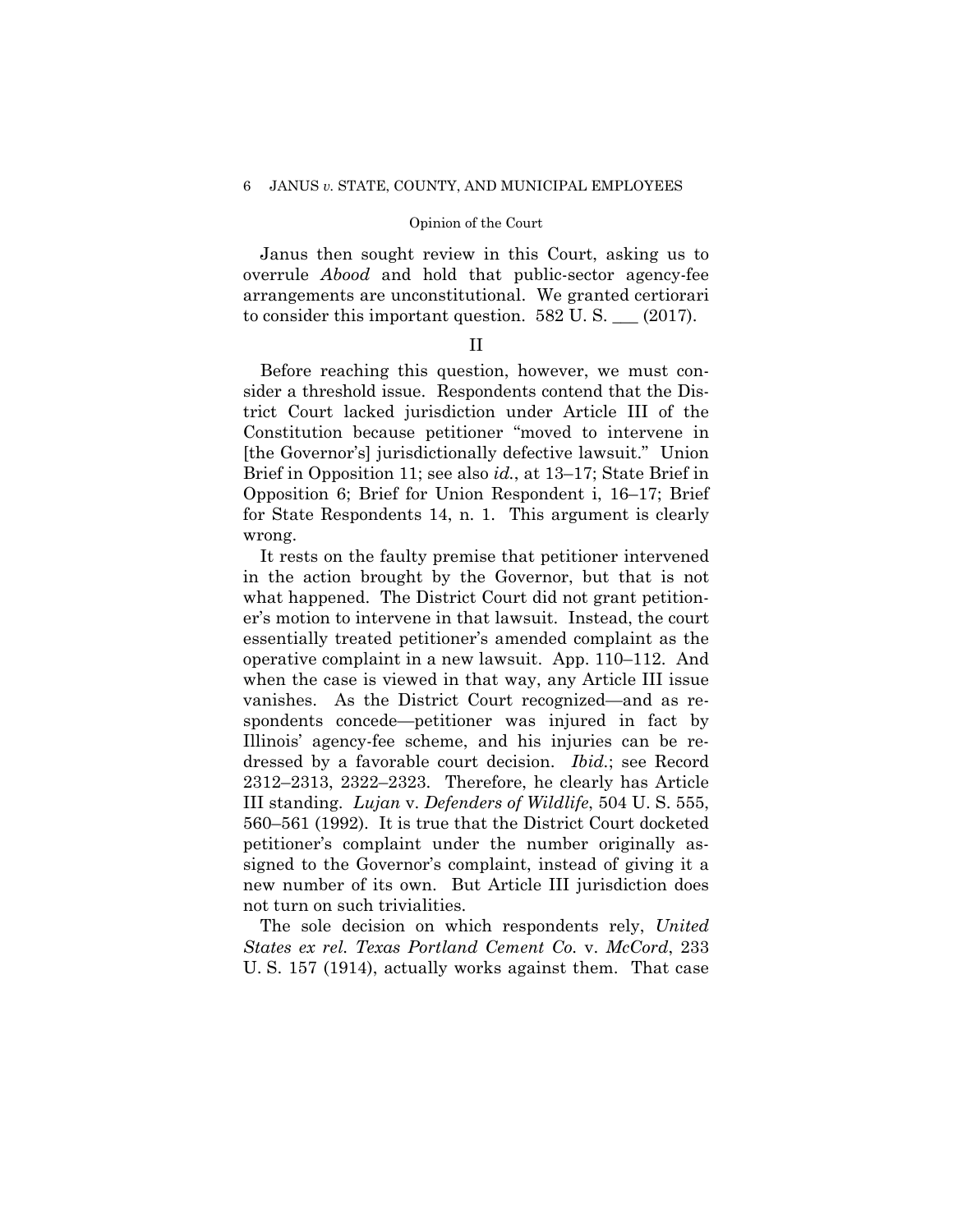concerned a statute permitting creditors of a government contractor to bring suit on a bond between 6 and 12 months after the completion of the work. *Id.*, at 162. One creditor filed suit before the 6-month starting date, but another intervened within the 6-to-12-month window. The Court held that the "[t]he intervention [did] not cure th[e] vice in the original [prematurely filed] suit," but the Court also contemplated treating "intervention . . . as an original suit" in a case in which the intervenor met the requirements that a plaintiff must satisfy—*e.g.*, filing a separate complaint and properly serving the defendants. *Id.*, at 163–164. Because that is what petitioner did here, we may reach the merits of the question presented.

# III

 In *Abood*, the Court upheld the constitutionality of an agency-shop arrangement like the one now before us, 431 U. S., at 232, but in more recent cases we have recognized that this holding is "something of an anomaly," *Knox* v. *Service Employees*, 567 U. S. 298, 311 (2012), and that *Abood*'s "analysis is questionable on several grounds," *Harris*, 573 U. S., at <u>equal</u> (slip op., at 17); see *id.*, at <u>equal</u> (slip op., at 17–20) (discussing flaws in *Abood*'s reasoning). We have therefore refused to extend *Abood* to situations where it does not squarely control, see *Harris*, *supra*, at  $\frac{\text{S}_{\text{max}}}{\text{S}_{\text{max}}}$  (slip op., at 27–29), while leaving for another day the question whether *Abood* should be overruled, *Harris*, *supra*, at \_\_\_, n. 19 (slip op., at 27, n. 19); see *Knox*, *supra*, at 310–311.

We now address that question. We first consider whether *Abood*'s holding is consistent with standard First Amendment principles.

# A

The First Amendment, made applicable to the States by the Fourteenth Amendment, forbids abridgment of the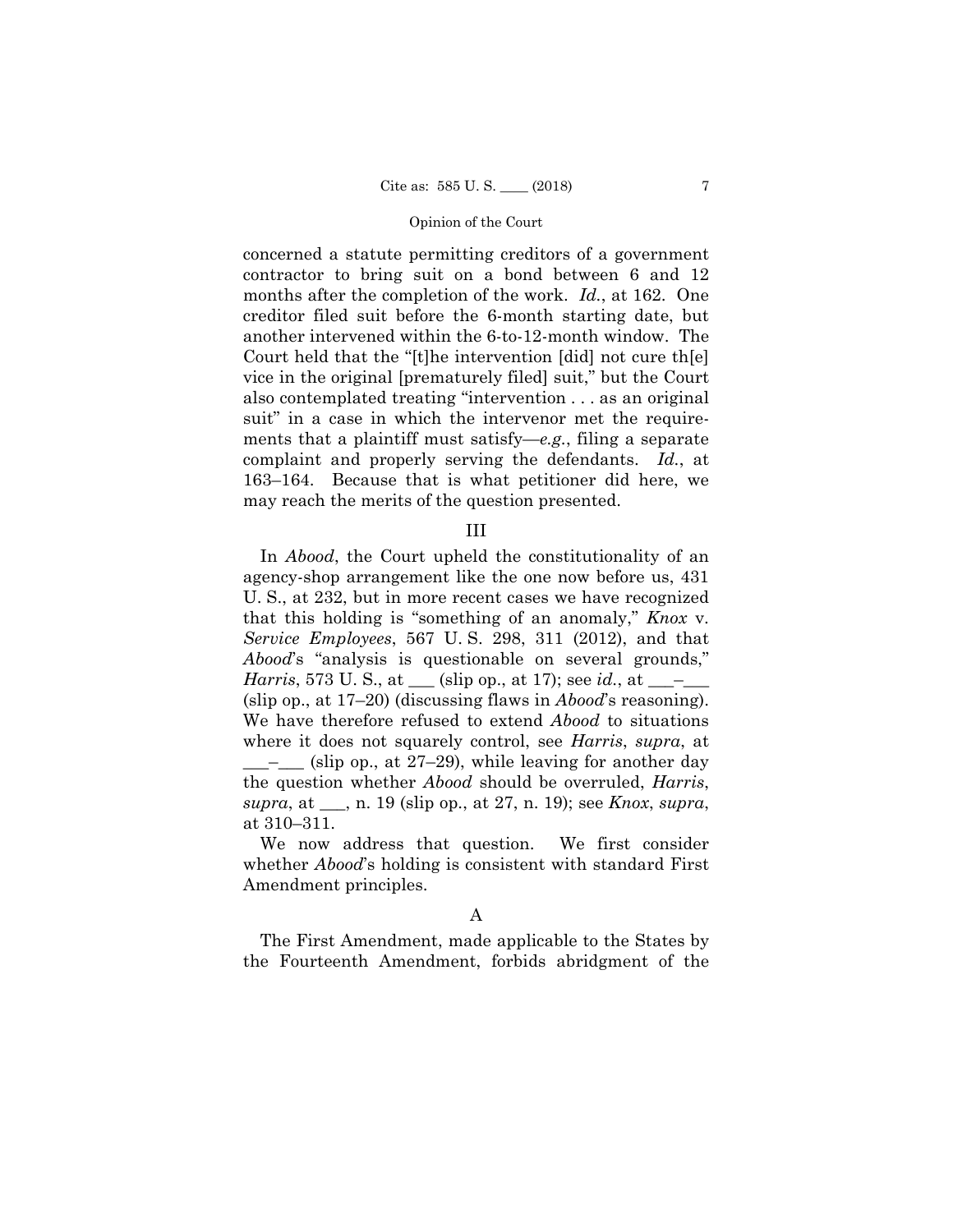## 8 JANUS *v.* STATE, COUNTY, AND MUNICIPAL EMPLOYEES

### Opinion of the Court

 *act their faith therein*." *West Virginia Bd. of Ed.* v. *Bar*freedom of speech. We have held time and again that freedom of speech "includes both the right to speak freely and the right to refrain from speaking at all." *Wooley* v. *Maynard*, 430 U. S. 705, 714 (1977); see *Riley* v. *National Federation of Blind of N. C., Inc.*, 487 U. S. 781, 796–797 (1988); *Harper & Row, Publishers, Inc.* v. *Nation Enterprises*, 471 U. S. 539, 559 (1985); *Miami Herald Publishing Co.* v. *Tornillo*, 418 U. S. 241, 256–257 (1974); accord, *Pacific Gas & Elec. Co.* v. *Public Util. Comm'n of Cal.*, 475 U. S. 1, 9 (1986) (plurality opinion). The right to eschew association for expressive purposes is likewise protected. *Roberts* v. *United States Jaycees*, 468 U. S. 609, 623 (1984) ("Freedom of association . . . plainly presupposes a freedom not to associate"); see *Pacific Gas & Elec.*, *supra*, at 12 ("[F]orced associations that burden protected speech are impermissible"). As Justice Jackson memorably put it: "If there is any fixed star in our constitutional constellation, it is that no official, high or petty, can prescribe what shall be orthodox in politics, nationalism, religion, or other matters of opinion or *force citizens to confess by word or nette*, 319 U. S. 624, 642 (1943) (emphasis added).

Compelling individuals to mouth support for views they find objectionable violates that cardinal constitutional command, and in most contexts, any such effort would be universally condemned. Suppose, for example, that the State of Illinois required all residents to sign a document expressing support for a particular set of positions on controversial public issues—say, the platform of one of the major political parties. No one, we trust, would seriously argue that the First Amendment permits this.

Perhaps because such compulsion so plainly violates the Constitution, most of our free speech cases have involved restrictions on what can be said, rather than laws compelling speech. But measures compelling speech are at least as threatening.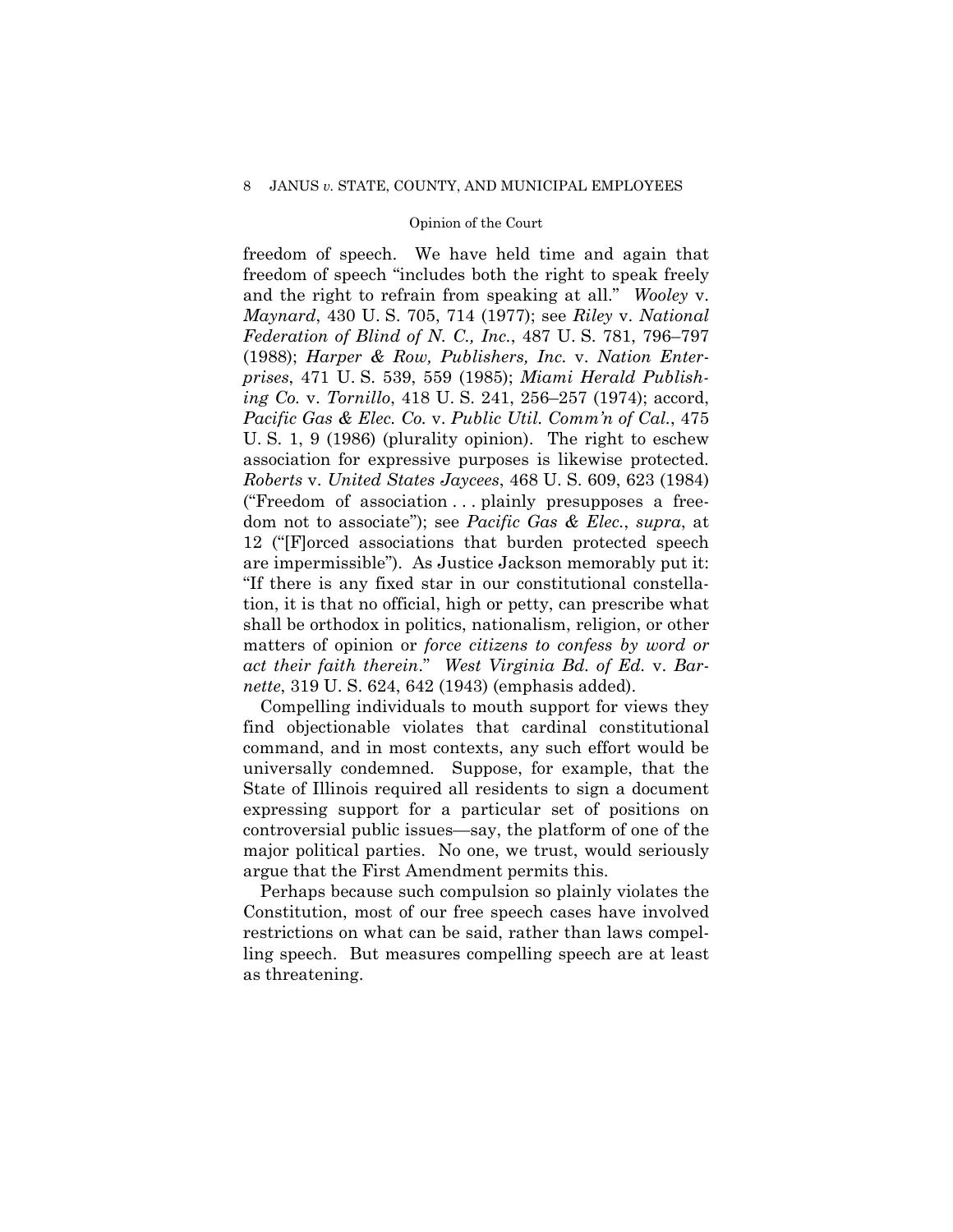Free speech serves many ends. It is essential to our democratic form of government, see, *e.g.*, *Garrison* v. *Louisiana*, 379 U. S. 64, 74–75 (1964), and it furthers the search for truth, see, *e.g.*, *Thornhill* v. *Alabama*, 310 U. S. 88, 95 (1940). Whenever the Federal Government or a State prevents individuals from saying what they think on important matters or compels them to voice ideas with which they disagree, it undermines these ends.

 is done. In that situation, individuals are coerced into When speech is compelled, however, additional damage betraying their convictions. Forcing free and independent individuals to endorse ideas they find objectionable is always demeaning, and for this reason, one of our landmark free speech cases said that a law commanding "involuntary affirmation" of objected-to beliefs would require "even more immediate and urgent grounds" than a law demanding silence. *Barnette*, *supra*, at 633; see also *Riley*, *supra*, at 796–797 (rejecting "deferential test" for compelled speech claims).

 and civic consequences." *Knox*, *supra*, at 310–311 (quoting Compelling a person to *subsidize* the speech of other private speakers raises similar First Amendment concerns. *Knox*, *supra*, at 309; *United States* v. *United Foods, Inc.*, 533 U. S. 405, 410 (2001); *Abood*, *supra*, at 222, 234– 235. As Jefferson famously put it, "to compel a man to furnish contributions of money for the propagation of opinions which he disbelieves and abhor[s] is sinful and tyrannical." A Bill for Establishing Religious Freedom, in 2 Papers of Thomas Jefferson 545 (J. Boyd ed. 1950) (emphasis deleted and footnote omitted); see also *Hudson*, 475 U. S., at 305, n. 15. We have therefore recognized that a "'significant impingement on First Amendment rights'" occurs when public employees are required to provide financial support for a union that "takes many positions during collective bargaining that have powerful political *Ellis* v. *Railway Clerks*, 466 U. S. 435, 455 (1984)).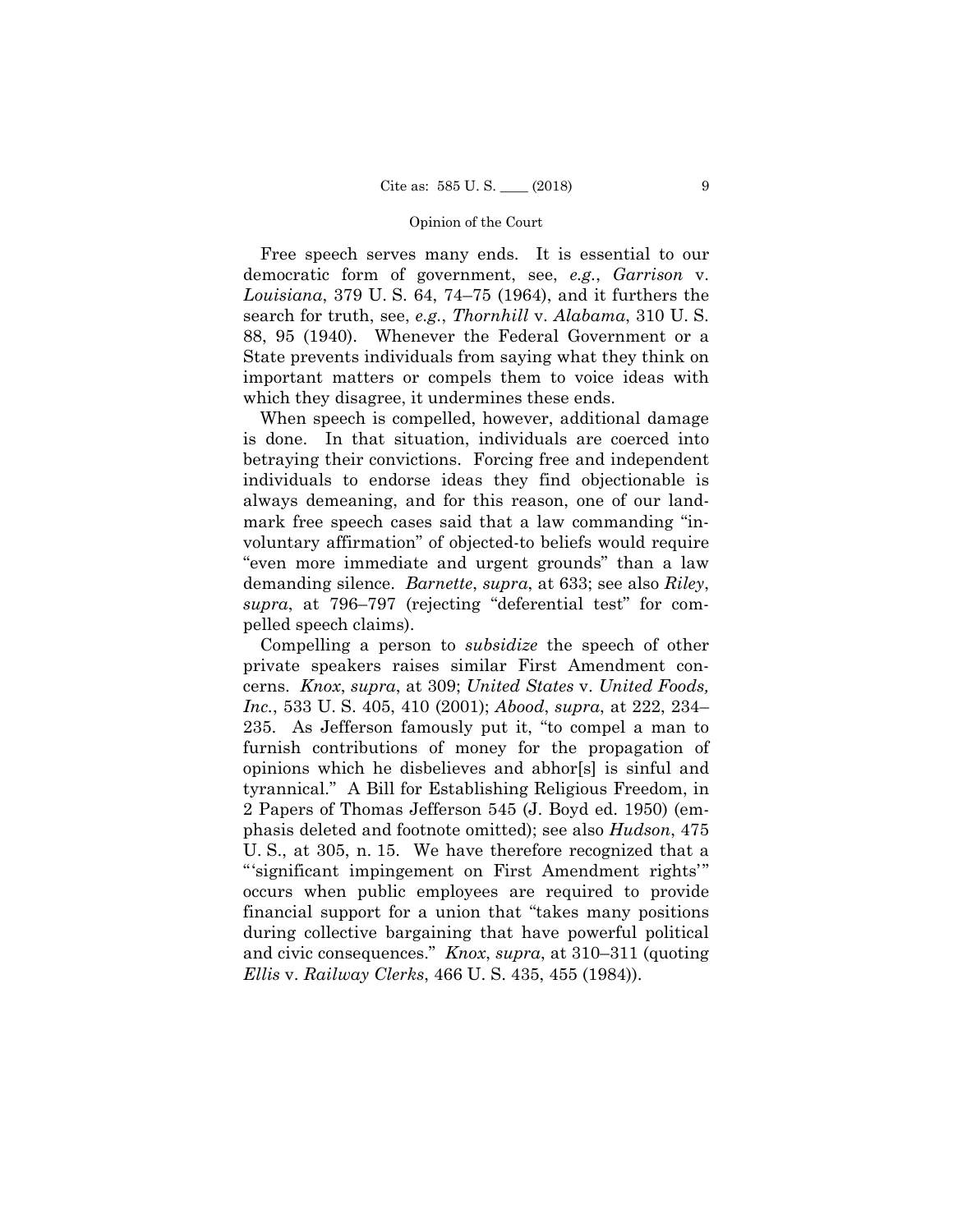## 10 JANUS *v.* STATE, COUNTY, AND MUNICIPAL EMPLOYEES

### Opinion of the Court

Because the compelled subsidization of private speech seriously impinges on First Amendment rights, it cannot be casually allowed. Our free speech cases have identified "levels of scrutiny" to be applied in different contexts, and in three recent cases, we have considered the standard that should be used in judging the constitutionality of agency fees. See *Knox*, *supra*; *Harris*, *supra*; *Friedrichs* v. *California Teachers Assn.*, 578 U. S. \_\_\_ (2016) (*per curiam*) (affirming decision below by equally divided Court).

In *Knox*, the first of these cases, we found it sufficient to hold that the conduct in question was unconstitutional under even the test used for the compulsory subsidization of commercial speech. 567 U. S., at 309–310, 321–322. Even though commercial speech has been thought to enjoy a lesser degree of protection, see, *e.g.*, *Central Hudson Gas & Elec. Corp.* v. *Public Serv. Comm'n of N. Y.*, 447 U. S. 557, 562–563 (1980), prior precedent in that area, specifically *United Foods*, *supra*, had applied what we characterized as "exacting" scrutiny, *Knox*, 567 U. S., at 310, a less demanding test than the "strict" scrutiny that might be thought to apply outside the commercial sphere. Under "exacting" scrutiny, we noted, a compelled subsidy must "serve a compelling state interest that cannot be achieved through means significantly less restrictive of associational freedoms." *Ibid.* (internal quotation marks and alterations omitted).

 agency-fee cases "is not commercial speech." *Id.*, at \_\_\_ In *Harris*, the second of these cases, we again found that an agency-fee requirement failed "exacting scrutiny." 573 U. S., at \_\_\_ (slip op., at 33). But we questioned whether that test provides sufficient protection for free speech rights, since "it is apparent that the speech compelled" in (slip op., at 30).

Picking up that cue, petitioner in the present case contends that the Illinois law at issue should be subjected to "strict scrutiny." Brief for Petitioner 36. The dissent, on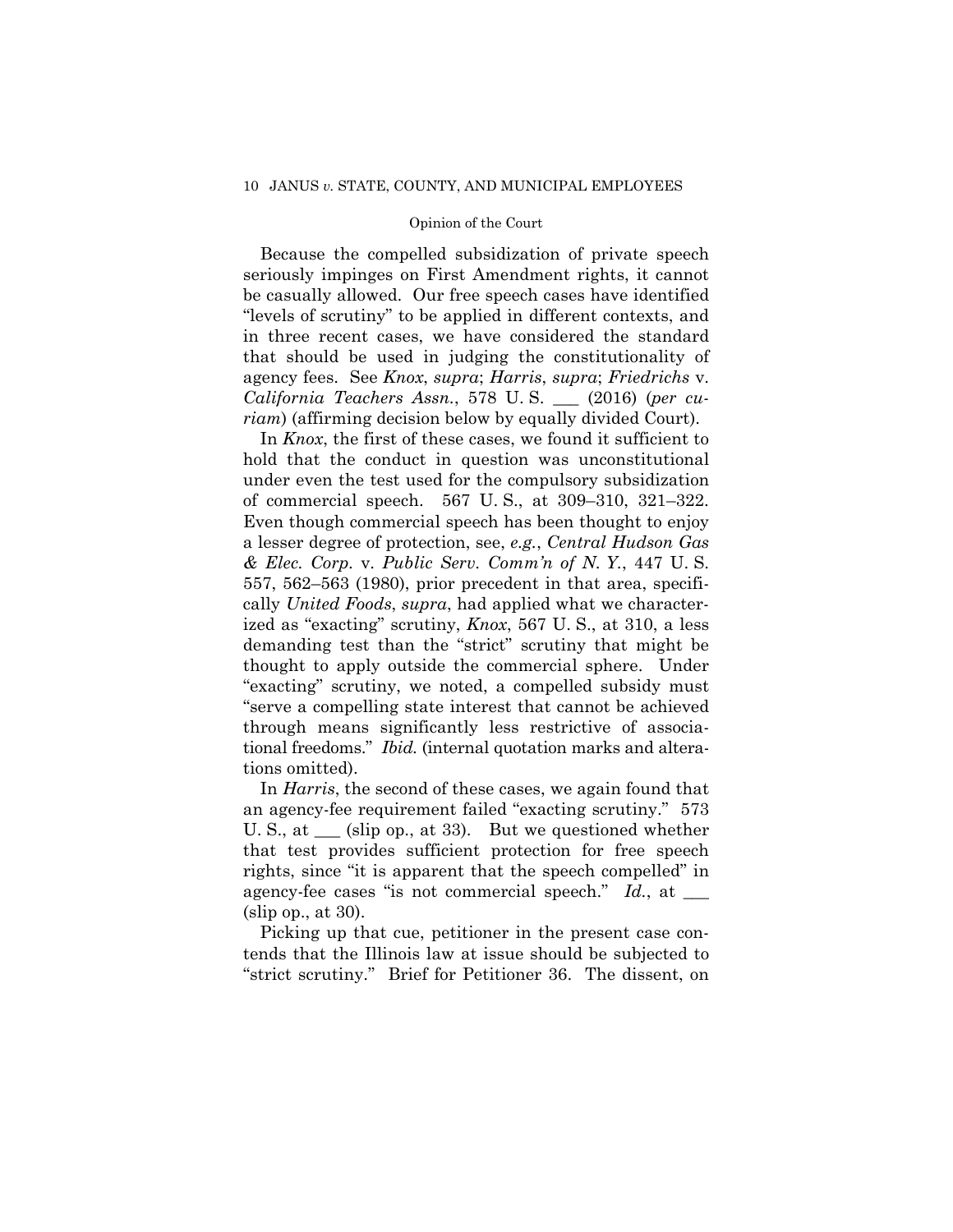the other hand, proposes that we apply what amounts to rational-basis review, that is, that we ask only whether a government employer could reasonably believe that the exaction of agency fees serves its interests. See *post*, at 4 (KAGAN, J., dissenting) ("A government entity could reasonably conclude that such a clause was needed"). This form of minimal scrutiny is foreign to our free-speech jurisprudence, and we reject it here. At the same time, we again find it unnecessary to decide the issue of strict scrutiny because the Illinois scheme cannot survive under even the more permissive standard applied in *Knox* and *Harris*.

In the remainder of this part of our opinion (Parts III–B and III–C), we will apply this standard to the justifications for agency fees adopted by the Court in *Abood*. Then, in Parts IV and V, we will turn to alternative rationales proffered by respondents and their *amici*.

## B

In *Abood*, the main defense of the agency-fee arrangement was that it served the State's interest in "labor peace," 431 U. S., at 224. By "labor peace," the *Abood*  Court meant avoidance of the conflict and disruption that it envisioned would occur if the employees in a unit were represented by more than one union. In such a situation, the Court predicted, "inter-union rivalries" would foster "dissension within the work force," and the employer could face "conflicting demands from different unions." *Id.*, at 220–221. Confusion would ensue if the employer entered into and attempted to "enforce two or more agreements specifying different terms and conditions of employment." *Id.*, at 220. And a settlement with one union would be "subject to attack from [a] rival labor organizatio[n]." *Id.*, at 221.

We assume that "labor peace," in this sense of the term, is a compelling state interest, but *Abood* cited no evidence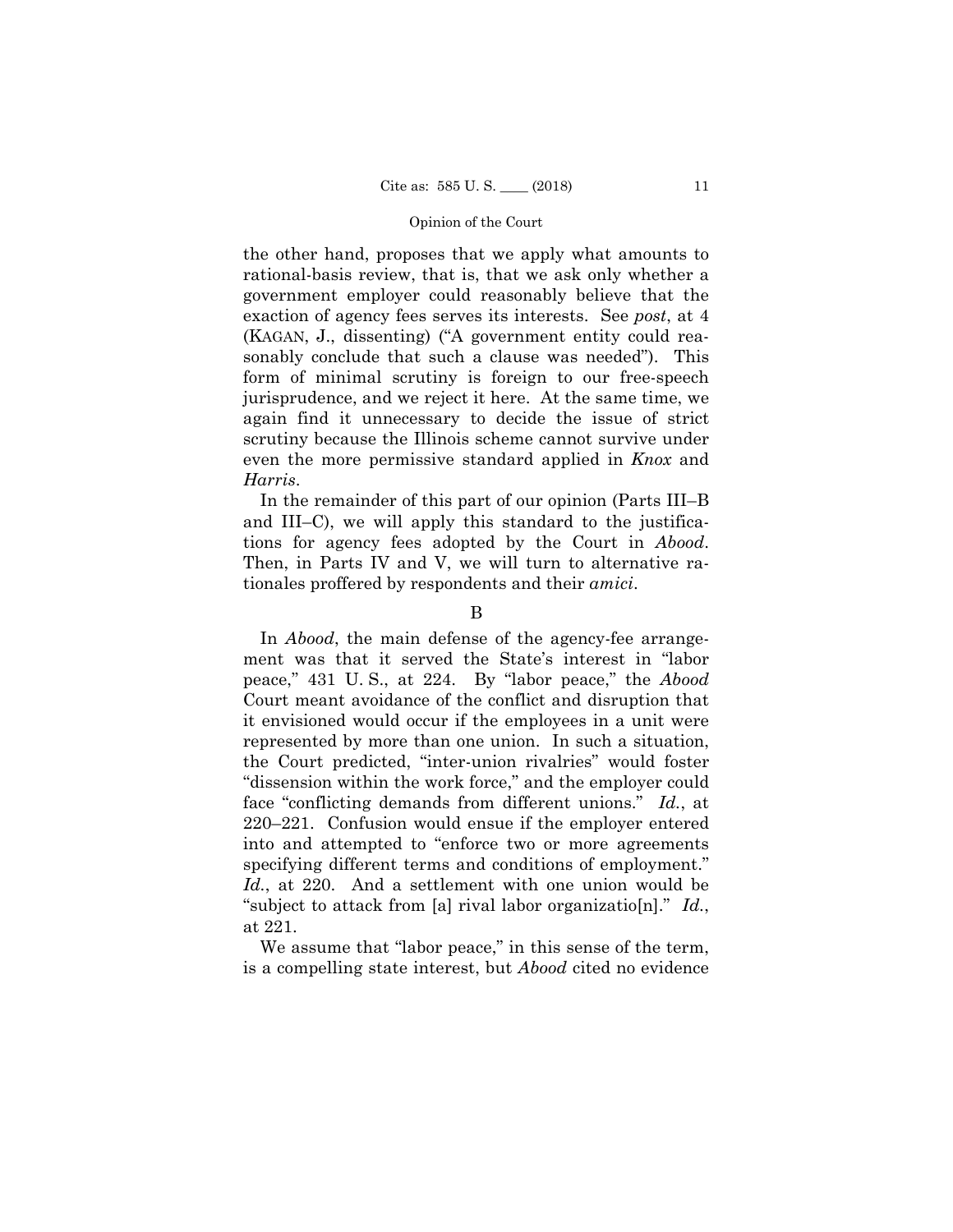that the pandemonium it imagined would result if agency fees were not allowed, and it is now clear that *Abood*'s fears were unfounded. The *Abood* Court assumed that designation of a union as the exclusive representative of all the employees in a unit and the exaction of agency fees are inextricably linked, but that is simply not true. *Harris*, *supra*, at  $\_\_\_$  (slip op., at 31).

 by unions that serve as the exclusive representatives of The federal employment experience is illustrative. Under federal law, a union chosen by majority vote is designated as the exclusive representative of all the employees, but federal law does not permit agency fees. See 5 U. S. C. §§7102, 7111(a), 7114(a). Nevertheless, nearly a million federal employees—about 27% of the federal work force—are union members.<sup>1</sup> The situation in the Postal Service is similar. Although permitted to choose an exclusive representative, Postal Service employees are not required to pay an agency fee, 39 U. S. C. §§1203(a),  $1209(c)$ , and about  $400,000$  are union members.<sup>2</sup> Likewise, millions of public employees in the 28 States that have laws generally prohibiting agency fees are represented all the employees.3 Whatever may have been the case 41 years ago when *Abood* was handed down, it is now undeniable that "labor peace" can readily be achieved "through means significantly less restrictive of associational freedoms" than the assessment of agency fees. *Harris*, *supra*, at \_\_\_ (slip op., at 30) (internal quotation marks omitted).

<sup>1</sup>See Bureau of Labor Statistics (BLS), Labor Force Statistics From the Current Population Survey (Table 42) (2017), https://www .bls.gov/cps/tables.htm (all Internet materials as visited June 26, 2018). 2See Union Membership and Coverage Database From the Current

Population Survey (Jan. 21, 2018), unionstats.com. 3See National Conference of State Legislatures, Right-to-Work States

<sup>(2018),</sup> http://www.ncsl.org/research/labor-and-employment/right-towork-laws-and-bills.aspx#chart; see also, *e.g.*, Brief for Mackinac Center for Public Policy as *Amicus Curiae* 27–28, 34–36.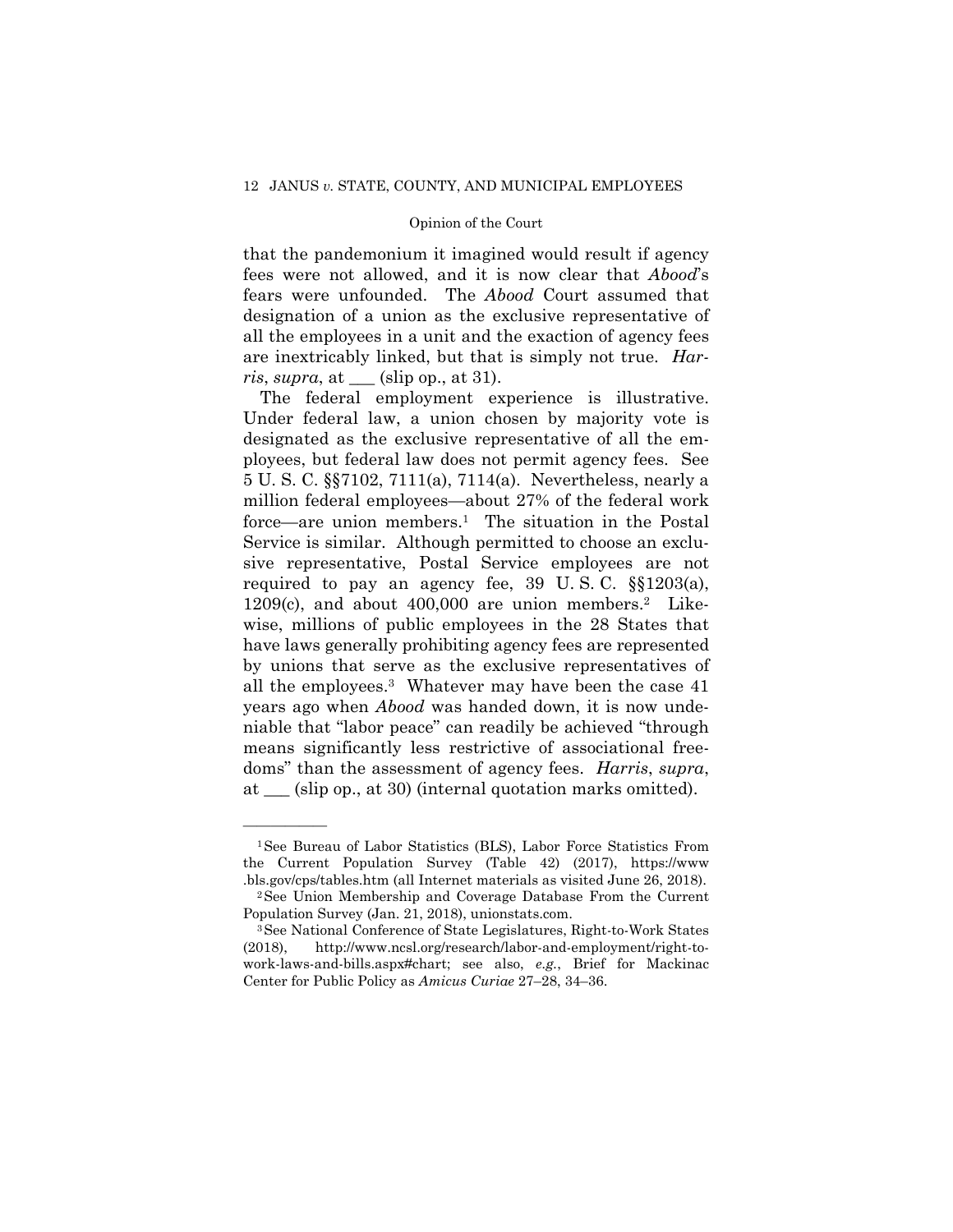$\mathcal{C}$ 

In addition to the promotion of "labor peace," *Abood*  cited "the risk of 'free riders'" as justification for agency fees, 431 U. S., at 224. Respondents and some of their *amici* endorse this reasoning, contending that agency fees are needed to prevent nonmembers from enjoying the benefits of union representation without shouldering the costs. Brief for Union Respondent 34–36; Brief for State Respondents 41–45; see, *e.g.*, Brief for International Brotherhood of Teamsters as *Amicus Curiae* 3–5.

Petitioner strenuously objects to this free-rider label. He argues that he is not a free rider on a bus headed for a destination that he wishes to reach but is more like a person shanghaied for an unwanted voyage.

Whichever description fits the majority of public employees who would not subsidize a union if given the option, avoiding free riders is not a compelling interest. As we have noted, "free-rider arguments . . . are generally insufficient to overcome First Amendment objections." *Knox*, 567 U. S., at 311. To hold otherwise across the board would have startling consequences. Many private groups speak out with the objective of obtaining government action that will have the effect of benefiting nonmembers. May all those who are thought to benefit from such efforts be compelled to subsidize this speech?

Suppose that a particular group lobbies or speaks out on behalf of what it thinks are the needs of senior citizens or veterans or physicians, to take just a few examples. Could the government require that all seniors, veterans, or doctors pay for that service even if they object? It has never been thought that this is permissible. "[P]rivate speech often furthers the interests of nonspeakers," but "that does not alone empower the state to compel the speech to be paid for." *Lehnert* v. *Ferris Faculty Assn.*, 500 U. S. 507, 556 (1991) (Scalia, J., concurring in judgment in part and dissenting in part). In simple terms, the First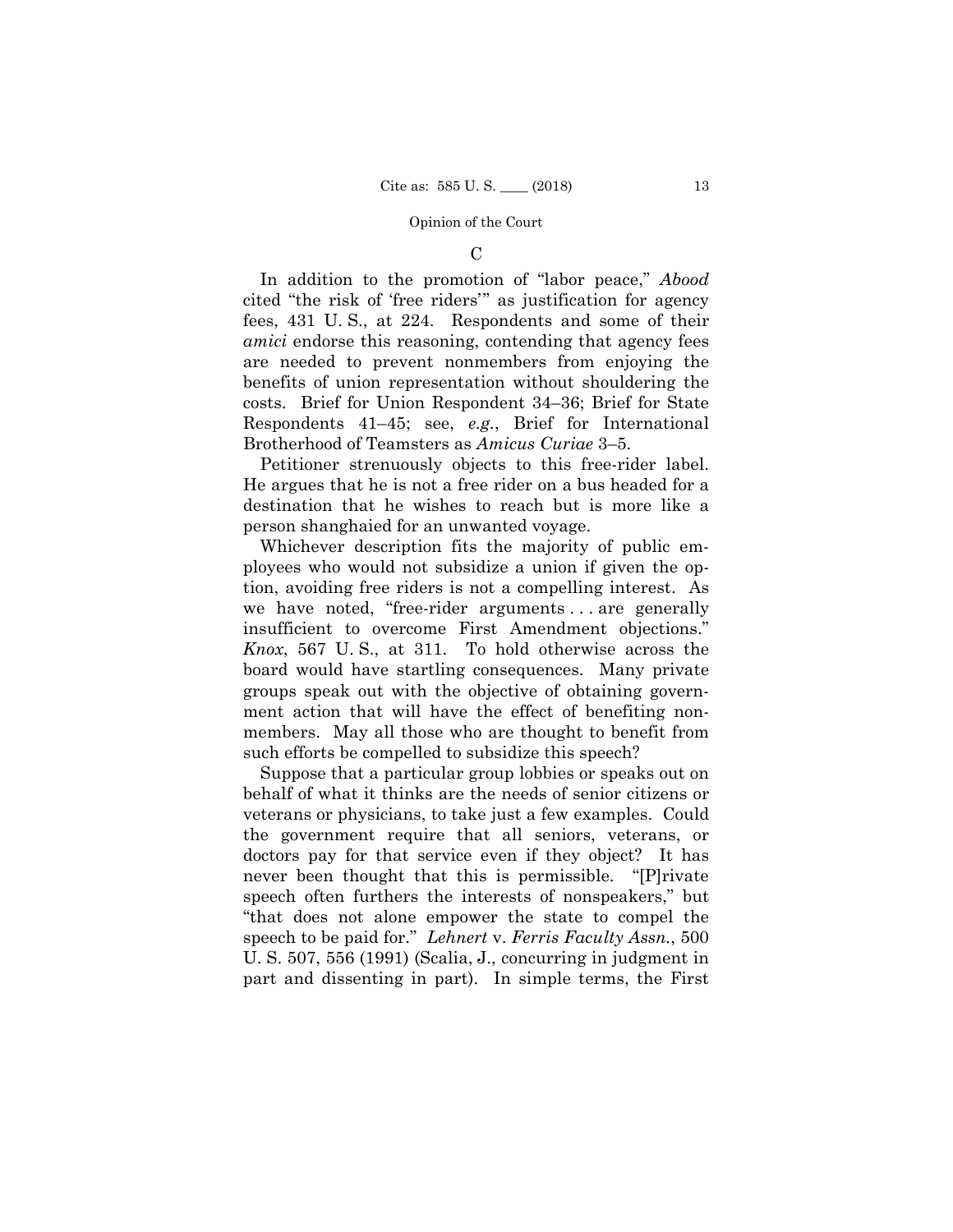Amendment does not permit the government to compel a person to pay for another party's speech just because the government thinks that the speech furthers the interests of the person who does not want to pay.4

Those supporting agency fees contend that the situation here is different because unions are statutorily required to "represen[t] the interests of all public employees in the unit," whether or not they are union members. §315/6(d); see, *e.g.*, Brief for State Respondents 40–41, 45; *post*, at 7 (KAGAN, J., dissenting). Why might this matter?

We can think of two possible arguments. It might be argued that a State has a compelling interest in requiring the payment of agency fees because (1) unions would otherwise be unwilling to represent nonmembers or (2) it would be fundamentally unfair to require unions to provide fair representation for nonmembers if nonmembers were not required to pay. Neither of these arguments is sound.

First, it is simply not true that unions will refuse to serve as the exclusive representative of all employees in the unit if they are not given agency fees. As noted, unions represent millions of public employees in jurisdictions that do not permit agency fees. No union is ever compelled to seek that designation. On the contrary, designation as exclusive representative is avidly sought.5 Why is

<sup>4</sup>The collective-action problem cited by the dissent, *post*, at 6, is not specific to the agency-fee context. And contrary to the dissent's suggestion, it is often not practical for an entity that lobbies or advocates on behalf of the members of a group to tailor its message so that only its members benefit from its efforts. Consider how effective it would be for a group that advocates on behalf of, say, seniors, to argue that a new measure should apply only to its dues-paying members. 5 In order to obtain that status, a union must petition to be recognized

and campaign to win majority approval. Ill. Comp. Stat., ch. 5, §315/9(a) (2016); see, *e.g.*, *County of Du Page* v. *Illinois Labor Relations Bd.*, 231 Ill. 2d 593, 597–600, 900 N. E. 2d 1095, 1098–1099 (2008). And unions eagerly seek this support. See, *e.g.*, Brief for Employees of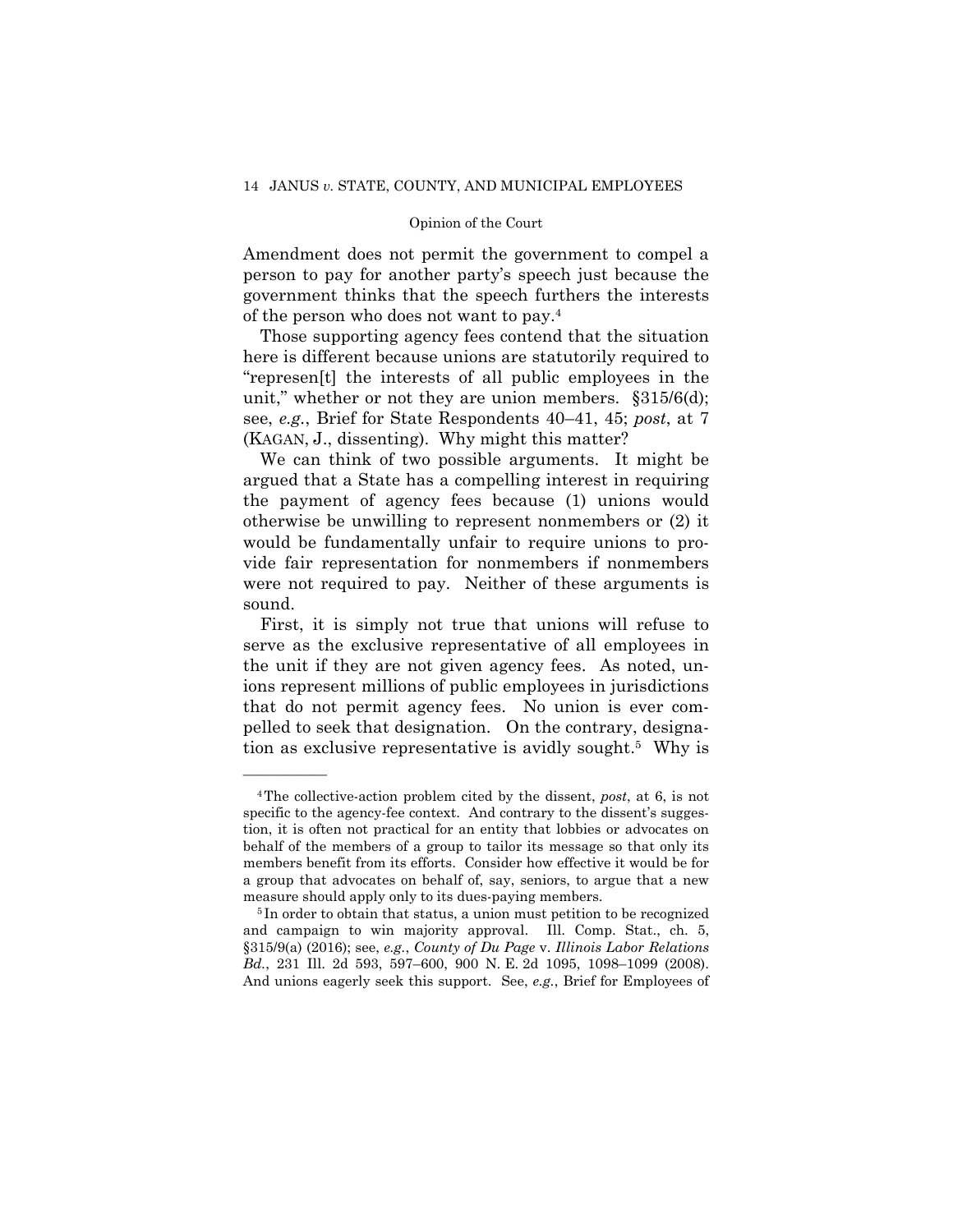this so?

Even without agency fees, designation as the exclusive representative confers many benefits. As noted, that status gives the union a privileged place in negotiations over wages, benefits, and working conditions. See §315/6(c). Not only is the union given the exclusive right to speak for all the employees in collective bargaining, but the employer is required by state law to listen to and to bargain in good faith with only that union. §315/7. Designation as exclusive representative thus "results in a tremendous increase in the power" of the union. *American Communications Assn.* v. *Douds*, 339 U. S. 382, 401 (1950).

In addition, a union designated as exclusive representative is often granted special privileges, such as obtaining information about employees, see §315/6(c), and having dues and fees deducted directly from employee wages, §§315/6(e)–(f). The collective-bargaining agreement in this case guarantees a long list of additional privileges. See App. 138–143.

These benefits greatly outweigh any extra burden imposed by the duty of providing fair representation for nonmembers. What this duty entails, in simple terms, is an obligation not to "act solely in the interests of [the union's] own members." Brief for State Respondents 41; see *Cintron* v. *AFSCME, Council 31*, No. S–CB–16–032, p. 1, 34 PERI ¶105 (ILRB Dec. 13, 2017) (union may not intentionally direct "animosity" toward nonmembers based on their "dissident union practices"); accord, *14 Penn Plaza LLC* v. *Pyett*, 556 U. S. 247, 271 (2009); *Vaca* v. *Sipes*, 386 U. S. 171, 177 (1967).

What does this mean when it comes to the negotiation of a contract? The union may not negotiate a collectivebargaining agreement that discriminates against non

the State of Minnesota Court System as *Amici Curiae* 9–17.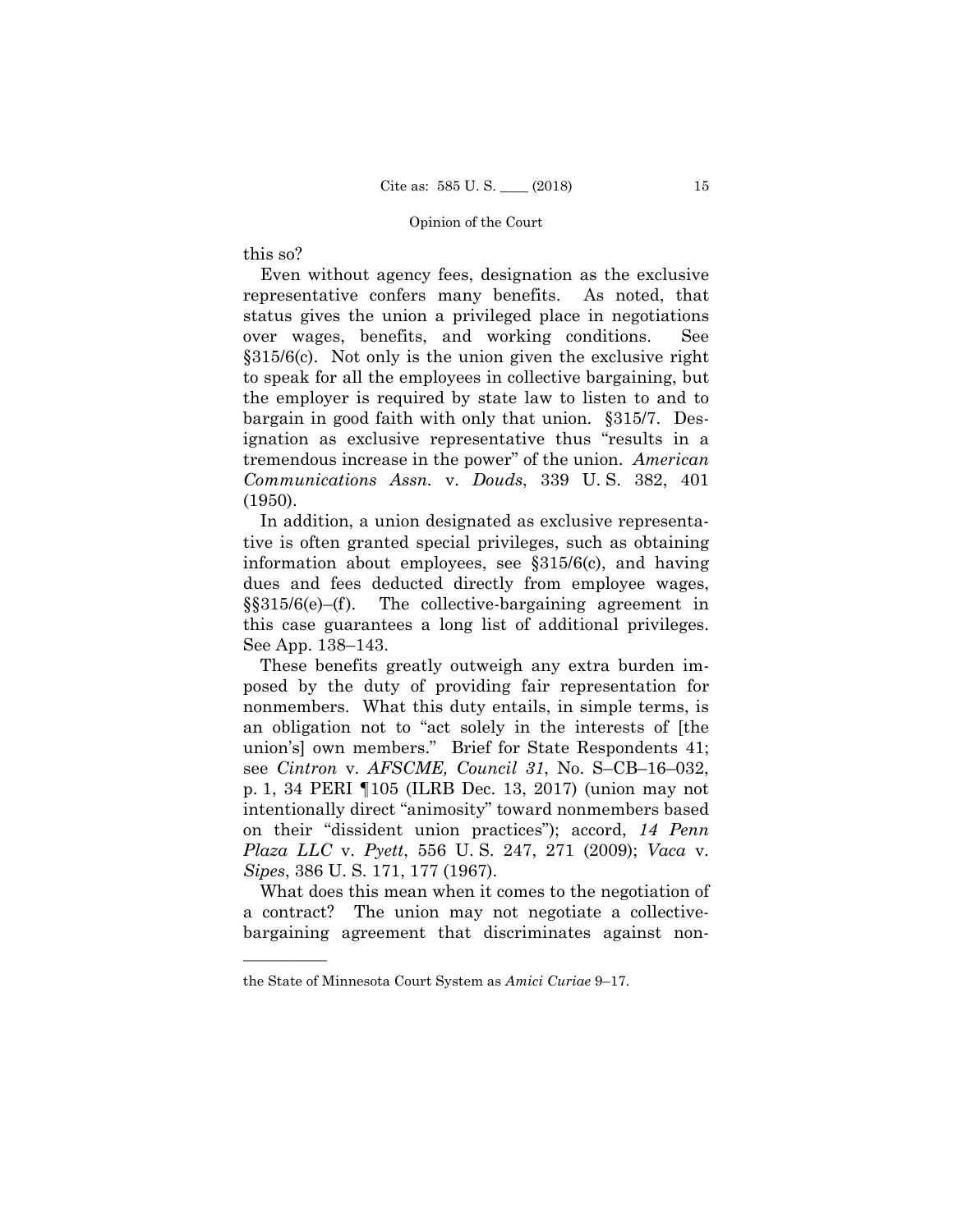## 16 JANUS *v.* STATE, COUNTY, AND MUNICIPAL EMPLOYEES

### Opinion of the Court

members, see *Steele* v. *Louisville & Nashville R. Co.*, 323 U. S. 192, 202–203 (1944), but the union's bargaining latitude would be little different if state law simply prohibited public employers from entering into agreements that discriminate in that way. And for that matter, it is questionable whether the Constitution would permit a publicsector employer to adopt a collective-bargaining agreement that discriminates against nonmembers. See *id.*, at 198–199, 202 (analogizing a private-sector union's fairrepresentation duty to the duty "the Constitution imposes upon a legislature to give equal protection to the interests of those for whom it legislates"); cf. *Rumsfeld* v. *Forum for Academic and Institutional Rights, Inc.*, 547 U. S. 47, 69 (2006) (recognizing that government may not "impose penalties or withhold benefits based on membership in a disfavored group" where doing so "ma[kes] group membership less attractive"). To the extent that an employer would be barred from acceding to a discriminatory agreement anyway, the union's duty not to ask for one is superfluous. It is noteworthy that neither respondents nor any of the 39 *amicus* briefs supporting them—nor the dissent—has explained why the duty of fair representation causes public-sector unions to incur significantly greater expenses than they would otherwise bear in negotiating collective-bargaining agreements.

What about the representation of nonmembers in grievance proceedings? Unions do not undertake this activity solely for the benefit of nonmembers—which is why Illinois law gives a public-sector union the right to send a representative to such proceedings even if the employee declines union representation. §315/6(b). Representation of nonmembers furthers the union's interest in keeping control of the administration of the collective-bargaining agreement, since the resolution of one employee's grievance can affect others. And when a union controls the grievance process, it may, as a practical matter, effectively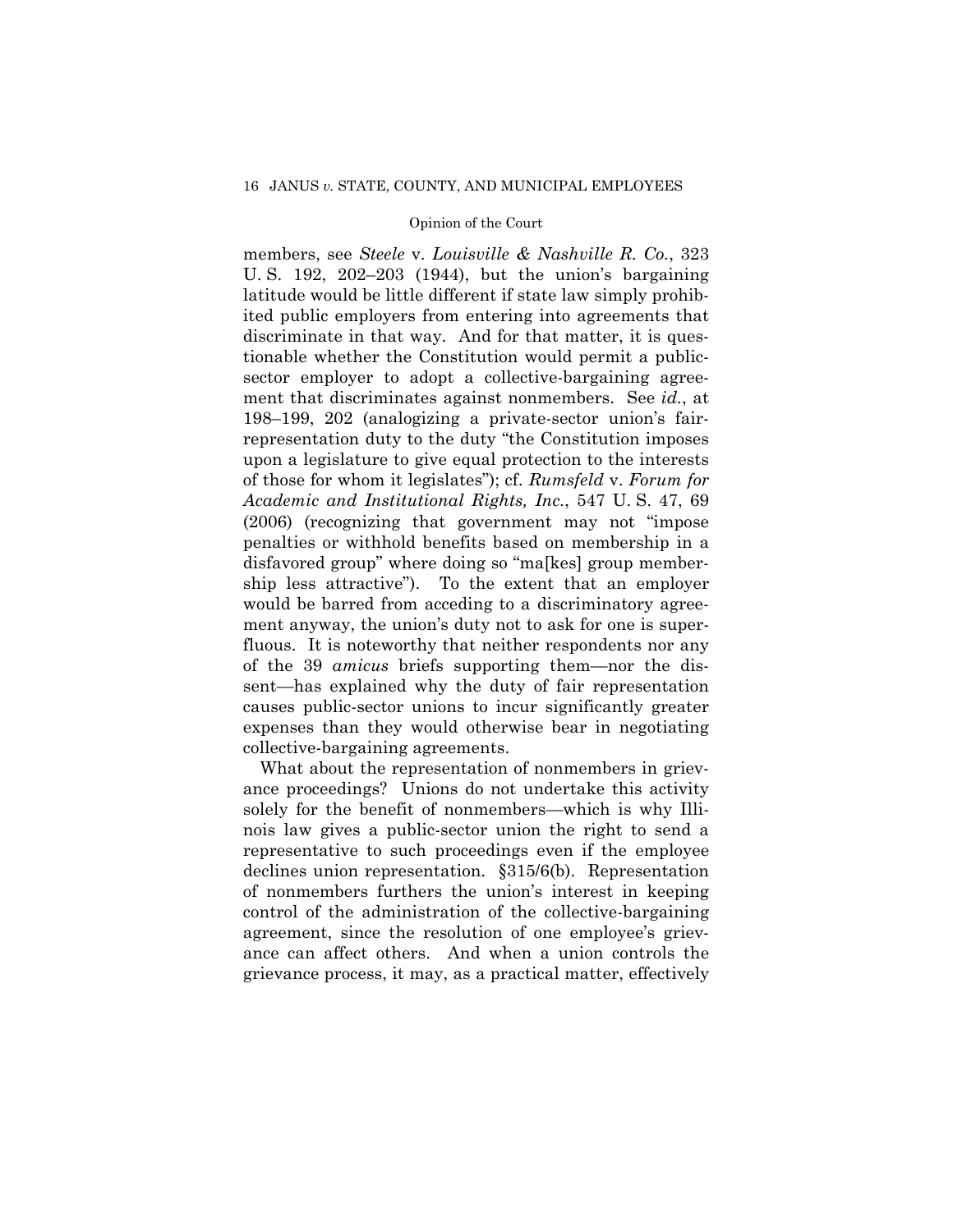subordinate "the interests of [an] individual employee . . . to the collective interests of all employees in the bargaining unit." *Alexander* v. *Gardner-Denver Co.*, 415 U. S. 36, 58, n. 19 (1974); see *Stahulak* v. *Chicago*, 184 Ill. 2d 176, 180–181, 703 N. E. 2d 44, 46–47 (1998); *Mahoney* v. *Chicago*, 293 Ill. App. 3d 69, 73–74, 687 N. E. 2d 132, 135–137 (1997) (union has "'discretion to refuse to process'" a grievance, provided it does not act "arbitrar[ily]" or "in bad faith" (emphasis deleted)).

 denied union representation altogether.6 Thus, agency In any event, whatever unwanted burden is imposed by the representation of nonmembers in disciplinary matters can be eliminated "through means significantly less restrictive of associational freedoms" than the imposition of agency fees. *Harris*, 573 U. S., at \_\_\_ (slip op., at 30) (internal quotation marks omitted). Individual nonmembers could be required to pay for that service or could be fees cannot be sustained on the ground that unions would otherwise be unwilling to represent nonmembers.

Nor can such fees be justified on the ground that it would otherwise be unfair to require a union to bear the duty of fair representation. That duty is a necessary concomitant of the authority that a union seeks when it chooses to serve as the exclusive representative of all the employees in a unit. As explained, designating a union as the exclusive representative of nonmembers substantially restricts the nonmembers' rights. *Supra*, at 2–3. Protec

<sup>6</sup>There is precedent for such arrangements. Some States have laws providing that, if an employee with a religious objection to paying an agency fee "requests the [union] to use the grievance procedure or arbitration procedure on the employee's behalf, the [union] is authorized to charge the employee for the reasonable cost of using such procedure." *E.g.*, Cal. Govt. Code Ann. §3546.3 (West 2010); cf. Ill. Comp. Stat., ch. 5, §315/6(g) (2016). This more tailored alternative, if applied to other objectors, would prevent free ridership while imposing a lesser burden on First Amendment rights.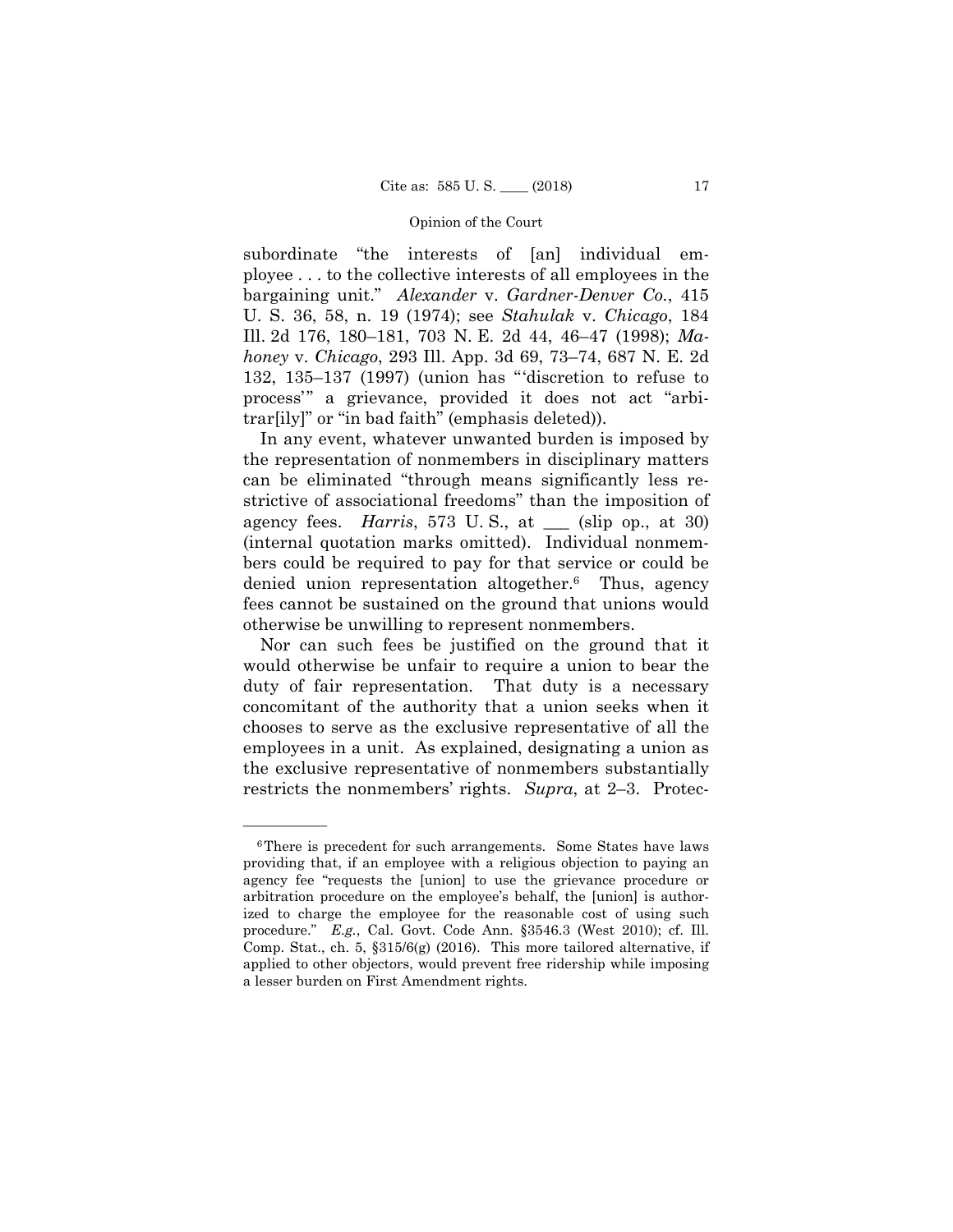## 18 JANUS *v.* STATE, COUNTY, AND MUNICIPAL EMPLOYEES

#### Opinion of the Court

tion of their interests is placed in the hands of the union, and if the union were free to disregard or even work against those interests, these employees would be wholly unprotected. That is why we said many years ago that serious "constitutional questions [would] arise" if the union were *not* subject to the duty to represent all employees fairly. *Steele*, *supra*, at 198.

In sum, we do not see any reason to treat the free-rider interest any differently in the agency-fee context than in any other First Amendment context. See *Knox*, 567 U. S., at 311, 321. We therefore hold that agency fees cannot be upheld on free-rider grounds.

#### IV

Implicitly acknowledging the weakness of *Abood*'s own reasoning, proponents of agency fees have come forward with alternative justifications for the decision, and we now address these arguments.

# A

The most surprising of these new arguments is the Union respondent's originalist defense of *Abood*. According to this argument, *Abood* was correctly decided because the First Amendment was not originally understood to provide *any* protection for the free speech rights of public employees. Brief for Union Respondent 2–3, 17–20.

As an initial matter, we doubt that the Union—or its members—actually want us to hold that public employees have "*no* [free speech] rights." *Id.*, at 1. Cf., *e.g.*, Brief for National Treasury Employees Union as *Amicus Curiae* in *Garcetti* v. *Ceballos*, O. T. 2005, No. 04–473, p. 7 (arguing for "broa[d]" public-employee First Amendment rights); Brief for AFL–CIO as *Amicus Curiae* in No. 04–473 (similar).

It is particularly discordant to find this argument in a brief that trumpets the importance of *stare decisis*. See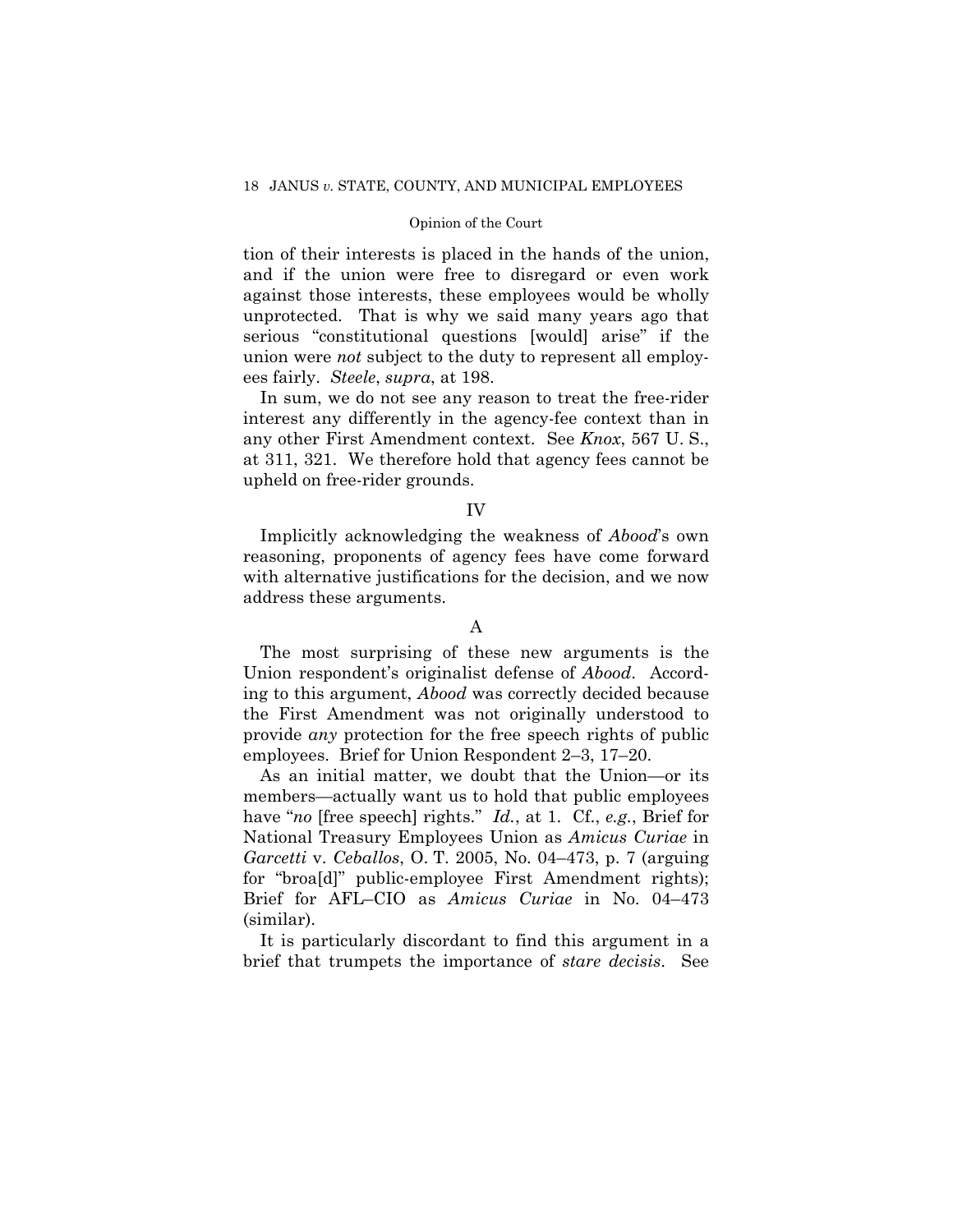Brief for Union Respondent 47–57. Taking away free speech protection for public employees would mean overturning decades of landmark precedent. Under the Union's theory, *Pickering* v. *Board of Ed. of Township High School Dist. 205, Will Cty.*, 391 U. S. 563 (1968), and its progeny would fall. Yet *Pickering*, as we will discuss, is now the foundation for respondents' chief defense of *Abood*. And indeed, *Abood* itself would have to go if public employees have no free speech rights, since *Abood* holds that the First Amendment prohibits the exaction of agency fees for political or ideological purposes. 431 U. S., at 234– 235 (finding it "clear" that "a government may not require an individual to relinquish rights guaranteed him by the First Amendment as a condition of public employment"). Our political patronage cases would be doomed. See, *e.g.*, *Rutan* v. *Republican Party of Ill.*, 497 U. S. 62 (1990); *Branti* v. *Finkel*, 445 U. S. 507 (1980); *Elrod* v. *Burns*, 427 U. S. 347 (1976). Also imperiled would be older precedents like *Wieman* v. *Updegraff*, 344 U. S. 183 (1952) (loyalty oaths), *Shelton* v. *Tucker*, 364 U. S. 479 (1960) (disclosure of memberships and contributions), and *Keyishian* v. *Board of Regents of Univ. of State of N. Y.*, 385 U. S. 589 (1967) (subversive speech). Respondents presumably want none of this, desiring instead that we apply the Constitution's supposed original meaning only when it suits them—to retain the part of *Abood* that they like. See Tr. of Oral Arg. 56–57. We will not engage in this halfway originalism.

Nor, in any event, does the First Amendment's original meaning support the Union's claim. The Union offers no persuasive founding-era evidence that public employees were understood to lack free speech protections. While it observes that restrictions on federal employees' activities have existed since the First Congress, most of its historical examples involved limitations on public officials' outside business dealings, not on their speech. See *Ex parte*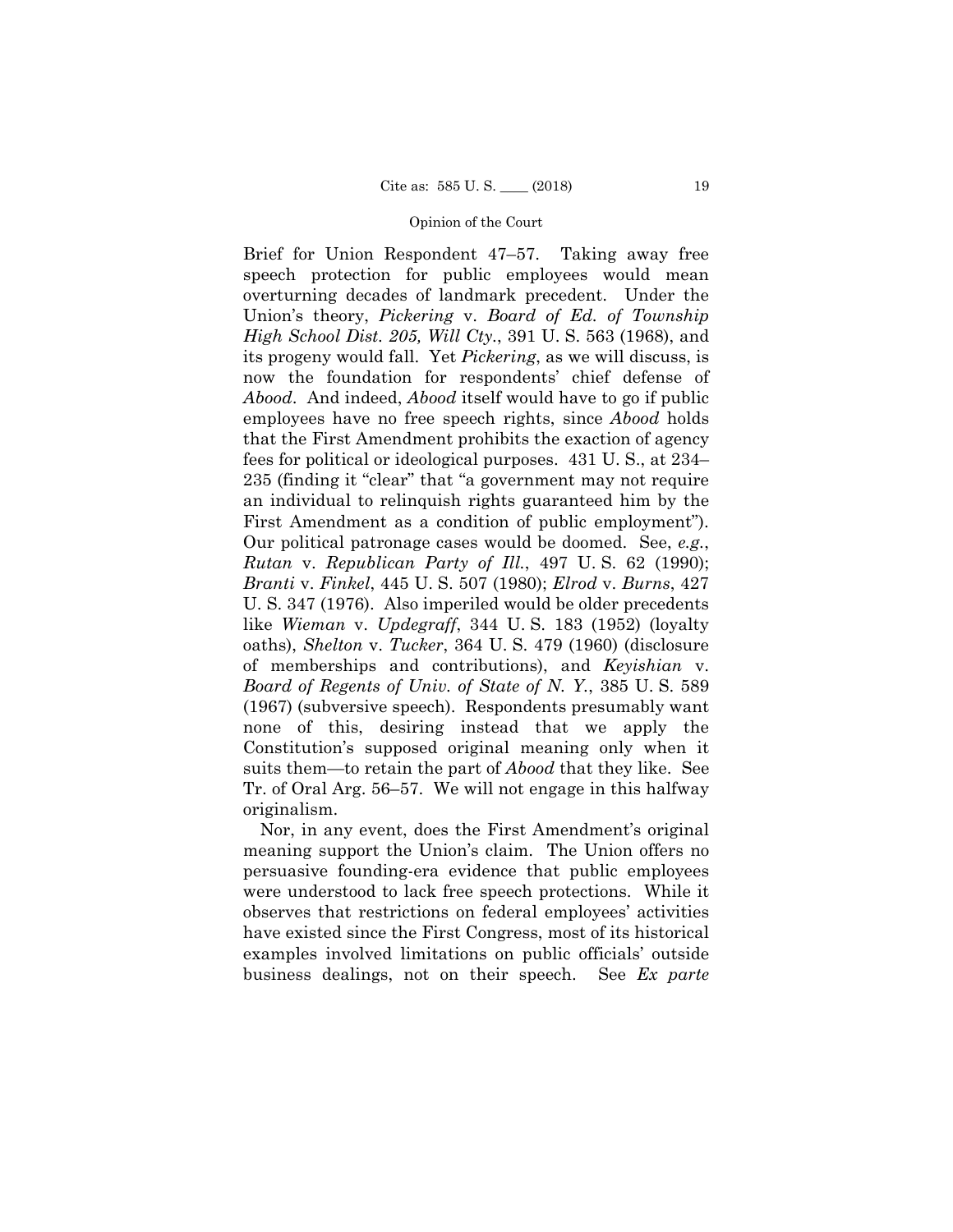## 20 JANUS *v.* STATE, COUNTY, AND MUNICIPAL EMPLOYEES

## Opinion of the Court

*Curtis*, 106 U. S. 371, 372–373 (1882). The only early *speech* restrictions the Union identifies are an 1806 statute prohibiting military personnel from using "'contemptuous or disrespectful words against the President'" and other officials, and an 1801 directive limiting electioneering by top government employees. Brief for Union Respondent 3. But those examples at most show that the government was understood to have power to limit employee speech that threatened important governmental interests (such as maintaining military discipline and preventing corruption)—not that public employees' speech was entirely unprotected. Indeed, more recently this Court has upheld similar restrictions even while recognizing that government employees possess First Amendment rights. See, *e.g.*, *Brown* v. *Glines*, 444 U. S. 348, 353 (1980) (upholding military restriction on speech that threatened troop readiness); *Civil Service Comm'n* v. *Letter Carriers*, 413 U. S. 548, 556–557 (1973) (upholding limits on public employees' political activities).

 employment—including those which restricted the Ultimately, the Union relies, not on founding-era evidence, but on dictum from a 1983 opinion of this Court stating that, "[f]or most of th[e 20th] century, the unchallenged dogma was that a public employee had no right to object to conditions placed upon the terms of exercise of constitutional rights." *Connick* v. *Myers*, 461 U. S. 138, 143; see Brief for Union Respondent 2, 17. Even on its own terms, this dictum about 20th-century views does not purport to describe how the First Amendment was understood in 1791. And a careful examination of the decisions by this Court that *Connick* cited to support its dictum, see 461 U. S., at 144, reveals that none of them rested on the facile premise that public employees are unprotected by the First Amendment. Instead, they considered (much as we do today) whether particular speech restrictions were "necessary to protect"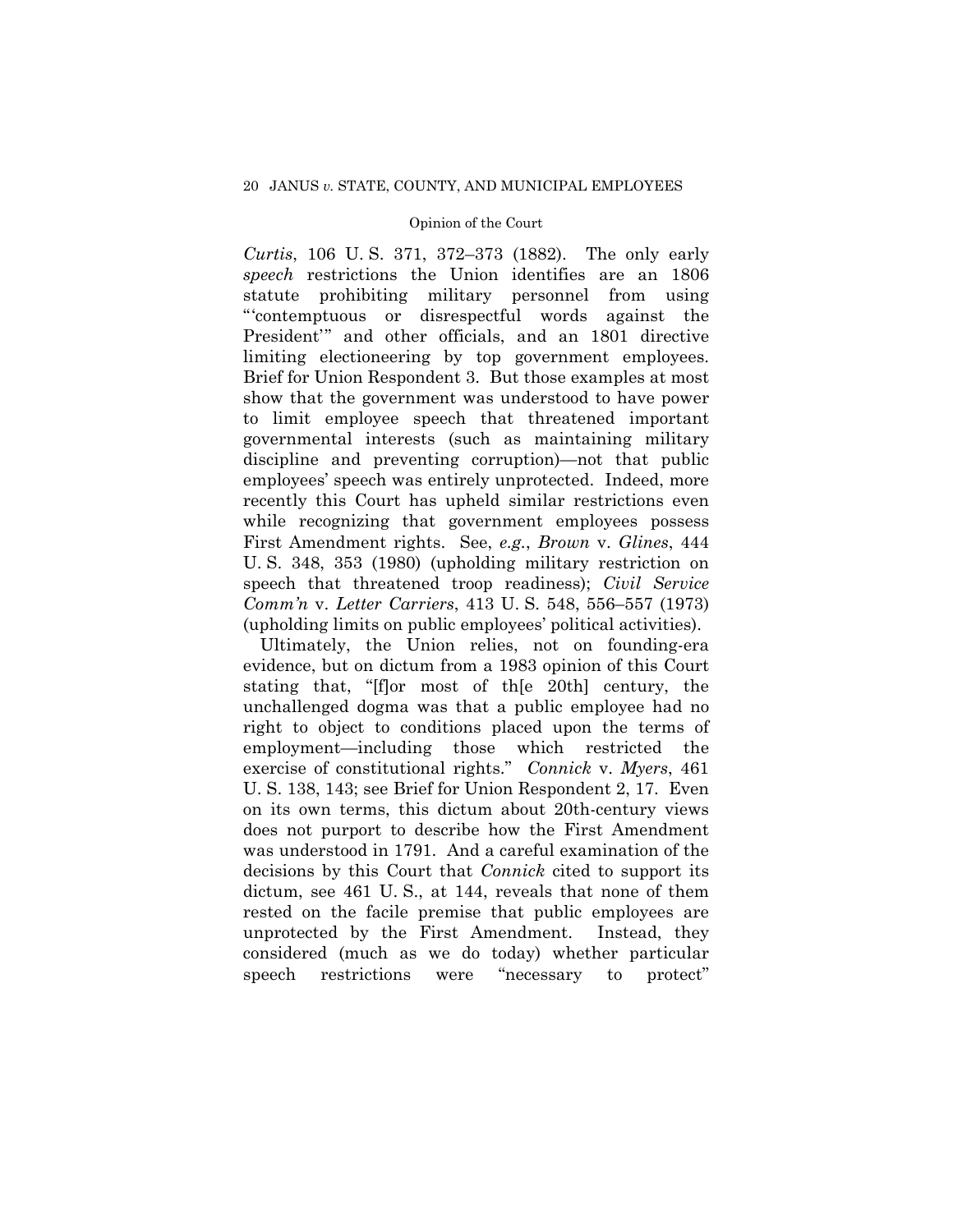fundamental government interests. *Curtis*, *supra*, at 374.

The Union has also failed to show that, even if public employees enjoyed free speech rights, the First Amendment was nonetheless originally understood to allow forced subsidies like those at issue here. We can safely say that, at the time of the adoption of the First Amendment, no one gave any thought to whether publicsector unions could charge nonmembers agency fees. Entities resembling labor unions did not exist at the founding, and public-sector unions did not emerge until the mid-20th century. The idea of public-sector unionization and agency fees would astound those who framed and ratified the Bill of Rights.7 Thus, the Union cannot point to any accepted founding-era practice that even remotely resembles the compulsory assessment of agency fees from public-sector employees. We do know, however, that prominent members of the founding generation condemned laws requiring public employees to affirm or support beliefs with which they disagreed. As noted, Jefferson denounced compelled support for such beliefs as "'sinful and tyrannical,'" *supra*, at 9, and others expressed similar views.8

<sup>7</sup> Indeed, under common law, "collective bargaining was unlawful," *Teamsters* v. *Terry*, 494 U. S. 558, 565–566 (1990) (plurality opinion); see N. Citrine, Trade Union Law 4–7, 9–10 (2d ed. 1960); Notes, Legality of Trade Unions at Common Law, 25 Harv. L. Rev. 465, 466 (1912), and into the 20th century, every individual employee had the "liberty of contract" to "sell his labor upon such terms as he deem[ed] proper," *Adair* v. *United States*, 208 U. S. 161, 174–175 (1908); see R. Morris, Government and Labor in Early America 208, 529 (1946). So even the concept of a private third-party entity with the power to bind employees on the terms of their employment likely would have been foreign to the Founders. We note this only to show the problems inherent in the Union respondent's argument; we are not in any way questioning the

foundations of modern labor law. 8See, *e.g.*, Ellsworth, The Landholder, VII (1787), in Essays on the Constitution of the United States 167–171 (P. Ford ed. 1892); Webster, On Test Laws, Oaths of Allegiance and Abjuration, and Partial Exclu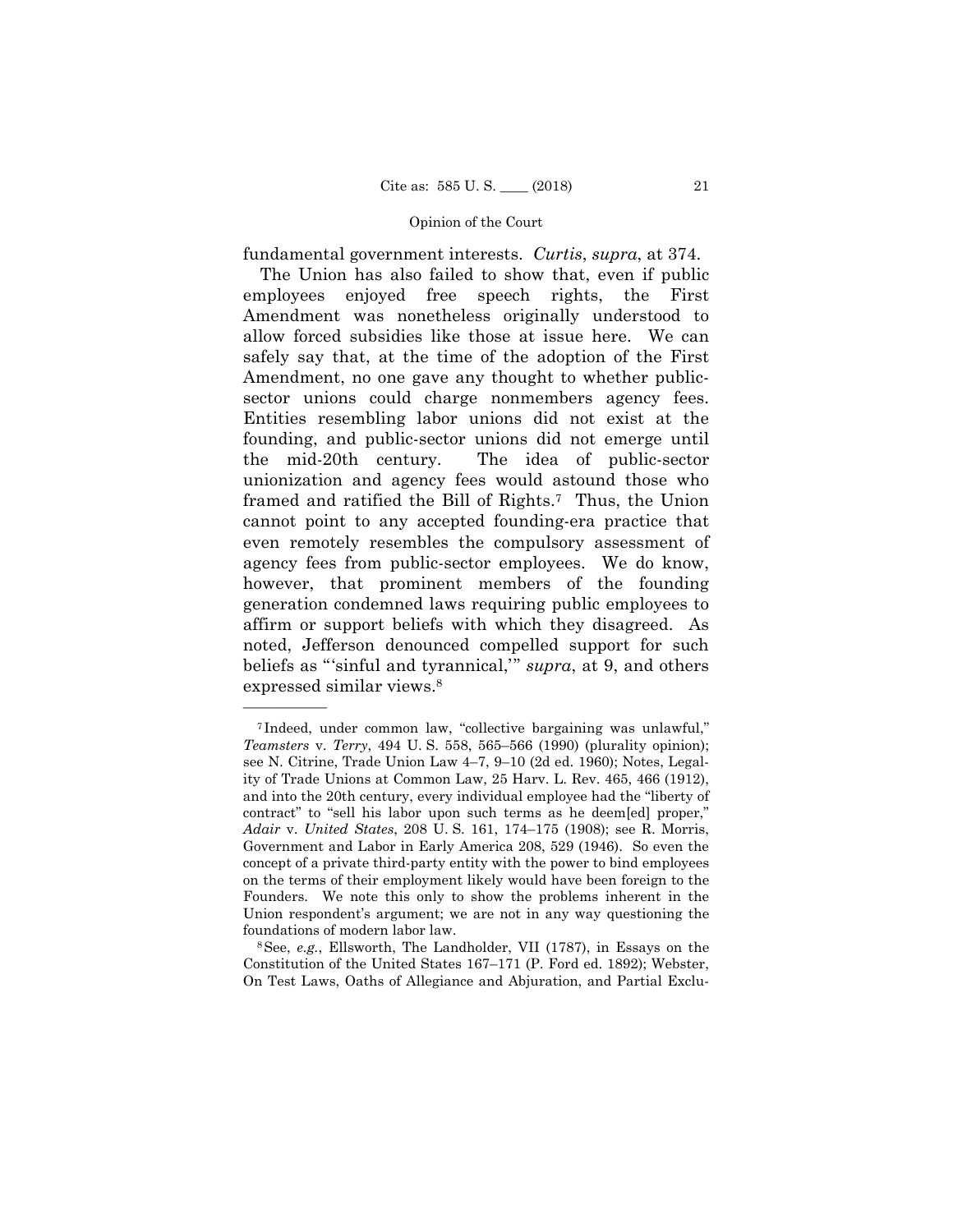In short, the Union has offered no basis for concluding that *Abood* is supported by the original understanding of the First Amendment.

#### B

The principal defense of *Abood* advanced by respondents and the dissent is based on our decision in *Pickering*, 391 U. S. 563, which held that a school district violated the First Amendment by firing a teacher for writing a letter critical of the school administration. Under *Pickering* and later cases in the same line, employee speech is largely unprotected if it is part of what the employee is paid to do, see *Garcetti* v. *Ceballos*, 547 U. S. 410, 421–422 (2006), or if it involved a matter of only private concern, see *Connick*, *supra*, at 146–149. On the other hand, when a public employee speaks as a citizen on a matter of public concern, the employee's speech is protected unless "'the interest of the state, as an employer, in promoting the efficiency of the public services it performs through its employees' outweighs 'the interests of the [employee], as a citizen, in commenting upon matters of public concern.'" *Harris*, 573 U. S., at \_\_\_ (slip op., at 35) (quoting *Pickering*, *supra*, at 568). *Pickering* was the centerpiece of the defense of *Abood* in *Harris*, see 573 U. S., at \_\_\_–\_\_\_ (slip op., at 17– 21) (KAGAN, J., dissenting), and we found the argument unpersuasive, see *id.*, at  $\_\_\_\_\_$  (slip op., at 34–37). The intervening years have not improved its appeal.

1

As we pointed out in *Harris*, *Abood* was not based on *Pickering*. 573 U. S., at \_\_\_, and n. 26 (slip op., at 34, and n. 26). The *Abood* majority cited the case exactly once—in a footnote—and then merely to acknowledge that "there may be limits on the extent to which an employee in a

sions from Office, in A Collection of Essays and Fugitiv[e] Writings 151–153 (1790).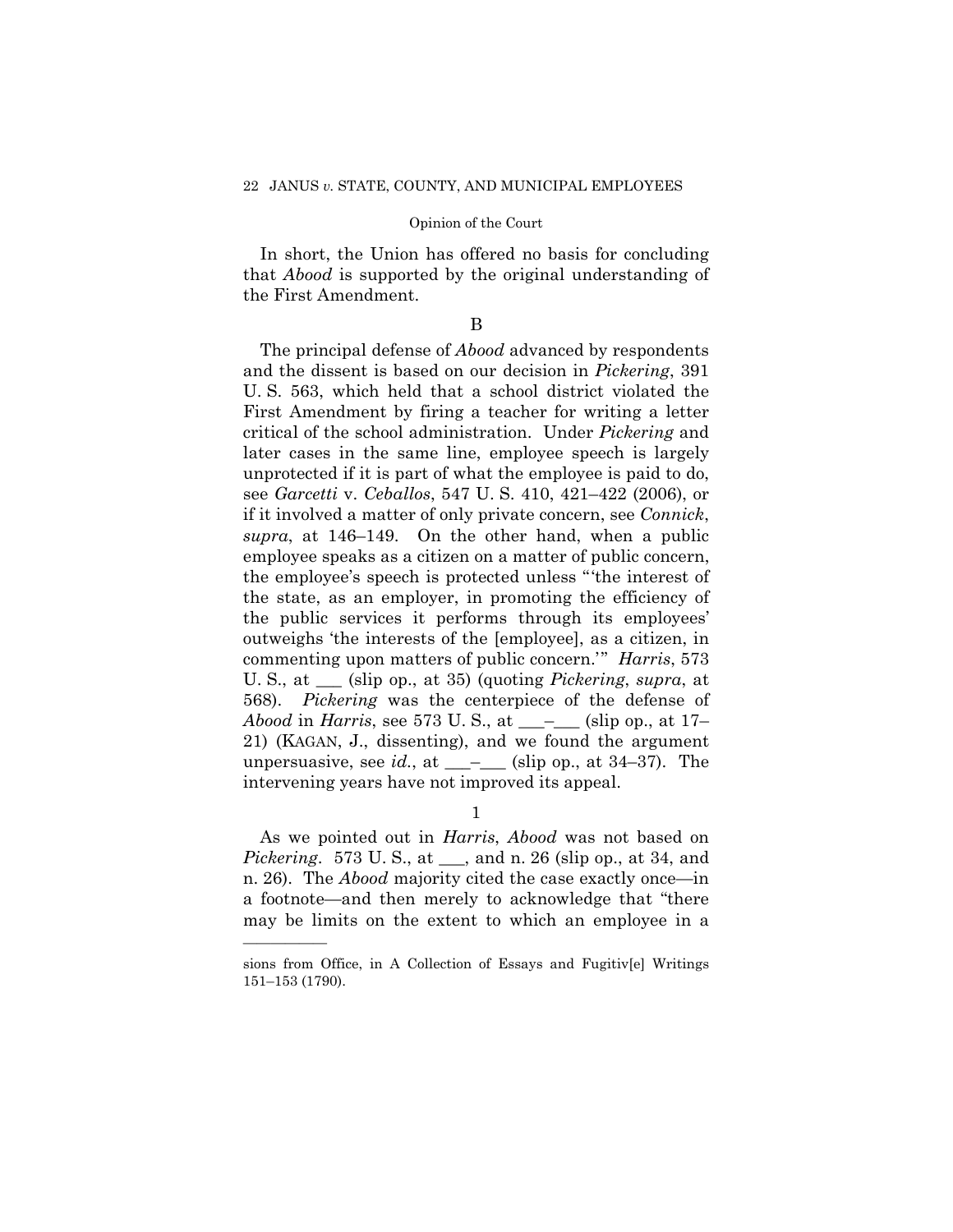sensitive or policymaking position may freely criticize his superiors and the policies they espouse." 431 U. S., at 230, n. 27. That aside has no bearing on the agency-fee issue here.<sup>9</sup>

Respondents' reliance on *Pickering* is thus "an effort to find a new justification for the decision in *Abood*." *Harris*, *supra*, at \_\_\_ (slip op., at 34). And we have previously taken a dim view of similar attempts to recast problematic First Amendment decisions. See, *e.g.*, *Citizens United* v. *Federal Election Comm'n*, 558 U. S. 310, 348–349, 363 (2010) (rejecting efforts to recast *Austin* v. *Michigan Chamber of Commerce*, 494 U. S. 652 (1990)); see also *Citizens United*, *supra*, at 382–385 (ROBERTS, C. J., concurring). We see no good reason, at this late date, to try to shoehorn *Abood* into the *Pickering* framework.

2

Even if that were attempted, the shoe would be a painful fit for at least three reasons.

 First, the *Pickering* framework was developed for use in a very different context—in cases that involve "one employee's speech and its impact on that employee's public responsibilities." *United States* v. *Treasury Employees*, 513 U. S. 454, 467 (1995). This case, by contrast, involves a blanket requirement that all employees subsidize speech with which they may not agree. While we have sometimes looked to *Pickering* in considering general rules that affect broad categories of employees, we have acknowledged that

 acts as sovereign. *Abood* v. *Detroit Bd. of Ed.*, 431 U. S. 209, 259 (1977) (concurring in judgment). In the very next sentence, he explained that <sup>9</sup> Justice Powell's separate opinion did invoke *Pickering* in a relevant sense, but he did so only to acknowledge the State's relatively greater interest in regulating speech when it acts as employer than when it "even in public employment, a significant impairment of First Amendment rights must survive exacting scrutiny." *Ibid.* (internal quotation marks omitted). That is the test we apply today.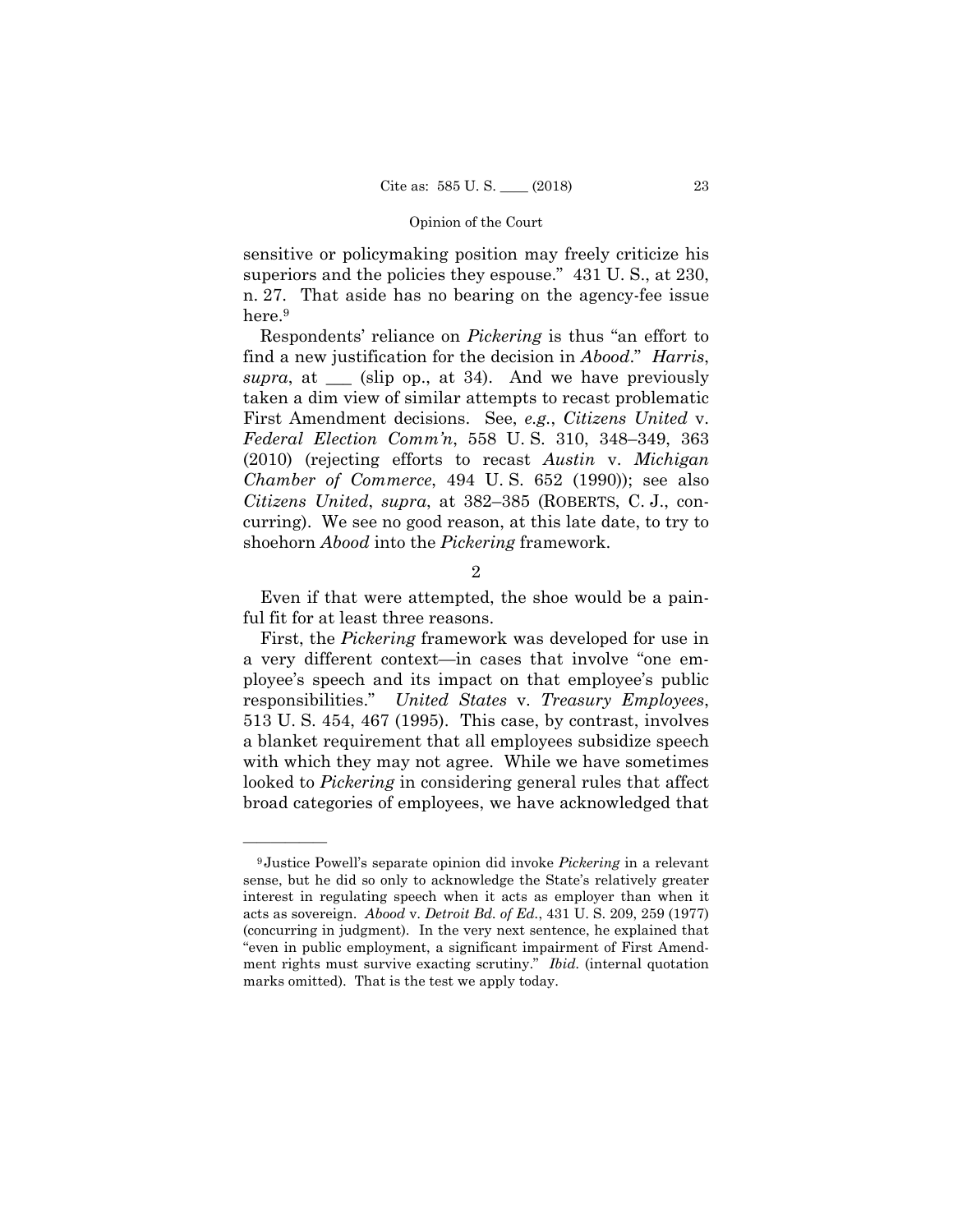## 24 JANUS *v.* STATE, COUNTY, AND MUNICIPAL EMPLOYEES

### Opinion of the Court

the standard *Pickering* analysis requires modification in that situation. See 513 U. S., at 466–468, and n. 11. A speech-restrictive law with "widespread impact," we have said, "gives rise to far more serious concerns than could any single supervisory decision." *Id.*, at 468. Therefore, when such a law is at issue, the government must shoulder a correspondingly "heav[ier]" burden, *id.*, at 466, and is entitled to considerably less deference in its assessment that a predicted harm justifies a particular impingement on First Amendment rights, see *id.*, at 475–476, n. 21; accord, *id.*, at 482–483 (O'Connor, J., concurring in judgment in part and dissenting in part). The end product of those adjustments is a test that more closely resembles exacting scrutiny than the traditional *Pickering* analysis.

The core collective-bargaining issue of wages and benefits illustrates this point. Suppose that a single employee complains that he or she should have received a 5% raise. This individual complaint would likely constitute a matter of only private concern and would therefore be unprotected under *Pickering*. But a public-sector union's demand for a 5% raise for the many thousands of employees it represents would be another matter entirely. Granting such a raise could have a serious impact on the budget of the government unit in question, and by the same token, denying a raise might have a significant effect on the performance of government services. When a large number of employees speak through their union, the category of speech that is of public concern is greatly enlarged, and the category of speech that is of only private concern is substantially shrunk. By disputing this, *post*, at 13–14, the dissent denies the obvious.

 Second, the *Pickering* framework fits much less well where the government compels speech or speech subsidies in support of third parties. *Pickering* is based on the insight that the speech of a public-sector employee may interfere with the effective operation of a government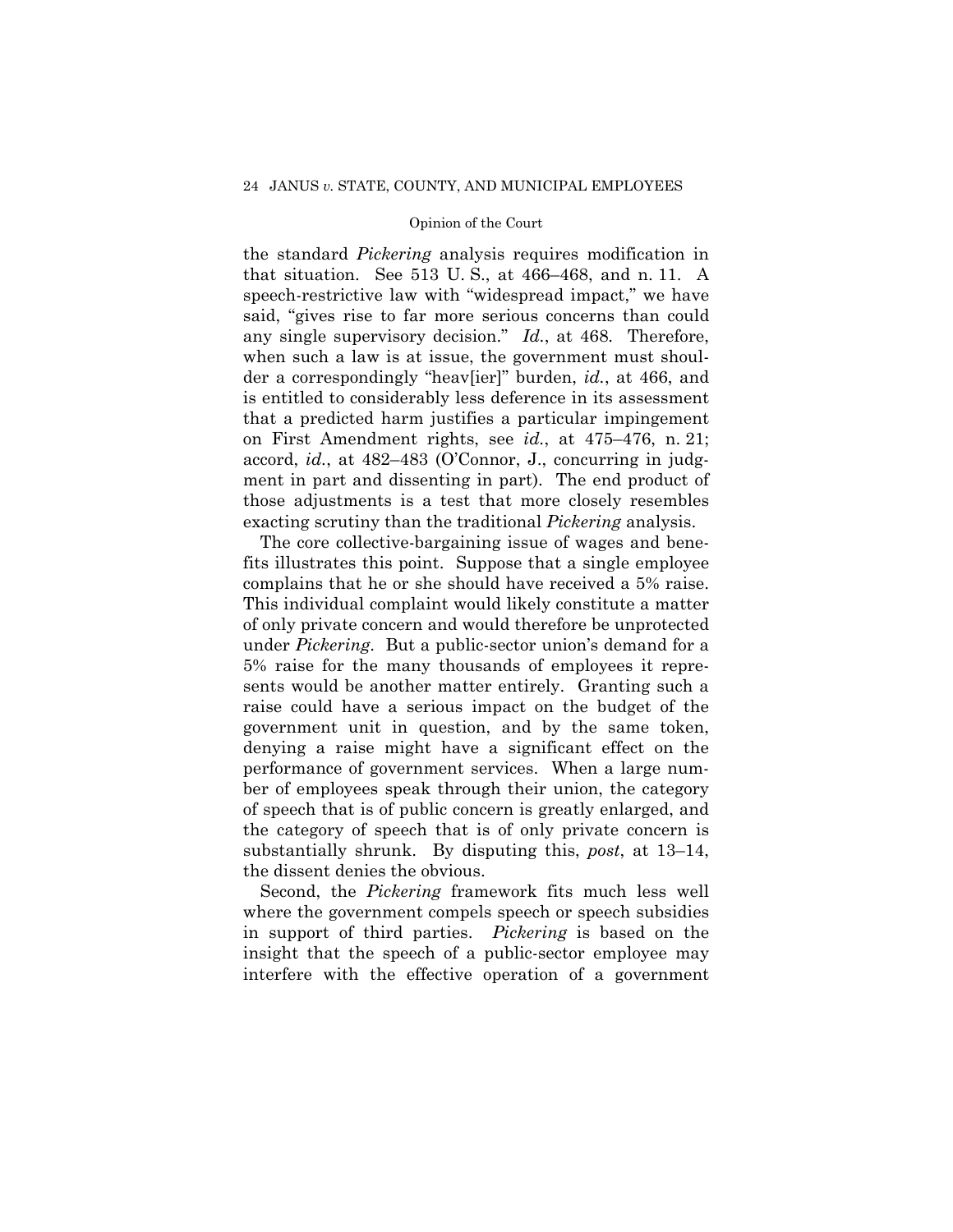office. When a public employer does not simply restrict potentially disruptive speech but commands that its employees mouth a message on its own behalf, the calculus is very different. Of course, if the speech in question is part of an employee's official duties, the employer may insist that the employee deliver any lawful message. See *Garcetti*, 547 U. S., at 421–422, 425–426. Otherwise, however, it is not easy to imagine a situation in which a public employer has a legitimate need to demand that its employees recite words with which they disagree. And we have never applied *Pickering* in such a case.

Consider our decision in *Connick*. In that case, we held that an assistant district attorney's complaints about the supervisors in her office were, for the most part, matters of only private concern. 461 U. S., at 148. As a result, we held, the district attorney could fire her for making those comments. *Id.*, at 154. Now, suppose that the assistant had not made any critical comments about the supervisors but that the district attorney, out of the blue, demanded that she circulate a memo praising the supervisors. Would her refusal to go along still be a matter of purely private concern? And if not, would the order be justified on the ground that the effective operation of the office demanded that the assistant voice complimentary sentiments with which she disagreed? If *Pickering* applies at all to compelled speech—a question that we do not decide—it would certainly require adjustment in that context.

Third, although both *Pickering* and *Abood* divided speech into two categories, the cases' categorization schemes do not line up. Superimposing the *Pickering*  scheme on *Abood* would significantly change the *Abood*  regime.

Let us first look at speech that is not germane to collective bargaining but instead concerns political or ideological issues. Under *Abood*, a public employer is flatly pro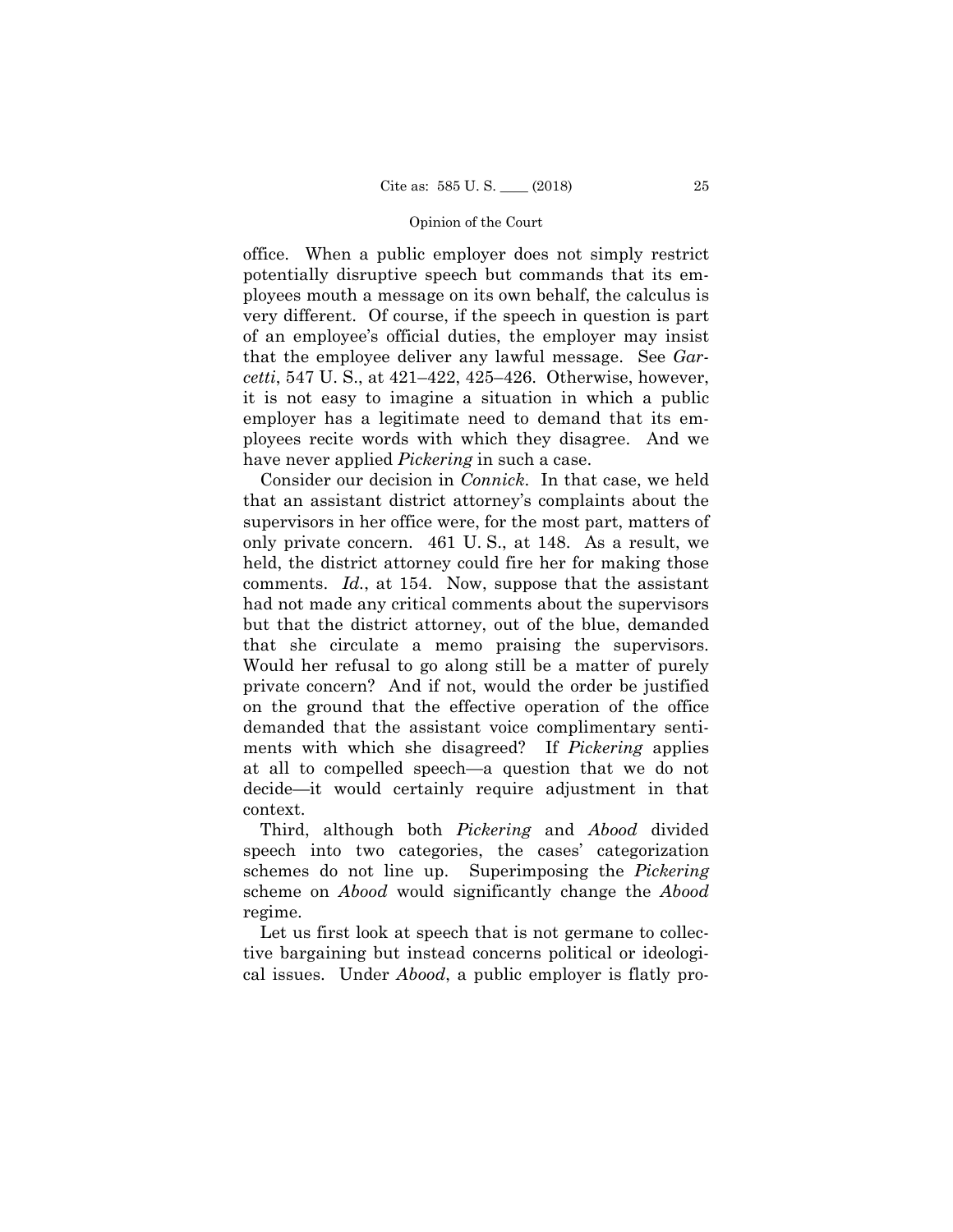hibited from permitting nonmembers to be charged for this speech, but under *Pickering*, the employees' free speech interests could be overcome if a court found that the employer's interests outweighed the employees'.

 concede that much of it falls squarely into that category. A similar problem arises with respect to speech that *is*  germane to collective bargaining. The parties dispute how much of this speech is of public concern, but respondents See Tr. of Oral Arg. 47, 65. Under *Abood*, nonmembers may be required to pay for all this speech, but *Pickering* would permit that practice only if the employer's interests outweighed those of the employees. Thus, recasting *Abood*  as an application of *Pickering* would substantially alter the *Abood* scheme.

For all these reasons, *Pickering* is a poor fit indeed.

# V

Even if we were to apply some form of *Pickering*, Illinois' agency-fee arrangement would not survive.

## A

Respondents begin by suggesting that union speech in collective-bargaining and grievance proceedings should be treated like the employee speech in *Garcetti*, *i.e.*, as speech "pursuant to [an employee's] official duties," 547 U. S., at 421. Many employees, in both the public and private sectors, are paid to write or speak for the purpose of furthering the interests of their employers. There are laws that protect public employees from being compelled to say things that they reasonably believe to be untrue or improper, see *id.*, at 425–426, but in general when public employees are performing their job duties, their speech may be controlled by their employer. Trying to fit union speech into this framework, respondents now suggest that the union speech funded by agency fees forms part of the official duties of the union officers who engage in the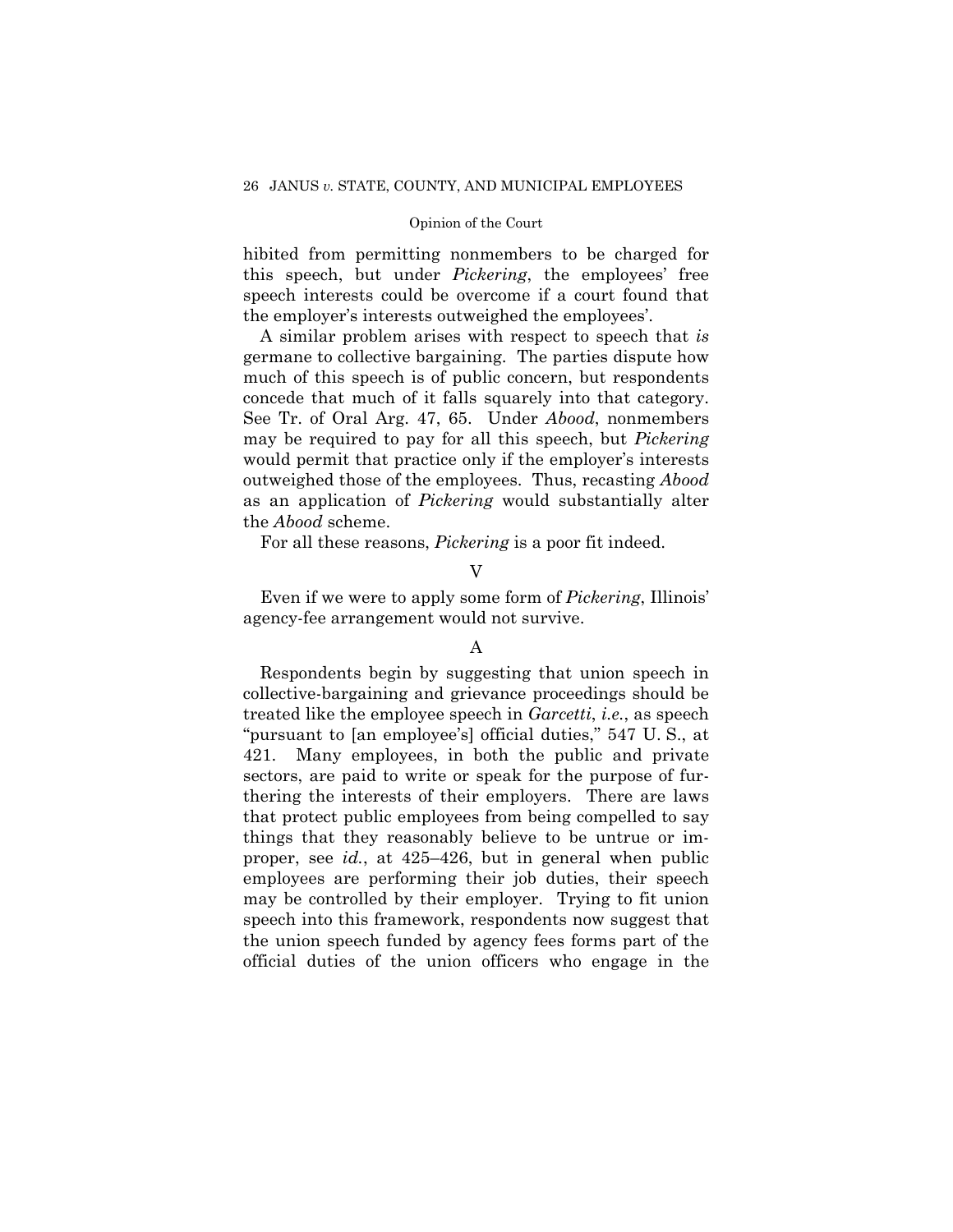speech. Brief for Union Respondent 22–23; see Brief for State Respondents 23–24.

This argument distorts collective bargaining and grievance adjustment beyond recognition. When an employee engages in speech that is part of the employee's job duties, the employee's words are really the words of the employer. The employee is effectively the employer's spokesperson. But when a union negotiates with the employer or represents employees in disciplinary proceedings, the union speaks for the *employees*, not the employer. Otherwise, the employer would be negotiating with itself and disputing its own actions. That is not what anybody understands to be happening.

 union says. Unions, we trust, would be appalled by such a What is more, if the union's speech is really the employer's speech, then the employer could dictate what the suggestion. For these reasons, *Garcetti* is totally inapposite here.

# B

Since the union speech paid for by agency fees is not controlled by *Garcetti*, we move on to the next step of the *Pickering* framework and ask whether the speech is on a matter of public or only private concern. In *Harris*, the dissent's central argument in defense of *Abood* was that union speech in collective bargaining, including speech about wages and benefits, is basically a matter of only private interest. See 573 U.S., at  $\_\_\_\_\_\_$  (slip op., at 19– 20) (KAGAN, J., dissenting). We squarely rejected that argument, see  $id.$ , at  $\_\_\_\_\_$  (slip op., at 35–36), and the facts of the present case substantiate what we said at that time: "[I]t is impossible to argue that the level of . . . state spending for employee benefits . . . is not a matter of great public concern," *id.*, at (slip op., at 36).

Illinois, like some other States and a number of counties and cities around the country, suffers from severe budget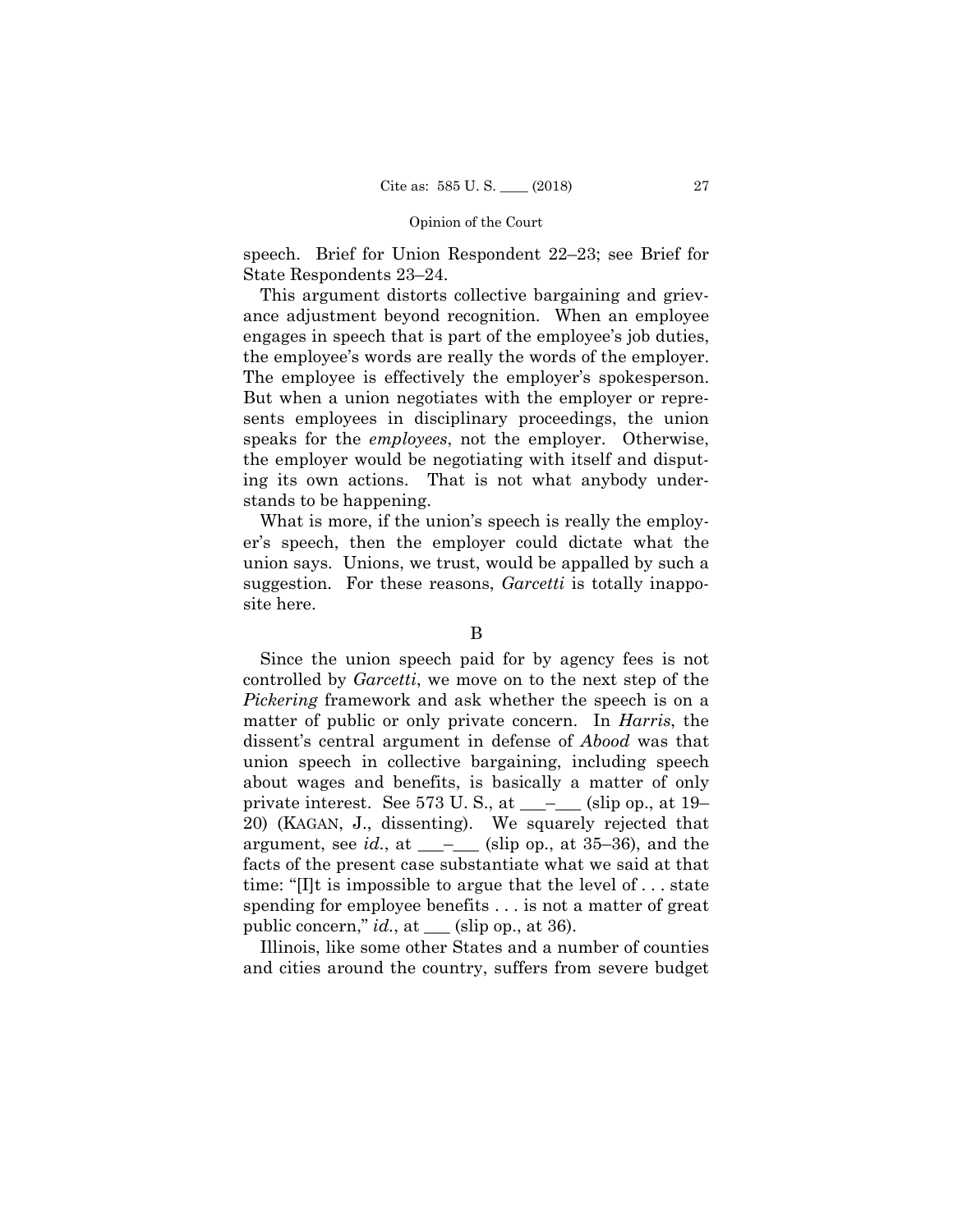problems.10 As of 2013, Illinois had nearly \$160 billion in unfunded pension and retiree healthcare liabilities.<sup>11</sup> By 2017, that number had only grown, and the State was grappling with \$15 billion in unpaid bills.12 We are told that a "quarter of the budget is now devoted to paying down" those liabilities.13 These problems and others led Moody's and S&P to downgrade Illinois' credit rating to "one step above junk"—the "lowest ranking on record for a U. S. state."14

The Governor, on one side, and public-sector unions, on the other, disagree sharply about what to do about these problems. The State claims that its employment-related debt is "'squeezing core programs in education, public safety, and human services, in addition to limiting [the State's] ability to pay [its] bills.'" Securities Act of 1933 Release No. 9389, 105 S. E. C. Docket 3381 (2013). It therefore "told the Union that it would attempt to address th[e financial] crisis, at least in part, through collective bargaining." Board Decision 12–13. And "the State's

<sup>10</sup>See Brief for State of Michigan et al. as *Amici Curiae* 9–24. Nationwide, the cost of state and local employees' wages and benefits, for example, is nearly \$1.5 trillion—more than half of those jurisdictions' total expenditures. See Dept. of Commerce, Bureau of Economic Analysis, National Data, GDP & Personal Income, Table 6.2D, line 92 (Aug. 3, 2017), and Table 3.3, line 37 (May 30, 2018), https://www.bea. gov/iTable/iTable.cfm?reqid=19&step=2#reqid=19&step=2&isuri=1&19 21=survey. And many States and cities struggle with unfunded pension and retiree healthcare liabilities and other budget issues.<br><sup>11</sup>PEW Charitable Trusts, Fiscal 50: State Trends and Analysis (up-

dated May 17, 2016), http://www.pewtrusts.org/en/research-andanalysis/data-visualizations/2014/fiscal-50#ind4. 12See Brief for Jason R. Barclay et al. as *Amici Curiae* 9; M. Egan,

How Illinois Became America's Most Messed-Up State, CNN Money (July 1, 2017), https://cnnmon.ie/2tp9NX5. 13Brief for Jason R. Barclay et al. as *Amici Curiae* 9. 14E. Campbell, S&P, Moody's Downgrade Illinois to Near Junk, Low-

est Ever for a U. S. State, Bloomberg (June 1, 2017), https:// bloom.bg/2roEJUc.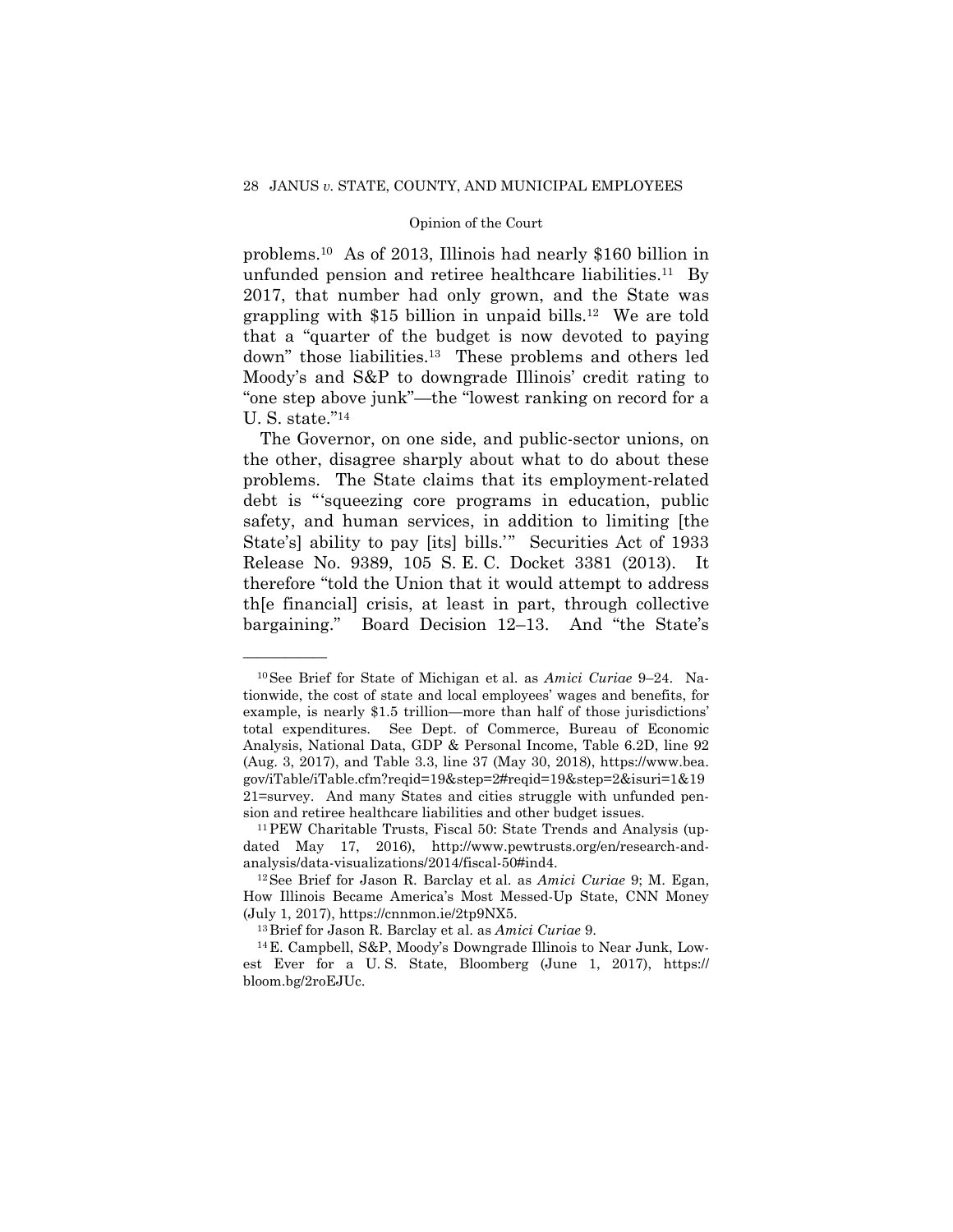holiday, overtime, and promotion policies. *Id.*, at 13; desire for savings" in fact "dr[o]ve [its] bargaining" positions on matters such as health-insurance benefits and *Illinois Dept. of Central Management Servs.* v. *AFSCME, Council 31*, No. S–CB–16–17 etc., 33 PERI ¶67 (ILRB Dec. 13, 2016) (ALJ Decision), pp. 26–28, 63–66, 224. But when the State offered cost-saving proposals on these issues, the Union countered with very different suggestions. Among other things, it advocated wage and tax increases, cutting spending "to Wall Street financial institutions," and reforms to Illinois' pension and tax systems (such as closing "corporate tax loopholes," "[e]xpanding the base of the state sales tax," and "allowing an income tax that is adjusted in accordance with ability to pay"). *Id.*, at 27–28. To suggest that speech on such matters is not of great public concern—or that it is not directed at the "public square," *post*, at 16 (KAGAN, J., dissenting)—is to deny reality.

In addition to affecting how public money is spent, union speech in collective bargaining addresses many other important matters. As the examples offered by respondents' own *amici* show, unions express views on a wide range of subjects—education, child welfare, healthcare, and minority rights, to name a few. See, *e.g.*, Brief for American Federation of Teachers as *Amicus Curiae* 15–27; Brief for Child Protective Service Workers et al. as *Amici Curiae* 5–13; Brief for Human Rights Campaign et al. as *Amici Curiae* 10–17; Brief for National Women's Law Center et al. as *Amici Curiae* 14–30. What unions have to say on these matters in the context of collective bargaining is of great public importance.

Take the example of education, which was the focus of briefing and argument in *Friedrichs*. The public importance of subsidized union speech is especially apparent in this field, since educators make up by far the largest category of state and local government employees, and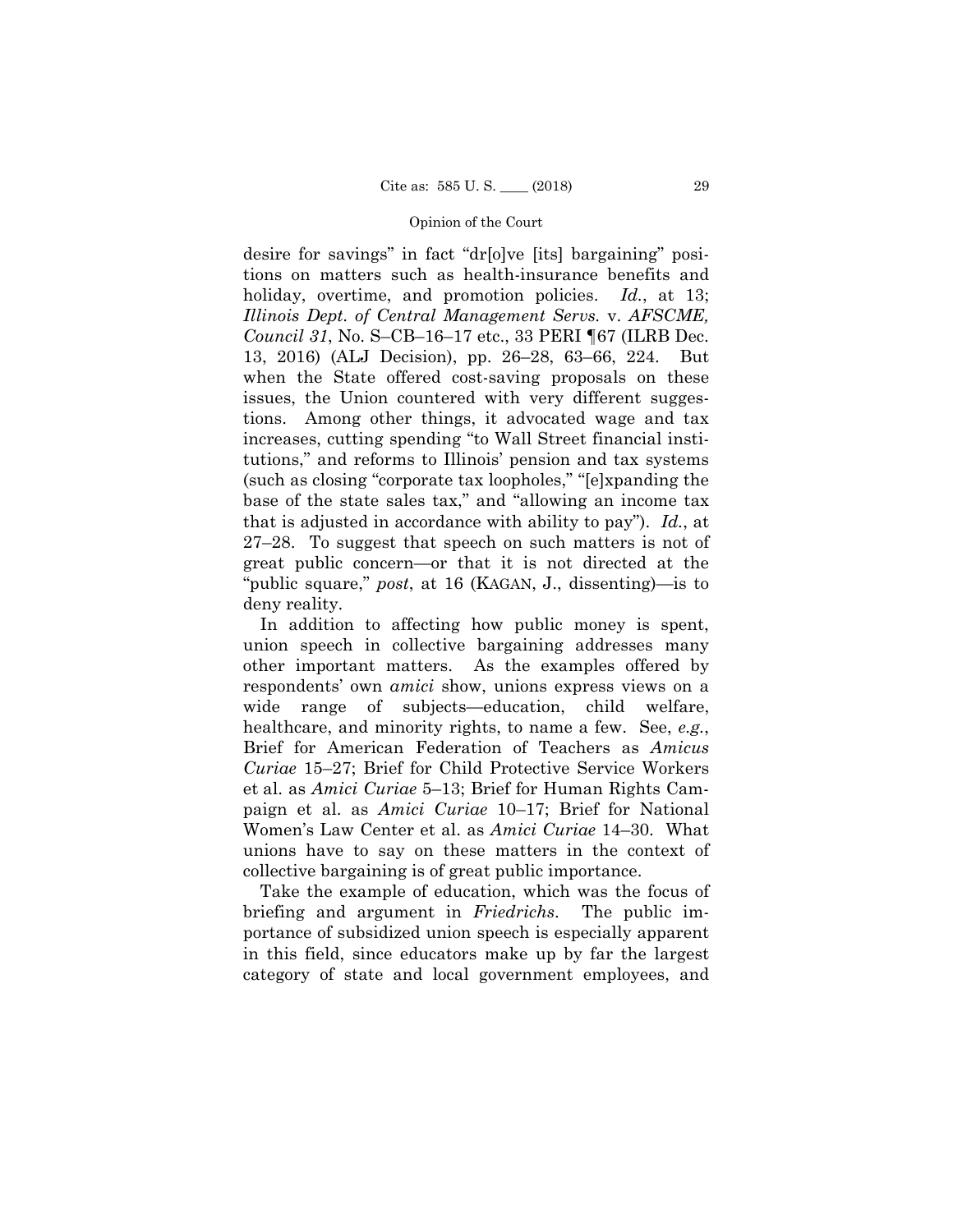education is typically the largest component of state and local government expenditures.<sup>15</sup>

 teachers to get the best results out of their students?16 given tenure protection and, if so, under what conditions? Speech in this area also touches on fundamental questions of education policy. Should teacher pay be based on seniority, the better to retain experienced teachers? Or should schools adopt merit-pay systems to encourage Should districts transfer more experienced teachers to the lower performing schools that may have the greatest need for their skills, or should those teachers be allowed to stay where they have put down roots?<sup>17</sup> Should teachers be On what grounds and pursuant to what procedures should teachers be subject to discipline or dismissal? How should teacher performance and student progress be measured by standardized tests or other means?

Unions can also speak out in collective bargaining on controversial subjects such as climate change,18 the Confederacy,<sup>19</sup> sexual orientation and gender identity,<sup>20</sup> evolution,<sup>21</sup> and minority religions.<sup>22</sup> These are sensitive politi-

<sup>15</sup>See National Association of State Budget Officers, Summary: Spring 2018 Fiscal Survey of States 2 (June 14, 2018), http://www.nasbo.org; ProQuest Statistical Abstract of the United States: 2018, pp. 306, Table 476, 321, Table 489.

<sup>16</sup>See Rogers, School Districts 'Race to the Top' Despite Teacher Dispute, Marin Independent J., June 19, 2010.<br><sup>17</sup>See Sawchuk, Transferring Top Teachers Has Benefits: Study

Probes Moving Talent to Low-Performing Schools, Education Week, Nov. 13, 2013, pp. 1, 13. 18See Tucker, Textbooks Equivocate on Global Warming: Stanford

Study Finds Portrayal 'Dishonest,' San Francisco Chronicle, Nov. 24, 2015, p. C1. 19See Reagan, Anti-Confederacy Movement Rekindles Texas Text-

book Controversy, San Antonio Current, Aug. 4, 2015.<br><sup>20</sup>See Watanabe, How To Teach Gay Issues in 1st Grade? A New Law

Requiring California Schools To Have Lessons About LGBT Americans Raises Tough Questions, L. A. Times, Oct. 16, 2011, p. A1.<br><sup>21</sup>See Goodstein, A Web of Faith, Law and Science in Evolution Suit,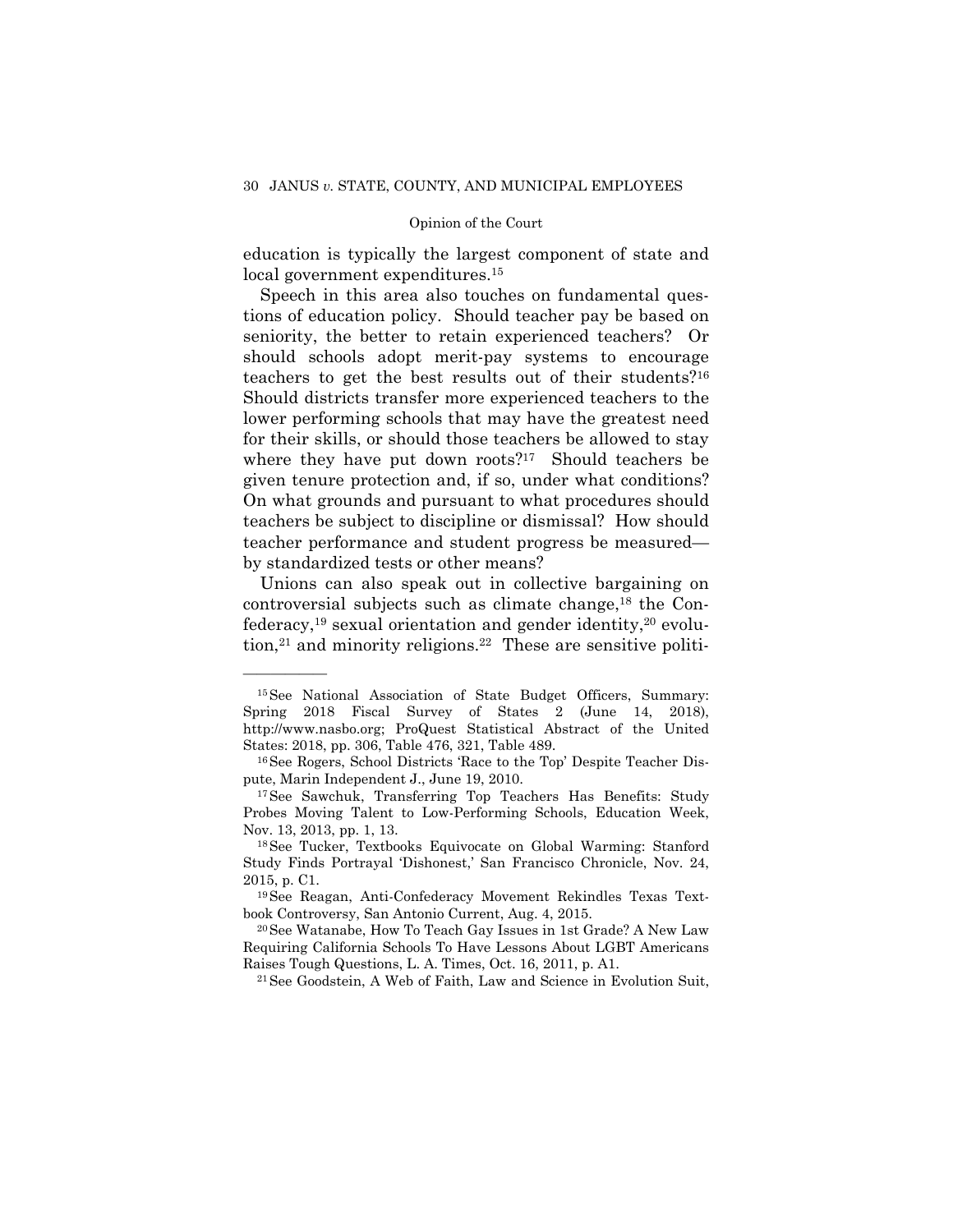cal topics, and they are undoubtedly matters of profound "'value and concern to the public.'" *Snyder* v. *Phelps*, 562 U. S. 443, 453 (2011). We have often recognized that such speech "'occupies the highest rung of the hierarchy of First Amendment values'" and merits "'special protection.'" *Id.*, at 452.

What does the dissent say about the prevalence of such issues? The most that it is willing to admit is that "some" issues that arise in collective bargaining "raise important non-budgetary disputes." *Post*, at 17. Here again, the dissent refuses to recognize what actually occurs in publicsector collective bargaining.

Even union speech in the handling of grievances may be of substantial public importance and may be directed at the "public square." *Post*, at 16. For instance, the Union respondent in this case recently filed a grievance seeking to compel Illinois to appropriate \$75 million to fund a 2% wage increase. *State* v. *AFSCME Council 31*, 2016 IL 118422, 51 N. E. 3d 738, 740–742, and n. 4. In short, the union speech at issue in this case is overwhelmingly of substantial public concern.

### $\mathcal{C}$

The only remaining question under *Pickering* is whether the State's proffered interests justify the heavy burden that agency fees inflict on nonmembers' First Amendment interests. We have already addressed the state interests asserted in *Abood*—promoting "labor peace" and avoiding free riders, see *supra*, at 11–18—and we will not repeat that analysis.

In *Harris* and this case, defenders of *Abood* have asserted a different state interest—in the words of the *Harris*  dissent, the State's "interest in bargaining with an ade

N. Y. Times, Sept. 26, 2005, p. A1.

<sup>22</sup>See Golden, Defending the Faith: New Battleground in Textbook Wars: Religion in History, Wall St. J., Jan. 25, 2006, p. A1.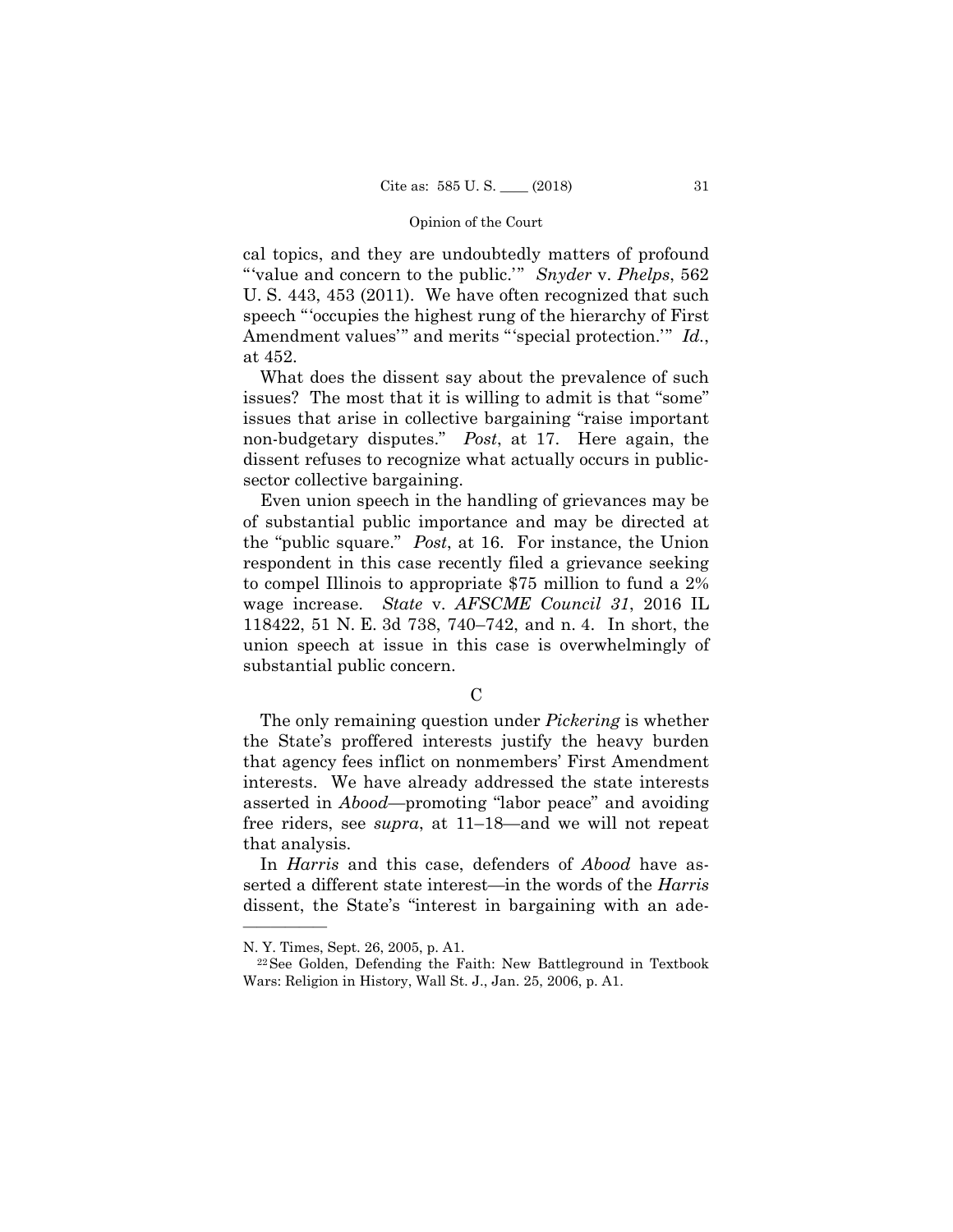quately funded exclusive bargaining agent." 573 U. S., at \_\_\_ (KAGAN, J., dissenting) (slip op., at 7); see also *post*, at 6–7 (KAGAN, J., dissenting). This was not "the interest *Abood* recognized and protected," *Harris*, *supra*, at \_\_\_ (slip op., at 7) (KAGAN, J., dissenting), and, in any event, it is insufficient.

Although the dissent would accept without any serious independent evaluation the State's assertion that the absence of agency fees would cripple public-sector unions and thus impair the efficiency of government operations, see *post*, at 8–9, 11, ample experience, as we have noted, *supra*, at 12, shows that this is questionable.

Especially in light of the more rigorous form of *Pickering*  analysis that would apply in this context, see *supra*, at 23– 25, the balance tips decisively in favor of the employees' free speech rights.23

——————

 "at various inopportune times and places." *Post*, at 17. Here, the lack In the other hypothetical, employees agitate for a better health plan of factual detail makes it impossible to evaluate how the *Pickering* 

<sup>23</sup>Claiming that our decision will hobble government operations, the dissent asserts that it would prevent a government employer from taking action against disruptive non-unionized employees in two carefully constructed hypothetical situations. See *post*, at 17–18. Both hypotheticals are short on potentially important details, but in any event, neither would be affected by our decision in this case. Rather, both would simply call for the application of the standard *Pickering*  test.

 cafeteria." *Post*, at 17. If such a case actually arose, it would be im-In one of the hypotheticals, teachers "protest merit pay in the school portant to know, among other things, whether the teachers involved were supposed to be teaching in their classrooms at the time in question and whether the protest occurred in the presence of students during the student lunch period. If both those conditions were met, the teachers would presumably be violating content-neutral rules regarding their duty to teach at specified times and places, and their conduct might well have a disruptive effect on the educational process. Thus, in the dissent's hypothetical, the school's interests might well outweigh those of the teachers, but in this hypothetical case, as in all *Pickering*  cases, the particular facts would be very important.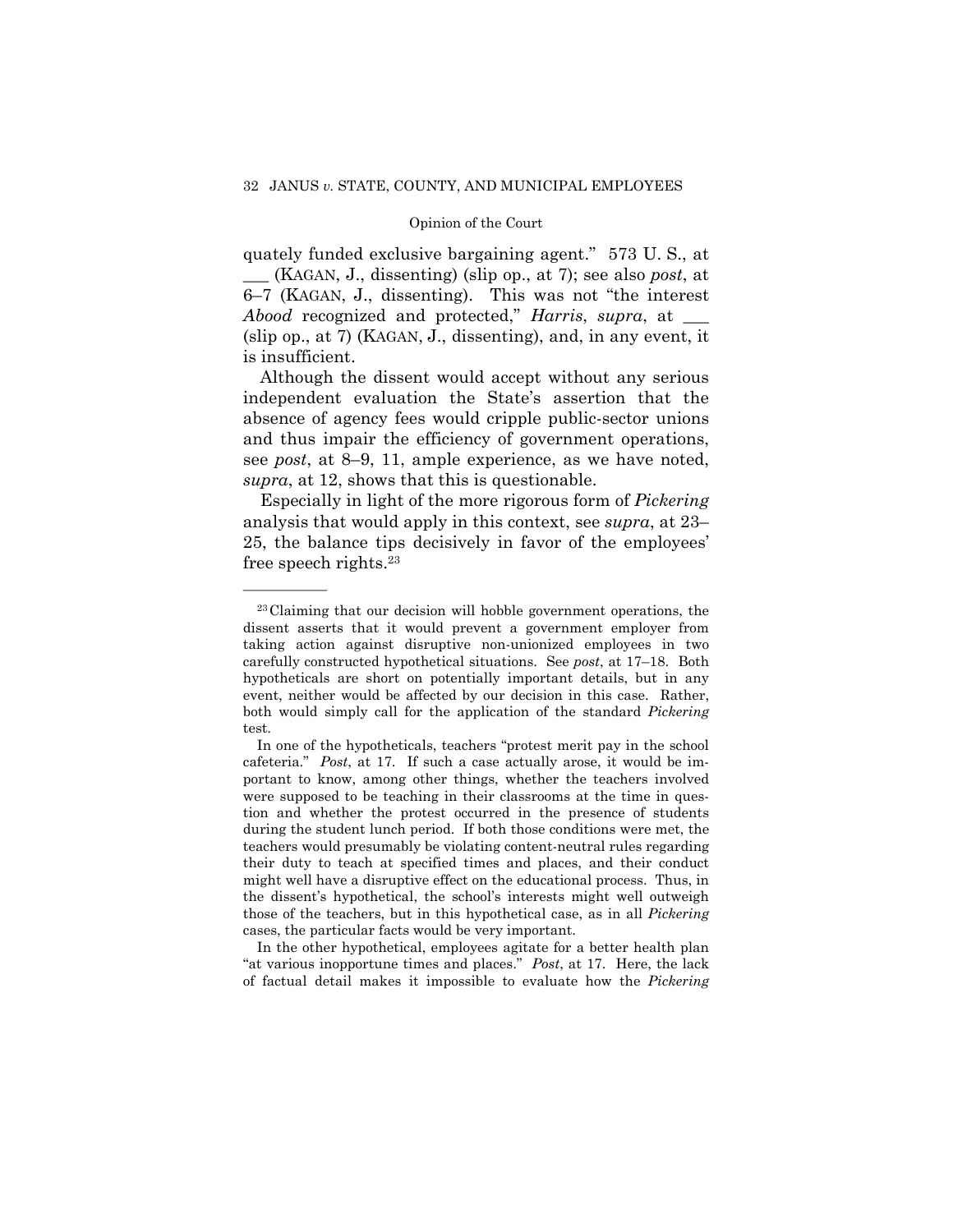We readily acknowledge, as *Pickering* did, that "the State has interests as an employer in regulating the speech of its employees that differ significantly from those it possesses in connection with regulation of the speech of the citizenry in general." 391 U. S., at 568. Our analysis is consistent with that principle. The exacting scrutiny standard we apply in this case was developed in the context of commercial speech, another area where the government has traditionally enjoyed greater-than-usual power to regulate speech. See *supra*, at 10. It is also not disputed that the State may require that a union serve as exclusive bargaining agent for its employees—itself a significant impingement on associational freedoms that would not be tolerated in other contexts. We simply draw the line at allowing the government to go further still and require all employees to support the union irrespective of whether they share its views. Nothing in the *Pickering* line of cases requires us to uphold every speech restriction the government imposes as an employer. See *Pickering*, *supra*, at 564–566 (holding teacher's dismissal for criticizing school board unconstitutional); *Rankin* v. *McPherson*, 483 U. S. 378, 392 (1987) (holding clerical employee's dismissal for supporting assassination attempt on President unconstitutional); *Treasury Employees*, 513 U. S., at 477 (holding federal-employee honoraria ban unconstitutional).

# VI

For the reasons given above, we conclude that publicsector agency-shop arrangements violate the First Amendment, and *Abood* erred in concluding otherwise. There remains the question whether *stare decisis* nonetheless counsels against overruling *Abood*. It does not.

——————

balance would come out. The term "agitat[ion]" can encompass a wide range of conduct, as well as speech. *Post*, at 17. And the time and place of the agitation would also be important.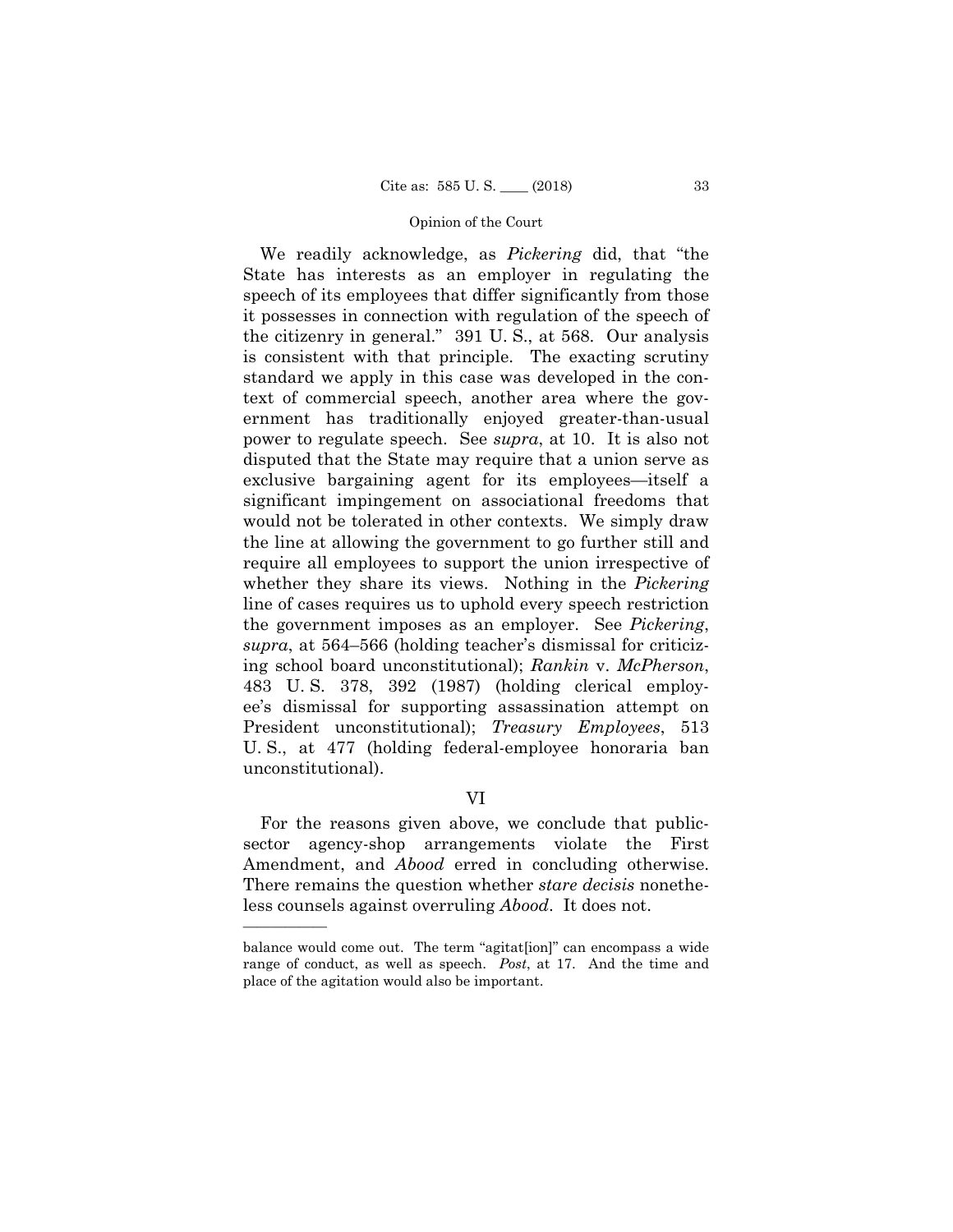"*Stare decisis* is the preferred course because it promotes the evenhanded, predictable, and consistent development of legal principles, fosters reliance on judicial decisions, and contributes to the actual and perceived integrity of the judicial process." *Payne* v. *Tennessee*, 501 U. S. 808, 827 (1991). We will not overturn a past decision unless there are strong grounds for doing so. *United States* v. *International Business Machines Corp.*, 517 U. S. 843, 855–856 (1996); *Citizens United*, 558 U. S., at 377 (ROBERTS, C. J., concurring). But as we have often recognized, *stare decisis* is "'not an inexorable command.'" *Pearson* v. *Callahan*, 555 U. S. 223, 233 (2009); see also *Lawrence* v. *Texas*, 539 U. S. 558, 577 (2003); *State Oil Co.*  v. *Khan*, 522 U. S. 3, 20 (1997); *Agostini* v. *Felton*, 521 U. S. 203, 235 (1997); *Seminole Tribe of Fla.* v. *Florida*, 517 U. S. 44, 63 (1996); *Payne*, *supra*, at 828.

The doctrine "is at its weakest when we interpret the Constitution because our interpretation can be altered only by constitutional amendment or by overruling our prior decisions." *Agostini*, *supra*, at 235. And *stare decisis*  applies with perhaps least force of all to decisions that wrongly denied First Amendment rights: "This Court has not hesitated to overrule decisions offensive to the First Amendment (a fixed star in our constitutional constellation, if there is one)." *Federal Election Comm'n* v. *Wisconsin Right to Life, Inc.*, 551 U. S. 449, 500 (2007) (Scalia, J., concurring in part and concurring in judgment) (internal quotation marks omitted); see also *Citizens United*, *supra*, at 362–365 (overruling *Austin*, 494 U. S. 652); *Barnette*, 319 U. S., at 642 (overruling *Minersville School Dist.* v. *Gobitis*, 310 U. S. 586 (1940)).

Our cases identify factors that should be taken into account in deciding whether to overrule a past decision. Five of these are most important here: the quality of *Abood*'s reasoning, the workability of the rule it established, its consistency with other related decisions, devel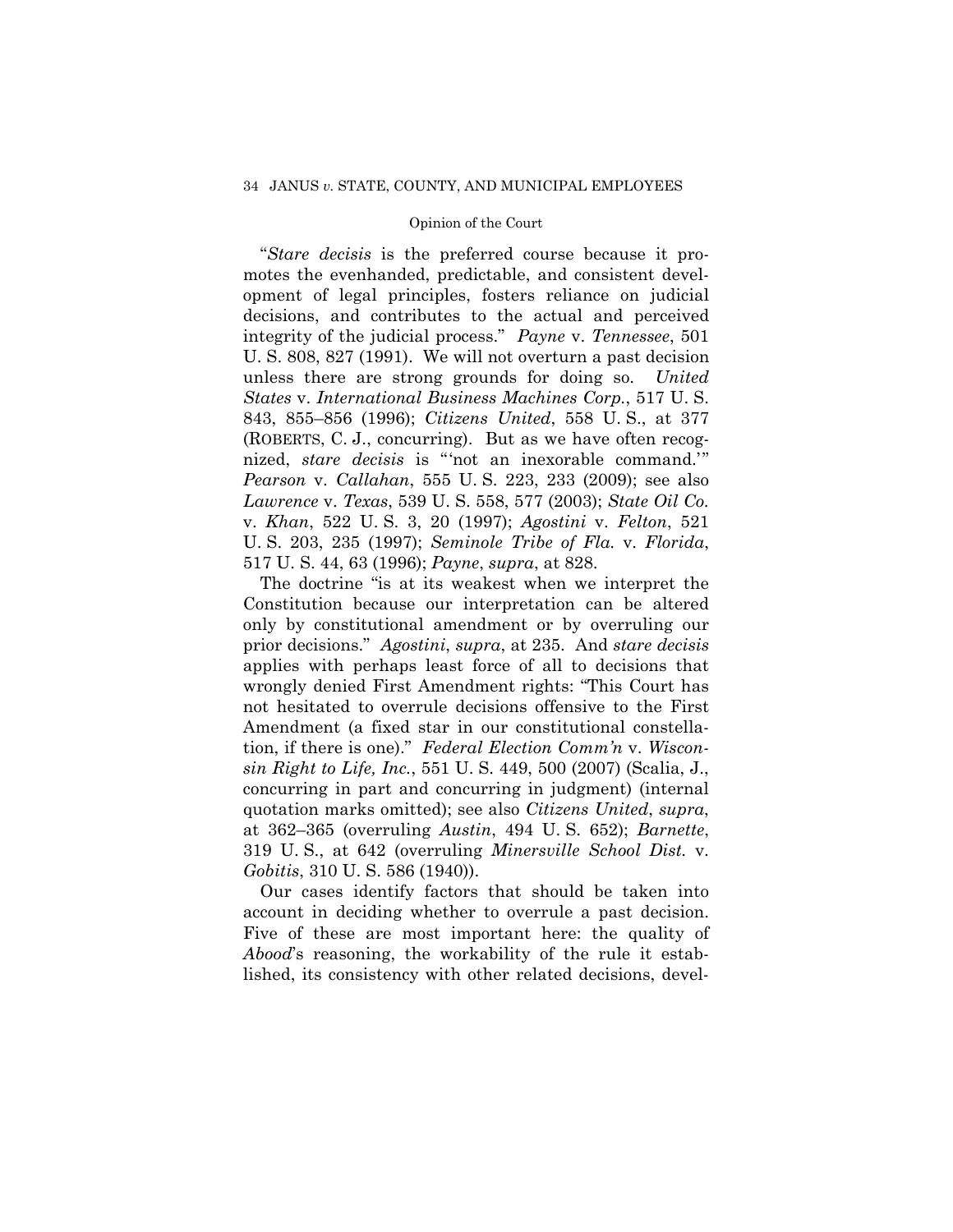opments since the decision was handed down, and reliance on the decision. After analyzing these factors, we conclude that *stare decisis* does not require us to retain *Abood*.

# A

An important factor in determining whether a precedent should be overruled is the quality of its reasoning, see *Citizens United*, 558 U. S., at 363–364; *id.*, at 382–385 (ROBERTS, C. J., concurring); *Lawrence*, 539 U. S., at 577– 578, and as we explained in *Harris*, *Abood* was poorly reasoned, see 573 U.S., at  $\_\_\_\_\_$  (slip op., at 17–20). We will summarize, but not repeat, *Harris*'s lengthy discussion of the issue.

*Street*, *supra*, at 749 (emphasis added).<sup>24</sup> *Abood* failed to *Abood* went wrong at the start when it concluded that two prior decisions, *Railway Employes* v. *Hanson*, 351 U. S. 225 (1956), and *Machinists* v. *Street*, 367 U. S. 740 (1961), "appear[ed] to require validation of the agencyshop agreement before [the Court]." 431 U. S., at 226. Properly understood, those decisions did no such thing. Both cases involved Congress's "*bare authorization*" of *private-sector* union shops under the Railway Labor Act. appreciate that a very different First Amendment question

——————

<sup>24</sup>No First Amendment issue could have properly arisen in those cases unless Congress's enactment of a provision allowing, but not requiring, private parties to enter into union-shop arrangements was sufficient to establish governmental action. That proposition was debatable when *Abood* was decided, and is even more questionable today. See *American Mfrs. Mut. Ins. Co.* v. *Sullivan*, 526 U. S. 40, 53 (1999); *Jackson* v. *Metropolitan Edison Co.*, 419 U. S. 345, 357 (1974). Compare, *e.g.*, *White* v. *Communications Workers of Am., AFL–CIO, Local 13000*, 370 F. 3d 346, 350 (CA3 2004) (no state action), and *Kolinske* v. *Lubbers*, 712 F. 2d 471, 477–478 (CADC 1983) (same), with *Beck* v. *Communications Workers of Am.*, 776 F. 2d 1187, 1207 (CA4 1985) (state action), and *Linscott* v. *Millers Falls Co.*, 440 F. 2d 14, 16, and n. 2 (CA1 1971) (same). We reserved decision on this question in *Communications Workers* v. *Beck*, 487 U. S. 735, 761 (1988), and do not resolve it here.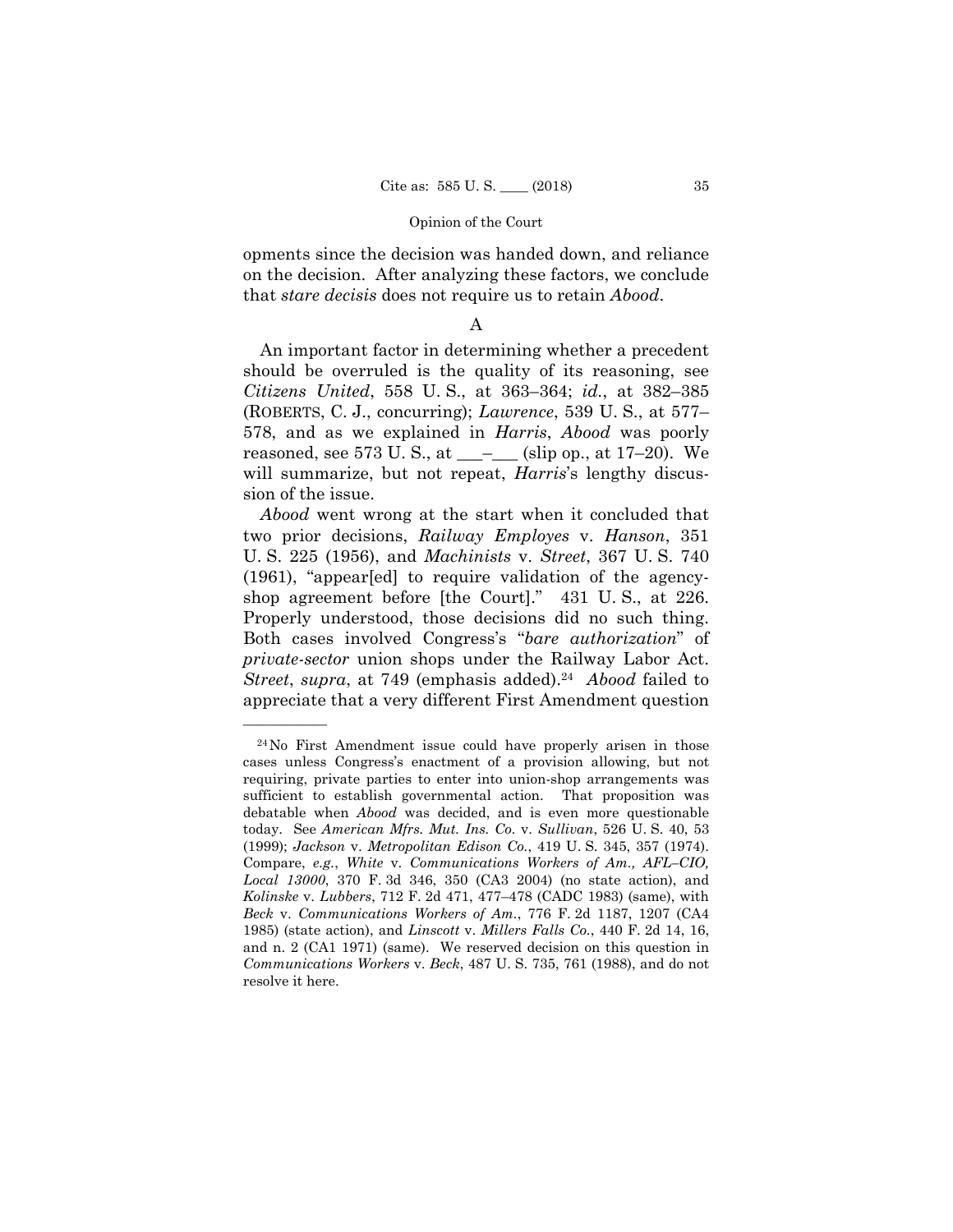arises when a State *requires* its employees to pay agency fees. See *Harris*, *supra*, at \_\_\_ (slip op., at 17).

 Moreover, neither *Hanson* nor *Street* gave careful consideration to the First Amendment. In *Hanson*, the primary questions were whether Congress exceeded its power under the Commerce Clause or violated substantive due process by authorizing private union-shop arrangements under the Commerce and Due Process Clauses. 351 U. S., at 233–235. After deciding those questions, the Court summarily dismissed what was essentially a facial First Amendment challenge, noting that the record did not substantiate the challengers' claim. *Id.*, at 238; see *Harris*, *supra*, at \_\_\_ (slip op., at 17). For its part, *Street* was decided as a matter of statutory construction, and so did not reach any constitutional issue. 367 U. S., at 749–750, 768–769. *Abood* nevertheless took the view that *Hanson*  and *Street* "all but decided" the important free speech issue that was before the Court. *Harris*, 573 U. S., at \_\_\_ (slip op., at 17). As we said in *Harris*, "[s]urely a First Amendment issue of this importance deserved better treatment." *Ibid.* 

*Abood*'s unwarranted reliance on *Hanson* and *Street*  appears to have contributed to another mistake: *Abood*  judged the constitutionality of public-sector agency fees under a deferential standard that finds no support in our free speech cases. (As noted, *supra*, at 10–11, today's dissent makes the same fundamental mistake.) *Abood* did not independently evaluate the strength of the government interests that were said to support the challenged agency-fee provision; nor did it ask how well that provision actually promoted those interests or whether they could have been adequately served without impinging so heavily on the free speech rights of nonmembers. Rather, *Abood*  followed *Hanson* and *Street*, which it interpreted as having deferred to "*the legislative assessment* of the important contribution of the union shop to the system of labor rela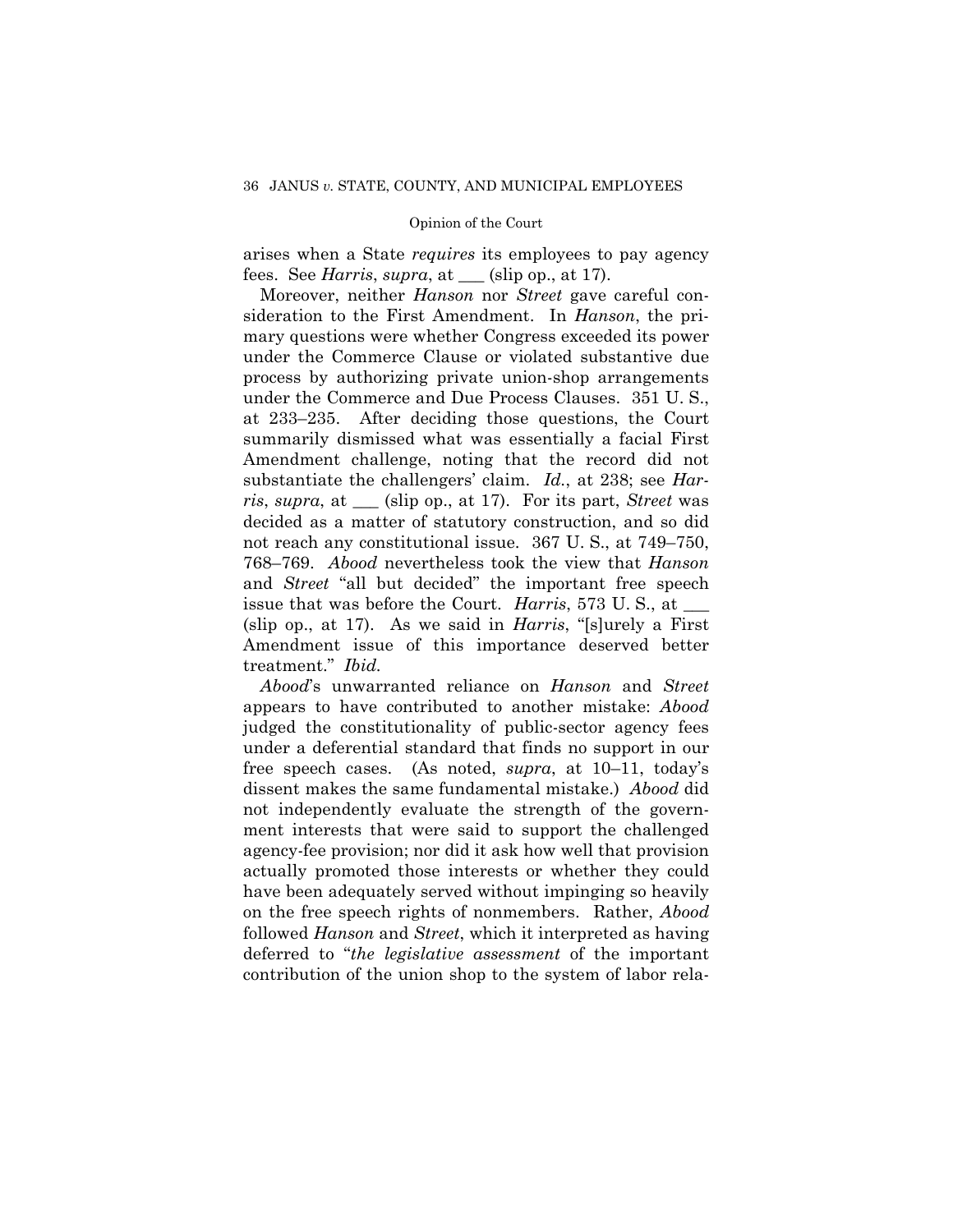tions established by Congress." 431 U. S., at 222 (emphasis added). But *Hanson* deferred to that judgment in deciding the Commerce Clause and substantive due process questions that were the focus of the case. Such deference to legislative judgments is inappropriate in deciding free speech issues.

If *Abood* had considered whether agency fees were actually needed to serve the asserted state interests, it might not have made the serious mistake of assuming that one of those interests—"labor peace"—demanded, not only that a single union be designated as the exclusive representative of all the employees in the relevant unit, but also that nonmembers be required to pay agency fees. Deferring to a perceived legislative judgment, *Abood* failed to see that the designation of a union as exclusive representative and the imposition of agency fees are not inextricably linked. See *supra*, at 11–12; *Harris*, *supra*, at \_\_\_ (slip op., at 31).

*Abood* also did not sufficiently take into account the difference between the effects of agency fees in public- and private-sector collective bargaining. The challengers in *Abood* argued that collective bargaining with a government employer, unlike collective bargaining in the private sector, involves "inherently 'political'" speech. 431 U.S., at 226. The Court did not dispute that characterization, and in fact conceded that "decisionmaking by a public employer is above all a political process" driven more by policy concerns than economic ones. *Id.*, at 228; see *id.*, at 228–231. But (again invoking *Hanson*), the *Abood* Court asserted that public employees do not have "weightier First Amendment interest[s]" against compelled speech than do private employees. *Id.*, at 229. That missed the point. Assuming for the sake of argument that the First Amendment applies at all to private-sector agency-shop arrangements, the individual interests at stake still differ. "In the public sector, core issues such as wages, pensions,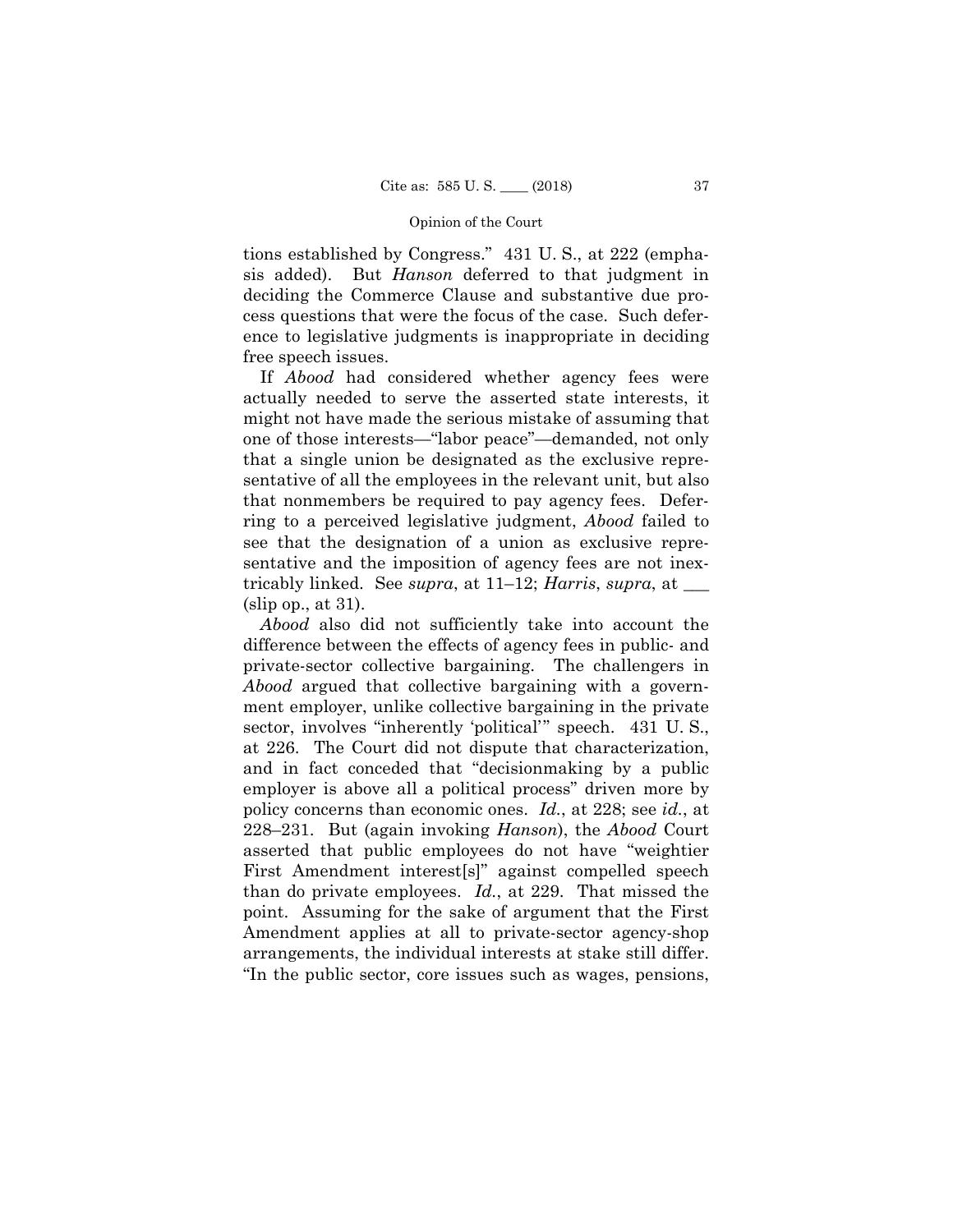and benefits are important political issues, but that is generally not so in the private sector." *Harris*, 573 U. S., at  $\_\_\$  (slip op., at 17).

 problems that would result in attempting to classify Overlooking the importance of this distinction, "*Abood*  failed to appreciate the conceptual difficulty of distinguishing in public-sector cases between union expenditures that are made for collective-bargaining purposes and those that are made to achieve political ends." *Id.*, at \_\_\_ (slip op., at 18). Likewise, "*Abood* does not seem to have anticipated the magnitude of the practical administrative public-sector union expenditures as either 'chargeable' . . . or nonchargeable." *Ibid.* Nor did *Abood* "foresee the practical problems that would face objecting nonmembers." *Id.*, at  $\_\_\$  (slip op., at 19).

In sum, as detailed in *Harris*, *Abood* was not well reasoned.25

# B

Another relevant consideration in the *stare decisis*  calculus is the workability of the precedent in question, *Montejo* v. *Louisiana*, 556 U. S. 778, 792 (2009), and that factor also weighs against *Abood*.

# 1

*Abood*'s line between chargeable and nonchargeable union expenditures has proved to be impossible to draw with precision. We tried to give the line some definition in *Lehnert*. There, a majority of the Court adopted a threepart test requiring that chargeable expenses (1) be "'ger

——————

 25Contrary to the dissent's claim, see *post*, at 19, and n. 4, the fact that "[t]he rationale of [*Abood*] does not withstand careful analysis" *is* a reason to overrule it, *e.g.*, *Lawrence* v. *Texas*, 539 U. S. 558, 577 (2003). And that is even truer when, as here, the defenders of the precedent do not attempt to "defend [its actual] reasoning." *Citizens United* v. *Federal Election Comm'n*, 558 U. S. 310, 363 (2010); *id.*, at 382–385 (ROBERTS, C. J., concurring).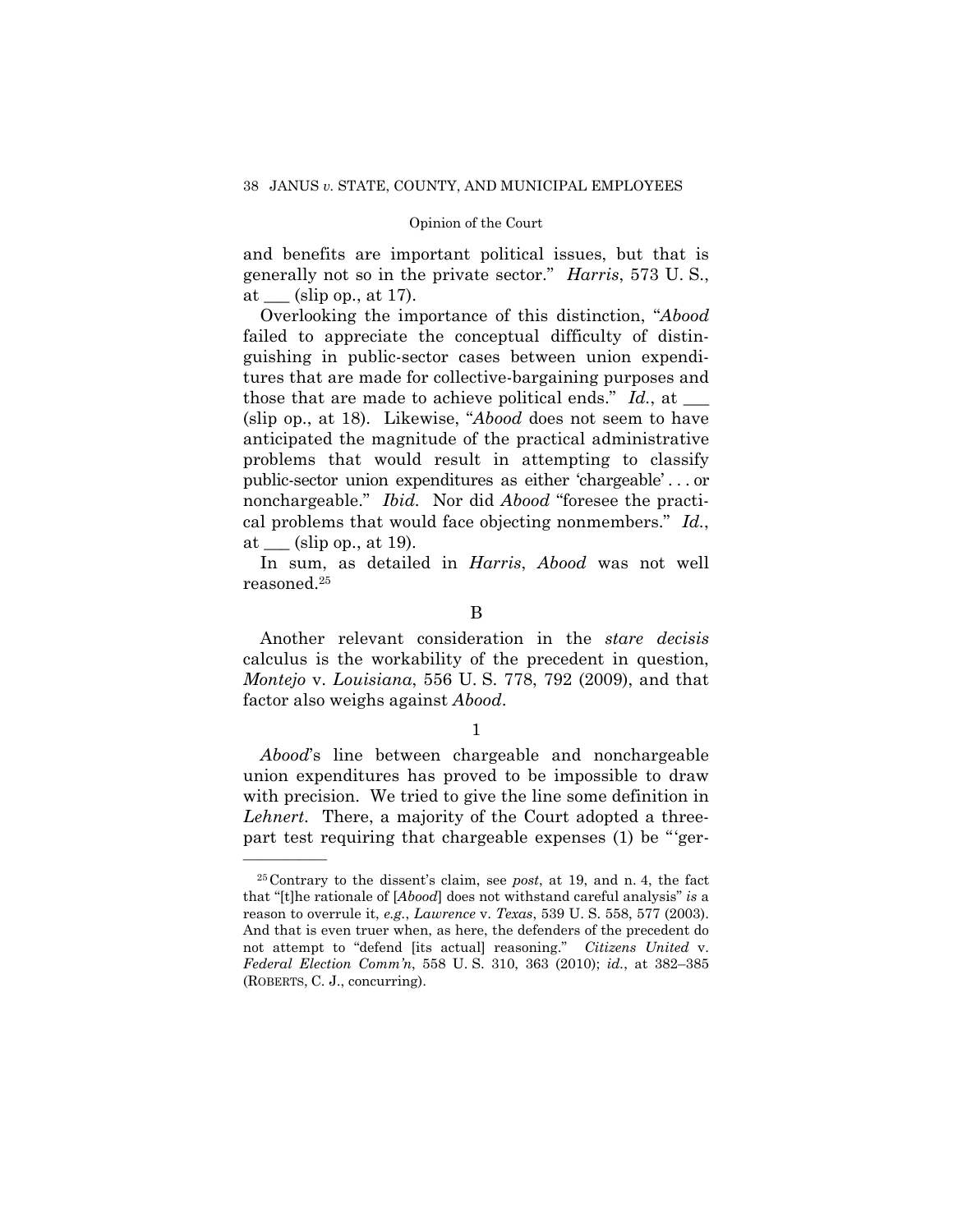mane'" to collective bargaining, (2) be "justified" by the government's labor-peace and free-rider interests, and (3) not add "significantly" to the burden on free speech, 500 U. S., at 519, but the Court splintered over the application of this test, see *id.*, at 519–522 (plurality opinion); *id.*, at 533–534 (Marshall, J., concurring in part and dissenting in part). That division was not surprising. As the *Lehnert*  dissenters aptly observed, each part of the majority's test "involves a substantial judgment call," *id.*, at 551 (opinion of Scalia, J.), rendering the test "altogether malleable" and "no[t] principled," *id.*, at 563 (KENNEDY, J., concurring in judgment in part and dissenting in part).

Justice Scalia presciently warned that *Lehnert*'s amorphous standard would invite "perpetua[l] give-it-a-try litigation," *id.*, at 551, and the Court's experience with union lobbying expenses illustrates the point. The *Lehnert*  plurality held that money spent on lobbying for increased education funding was not chargeable. *Id.*, at 519–522. But Justice Marshall—applying the same three-prong test—reached precisely the opposite conclusion. *Id.*, at 533–542. And *Lehnert* failed to settle the matter; States and unions have continued to "give it a try" ever since.

In *Knox*, for example, we confronted a union's claim that the costs of lobbying the legislature and the electorate about a ballot measure were chargeable expenses under *Lehnert*. See Brief for Respondent in *Knox* v. *Service Employees*, O. T. 2011, No. 10–1121, pp. 48–53. The Court rejected this claim out of hand, 567 U. S., at 320–321, but the dissent refused to do so, *id.*, at 336 (opinion of BREYER, J.). And in the present case, nonmembers are required to pay for unspecified "[l]obbying" expenses and for "[s]ervices" that "may ultimately inure to the benefit of the members of the local bargaining unit." App. to Pet. for Cert. 31a–32a. That formulation is broad enough to encompass just about anything that the union might choose to do.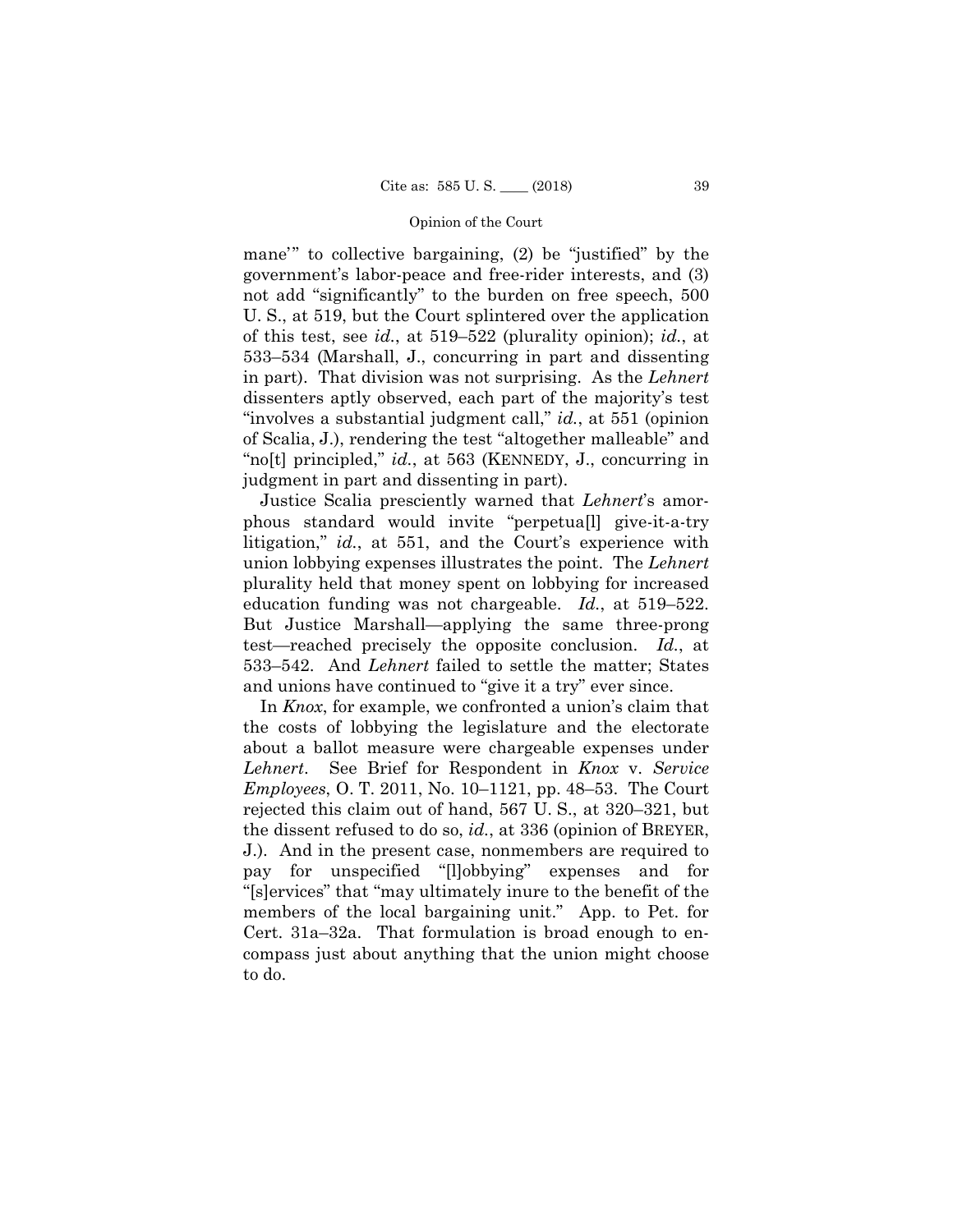## 40 JANUS *v.* STATE, COUNTY, AND MUNICIPAL EMPLOYEES

# Opinion of the Court

Respondents agree that *Abood*'s chargeablenonchargeable line suffers from "a vagueness problem," that it sometimes "allows what it shouldn't allow," and that "a firm[er] line c[ould] be drawn." Tr. of Oral Arg. 47–48. They therefore argue that we should "consider revisiting" this part of *Abood*. Tr. of Oral Arg. 66; see Brief for Union Respondent 46–47; Brief for State Respondents 30. This concession only underscores the reality that *Abood* has proved unworkable: Not even the parties defending agency fees support the line that it has taken this Court over 40 years to draw.

2

Objecting employees also face a daunting and expensive task if they wish to challenge union chargeability determinations. While *Hudson* requires a union to provide nonmembers with "sufficient information to gauge the propriety of the union's fee," 475 U. S., at 306, the *Hudson*  notice in the present case and in others that have come before us do not begin to permit a nonmember to make such a determination.

 attributable to chargeable and nonchargeable expenses. In this case, the notice lists categories of expenses and sets out the amount in each category that is said to be Here are some examples regarding the Union respondent's expenditures: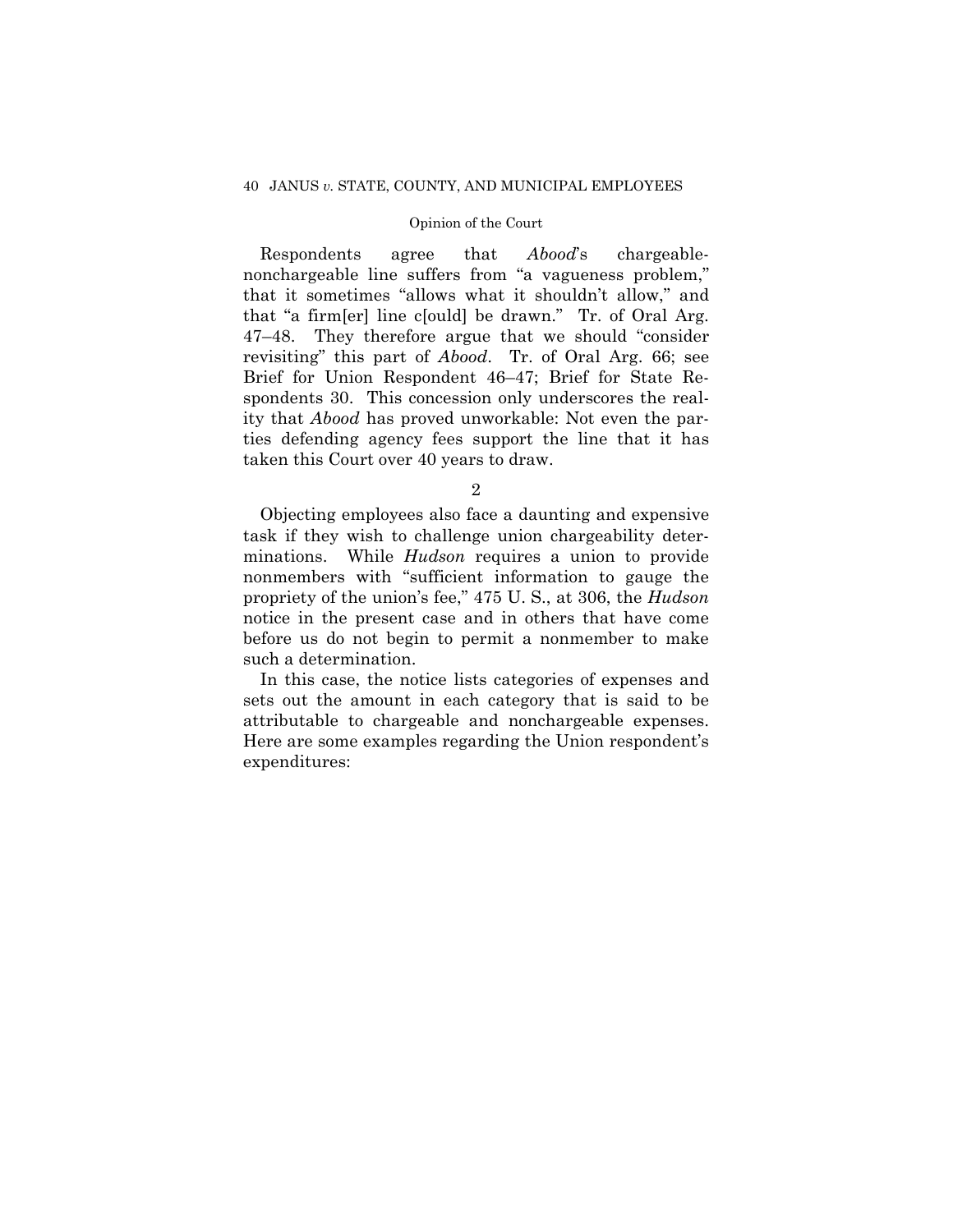| Category                                         | <b>Total Expense</b> | Chargeable<br><b>Expense</b> |
|--------------------------------------------------|----------------------|------------------------------|
| Salary and<br><b>Benefits</b>                    | \$14,718,708         | \$11,830,230                 |
| Office Printing,<br>Supplies, and<br>Advertising | \$148,272            | \$127,959                    |
| Postage and<br>Freight                           | \$373,509            | \$268,107                    |
| Telephone                                        | \$214,820            | \$192,721                    |
| Convention<br>Expense                            | \$268,855            | \$268,855                    |

See App. to Pet. for Cert. 35a–36a.

——————

How could any nonmember determine whether these numbers are even close to the mark without launching a legal challenge and retaining the services of attorneys and accountants? Indeed, even with such services, it would be a laborious and difficult task to check these figures.26

The Union respondent argues that challenging its chargeability determinations is not burdensome because the Union pays for the costs of arbitration, see Brief for Union Respondent 10–11, but objectors must still pay for the attorneys and experts needed to mount a serious challenge. And the attorney's fees incurred in such a proceeding can be substantial. See, *e.g.*, *Knox* v. *Chiang*, 2013 WL 2434606, \*15 (ED Cal., June 5, 2013) (attorney's fees in *Knox* exceeded \$1 million). The Union respondent's suggestion that an objector could obtain adequate review without even showing up at an arbitration, see App. to Pet. for Cert. 40a–41a, is therefore farfetched.

<sup>26</sup>For this reason, it is hardly surprising that chargeability issues have not arisen in many Court of Appeals cases. See *post*, at 22 (KAGAN, J., dissenting).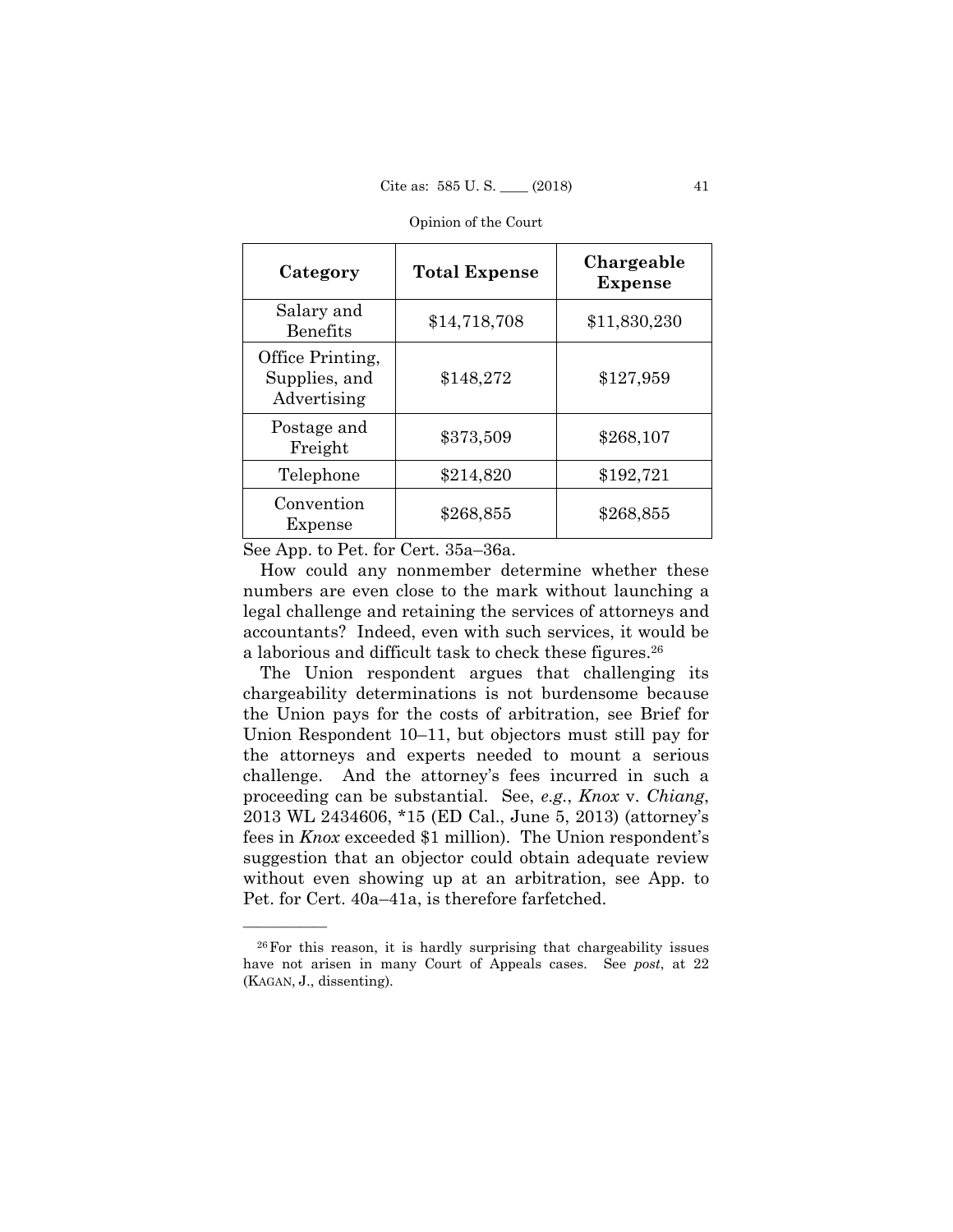### $\mathcal{C}$

 Developments since *Abood*, both factual and legal, have also "eroded" the decision's "underpinnings" and left it an outlier among our First Amendment cases. *United States*  v. *Gaudin*, 515 U. S. 506, 521 (1995).

1

*Abood* pinned its result on the "unsupported empirical assumption" that "the principle of exclusive representation in the public sector is dependent on a union or agency shop." *Harris*, 573 U. S., at \_\_\_ (slip op., at 20); *Abood*, 431 U. S., at 220–222. But, as already noted, experience has shown otherwise. See *supra*, at 11–12.

It is also significant that the Court decided *Abood*  against a very different legal and economic backdrop. Public-sector unionism was a relatively new phenomenon in 1977. The first State to permit collective bargaining by government employees was Wisconsin in 1959, R. Kearney & P. Mareschal, Labor Relations in the Public Sector 64 (5th ed. 2014), and public-sector union membership remained relatively low until a "spurt" in the late 1960's and early 1970's, shortly before *Abood* was decided, Freeman, Unionism Comes to the Public Sector, 24 J. Econ. Lit. 41, 45 (1986). Since then, public-sector union membership has come to surpass private-sector union membership, even though there are nearly four times as many total private-sector employees as public-sector employees. B. Hirsch & D. Macpherson, Union Membership and Earnings Data Book 9–10, 12, 16 (2013 ed.).

This ascendance of public-sector unions has been marked by a parallel increase in public spending. In 1970, total state and local government expenditures amounted to \$646 per capita in nominal terms, or about \$4,000 per capita in 2014 dollars. See Dept. of Commerce, Statistical Abstract of the United States: 1972, p. 419; CPI Inflation Calculator, BLS, http://data.bls.gov/cgi-bin/cpicalc.pl. By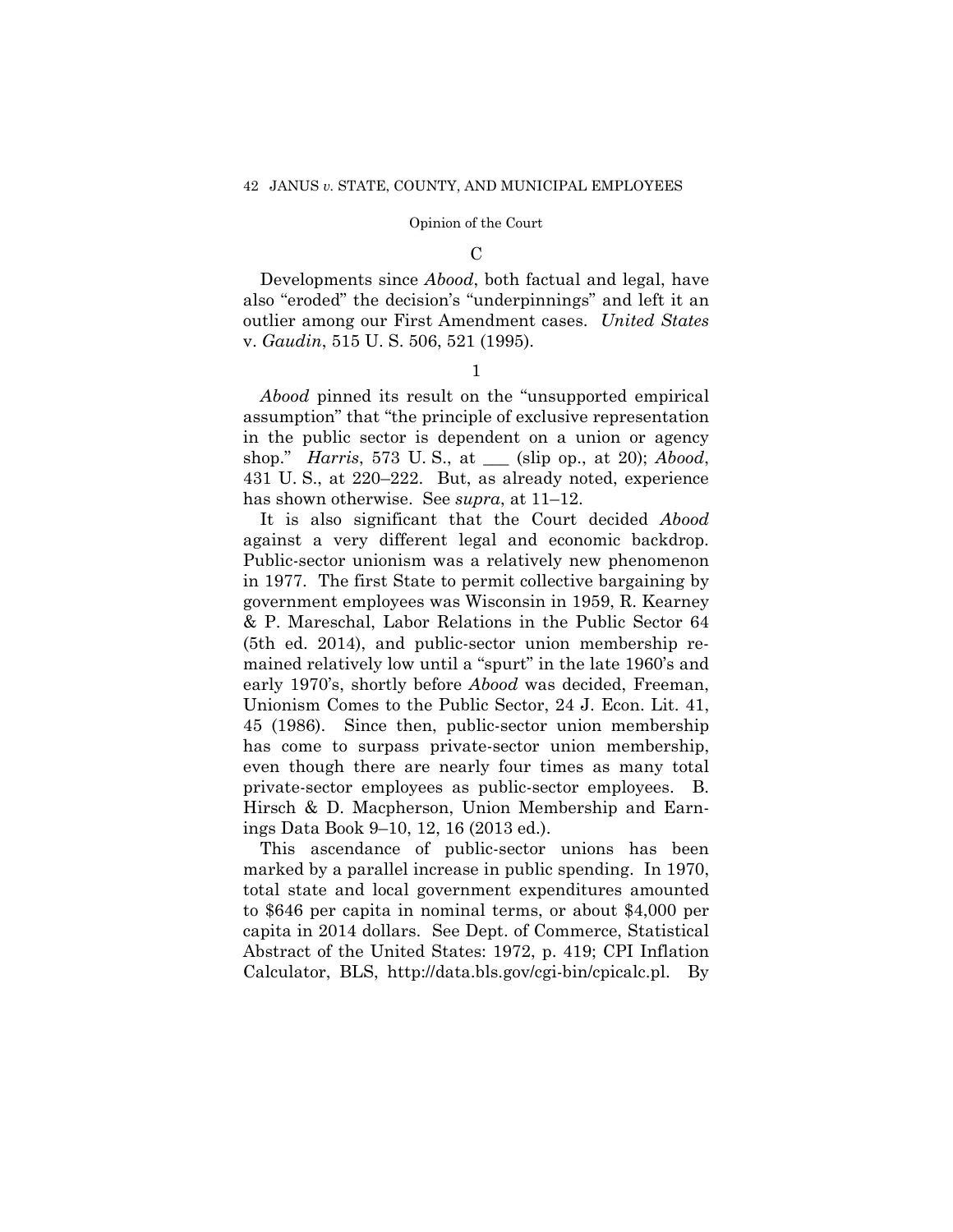2014, that figure had ballooned to approximately \$10,238 per capita. ProQuest, Statistical Abstract of the United States: 2018, pp. 17, Table 14, 300, Table 469. Not all that increase can be attributed to public-sector unions, of course, but the mounting costs of public-employee wages, benefits, and pensions undoubtedly played a substantial role. We are told, for example, that Illinois' pension funds are underfunded by \$129 billion as a result of generous public-employee retirement packages. Brief for Jason R. Barclay et al. as *Amici Curiae* 9, 14. Unsustainable collectivebargaining agreements have also been blamed for multiple municipal bankruptcies. See Brief for State of Michigan et al. as *Amici Curiae* 10–19. These developments, and the political debate over public spending and debt they have spurred, have given collective-bargaining issues a political valence that *Abood* did not fully appreciate.

2

*Abood* is also an "anomaly" in our First Amendment jurisprudence, as we recognized in *Harris* and *Knox*. *Harris*, *supra*, at \_\_\_ (slip op., at 8); *Knox*, 567 U. S., at 311. This is not an altogether new observation. In *Abood*  itself, Justice Powell faulted the Court for failing to perform the "'exacting scrutiny'" applied in other cases involving significant impingements on First Amendment rights. 431 U. S., at 259; see *id.*, at 259–260, and n. 14. Our later cases involving compelled speech and association have also employed exacting scrutiny, if not a more demanding standard. See, *e.g.*, *Roberts*, 468 U. S., at 623; *United Foods*, 533 U. S., at 414. And we have more recently refused, even in agency-fee cases, to extend *Abood*  beyond circumstances where it directly controls. See *Knox*, *supra*, at 314; *Harris*, *supra*, at \_\_\_–\_\_\_ (slip op., at 28–29).

*Abood* particularly sticks out when viewed against our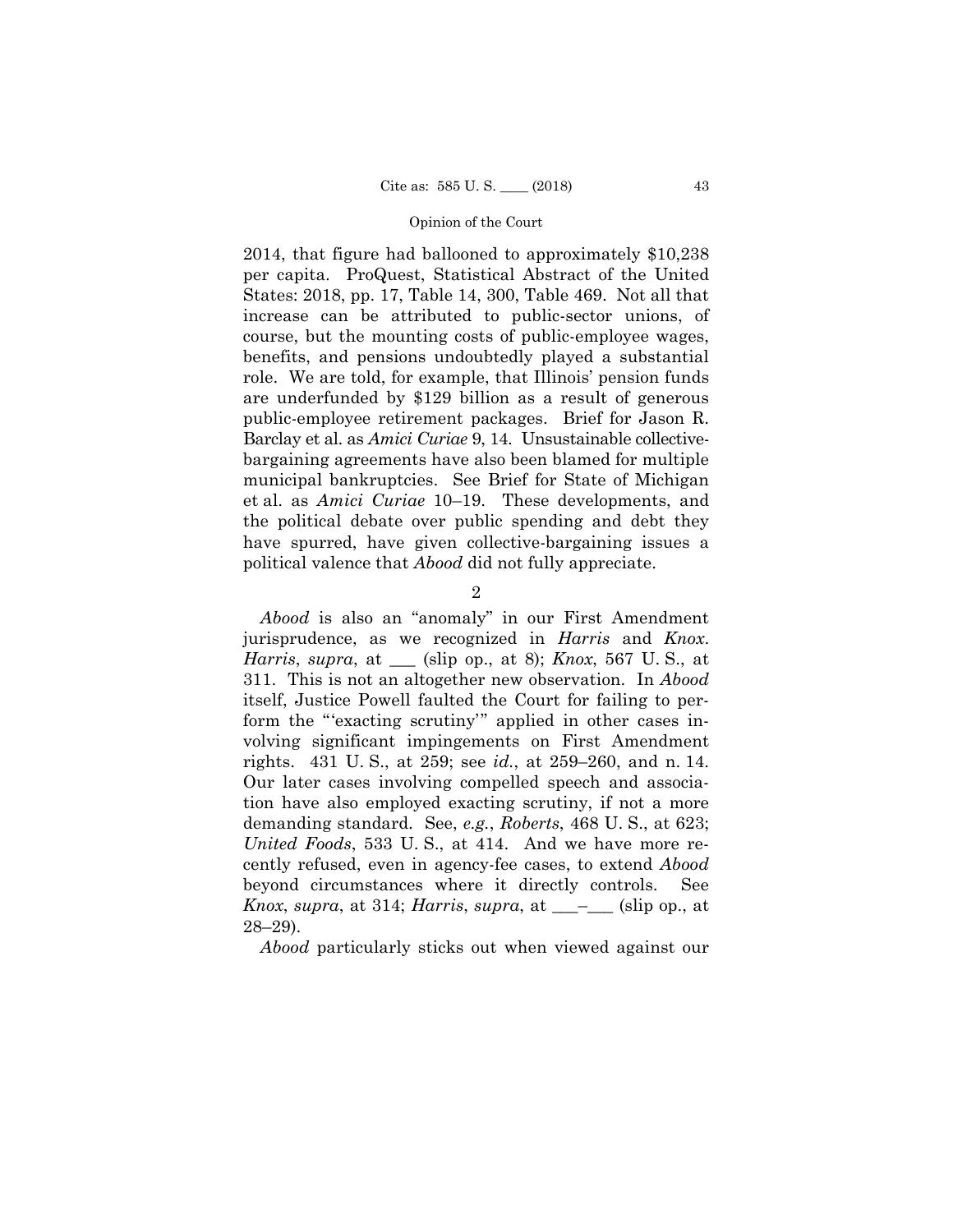## 44 JANUS *v.* STATE, COUNTY, AND MUNICIPAL EMPLOYEES

### Opinion of the Court

permitted. As Justice Powell observed: "I am at a loss cases holding that public employees generally may not be required to support a political party. See *Elrod*, 427 U. S. 347; *Branti*, 445 U. S. 507; *Rutan*, 497 U. S. 62; *O'Hare Truck Service, Inc.* v. *City of Northlake*, 518 U. S. 712 (1996). The Court reached that conclusion despite a "long tradition" of political patronage in government. *Rutan*, *supra*, at 95 (Scalia, J., dissenting); see also *Elrod*, 427 U. S., at 353 (plurality opinion); *id.*, at 377–378 (Powell, J., dissenting). It is an odd feature of our First Amendment cases that political patronage has been deemed largely unconstitutional, while forced subsidization of union speech (which has no such pedigree) has been largely to understand why the State's decision to adopt the agency shop in the public sector should be worthy of *greater* deference, when challenged on First Amendment grounds, than its decision to adhere to the *tradition* of political patronage." *Abood*, *supra*, at 260, n. 14 (opinion concurring in judgment) (citing *Elrod*, *supra*, at 376–380, 382–387 (Powell, J., dissenting); emphasis added). We have no occasion here to reconsider our political patronage decisions, but Justice Powell's observation is sound as far as it goes. By overruling *Abood*, we end the oddity of privileging compelled union support over compelled party support and bring a measure of greater coherence to our First Amendment law.

D

In some cases, reliance provides a strong reason for adhering to established law, see, *e.g.*, *Hilton* v. *South Carolina Public Railways Comm'n*, 502 U. S. 197, 202–203 (1991), and this is the factor that is stressed most strongly by respondents, their *amici*, and the dissent. They contend that collective-bargaining agreements now in effect were negotiated with agency fees in mind and that unions may have given up other benefits in exchange for provi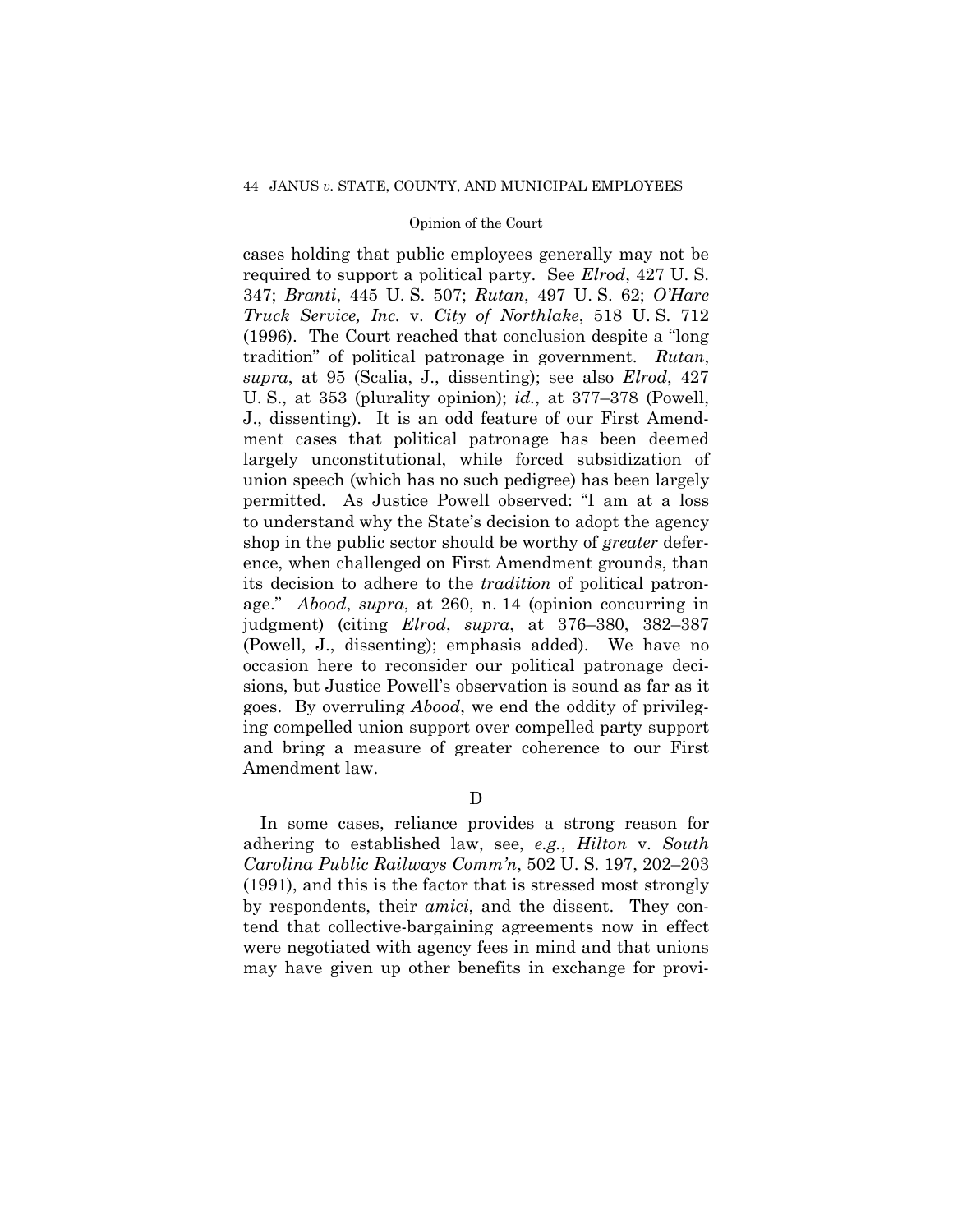sions granting them such fees. Tr. of Oral Arg. 67–68; see Brief for State Respondents 54; Brief for Union Respondent 50; *post*, at 22–26 (KAGAN, J., dissenting). In this case, however, reliance does not carry decisive weight.

 their constitutional rights fully protected." *Arizona* v. For one thing, it would be unconscionable to permit free speech rights to be abridged in perpetuity in order to preserve contract provisions that will expire on their own in a few years' time. "The fact that [public-sector unions] may view [agency fees] as an entitlement does not establish the sort of reliance interest that could outweigh the countervailing interest that [nonmembers] share in having *Gant*, 556 U. S. 332, 349 (2009).

 For another, *Abood* does not provide "a clear or easily applicable standard, so arguments for reliance based on its clarity are misplaced." *South Dakota* v. *Wayfair, Inc.*, *ante*, at 20; see *supra*, at 38–41.

 *Abood*. *Friedrichs* v. *California Teachers Assn.*, 576 U. S. This is especially so because public-sector unions have been on notice for years regarding this Court's misgivings about *Abood*. In *Knox*, decided in 2012, we described *Abood* as a First Amendment "anomaly." 567 U. S., at 311. Two years later in *Harris*, we were asked to overrule *Abood*, and while we found it unnecessary to take that step, we cataloged *Abood*'s many weaknesses. In 2015, we granted a petition for certiorari asking us to review a decision that sustained an agency-fee arrangement under \_\_\_. After exhaustive briefing and argument on the question whether *Abood* should be overruled, we affirmed the decision below by an equally divided vote. 578 U.S. (2016) (*per curiam*). During this period of time, any publicsector union seeking an agency-fee provision in a collectivebargaining agreement must have understood that the

constitutionality of such a provision was uncertain. That is certainly true with respect to the collectivebargaining agreement in the present case. That agree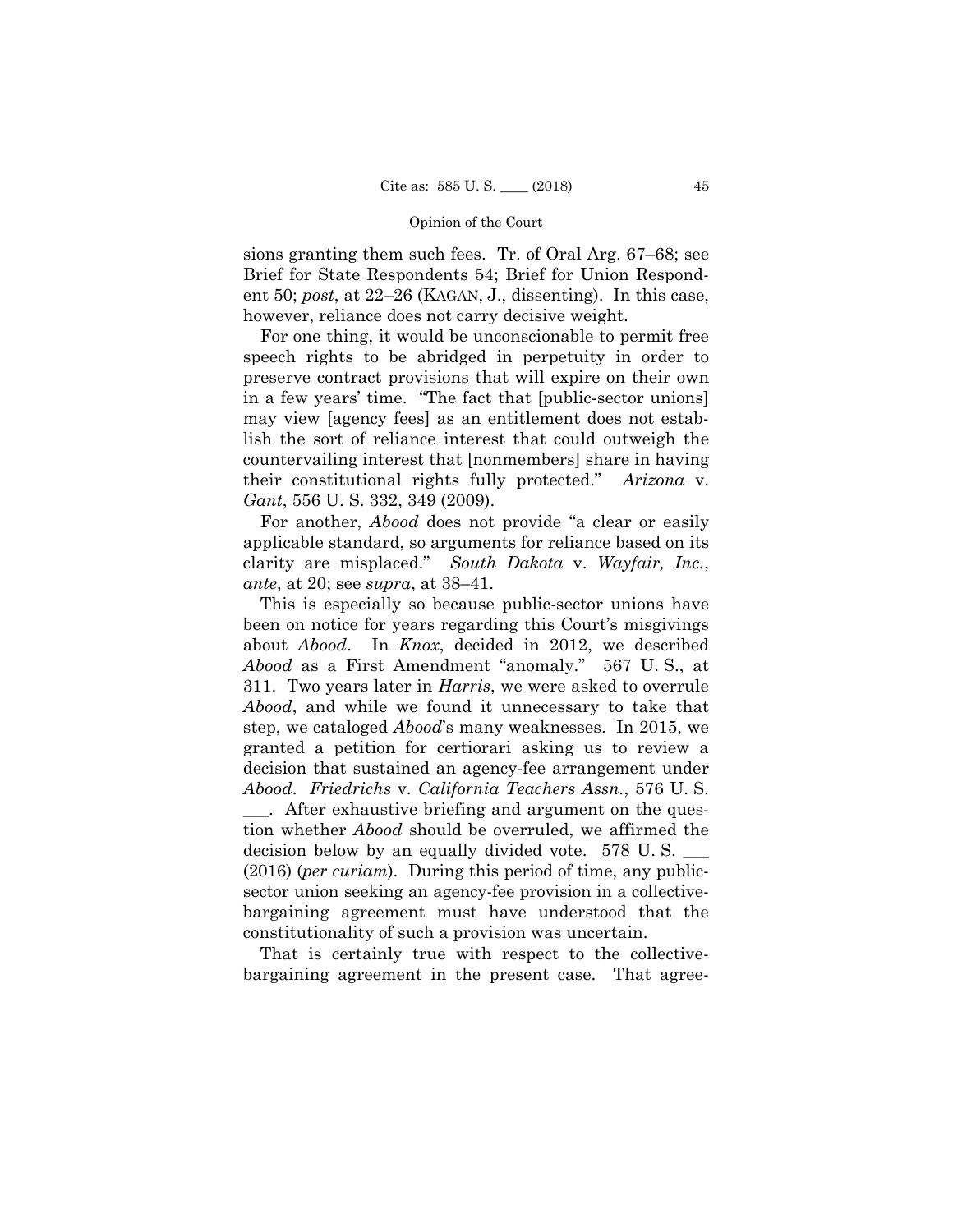notice that it desires to amend or terminate the contract. ment initially ran from July 1, 2012, until June 30, 2015. App. 331. Since then, the agreement has been extended pursuant to a provision providing for automatic renewal for an additional year unless either party gives timely *Ibid*. Thus, for the past three years, the Union could not have been confident about the continuation of the agencyfee arrangement for more than a year at a time.

 contracts" are not "br[ought] down" by today's ruling. Because public-sector collective-bargaining agreements are generally of rather short duration, a great many of those now in effect probably began or were renewed since *Knox* (2012) or *Harris* (2014). But even if an agreement antedates those decisions, the union was able to protect itself if an agency-fee provision was essential to the overall bargain. A union's attorneys undoubtedly understand that if one provision of a collective-bargaining agreement is found to be unlawful, the remaining provisions are likely to remain in effect. See *NLRB* v. *Rockaway News Supply Co.*, 345 U. S. 71, 76–79 (1953); see also 8 R. Lord, Williston on Contracts §19:70 (4th ed. 2010). Any union believing that an agency-fee provision was essential to its bargain could have insisted on a provision giving it greater protection. The agreement in the present case, by contrast, provides expressly that the invalidation of any part of the agreement "shall not invalidate the remaining portions," which "shall remain in full force and effect." App. 328. Such severability clauses ensure that "entire *Post*, at 23, n. 5 (KAGAN, J., dissenting).

 bargain all work to undermine the force of reliance as a In short, the uncertain status of *Abood*, the lack of clarity it provides, the short-term nature of collectivebargaining agreements, and the ability of unions to protect themselves if an agency-fee provision was crucial to its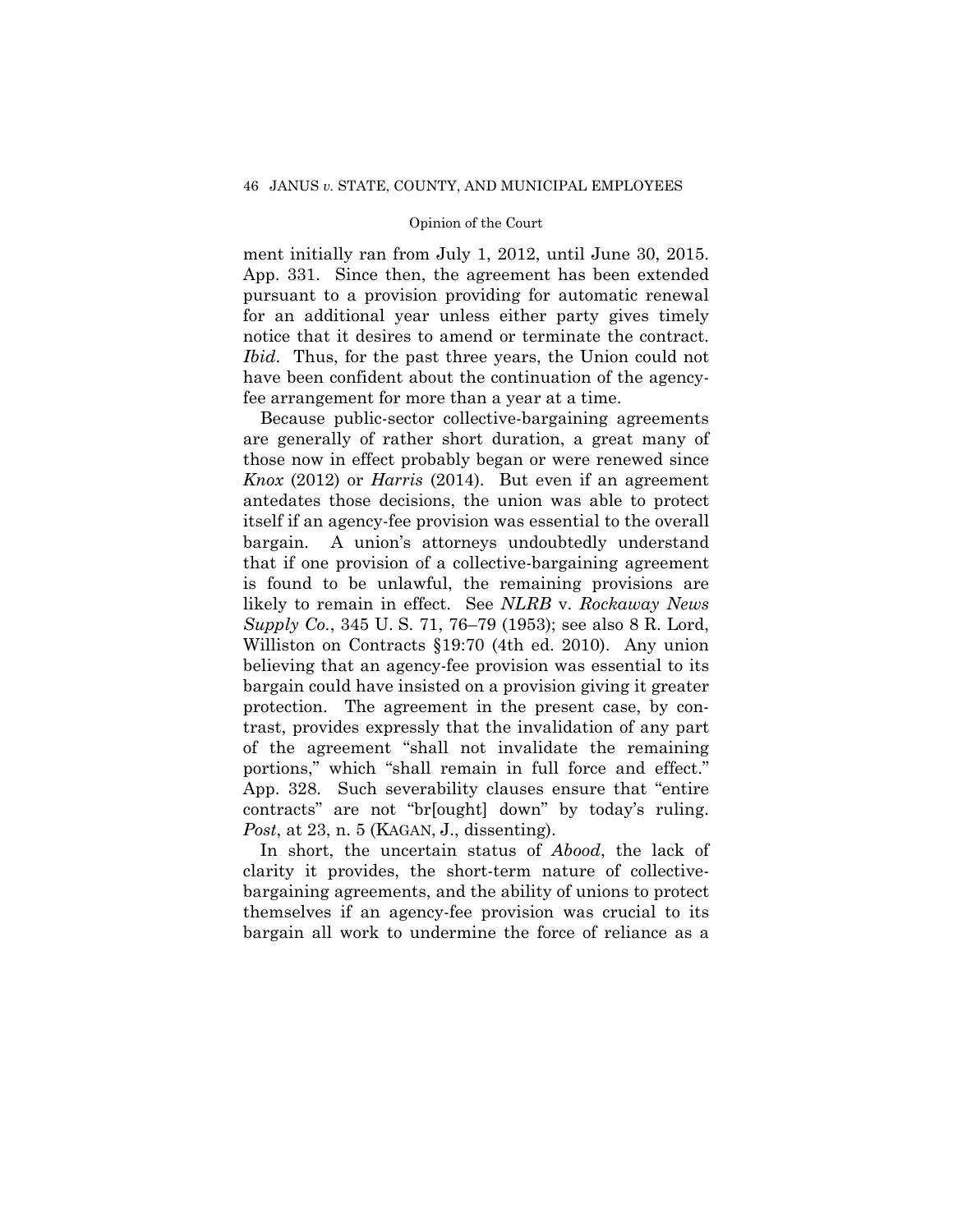factor supporting *Abood*.27

——————

\* \* \*

We recognize that the loss of payments from nonmembers may cause unions to experience unpleasant transition costs in the short term, and may require unions to make adjustments in order to attract and retain members. But we must weigh these disadvantages against the considerable windfall that unions have received under *Abood* for the past 41 years. It is hard to estimate how many billions of dollars have been taken from nonmembers and transferred to public-sector unions in violation of the First Amendment. Those unconstitutional exactions cannot be allowed to continue indefinitely.

All these reasons—that *Abood*'s proponents have abandoned its reasoning, that the precedent has proved unworkable, that it conflicts with other First Amendment decisions, and that subsequent developments have eroded its underpinnings—provide the "'special justification[s]'" for overruling *Abood*. *Post*, at 19 (KAGAN, J., dissenting) (quoting *Kimble* v. *Marvel Entertainment, LLC*, 576 U. S.  $\frac{1}{2}$ ,  $\frac{2015}{15}$  (slip op., at 8)).<sup>28</sup>

<sup>27</sup>The dissent emphasizes another type of reliance, namely, that "[o]ver 20 States have by now enacted statutes authorizing [agency-fee] provisions." *Post*, at 23. But as we explained in *Citizens United*, "[t]his is not a compelling interest for *stare decisis*. If it were, legislative acts could prevent us from overruling our own precedents, thereby interfering with our duty 'to say what the law is.'" 558 U.S., at 365 (quoting *Marbury* v. *Madison*, 1 Cranch 137, 177 (1803)). Nor does our decision " 'require an extensive legislative response.'" Post, at 23. States can keep their labor-relations systems exactly as they are—only they cannot force nonmembers to subsidize public-sector unions. In this way, these States can follow the model of the federal government and 28 other States.<br><sup>28</sup>Unfortunately, the dissent sees the need to resort to accusations

 "energetic policy debate." *Post*, at 27–28. We certainly agree that that we are acting like "black-robed rulers" who have shut down an judges should not "overrid[e] citizens' choices" or "pick the winning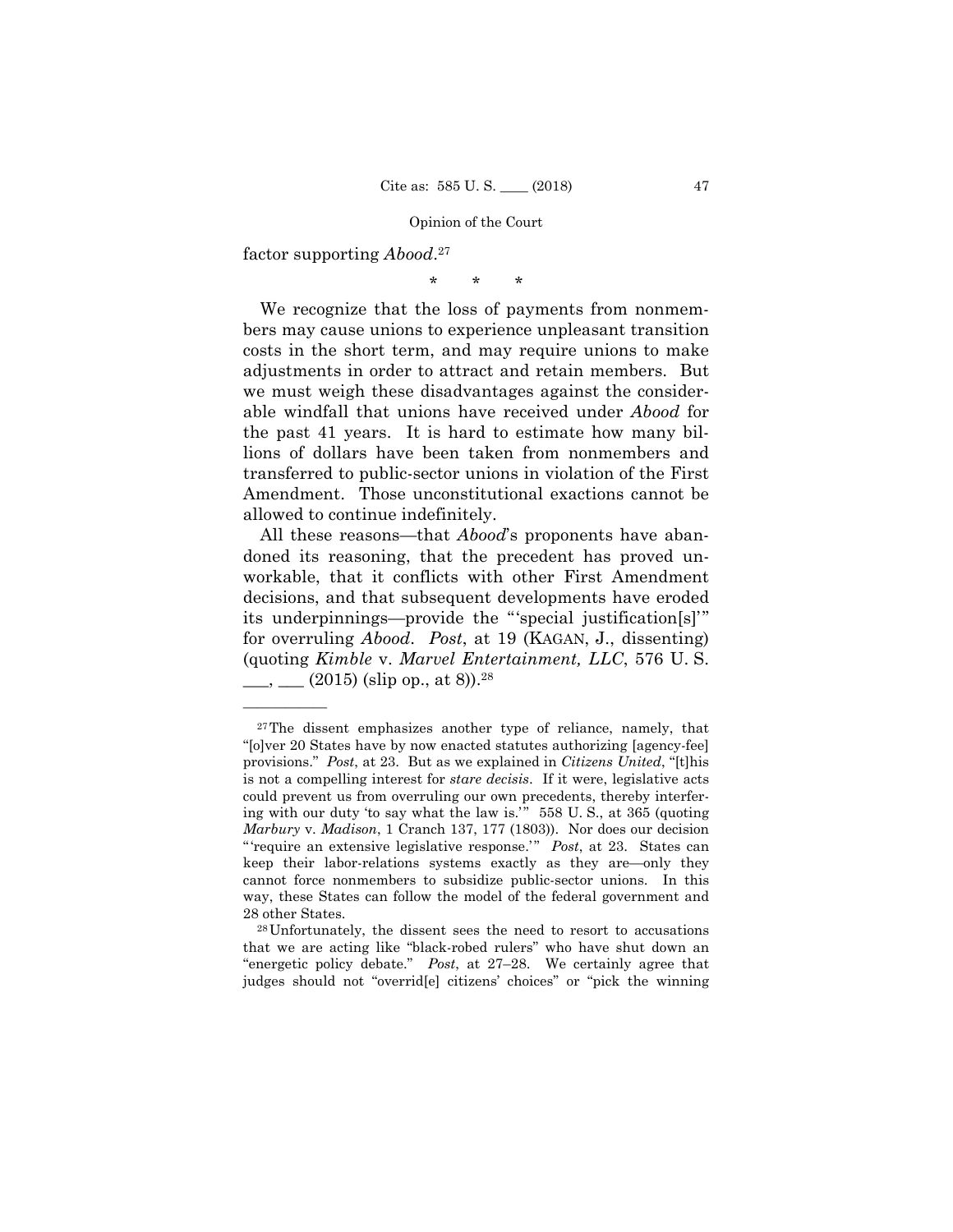### VII

For these reasons, States and public-sector unions may no longer extract agency fees from nonconsenting employees. Under Illinois law, if a public-sector collectivebargaining agreement includes an agency-fee provision and the union certifies to the employer the amount of the fee, that amount is automatically deducted from the nonmember's wages. §315/6(e). No form of employee consent is required.

This procedure violates the First Amendment and cannot continue. Neither an agency fee nor any other payment to the union may be deducted from a nonmember's wages, nor may any other attempt be made to collect such a payment, unless the employee affirmatively consents to pay. By agreeing to pay, nonmembers are waiving their First Amendment rights, and such a waiver cannot be presumed. *Johnson* v. *Zerbst*, 304 U. S. 458, 464 (1938); see also *Knox*, 567 U. S., at 312–313. Rather, to be effective, the waiver must be freely given and shown by "clear and compelling" evidence. *Curtis Publishing Co.* v. *Butts*, 388 U. S. 130, 145 (1967) (plurality opinion); see also *College Savings Bank* v. *Florida Prepaid Postsecondary Ed. Expense Bd.*, 527 U. S. 666, 680–682 (1999). Unless employees clearly and affirmatively consent before any money is taken from them, this standard cannot be met.

——————

doctrine of judicial review requires us to enforce the Constitution. side," *ibid.*—unless the Constitution commands that they do so. But when a federal or state law violates the Constitution, the American Here, States with agency-fee laws have abridged fundamental free speech rights. In holding that these laws violate the Constitution, we are simply enforcing the First Amendment as properly understood, "[t]he very purpose of [which] was to withdraw certain subjects from the vicissitudes of political controversy, to place them beyond the reach of majorities and officials and to establish them as legal principles to be applied by the courts." *West Virginia Bd. of Ed.* v. *Barnette*, 319 U. S. 624, 638 (1943).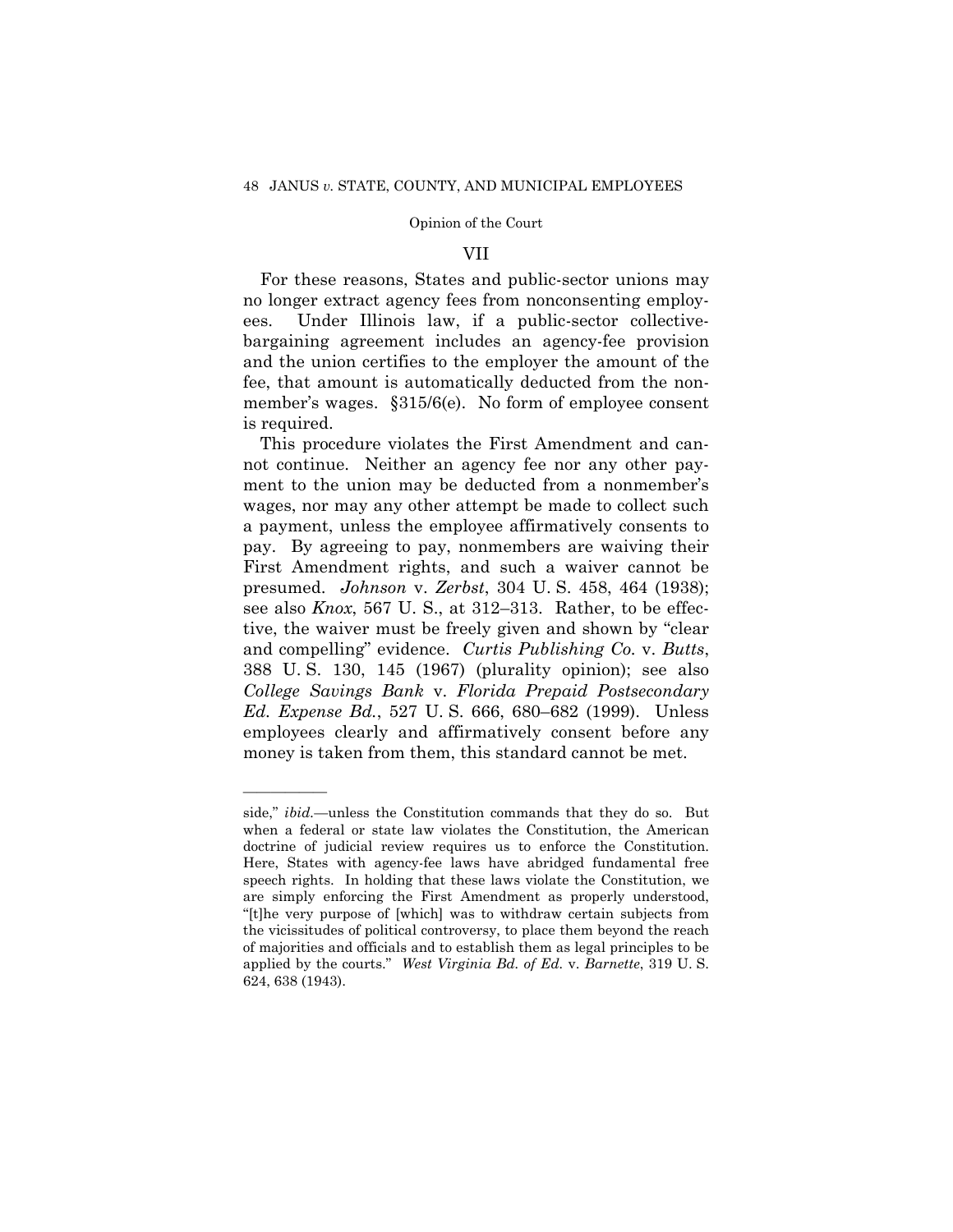\* \* \*

*Abood* was wrongly decided and is now overruled. The judgment of the United States Court of Appeals for the Seventh Circuit is reversed, and the case is remanded for further proceedings consistent with this opinion.

*It is so ordered.*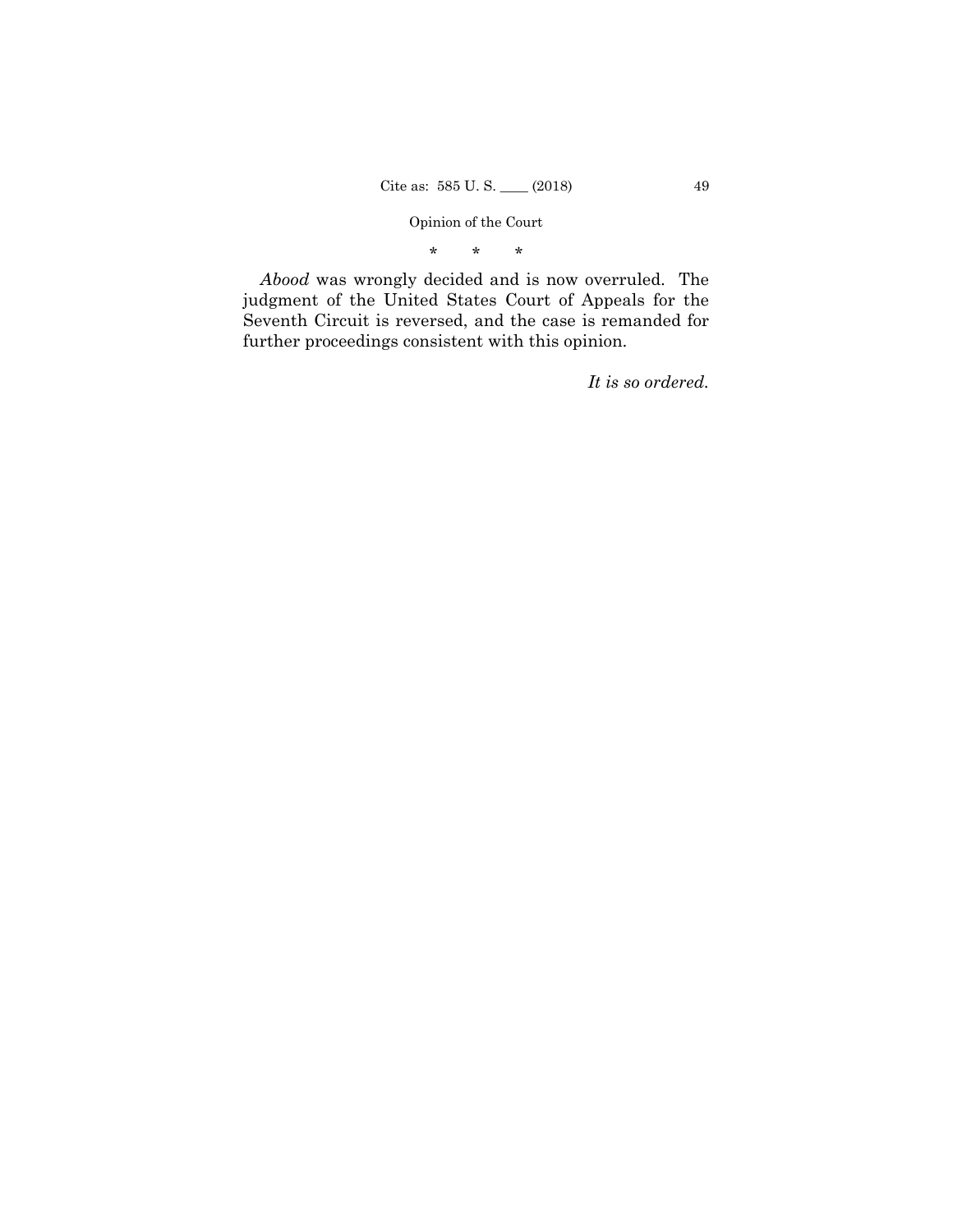SOTOMAYOR, J., dissenting

# $\frac{1}{2}$  ,  $\frac{1}{2}$  ,  $\frac{1}{2}$  ,  $\frac{1}{2}$  ,  $\frac{1}{2}$  ,  $\frac{1}{2}$  ,  $\frac{1}{2}$ **SUPREME COURT OF THE UNITED STATES**

# $\frac{1}{2}$  ,  $\frac{1}{2}$  ,  $\frac{1}{2}$  ,  $\frac{1}{2}$  ,  $\frac{1}{2}$  ,  $\frac{1}{2}$ No. 16–1466

# MARK JANUS, PETITIONER *v.* AMERICAN FEDER-ATION OF STATE, COUNTY, AND MUNICIPAL EMPLOYEES, COUNCIL 31, ET AL.

# ON WRIT OF CERTIORARI TO THE UNITED STATES COURT OF APPEALS FOR THE SEVENTH CIRCUIT

[June 27, 2018]

# JUSTICE SOTOMAYOR, dissenting.

I join JUSTICE KAGAN's dissent in full. Although I joined the majority in *Sorrell* v. *IMS Health Inc.*, 564 U. S. 552 (2011), I disagree with the way that this Court has since interpreted and applied that opinion. See, *e.g., National Institute of Family and Life Advocates* v. *Becerra*, *ante,* p. \_\_\_. Having seen the troubling development in First Amendment jurisprudence over the years, both in this Court and in lower courts, I agree fully with JUSTICE KAGAN that *Sorrell*—in the way it has been read by this Court—has allowed courts to "wiel[d] the First Amendment in . . . an aggressive way" just as the majority does today. *Post,* at 27.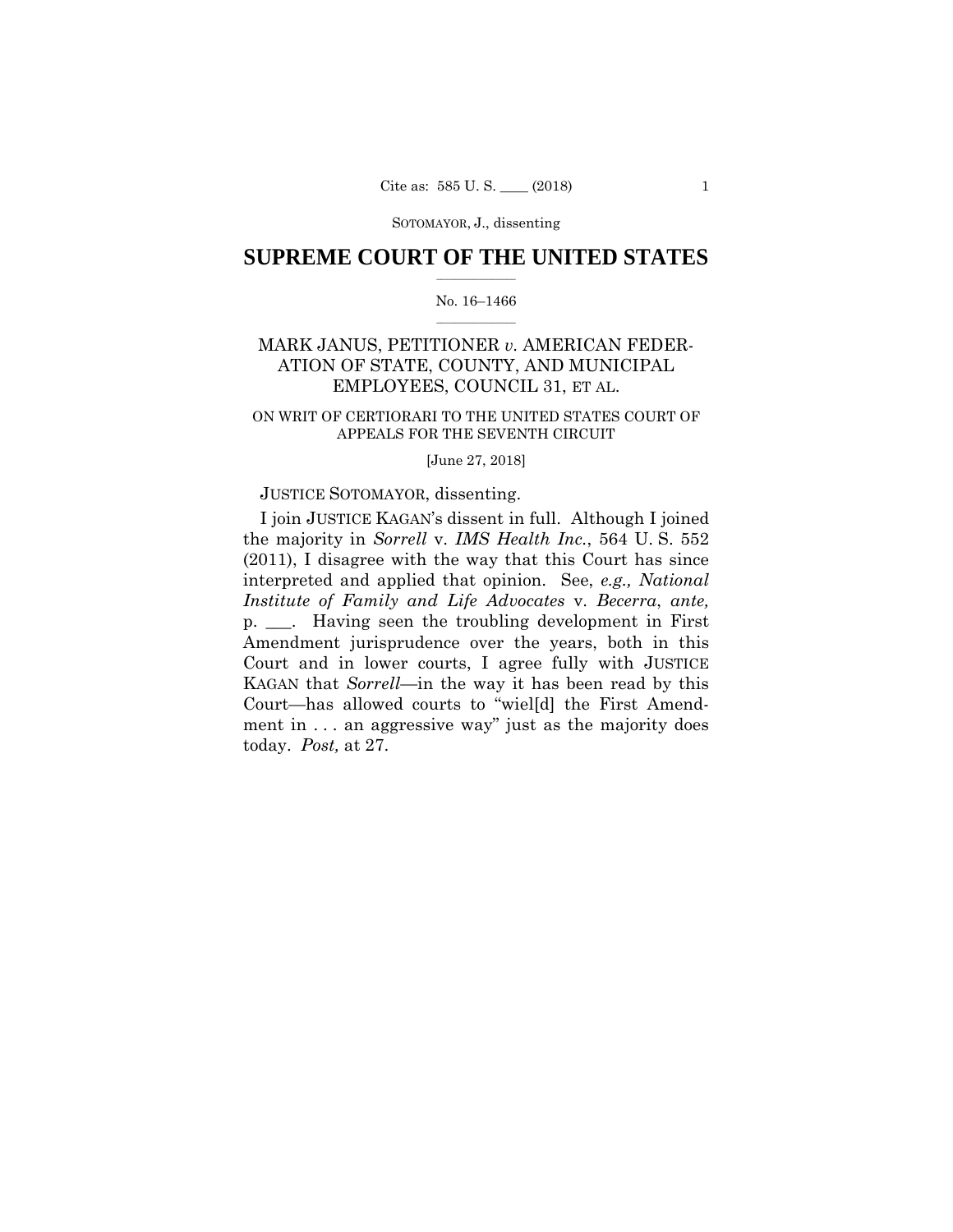# $\frac{1}{2}$  ,  $\frac{1}{2}$  ,  $\frac{1}{2}$  ,  $\frac{1}{2}$  ,  $\frac{1}{2}$  ,  $\frac{1}{2}$  ,  $\frac{1}{2}$ **SUPREME COURT OF THE UNITED STATES**

### $\frac{1}{2}$  ,  $\frac{1}{2}$  ,  $\frac{1}{2}$  ,  $\frac{1}{2}$  ,  $\frac{1}{2}$  ,  $\frac{1}{2}$ No. 16–1466

# MARK JANUS, PETITIONER *v.* AMERICAN FEDER-ATION OF STATE, COUNTY, AND MUNICIPAL EMPLOYEES, COUNCIL 31, ET AL.

# ON WRIT OF CERTIORARI TO THE UNITED STATES COURT OF APPEALS FOR THE SEVENTH CIRCUIT

### [June 27, 2018]

JUSTICE KAGAN, with whom JUSTICE GINSBURG, JUSTICE BREYER, and JUSTICE SOTOMAYOR join, dissenting.

For over 40 years, *Abood* v. *Detroit Bd. of Ed.*, 431 U. S. 209 (1977), struck a stable balance between public employees' First Amendment rights and government entities' interests in running their workforces as they thought proper. Under that decision, a government entity could require public employees to pay a fair share of the cost that a union incurs when negotiating on their behalf over terms of employment. But no part of that fair-share payment could go to any of the union's political or ideological activities.

That holding fit comfortably with this Court's general framework for evaluating claims that a condition of public employment violates the First Amendment. The Court's decisions have long made plain that government entities have substantial latitude to regulate their employees' speech—especially about terms of employment—in the interest of operating their workplaces effectively. *Abood*  allowed governments to do just that. While protecting public employees' expression about non-workplace matters, the decision enabled a government to advance important managerial interests—by ensuring the presence of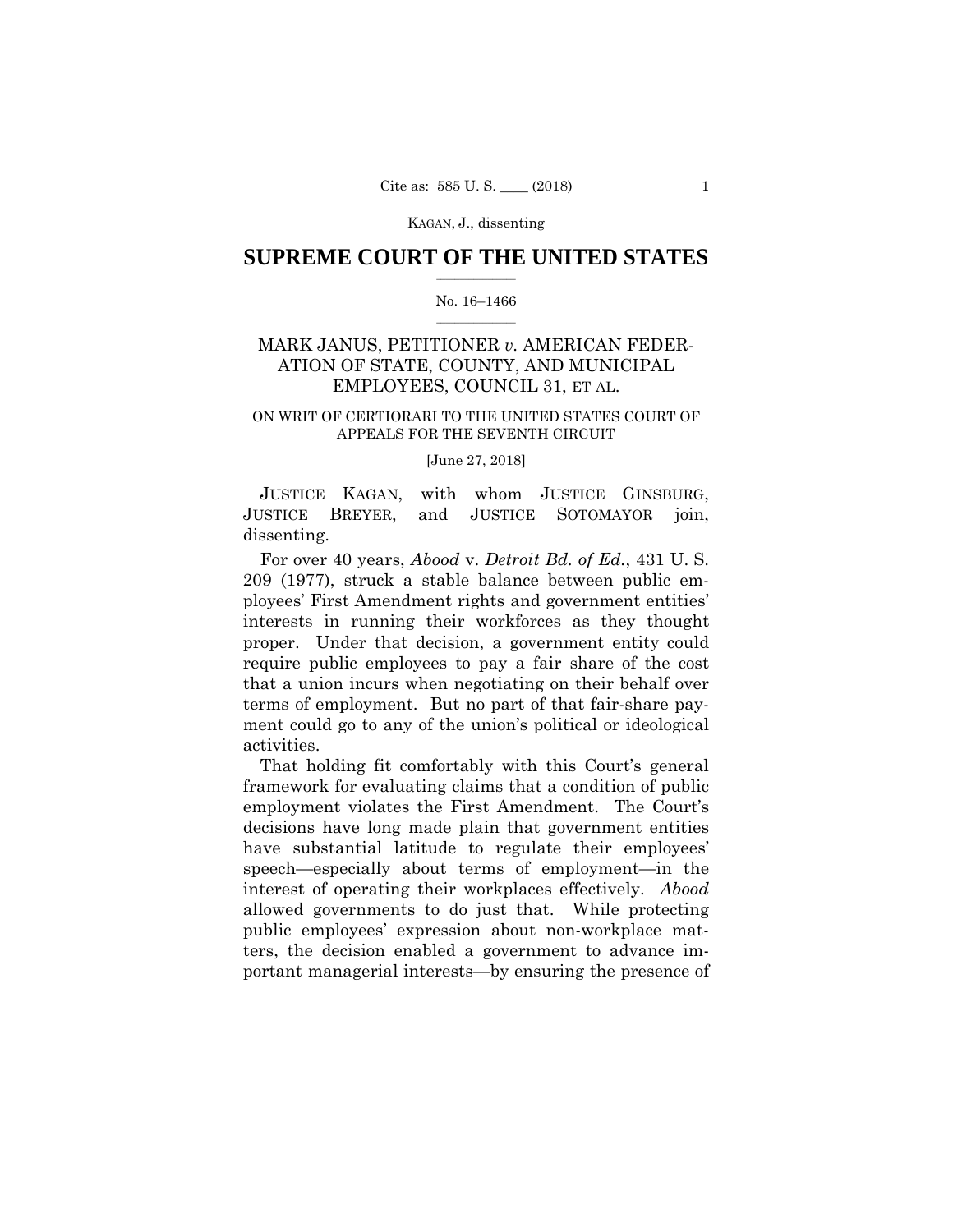an exclusive employee representative to bargain with. Far from an "anomaly," *ante,* at 7, the *Abood* regime was a paradigmatic example of how the government can regulate speech in its capacity as an employer.

Not any longer. Today, the Court succeeds in its 6-year campaign to reverse *Abood*. See *Friedrichs* v. *California Teachers Assn.*, 578 U. S. \_\_\_ (2016) (*per curiam*); *Harris*  v. *Quinn*, 573 U. S. \_\_\_ (2014); *Knox* v. *Service Employees*, 567 U. S. 298 (2012). Its decision will have large-scale consequences. Public employee unions will lose a secure source of financial support. State and local governments that thought fair-share provisions furthered their interests will need to find new ways of managing their workforces. Across the country, the relationships of public employees and employers will alter in both predictable and wholly unexpected ways.

 justifications for reversing *Abood.* It has proved workable. Rarely if ever has the Court overruled a decision—let alone one of this import—with so little regard for the usual principles of *stare decisis*. There are no special No recent developments have eroded its underpinnings. And it is deeply entrenched, in both the law and the real world. More than 20 States have statutory schemes built on the decision. Those laws underpin thousands of ongoing contracts involving millions of employees. Reliance interests do not come any stronger than those surrounding *Abood*. And likewise, judicial disruption does not get any greater than what the Court does today. I respectfully dissent.

I

I begin with *Abood*, the 41-year-old precedent the majority overrules. That case involved a union that had been certified as the exclusive representative of Detroit's public school teachers. The union's collective-bargaining agreement with the city included an "agency shop" clause,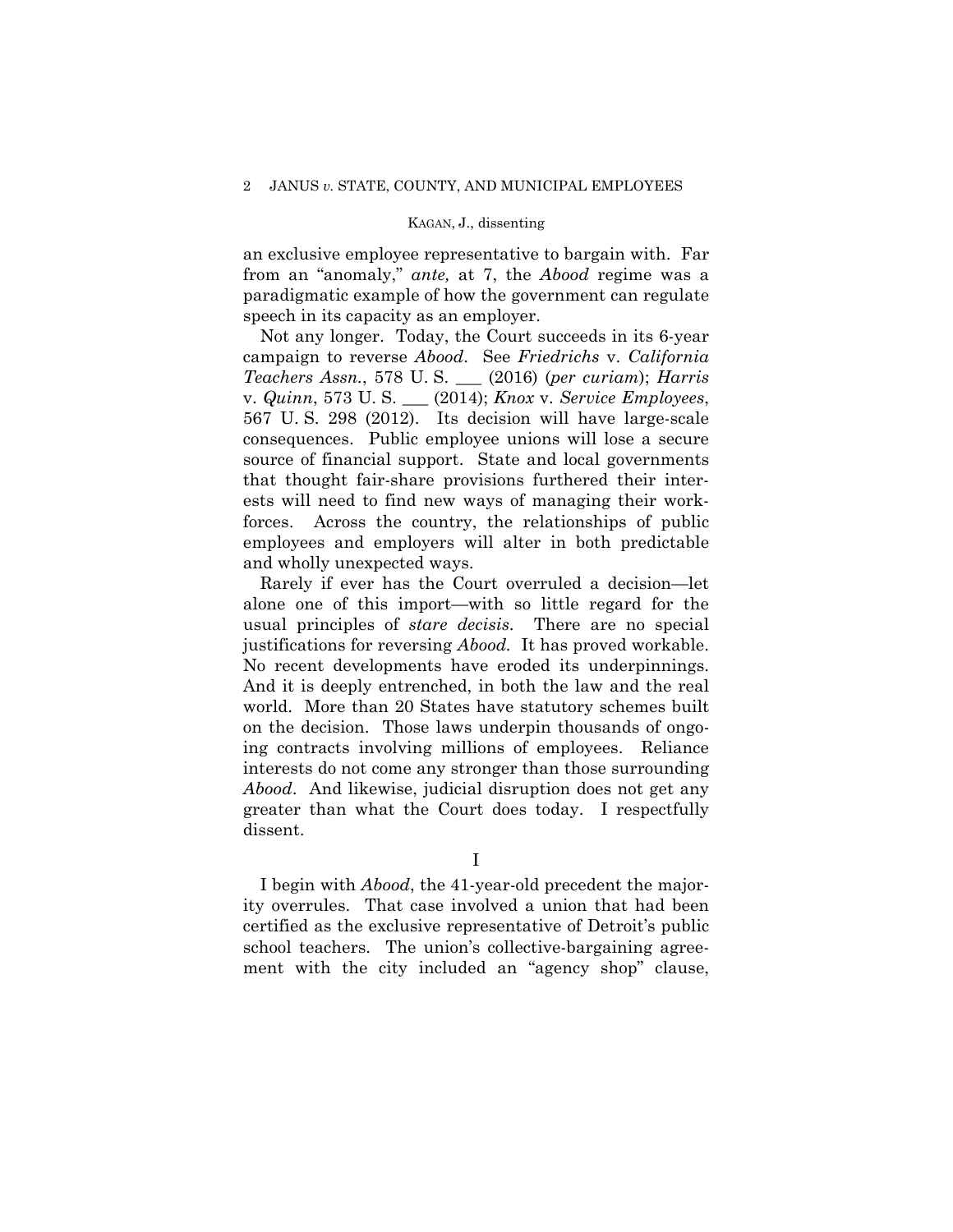which required teachers who had not joined the union to pay it "a service charge equal to the regular dues required of [u]nion members." *Abood*, 431 U. S., at 212. A group of non-union members sued over that clause, arguing that it violated the First Amendment.

In considering their challenge, the Court canvassed the purposes of the "agency shop" clause. It was rooted, the Court understood, in the "principle of exclusive union representation"—a "central element" in "industrial relations" since the New Deal. *Id.,* at 220. Significant benefits, the Court explained, could derive from the "designation of a single [union] representative" for all similarly situated employees in a workplace. *Ibid.* In particular, such arrangements: "avoid[] the confusion that would result from attempting to enforce two or more agreements specifying different terms and conditions of employment"; "prevent[ ] inter-union rivalries from creating dissension within the work force"; "free[] the employer from the possibility of facing conflicting demands from different unions"; and "permit[ ] the employer and a single union to reach agreements and settlements that are not subject to attack from rival labor organizations." *Id.,* at 220–221. As proof, the Court pointed to the example of exclusiverepresentation arrangements in the private-employment sphere: There, Congress had long thought that such schemes would promote "peaceful labor relations" and "labor stability." *Id.,* at 219, 229. A public employer like Detroit, the Court believed, could reasonably make the same calculation.

But for an exclusive-bargaining arrangement to work, such an employer often thought, the union needed adequate funding. Because the "designation of a union as exclusive representative carries with it great responsibilities," the Court reasoned, it inevitably also entails substantial costs. *Id.,* at 221. "The tasks of negotiating and administering a collective-bargaining agreement and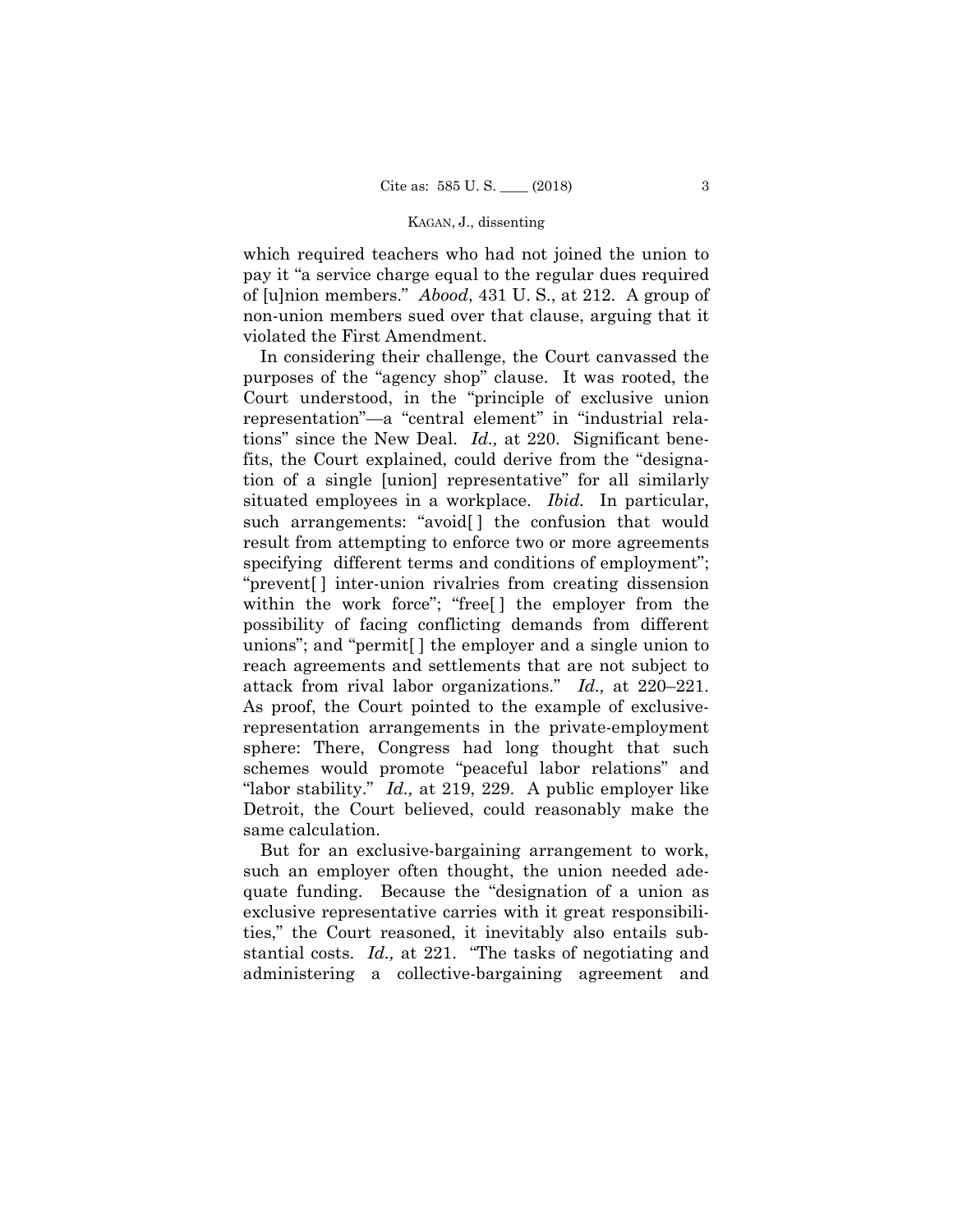economists, and a research staff." *Ibid.* And there is no representing the interests of employees in settling disputes and processing grievances are continuing and difficult ones." *Ibid.* Those activities, the Court noted, require the "expenditure of much time and money"—for example, payment for the "services of lawyers, expert negotiators, way to confine the union's services to union members alone (and thus to trim costs) because unions must by law fairly represent all employees in a given bargaining unit union members and non-members alike. See *ibid.* 

With all that in mind, the Court recognized why both a government entity and its union bargaining partner would gravitate toward an agency-fee clause. Those fees, the Court reasoned, "distribute fairly the cost" of collective bargaining "among those who benefit"—that is, *all* employees in the work unit. *Id.,* at 222. And they "counteract[ ] the incentive that employees might otherwise have to become 'free riders.'" *Ibid.* In other words, an agencyfee provision prevents employees from reaping all the "benefits of union representation"—higher pay, a better retirement plan, and so forth—while leaving it to others to bear the costs. *Ibid.* To the Court, the upshot was clear: A government entity could reasonably conclude that such a clause was needed to maintain the kind of exclusive bargaining arrangement that would facilitate peaceful and stable labor relations.

 takes in collective bargaining, or even "unionism itself." But the Court acknowledged as well the "First Amendment interests" of dissenting employees. *Ibid.* It recognized that some workers might oppose positions the union *Ibid.* And still more, it understood that unions often advance "political and ideological" views outside the collective-bargaining context—as when they "contribute to political candidates." *Id.,* at 232, 234. Employees might well object to the use of their money to support such "ideological causes." *Id.,* at 235.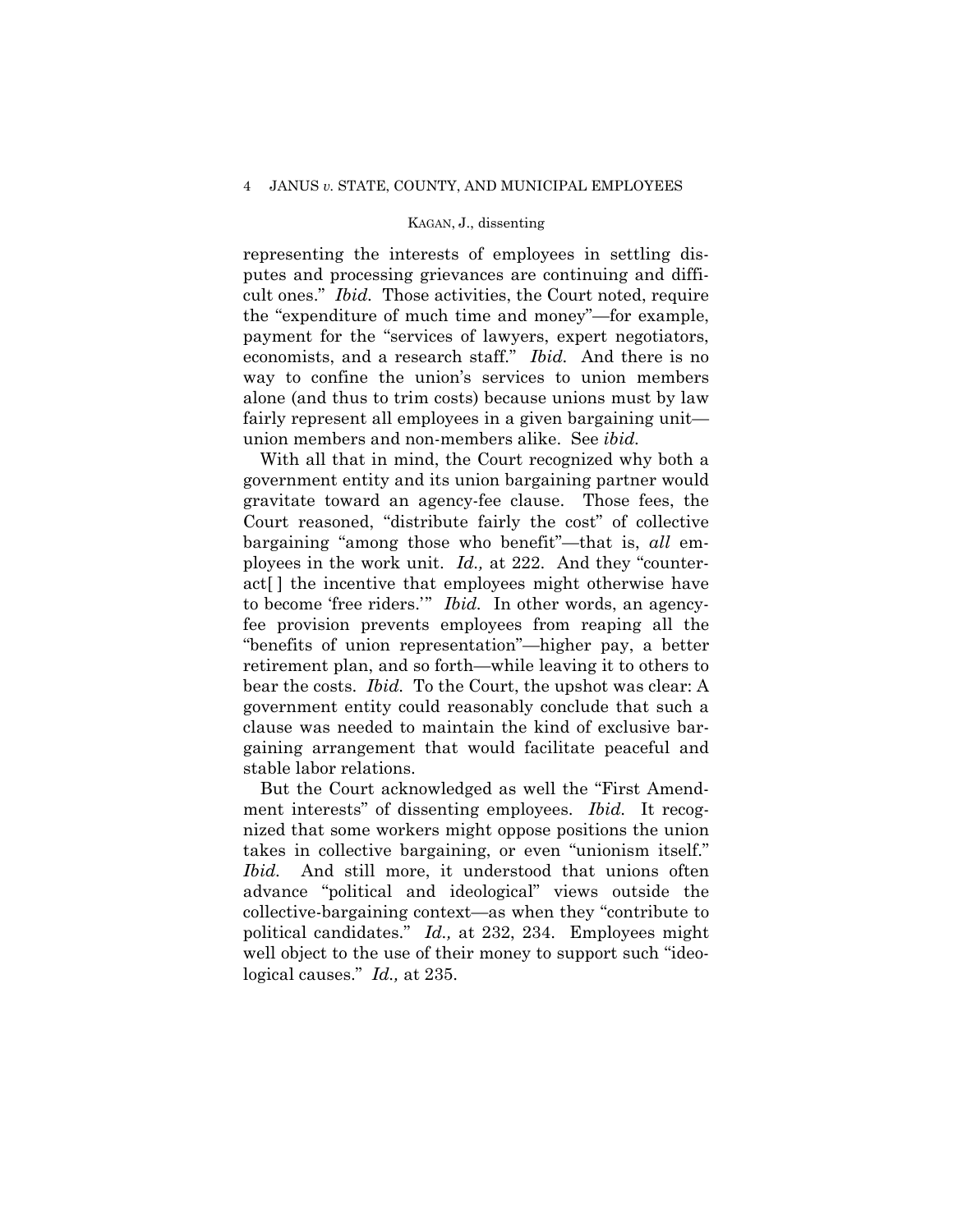So the Court struck a balance, which has governed this area ever since. On the one hand, employees could be required to pay fees to support the union in "collective bargaining, contract administration, and grievance adjustment." *Id.,* at 225–226. There, the Court held, the "important government interests" in having a stably funded bargaining partner justify "the impingement upon" public employees' expression. *Id.,* at 225. But on the other hand, employees could not be compelled to fund the union's political and ideological activities. Outside the collective-bargaining sphere, the Court determined, an employee's First Amendment rights defeated any conflicting government interest. See *id.,* at 234–235.

# II

Unlike the majority, I see nothing "questionable" about *Abood*'s analysis. *Ante,* at 7 (quoting *Harris*, 573 U. S., at  $\equiv$  (slip op., at 17). The decision's account of why some government entities have a strong interest in agency fees (now often called fair-share fees) is fundamentally sound. And the balance *Abood* struck between public employers' interests and public employees' expression is right at home in First Amendment doctrine.

# A

*Abood*'s reasoning about governmental interests has three connected parts. First, exclusive representation arrangements benefit some government entities because they can facilitate stable labor relations. In particular, such arrangements eliminate the potential for inter-union conflict and streamline the process of negotiating terms of employment. See 431 U. S., at 220–221. Second, the government may be unable to avail itself of those benefits unless the single union has a secure source of funding. The various tasks involved in representing employees cost money; if the union doesn't have enough, it can't be an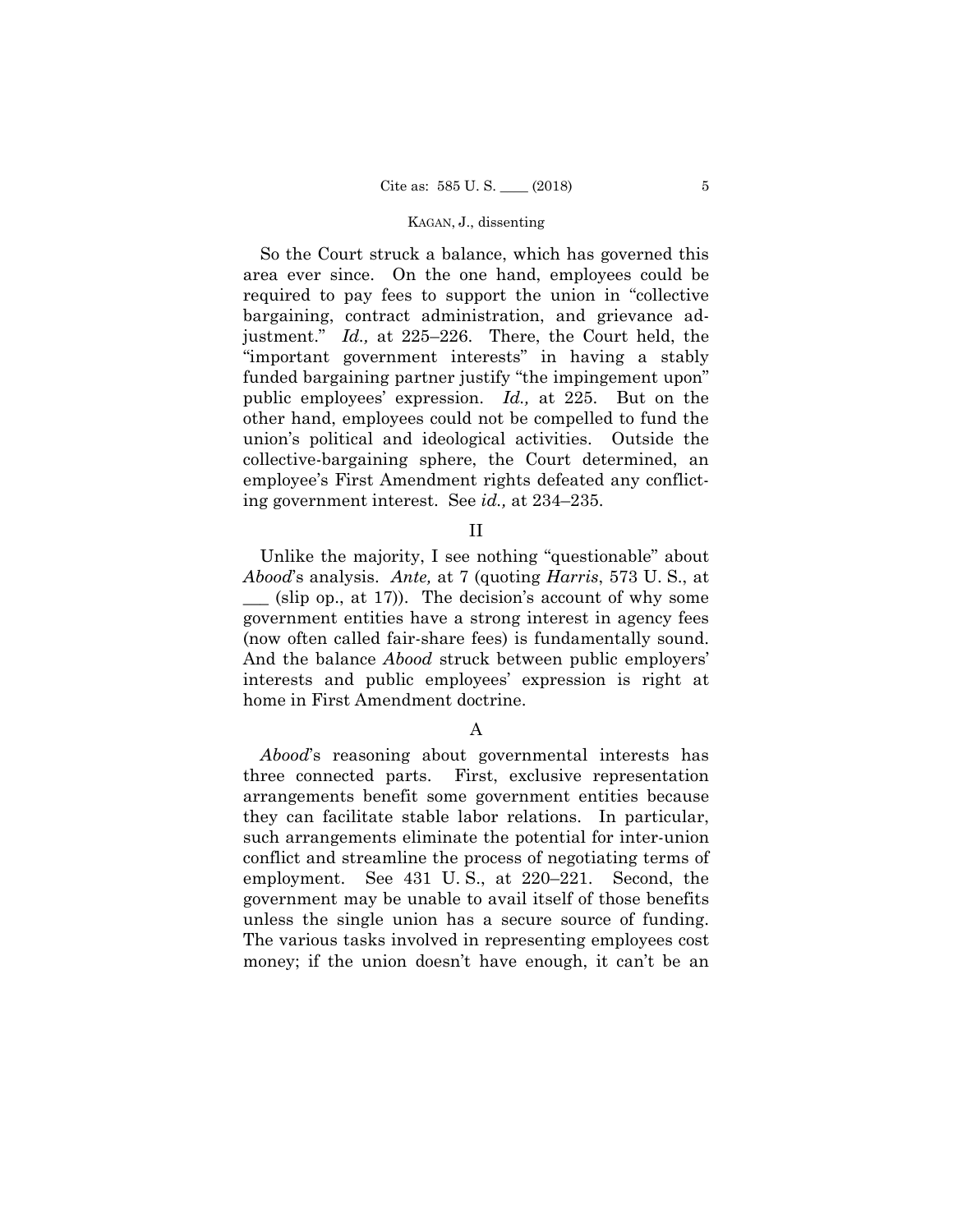effective employee representative and bargaining partner. See *id.*, at 221. And third, agency fees are often needed to ensure such stable funding. That is because without those fees, employees have every incentive to free ride on the union dues paid by others. See *id.*, at 222.

 The majority does not take issue with the first point. See *ante,* at 33 (It is "not disputed that the State may require that a union serve as exclusive bargaining agent for its employees" in order to advance the State's "interests as an employer"). The majority claims that the second point never appears in *Abood*, but is willing to assume it for the sake of argument. See *ante,* at 31–32; but see *Abood*, 431 U. S., at 221 (The tasks of an exclusive representative "often entail expenditure of much time and money"). So the majority stakes everything on the third point—the conclusion that maintaining an effective system of exclusive representation often entails agency fees. *Ante*, at 12 (It "is simply not true" that exclusive representation and agency fees are "inextricably linked"); see *ante,*  at 14.

 a collective action problem of nightmarish proportions. But basic economic theory shows why a government would think that agency fees are necessary for exclusive representation to work. What ties the two together, as *Abood* recognized, is the likelihood of free-riding when fees are absent. Remember that once a union achieves exclusive-representation status, the law compels it to fairly represent all workers in the bargaining unit, whether or not they join or contribute to the union. See *supra,* at 4. Because of that legal duty, the union cannot give special advantages to its own members. And that in turn creates Everyone—not just those who oppose the union, but also those who back it—has an economic incentive to withhold dues; only altruism or loyalty—as *against* financial selfinterest—can explain why an employee would pay the union for its services. And so emerged *Abood*'s rule allow-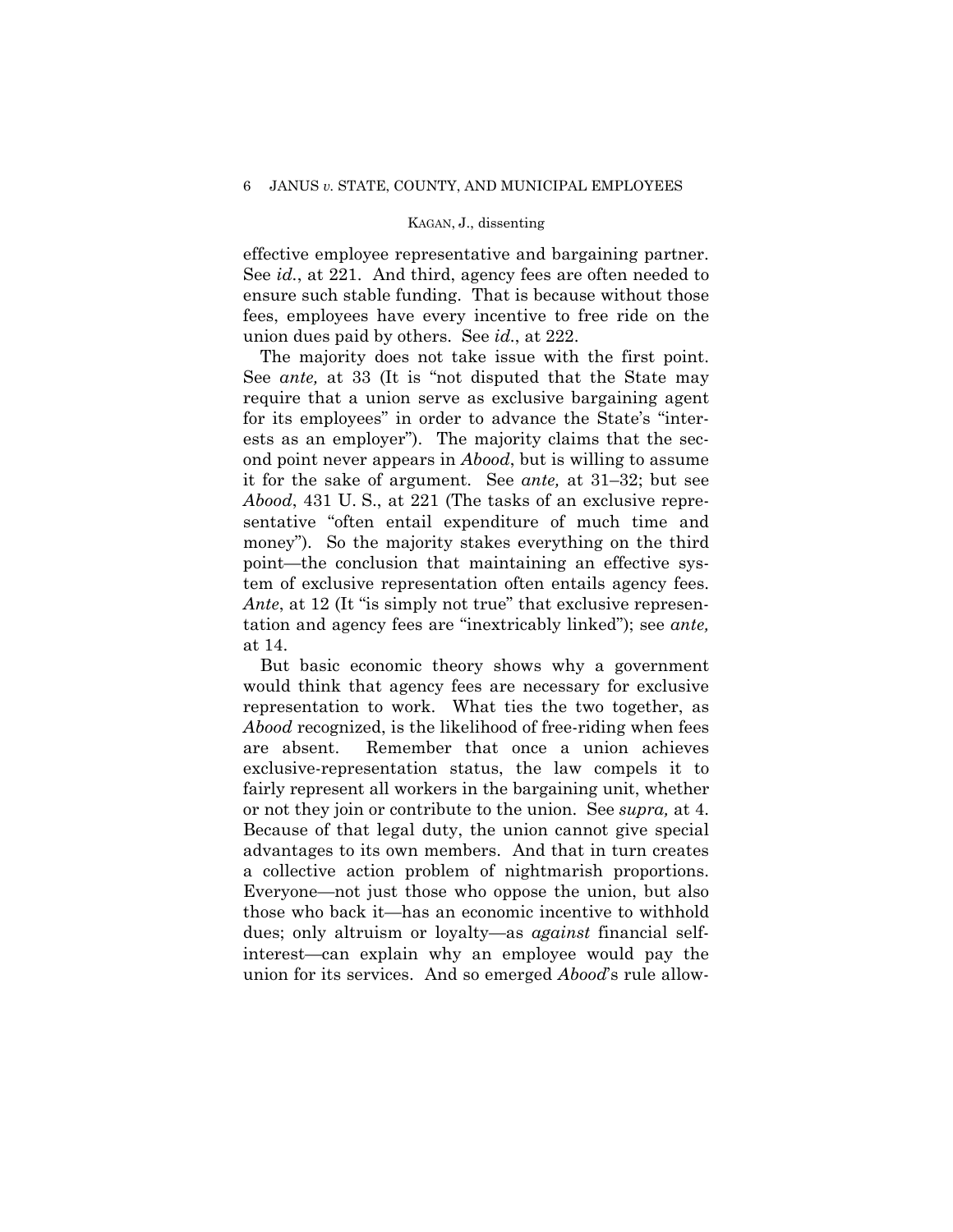ing fair-share agreements: That rule ensured that a union would receive sufficient funds, despite its legally imposed disability, to effectively carry out its duties as exclusive representative of the government's employees.

The majority's initial response to this reasoning is simply to dismiss it. "[F]ree rider arguments," the majority pronounces, "are generally insufficient to overcome First Amendment objections." *Ante,* at 13 (quoting *Knox*, 567 U. S., at 311). "To hold otherwise," it continues, "would have startling consequences" because "[m]any private groups speak out" in ways that will "benefit[ ] nonmembers." *Ante,* at 13*.* But that disregards the defining characteristic of *this* free-rider argument—that unions, unlike those many other private groups, must serve members and non-members alike. Groups advocating for "senior citizens or veterans" (to use the majority's examples) have no legal duty to provide benefits to all those individuals: They can spur people to pay dues by conferring all kinds of special advantages on their dues-paying members. Unions are by law—in a different position, as this Court has long recognized. See, *e.g., Machinists* v. *Street*, 367 U. S. 740, 762 (1961). Justice Scalia, responding to the same argument as the majority's, may have put the point best. In a way that is true of no other private group, the "law *requires* the union to carry" non-members—"indeed, requires the union to *go out of its way* to benefit [them], even at the expense of its other interests." *Lehnert* v. *Ferris Faculty Assn.*, 500 U. S. 507, 556 (1991) (opinion concurring in part and dissenting in part). That special feature was what justified *Abood*: "Where the state imposes upon the union a duty to deliver services, it may permit the union to demand reimbursement for them." 500 U. S., at 556.

The majority's fallback argument purports to respond to the distinctive position of unions, but still misses *Abood*'s economic insight. Here, the majority delivers a four-page exegesis on why unions will seek to serve as an exclusive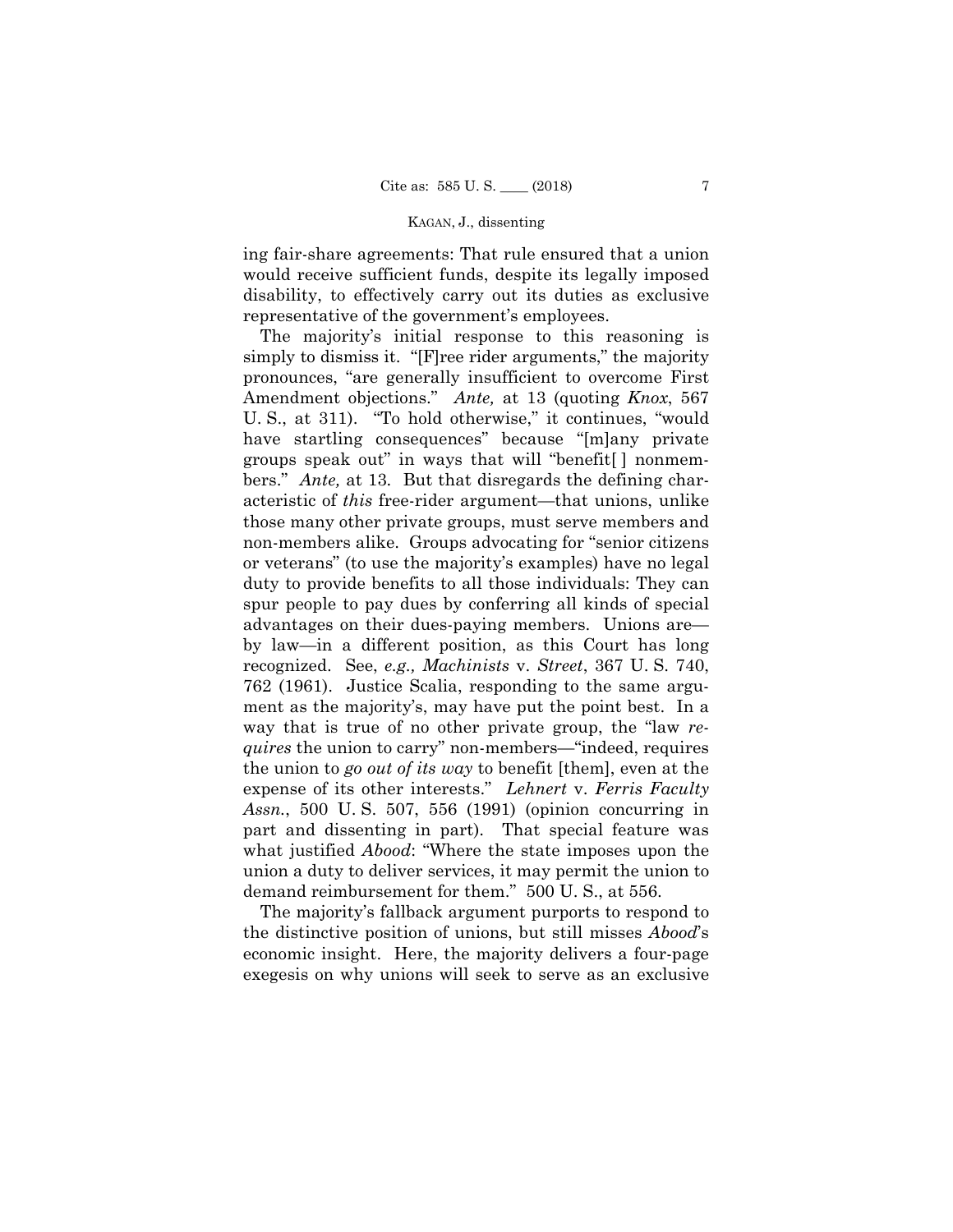# 8 JANUS *v.* STATE, COUNTY, AND MUNICIPAL EMPLOYEES

### KAGAN, J., dissenting

Sector,  $9$  J. Labor Economics 255, 257 (1991).<sup>1</sup> And when bargaining representative even "if they are not given agency fees." *Ante,* at 14; see *ante,* at 14–17. The gist of the account is that "designation as the exclusive representative confers many benefits," which outweigh the costs of providing services to non-members. *Ante,* at 15. But that response avoids the key question, which is whether unions without agency fees will be *able to* (not whether they will *want to*) carry on as an effective exclusive representative. And as to that question, the majority again fails to reckon with how economically rational actors behave—in public as well as private workplaces. Without a fair-share agreement, the class of union non-members spirals upward. Employees (including those who love the union) realize that they can get the same benefits even if they let their memberships expire. And as more and more stop paying dues, those left must take up the financial slack (and anyway, begin to feel like suckers)—so they too quit the union. See Ichniowski & Zax, Right-to-Work Laws, Free Riders, and Unionization in the Local Public the vicious cycle finally ends, chances are that the union will lack the resources to effectively perform the responsi-

——————

<sup>&</sup>lt;sup>1</sup>The majority relies on statistics from the federal workforce (where agency fees are unlawful) to suggest that public employees do not act in accord with economic logic. See *ante,* at 12. But first, many fewer federal employees pay dues than have voted for a union to represent them, indicating that free-riding in fact pervades the federal sector. See, *e.g.,* R. Kearney & P. Mareschal, Labor Relations in the Public Sector 26 (5th ed. 2014). And second, that sector is not typical of other public workforces. Bargaining in the federal sphere is limited; most notably, it does not extend to wages and benefits. See *Fort Stewart Schools* v. *FLRA*, 495 U. S. 641, 649 (1990). That means union operating expenses are lower than they are elsewhere. And the gap further widens because the federal sector uses large, often national, bargaining units that provide unions with economies of scale. See Brief for International Brotherhood of Teamsters as *Amicus Curiae* 7. For those reasons, the federal workforce is the wrong place to look for meaningful empirical evidence on the issues here.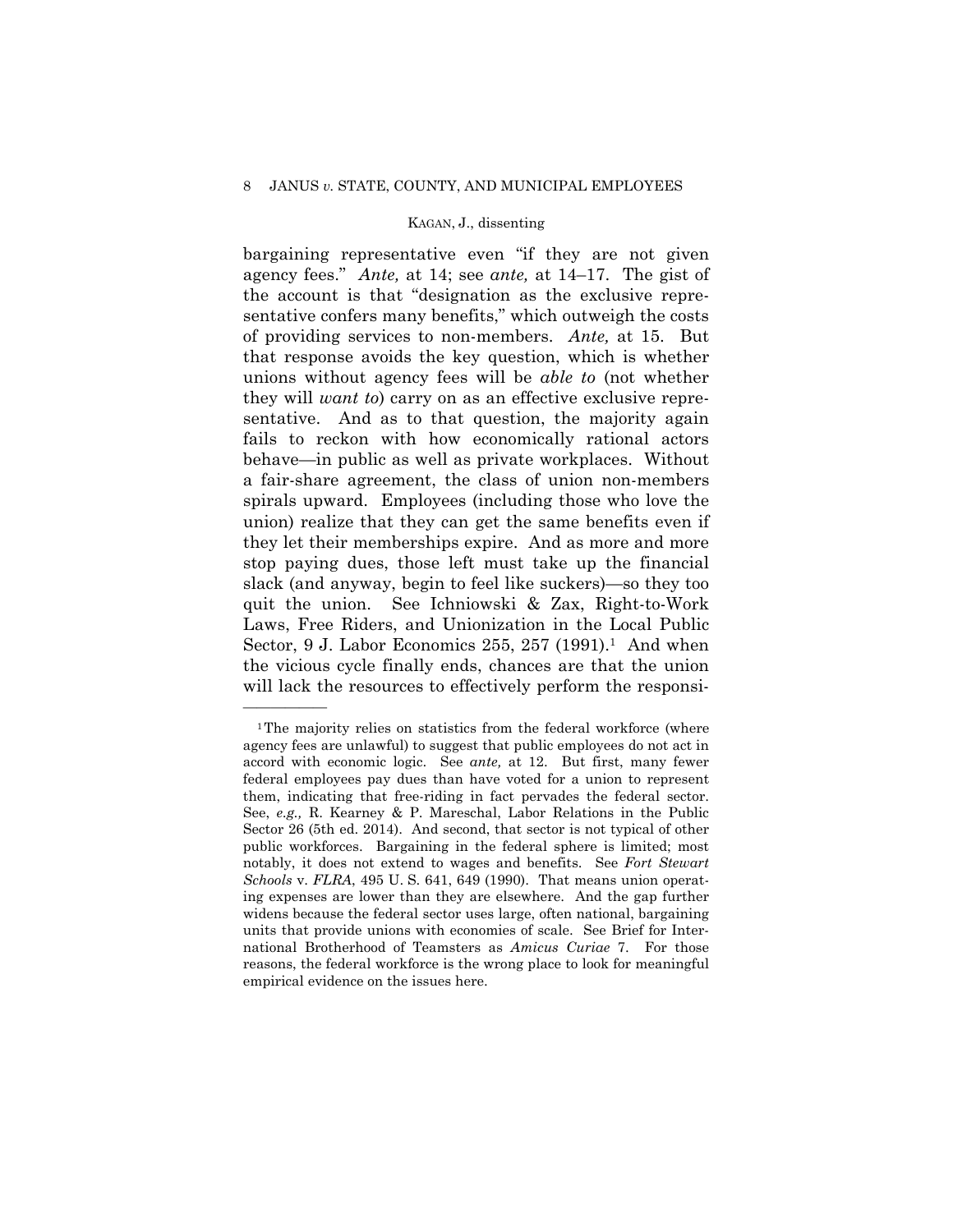bilities of an exclusive representative—or, in the worst case, to perform them at all. The result is to frustrate the interests of every government entity that thinks a strong exclusive-representation scheme will promote stable labor relations.

 U. S., at \_\_\_ (slip op., at 24) (KAGAN, J., dissenting) (de-Of course, not all public employers will share that view. Some would rather not bargain with an exclusive representative. Others would prefer that representative to be poorly funded—to serve more as a front than an effectual bargaining partner. But as reflected in the number of fairshare statutes and contracts across the Nation, see *supra,* at 2, many government entities think that effective exclusive representation makes for good labor relations—and recognize, just as *Abood* did, that representation of that kind often depends on agency fees. See, *e.g., Harris*, 573 scribing why Illinois thought that bargaining with an adequately funded exclusive representative of in-home caregivers would enable the State to better serve its disabled citizens). *Abood* respected that state interest; today's majority fails even to understand it. Little wonder that the majority's First Amendment analysis, which involves assessing the government's reasons for imposing agency fees, also comes up short.

B

1

In many cases over many decades, this Court has addressed how the First Amendment applies when the government, acting not as sovereign but as employer, limits its workers' speech. Those decisions have granted substantial latitude to the government, in recognition of its significant interests in managing its workforce so as to best serve the public. *Abood* fit neatly with that caselaw, in both reasoning and result. Indeed, its reversal today creates a significant anomaly—an exception, applying to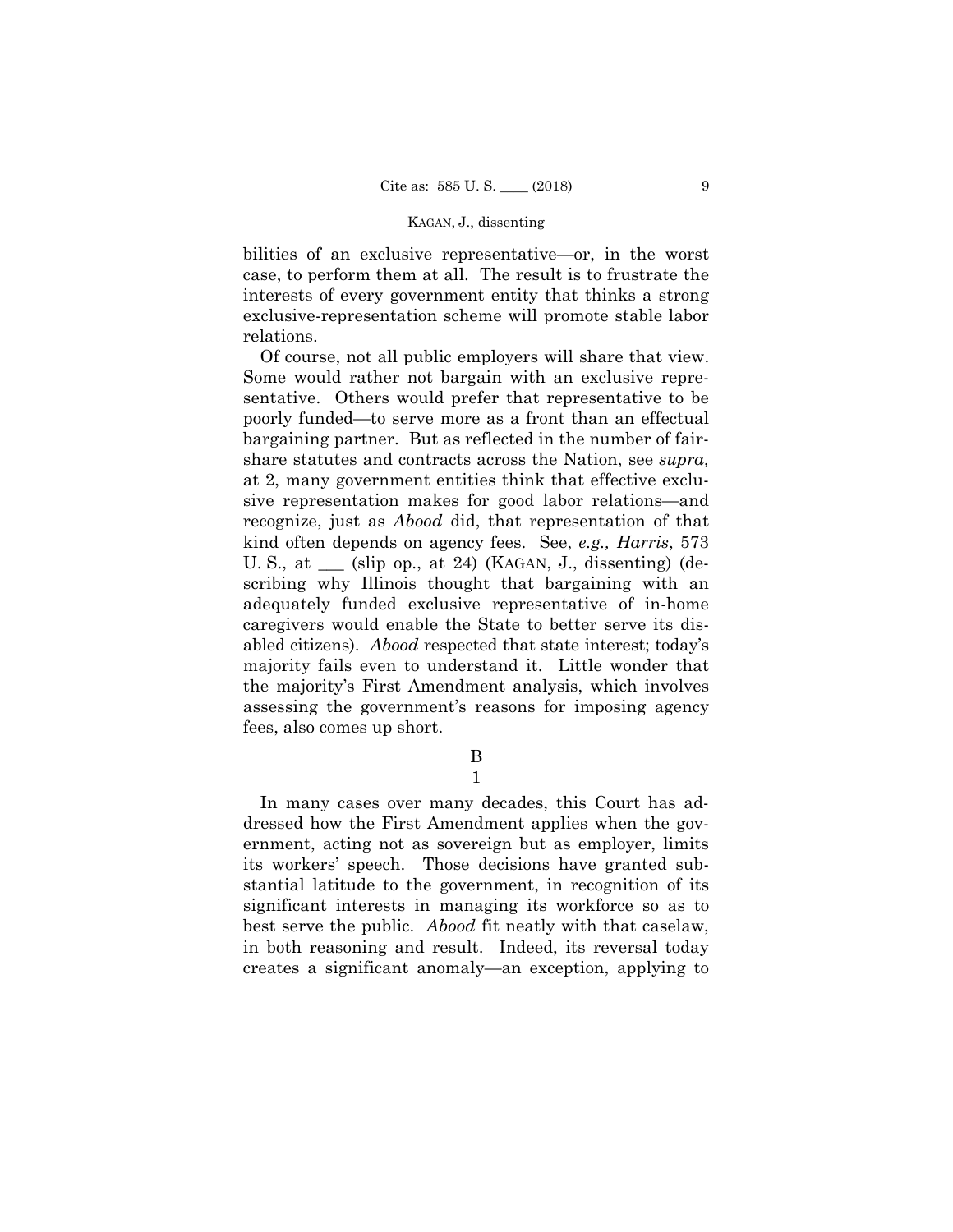union fees alone, from the usual rules governing public employees' speech.

 they accept their positions." *Engquist*, 553 U. S., at 600. But under our precedent, their rights often yield when "Time and again our cases have recognized that the Government has a much freer hand" in dealing with its employees than with "citizens at large." *NASA* v. *Nelson*, 562 U. S. 134, 148 (2011) (internal quotation marks omitted). The government, we have stated, needs to run "as effectively and efficiently as possible." *Engquist* v. *Oregon Dept. of Agriculture*, 553 U. S. 591, 598 (2008) (internal quotation marks omitted). That means it must be able, much as a private employer is, to manage its workforce as it thinks fit. A public employee thus must submit to "certain limitations on his or her freedom." *Garcetti* v. *Ceballos*, 547 U. S. 410, 418 (2006). Government workers, of course, do not wholly "lose their constitutional rights when weighed "against the realities of the employment context." *Ibid.* If it were otherwise—if every employment decision were to "bec[o]me a constitutional matter"—"the Government could not function." *NASA*, 562 U. S., at 149 (internal quotation marks omitted).

Those principles apply with full force when public employees' expressive rights are at issue. As we have explained: "Government employers, like private employers, need a significant degree of control over their employees' words" in order to "efficient[ly] provi[de] public services." *Garcetti*, 547 U. S., at 418. Again, significant control does not mean absolute authority. In particular, the Court has guarded against government efforts to "leverage the employment relationship" to shut down its employees' speech as private citizens. *Id.,* at 419. But when the government imposes speech restrictions relating to workplace operations, of the kind a private employer also would, the Court reliably upholds them. See, *e.g., id.*, at 426; *Connick* v. *Myers*, 461 U. S. 138, 154 (1983).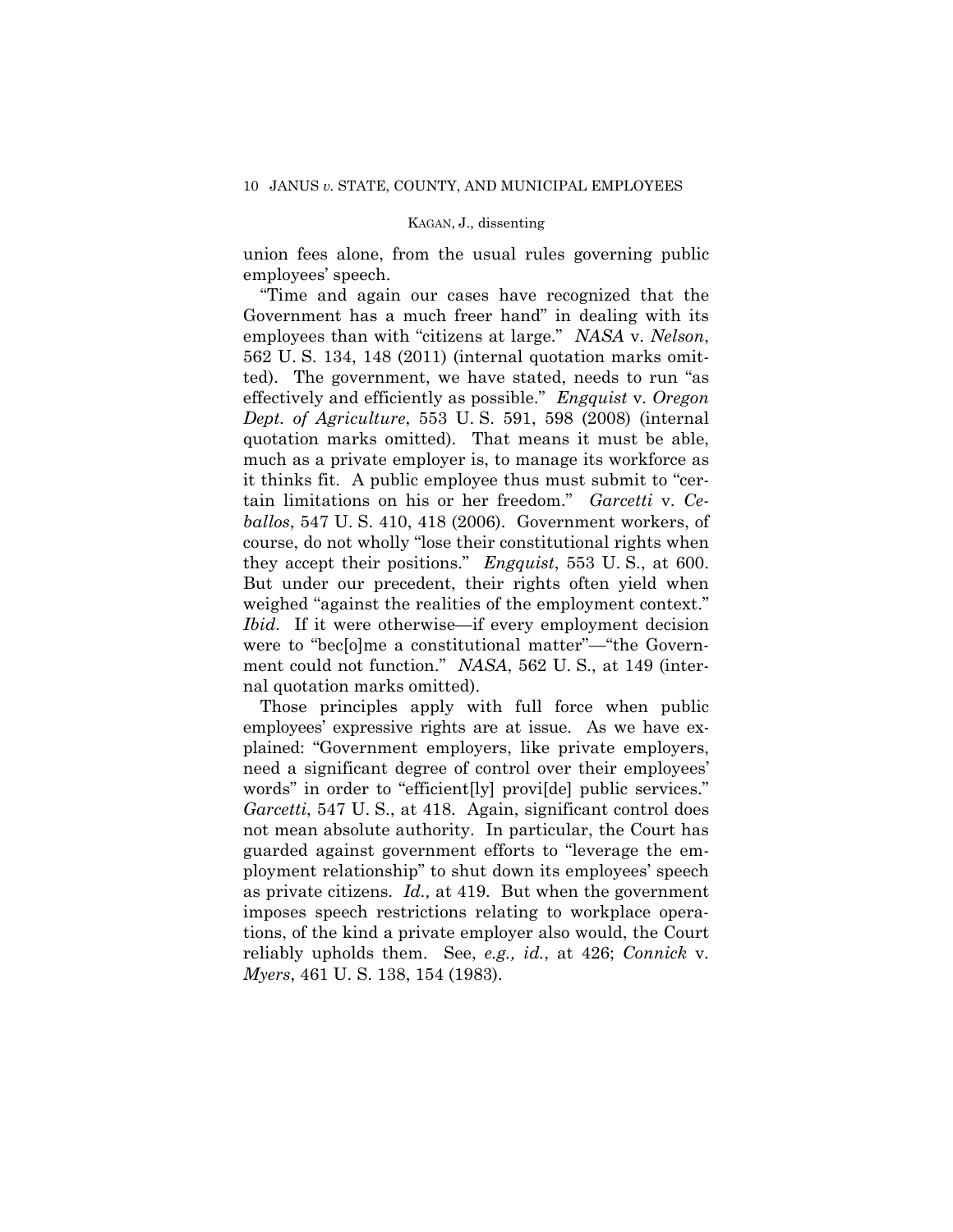In striking the proper balance between employee speech rights and managerial interests, the Court has long applied a test originating in *Pickering* v. *Board of Ed. of Township High School Dist. 205, Will Cty.*, 391 U. S. 563 (1968). That case arose out of an individual employment action: the firing of a public school teacher. As we later described the *Pickering* inquiry*,* the Court first asks whether the employee "spoke as a citizen on a matter of public concern." *Garcetti*, 547 U. S., at 418. If she did not—but rather spoke as an employee on a workplace matter—she has no "possibility of a First Amendment claim": A public employer can curtail her speech just as a private one could. *Ibid.* But if she did speak as a citizen on a public matter, the public employer must demonstrate "an adequate justification for treating the employee differently from any other member of the general public." *Ibid.*  The government, that is, needs to show that legitimate workplace interests lay behind the speech regulation.

*Abood* coheres with that framework. The point here is not, as the majority suggests, that *Abood* is an overt, oneto-one "application of *Pickering*." *Ante,* at 26. It is not. *Abood* related to a municipality's labor policy, and so the Court looked to prior cases about unions, not to *Pickering*'s analysis of an employee's dismissal. (And truth be told, *Pickering* was not at that time much to look at: What the Court now thinks of as the two-step *Pickering* test, as the majority's own citations show, really emerged from *Garcetti*  and *Connick*—two cases post-dating *Abood*. See *ante,* at 22.)2 But *Abood* and *Pickering* raised variants of the same basic issue: the extent of the government's authority to

——————

<sup>2</sup>For those reasons, it is not surprising that the "categorization schemes" in *Abood* and *Pickering* are not precisely coterminous. *Ante,*  at 25. The two cases are fraternal rather than identical twins—both standing for the proposition that the government receives great deference when it regulates speech as an employer rather than as a sovereign. See *infra* this page and 12–13.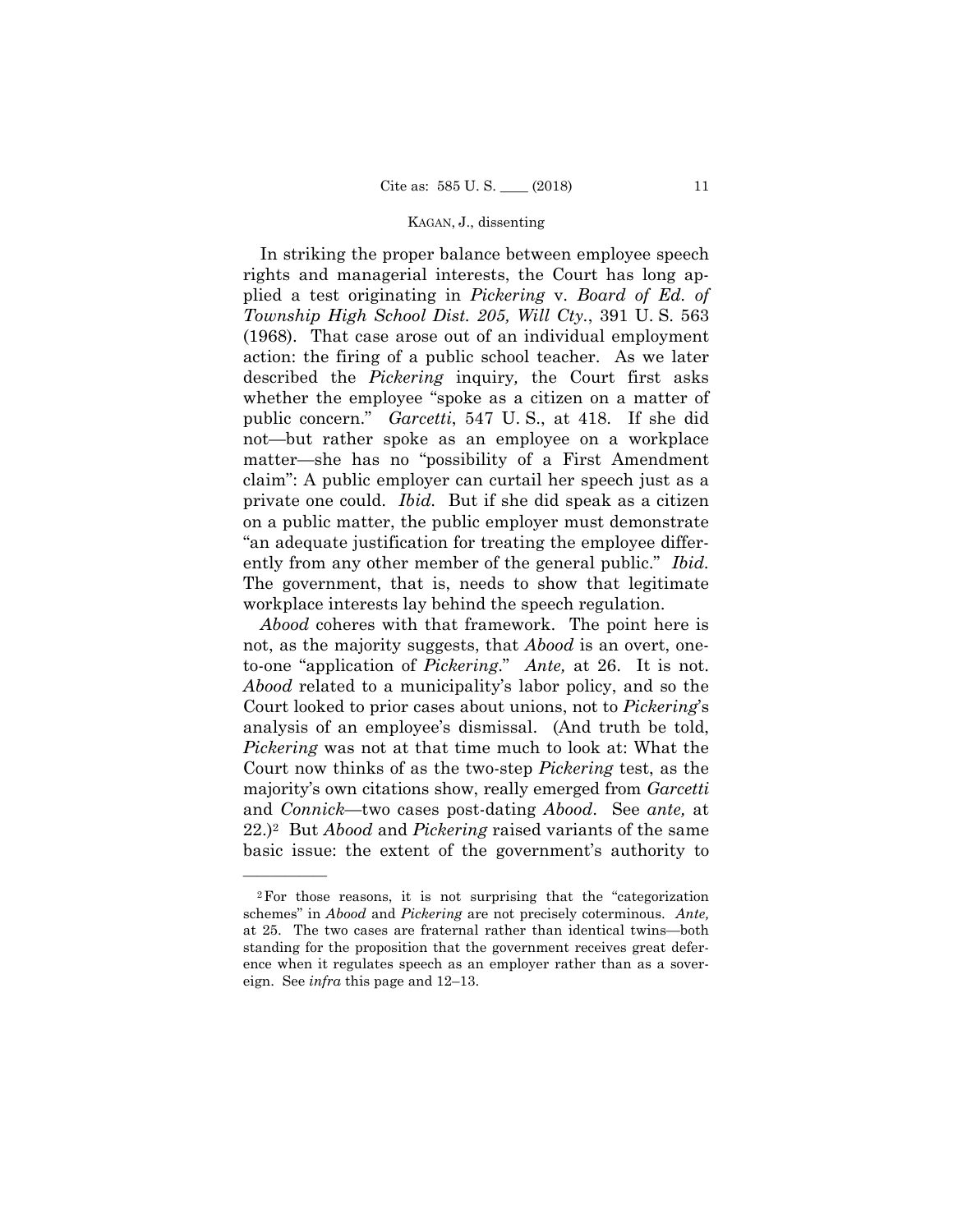make employment decisions affecting expression. And in both, the Court struck the same basic balance, enabling the government to curb speech when—but only when—the regulation was designed to protect its managerial interests. Consider the parallels:

Like *Pickering*, *Abood* drew the constitutional line by analyzing the connection between the government's managerial interests and different kinds of expression. The Court first discussed the use of agency fees to subsidize the speech involved in "collective bargaining, contract administration, and grievance adjustment." 431 U. S., at 225–226. It understood that expression (really, who would not?) as intimately tied to the workplace and employment relationship. The speech was about "working conditions, pay, discipline, promotions, leave, vacations, and terminations," *Borough of Duryea* v. *Guarnieri*, 564 U. S. 379, 391 (2011); the speech occurred (almost always) in the workplace; and the speech was directed (at least mainly) to the employer. As noted earlier, *Abood* described the managerial interests of employers in channeling all that speech through a single union. See 431 U. S., at 220–222, 224– 226; *supra,* at 3. And so *Abood* allowed the government to mandate fees for collective bargaining—just as *Pickering* permits the government to regulate employees' speech on similar workplace matters. But still, *Abood* realized that compulsion could go too far. The Court barred the use of fees for union speech supporting political candidates or "ideological causes." 431 U. S., at 235. That speech, it understood, was "unrelated to [the union's] duties as exclusive bargaining representative," but instead was directed at the broader public sphere. *Id.,* at 234. And for that reason, the Court saw no legitimate managerial interests in compelling its subsidization. The employees' First Amendment claims would thus prevail—as, again, they would have under *Pickering*.

*Abood* thus dovetailed with the Court's usual attitude in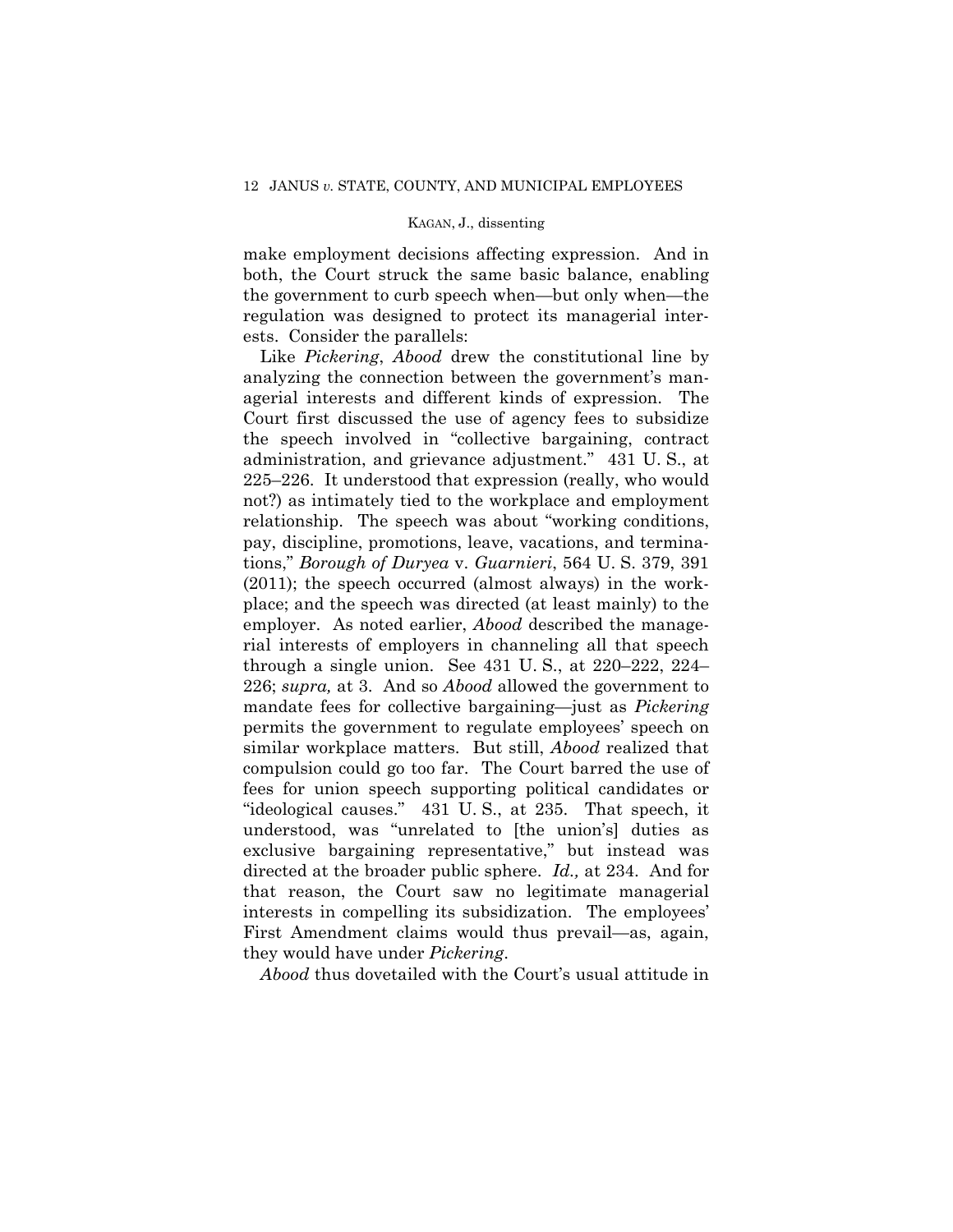First Amendment cases toward the regulation of public employees' speech. That attitude is one of respect—even solicitude—for the government's prerogatives as an employer. So long as the government is acting as an employer—rather than exploiting the employment relationship for other ends—it has a wide berth, comparable to that of a private employer. And when the regulated expression concerns the terms and conditions of employment—the very stuff of the employment relationship—the government really cannot lose. There, managerial interests are obvious and strong. And so government employees are . . . just employees, even though they work for the government. Except that today the government does lose, in a first for the law. Now, the government can constitutionally adopt all policies regulating core workplace speech in pursuit of managerial goals—save this single one.

2

 sharper still. See *ante*, at 24–25. And finally, the majority The majority claims it is not making a special and unjustified exception. It offers two main reasons for declining to apply here our usual deferential approach, as exemplified in *Pickering*, to the regulation of public employee speech. First, the majority says, this case involves a "blanket" policy rather than an individualized employment decision, so *Pickering* is a "painful fit." *Ante,* at 23. Second, the majority asserts, the regulation here involves compelling rather than restricting speech, so the pain gets claims that even under the solicitous *Pickering* standard, the government should lose, because the speech here involves a matter of public concern and the government's managerial interests do not justify its regulation. See *ante,* at 27–31. The majority goes wrong at every turn.

First, this Court has applied the same basic approach whether a public employee challenges a general policy or an individualized decision. Even the majority must con-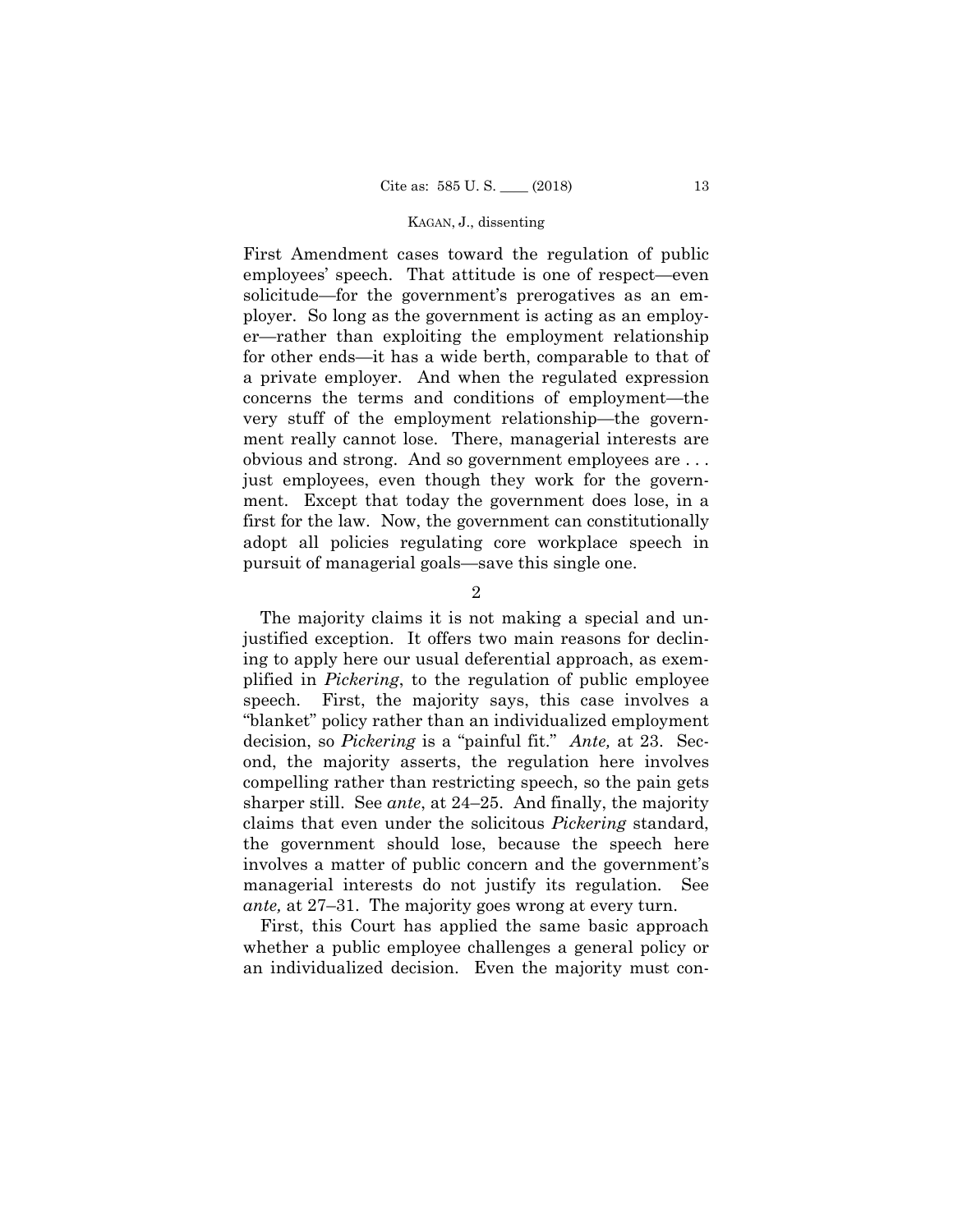## 14 JANUS *v.* STATE, COUNTY, AND MUNICIPAL EMPLOYEES

## KAGAN, J., dissenting

cede that "we have sometimes looked to *Pickering* in considering general rules that affect broad categories of employees." *Ante,* at 23. In fact, the majority cannot come up with any case in which we have *not* done so. All it can muster is one case in which *while* applying the *Pickering*  test to a broad rule—barring any federal employee from accepting any payment for any speech or article on any topic—the Court noted that the policy's breadth would count against the government at the test's second step. See *United States* v. *Treasury Employees*, 513 U. S. 454 (1995). Which is completely predictable. The inquiry at that stage, after all, is whether the government has an employment-related interest in going however far it has gone—and in *Treasury Employees*, the government had indeed gone far. (The Court ultimately struck down the rule because it applied to speech in which the government had no identifiable managerial interest. See *id.,* at 470, 477.) Nothing in *Treasury Employees* suggests that the Court defers only to ad hoc actions, and not to general rules, about public employee speech. That would be a perverse regime, given the greater regularity of rulemaking and the lesser danger of its abuse. So I would wager a small fortune that the next time a general rule governing public employee speech comes before us, we will dust off *Pickering*.

Second, the majority's distinction between compelling and restricting speech also lacks force. The majority posits that compelling speech always works a greater injury, and so always requires a greater justification. See *ante,* at 8. But the only case the majority cites for that reading of our precedent is possibly (thankfully) the most exceptional in our First Amendment annals: It involved the state forcing children to swear an oath contrary to their religious beliefs. See *ibid.* (quoting *West Virginia Bd. of Ed.* v. *Barnette*, 319 U. S. 624 (1943)). Regulations challenged as compelling expression do not usually look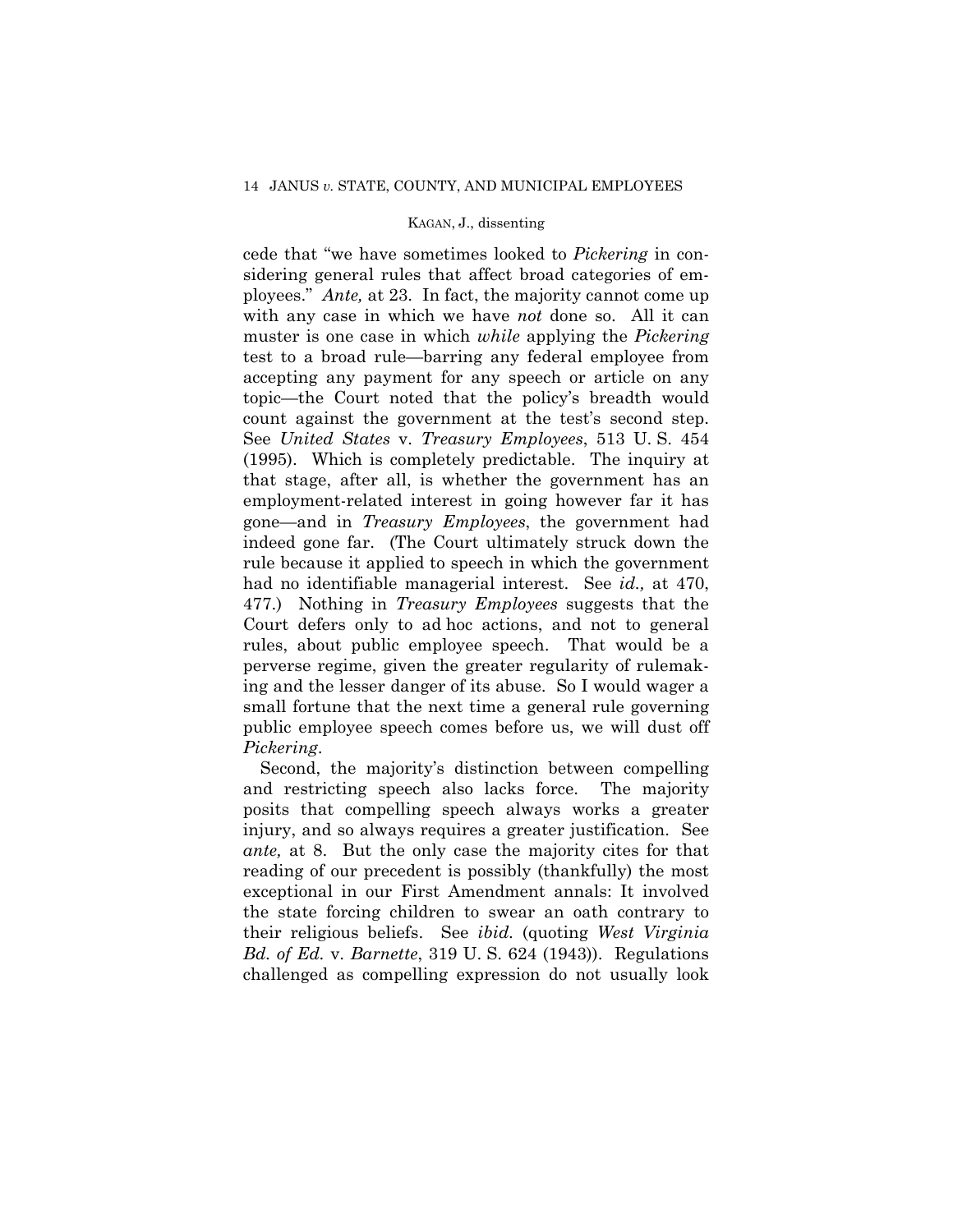"complementary components" of the First Amendment). anything like that—and for that reason, the standard First Amendment rule is that the "difference between compelled speech and compelled silence" is "without constitutional significance." *Riley* v. *National Federation of Blind of N. C., Inc.*, 487 U. S. 781, 796 (1988); see *Wooley*  v. *Maynard*, 430 U. S. 705, 714 (1977) (referring to "[t]he right to speak and the right to refrain from speaking" as And if anything, the First Amendment scales tip the opposite way when (as here) the government is not compelling actual speech, but instead compelling a subsidy that others will use for expression. See Brief for Eugene Volokh et al. as *Amici Curiae* 4–5 (offering many examples to show that the First Amendment "simply do[es] not guarantee that one's hard-earned dollars will never be spent on speech one disapproves of"). $3$  So when a government mandates a speech subsidy from a public employee—here, we might think of it as levying a tax to support collective bargaining—it should get at least as much deference as when it restricts the employee's speech. As this case shows, the former may advance a managerial interest as well as the latter—in which case the government's "freer hand" in dealing with its employees should apply with equal (if not greater) force. *NASA*, 562 U. S., at 148.

Third and finally, the majority errs in thinking that under the usual deferential approach, the government should lose this case. The majority mainly argues here

——————

<sup>3</sup>That's why this Court has blessed the constitutionality of compelled speech subsidies in a variety of cases beyond *Abood*, involving a variety of contexts beyond labor relations. The list includes mandatory fees imposed on state bar members (for professional expression); university students (for campus events); and fruit processors (for generic advertising). See *Keller* v. *State Bar of Cal.*, 496 U. S. 1, 14 (1990); *Board of Regents of Univ. of Wis. System* v. *Southworth*, 529 U. S. 217, 233 (2000); *Glickman* v. *Wileman Brothers & Elliott, Inc.*, 521 U. S. 457, 474 (1997); see also *infra*, at 20.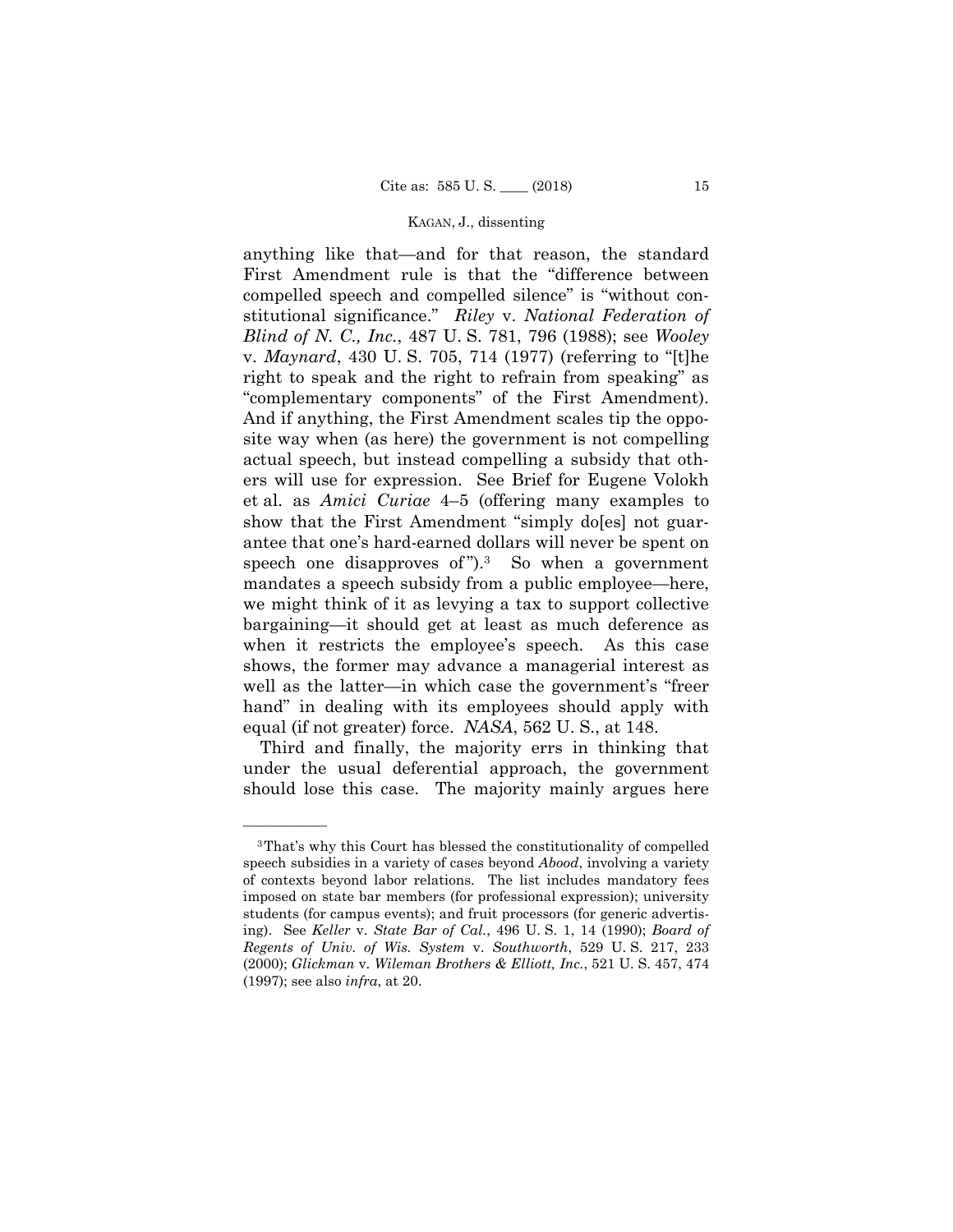## 16 JANUS *v.* STATE, COUNTY, AND MUNICIPAL EMPLOYEES

### KAGAN, J., dissenting

that, at *Pickering*'s first step, "union speech in collective bargaining" is a "matter of great public concern" because it "affect[s] how public money is spent" and addresses "other important matters" like teacher merit pay or tenure. *Ante,*  at 27, 29 (internal quotation marks omitted). But to start, the majority misunderstands the threshold inquiry set out in *Pickering* and later cases. The question is not, as the majority seems to think, whether the public is, or should be, interested in a government employee's speech. Instead, the question is whether that speech is about and directed to the workplace—as contrasted with the broader public square. *Treasury Employees* offers the Court's fullest explanation. The Court held there that the government's policy prevented employees from speaking as "citizen[s]" on "matters of public concern." 513 U. S., at 466 (quoting *Pickering*, 391 U. S., at 568). Why? Because the speeches and articles "were addressed to a public audience, were made outside the workplace, and involved content largely unrelated to their Government employment." 513 U. S., at 466; see *id.,* at 465, 470 (repeating that analysis twice more). The Court could not have cared less whether the speech at issue was "important." *Ante,* at 29. It instead asked whether the speech was truly *of* the workplace—addressed *to* it, made *in* it, and (most of all) *about* it.

Consistent with that focus, speech about the terms and conditions of employment—the essential stuff of collective bargaining—has never survived *Pickering*'s first step. This Court has rejected all attempts by employees to make a "federal constitutional issue" out of basic "employment matters, including working conditions, pay, discipline, promotions, leave, vacations, and terminations." *Guarnieri*, 564 U. S., at 391; see *Board of Comm'rs, Wabaunsee Cty.* v. *Umbehr*, 518 U. S. 668, 675 (1996) (stating that public employees' "speech on merely private employment matters is unprotected"). For that reason, even the Jus-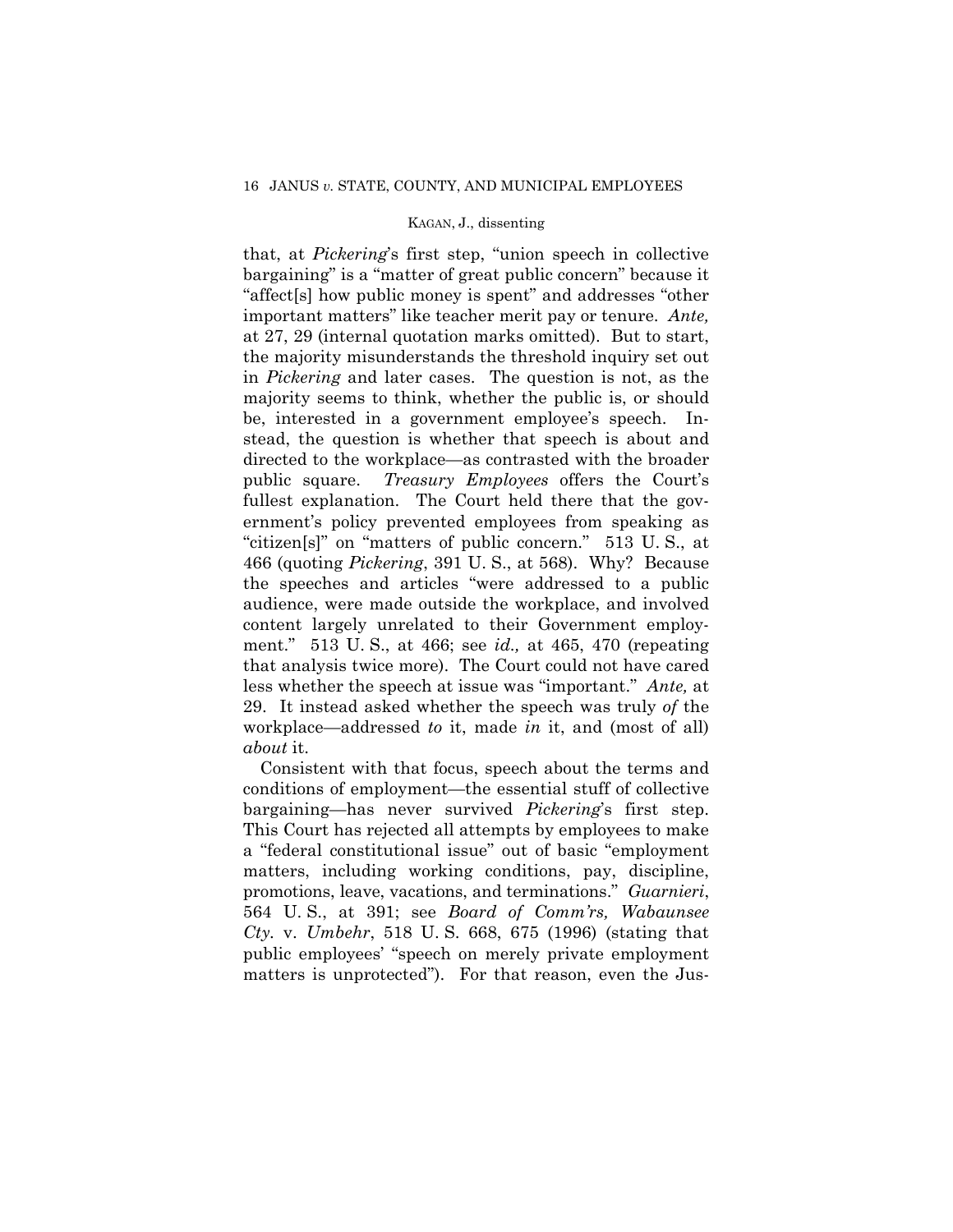tices who originally objected to *Abood* conceded that the use of agency fees for bargaining on "economic issues" like "salaries and pension benefits" would not raise significant First Amendment questions. 431 U. S., at 263, n. 16 (Powell, J., concurring in judgment). Of course, most of those issues have budgetary consequences: They "affect[ ] how public money is spent." *Ante,* at 29. And some raise important non-budgetary disputes; teacher merit pay is a good example, see *ante,* at 30. But arguing about the terms of employment is still arguing about the terms of employment: The workplace remains both the context and the subject matter of the expression. If all that speech really counted as "of public concern," as the majority suggests, the mass of public employees' complaints (about pay and benefits and workplace policy and such) *would*  become "federal constitutional issue[s]." *Guarnieri*, 564 U. S., at 391. And contrary to decades' worth of precedent, government employers would then have far less control over their workforces than private employers do. See *supra,* at 9–11.

Consider an analogy, not involving union fees: Suppose a government entity disciplines a group of (non-unionized) employees for agitating for a better health plan at various inopportune times and places. The better health plan will of course drive up public spending; so according to the majority's analysis, the employees' speech satisfies *Pickering*'s "public concern" test. Or similarly, suppose a public employer penalizes a group of (non-unionized) teachers who protest merit pay in the school cafeteria. Once again, the majority's logic runs, the speech is of "public concern," so the employees have a plausible First Amendment claim. (And indeed, the majority appears to concede as much, by asserting that the results in these hypotheticals should turn on various "factual detail[s]" relevant to the interest balancing that occurs at the *Pickering* test's *second* step. *Ante,* at 32, n. 23.) But in fact, this Court has always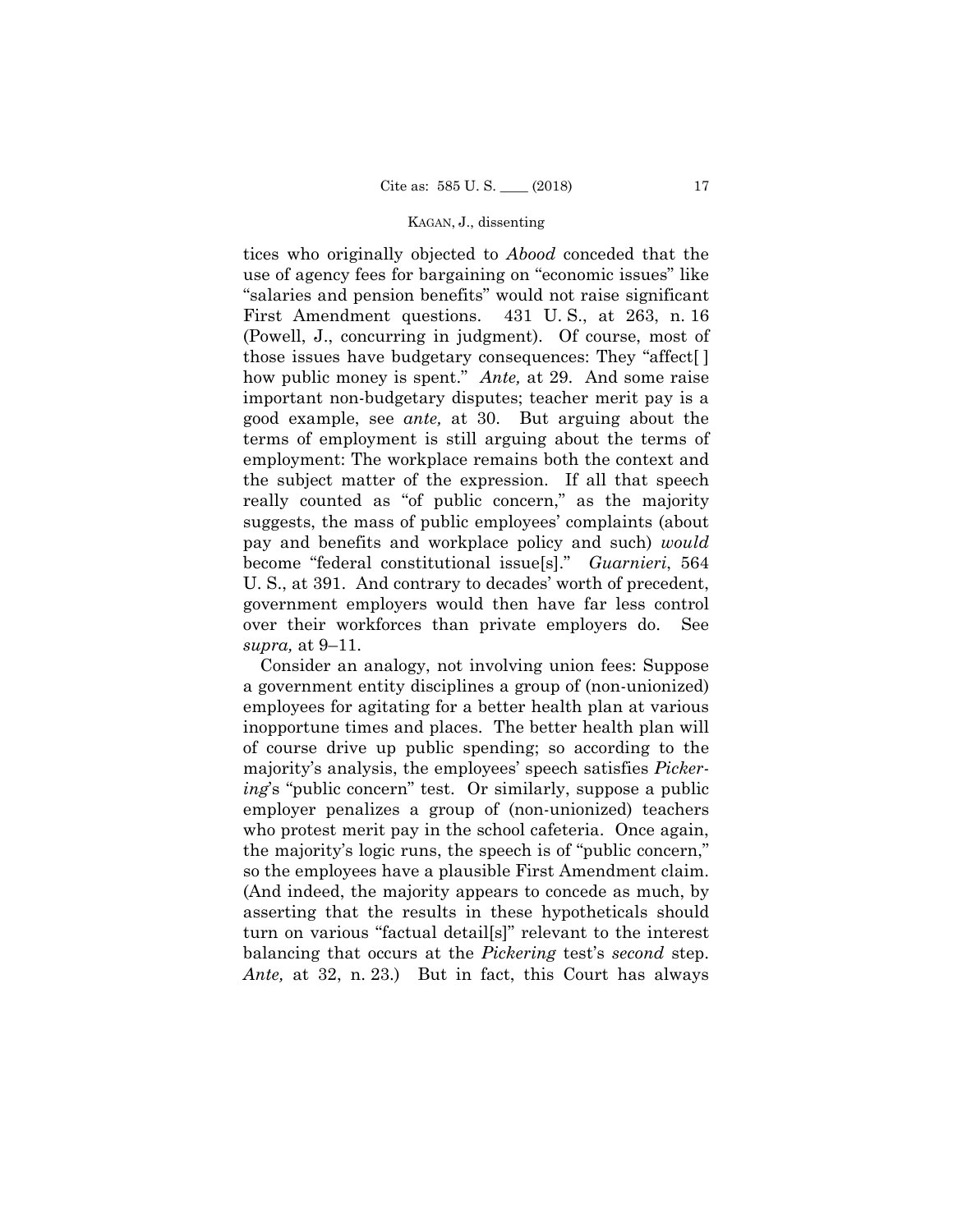understood such cases to end at *Pickering*'s *first* step: If an employee's speech is about, in, and directed to the workplace, she has no "possibility of a First Amendment claim." *Garcetti*, 547 U. S., at 418; see *supra,* at 11. So take your pick. Either the majority is exposing government entities across the country to increased First Amendment litigation and liability—and thus preventing them from regulating their workforces as private employers could. Or else, when actual cases of this kind come around, we will discover that today's majority has crafted a "unions only" carve-out to our employee-speech law.

What's more, the government should prevail even if the speech involved in collective bargaining satisfies *Pickering*'s first part. Recall that the next question is whether the government has shown "an adequate justification for treating the employee differently from any other member of the general public." *Garcetti*, 547 U. S., at 418; *supra,* at 11. That inquiry is itself famously respectful of government interests. This Court has reversed the government only when it has tried to "leverage the employment relationship" to achieve an outcome unrelated to the workplace's "effective functioning." *Garcetti*, 547 U. S., at 419; *Rankin* v. *McPherson*, 483 U. S. 378, 388 (1987). Nothing like that is true here. As *Abood* described, many government entities have found agency fees the best way to ensure a stable and productive relationship with an exclusive bargaining agent. See 431 U. S., at 220–221, 224–226; *supra,* at 3–4. And here, Illinois and many governmental *amici* have explained again how agency fees advance their workplace goals. See Brief for State Respondents 12, 36; Brief for Governor Tom Wolf et al. as *Amici Curiae* 21–33. In no other employee-speech case has this Court dismissed such work-related interests, as the majority does here. See *supra,* at 6–9 (discussing the majority's refusal to engage with the logic of the State's position). Time and again, the Court has instead respected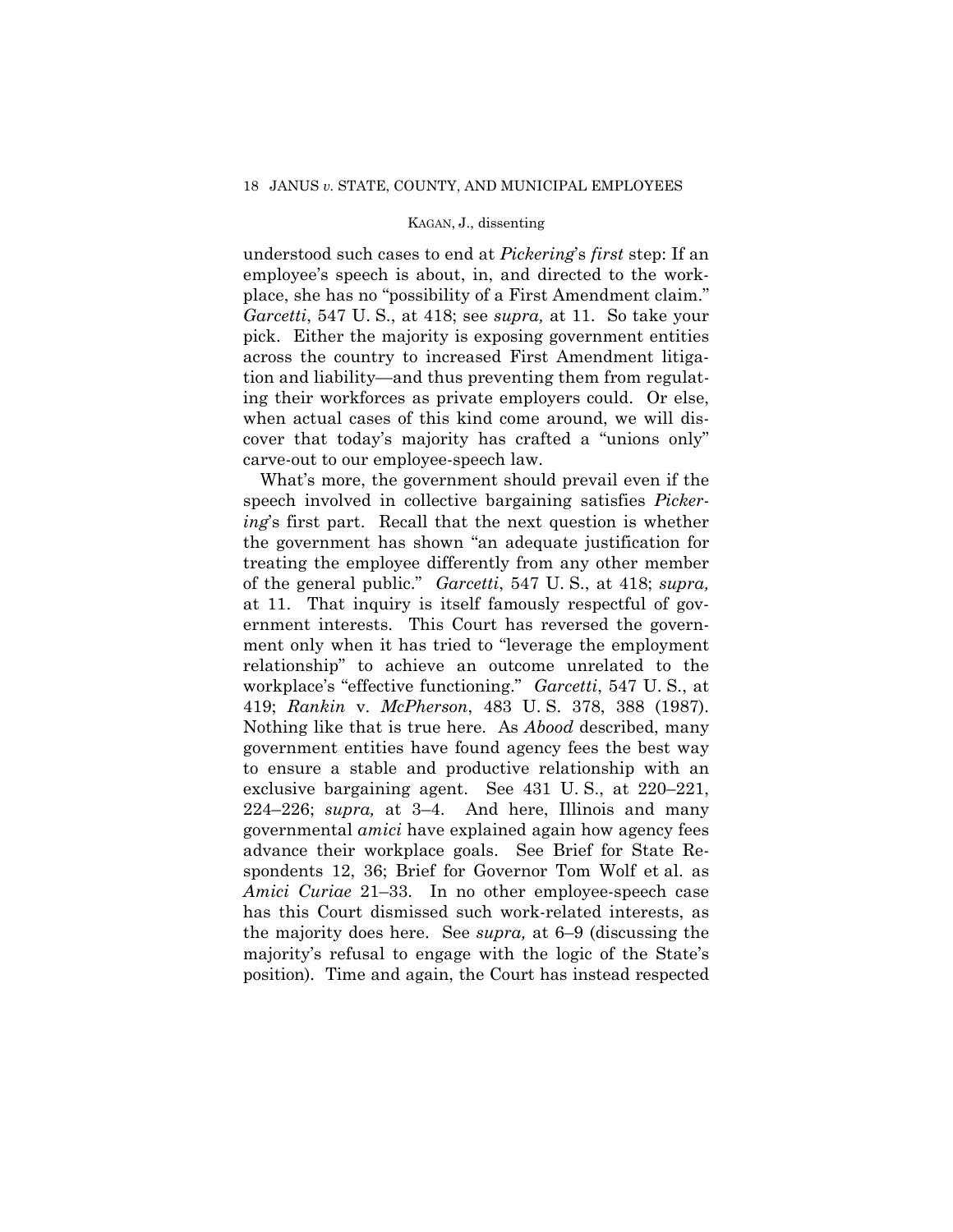and acceded to those interests—just as *Abood* did.

 vices. That is just what a government aims to do when it The key point about *Abood* is that it fit naturally with this Court's consistent teaching about the permissibility of regulating public employees' speech. The Court allows a government entity to regulate that expression in aid of managing its workforce to effectively provide public serenforces a fair-share agreement. And so, the key point about today's decision is that it creates an unjustified hole in the law, applicable to union fees alone. This case is *sui generis* among those addressing public employee speech and will almost surely remain so.

III

But the worse part of today's opinion is where the majority subverts all known principles of *stare decisis*. The majority makes plain, in the first 33 pages of its decision, that it believes *Abood* was wrong.4 But even if that were true (which it is not), it is not enough. "Respecting *stare decisis* means sticking to some wrong decisions." *Kimble*  v. *Marvel Entertainment, LLC*, 576 U. S. \_\_\_, \_\_\_ (2015) (slip op., at 7). Any departure from settled precedent (so the Court has often stated) demands a "special justification—over and above the belief that the precedent was wrongly decided." *Id.*, at \_\_\_ (slip op., at 8) (internal quotation marks omitted); see, *e.g., Arizona* v. *Rumsey*, 467 U. S. 203, 212 (1984). And the majority does not have anything close. To the contrary: all that is "special" in this case—especially the massive reliance interests at stake demands retaining *Abood*, beyond even the normal precedent.

Consider first why these principles about precedent are so important. *Stare decisis*—"the idea that today's Court

——————

<sup>4</sup>And then, after ostensibly turning to *stare decisis*, the majority spends another four pages insisting that *Abood* was "not well reasoned," which is just more of the same. *Ante,* at 38; see *ante,* at 35–38.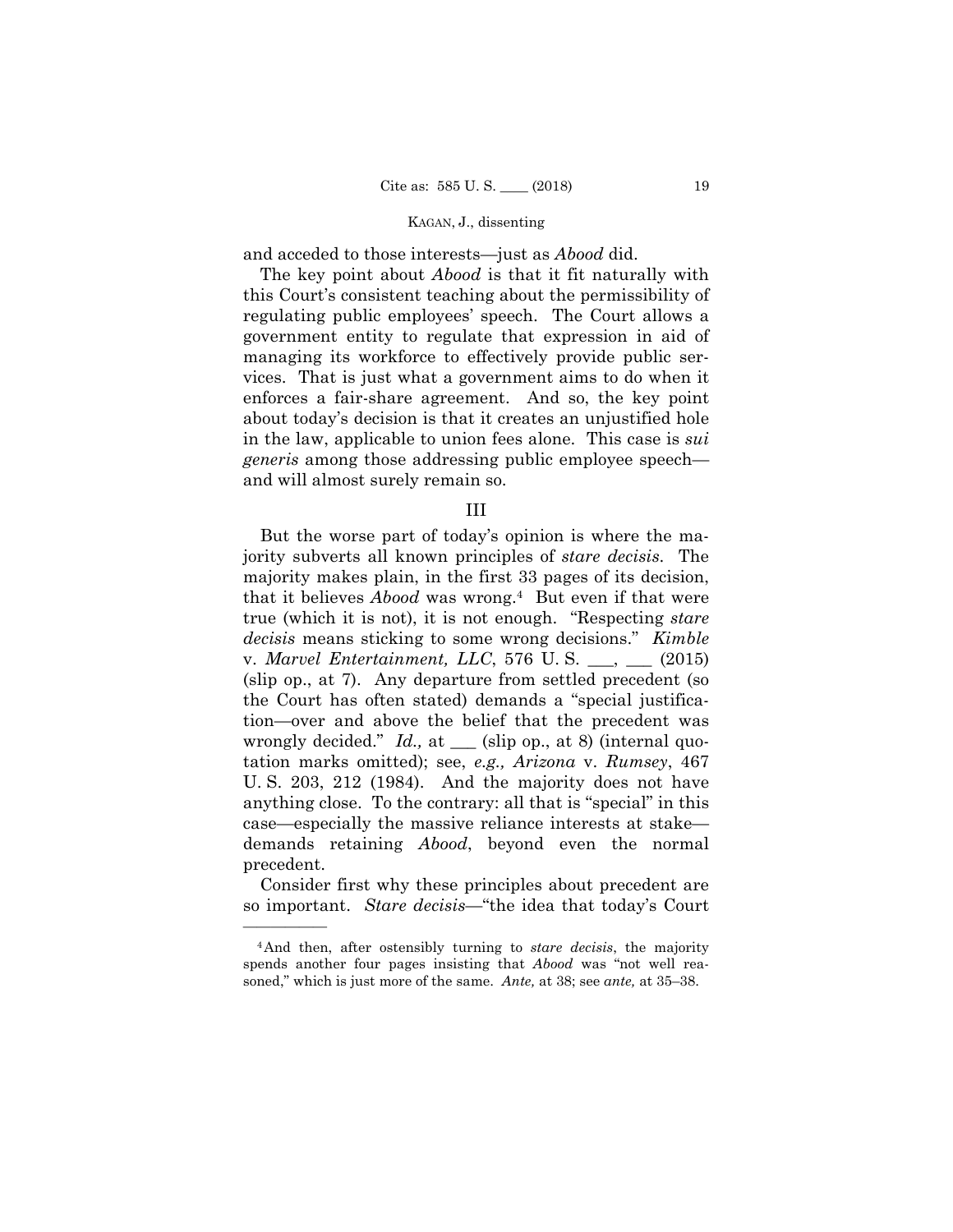should stand by yesterday's decisions"—is "a foundation stone of the rule of law." *Kimble,* 576 U. S., at \_\_\_ (slip op., at 7) (quoting *Michigan* v. *Bay Mills Indian Community*, 572 U.S. \_\_, \_\_ (2014) (slip op., at 15)). It "promotes the evenhanded, predictable, and consistent development" of legal doctrine. *Payne* v. *Tennessee*, 501 U. S. 808, 827 (1991). It fosters respect for and reliance on judicial decisions. See *ibid.* And it "contributes to the actual and perceived integrity of the judicial process," *ibid.*, by ensuring that decisions are "founded in the law rather than in the proclivities of individuals," *Vasquez* v. *Hillery*, 474 U. S. 254, 265 (1986).

 213–214 (2009); *Lehnert*, 500 U. S., at 519; *Teachers* v. And *Abood* is not just any precedent: It is embedded in the law (not to mention, as I'll later address, in the world) in a way not many decisions are. Over four decades, this Court has cited *Abood* favorably many times, and has affirmed and applied its central distinction between the costs of collective bargaining (which the government can charge to all employees) and those of political activities (which it cannot). See, *e.g., Locke* v. *Karass*, 555 U. S. 207, *Hudson*, 475 U. S. 292, 301–302 (1986); *Ellis* v. *Railway Clerks*, 466 U. S. 435, 455–457 (1984). Reviewing those decisions not a decade ago, this Court—unanimously called the *Abood* rule "a general First Amendment principle." *Locke*, 555 U. S., at 213. And indeed, the Court has relied on that rule when deciding cases involving compelled speech subsidies outside the labor sphere—cases today's decision does not question. See, *e.g., Keller* v. *State Bar of Cal.*, 496 U. S. 1, 9–17 (1990) (state bar fees); *Board of Regents of Univ. of Wis. System* v. *Southworth*, 529 U. S. 217, 230–232 (2000) (public university student fees); *Glickman* v. *Wileman Brothers & Elliott, Inc.*, 521 U. S. 457, 471–473 (1997) (commercial advertising assessments); see also n. 3, *supra*.

Ignoring our repeated validation of *Abood*, the majority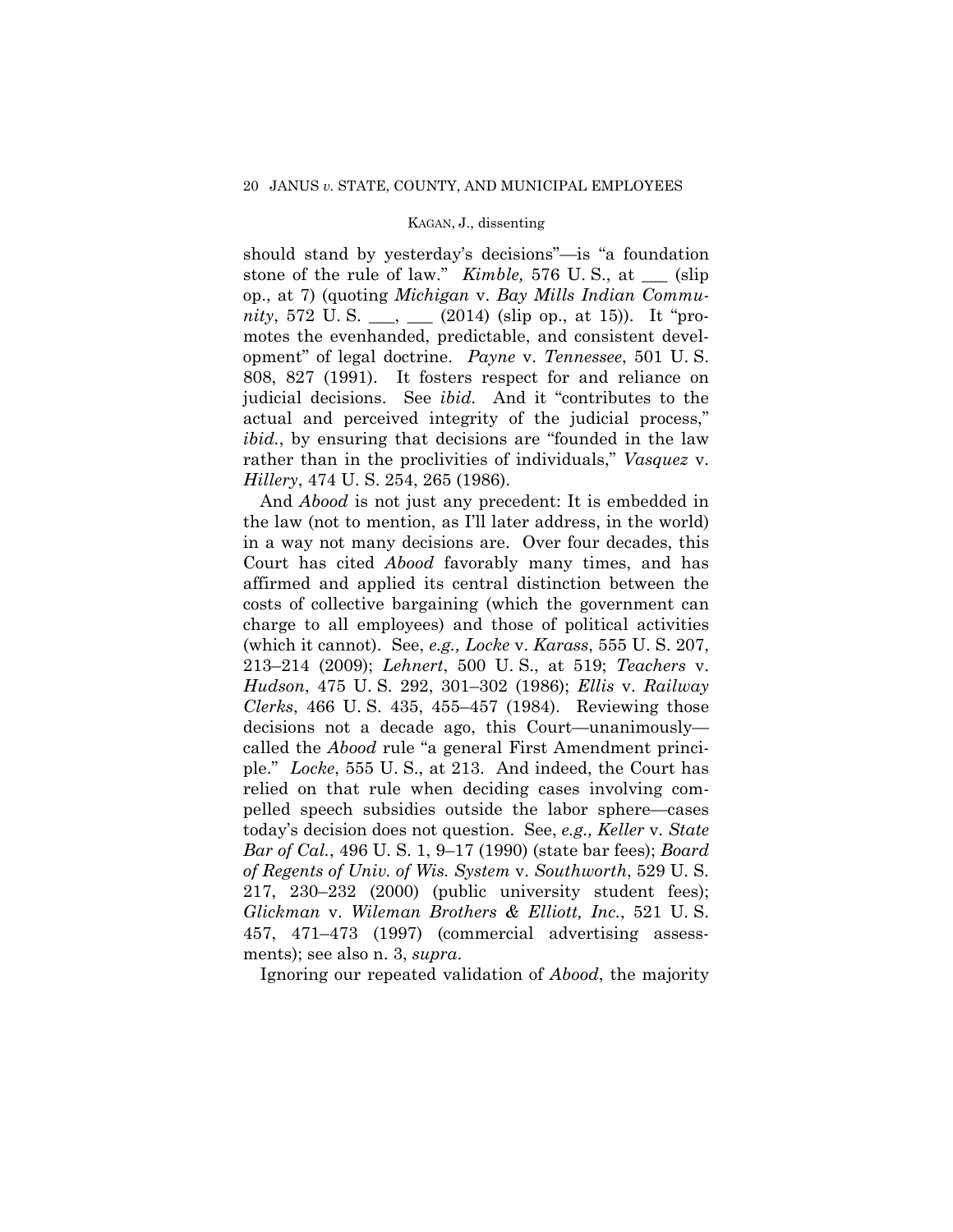claims it has become "an outlier among our First Amendment cases." *Ante,* at 42. That claim fails most spectacularly for reasons already discussed: *Abood* coheres with the *Pickering* approach to reviewing regulation of public employees' speech. See *supra,* at 11–13. Needing to stretch further, the majority suggests that *Abood* conflicts with "our political patronage decisions." *Ante,* at 44. But in fact those decisions strike a balance much like *Abood*'s. On the one hand, the Court has enabled governments to compel policymakers to support a political party, because that requirement (like fees for collective bargaining) can reasonably be thought to advance the interest in workplace effectiveness. See *Elrod* v. *Burns*, 427 U. S. 347, 366–367 (1976); *Branti* v. *Finkel*, 445 U. S. 507, 517 (1980). On the other hand, the Court has barred governments from extending that rule to non-policymaking employees because that application (like fees for political campaigns) can't be thought to promote that interest, see *Elrod,* 427 U. S., at 366; the government is instead trying to "leverage the employment relationship" to achieve other goals, *Garcetti*, 547 U. S., at 419. So all that the majority has left is *Knox* and *Harris*. See *ante,* at 43. Dicta in those recent decisions indeed began the assault on *Abood*  that has culminated today. But neither actually addressed the extent to which a public employer may regulate its own employees' speech. Relying on them is bootstrapping—and mocking *stare decisis*. Don't like a decision? Just throw some gratuitous criticisms into a couple of opinions and a few years later point to them as "special justifications."

The majority is likewise wrong to invoke "workability" as a reason for overruling *Abood*. *Ante,* at 38. Does *Abood*  require drawing a line? Yes, between a union's collectivebargaining activities and its political activities. Is that line perfectly and pristinely "precis[e]," as the majority demands? *Ante,* at 38. Well, not quite that—but as exer-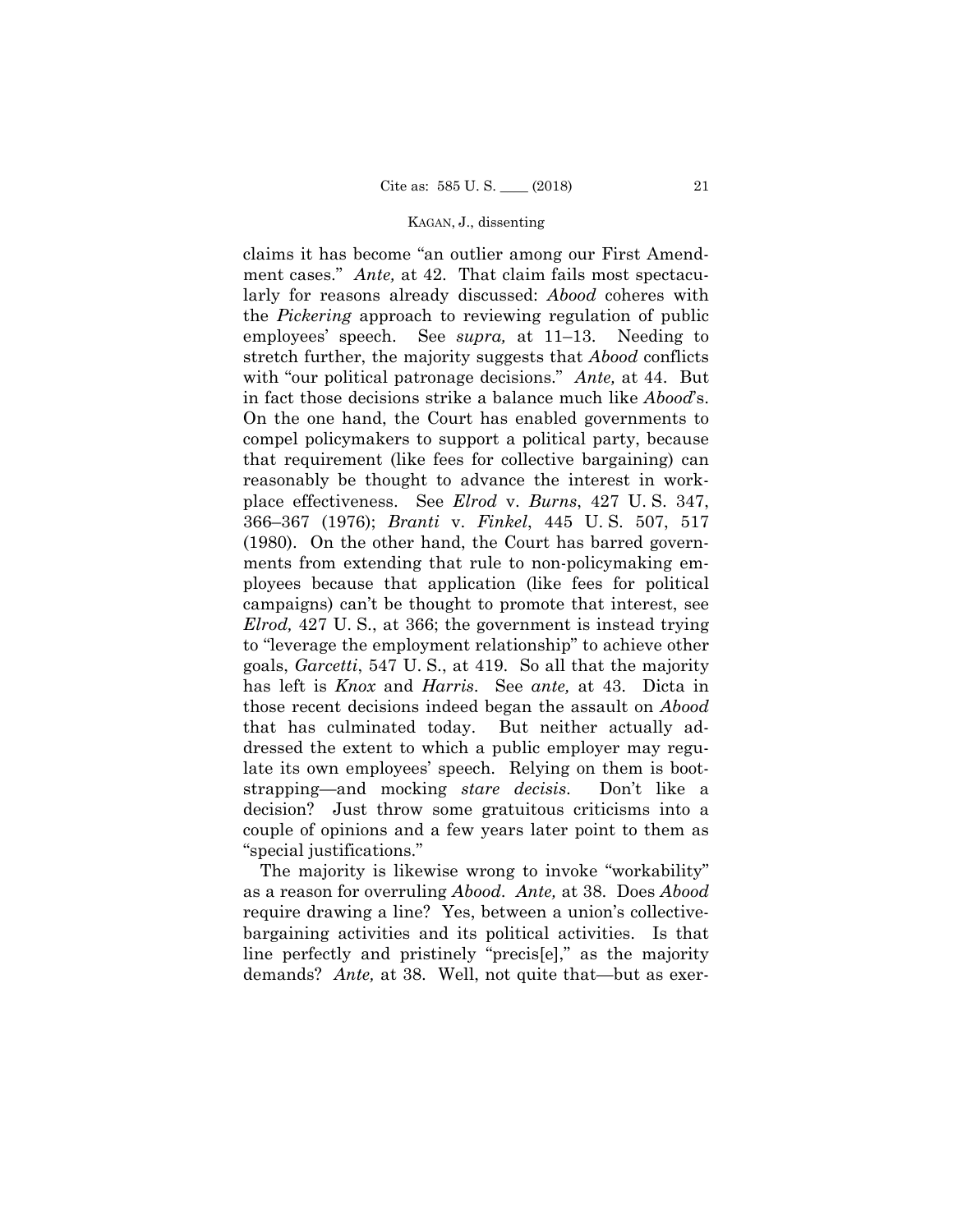(2015) (slip op., at 13) (SCALIA, J., dissenting). As I wrote cises of constitutional linedrawing go, *Abood* stands well above average. In the 40 years since *Abood*, this Court has had to resolve only a handful of cases raising questions about the distinction. To my knowledge, the circuit courts are not divided on any classification issue; neither are they issuing distress signals of the kind that sometimes prompt the Court to reverse a decision. See, *e.g., Johnson* v. *United States,* 576 U. S. \_\_\_ (2015) (overruling precedent because of frequent splits and mass confusion). And that tranquility is unsurprising: There may be some gray areas (there always are), but in the mine run of cases, everyone knows the difference between politicking and collective bargaining. The majority cites some disagreement in two of the classification cases this Court decided—as if non-unanimity among Justices were something startling. And it notes that a dissenter in one of those cases called the Court's approach "malleable" and "not principled," *ante,* at 39—as though those weren't stock terms in dissenting vocabulary. See, *e.g., Murr* v. *Wisconsin*, 582 U.S. \_\_\_, \_\_\_ (2017) (ROBERTS, C.J., dissenting) (slip op., at 2); *Dietz* v. *Bouldin*, 579 U. S. \_\_\_, \_\_\_ (2016) (THOMAS, J., dissenting) (slip op., at 1); *Alabama Legislative Black Caucus* v. *Alabama*, 575 U. S. \_\_\_, \_\_\_ in *Harris* a few Terms ago: "If the kind of hand-wringing about blurry lines that the majority offers were enough to justify breaking with precedent, we might have to discard whole volumes of the U.S. Reports."  $573$  U.S., at  $\_\_$  (slip op., at 15).

And in any event, one *stare decisis* factor—reliance dominates all others here and demands keeping *Abood*. *Stare decisis*, this Court has held, "has added force when the legislature, in the public sphere, and citizens, in the private realm, have acted in reliance on a previous decision." *Hilton* v. *South Carolina Public Railways Comm'n*, 502 U. S. 197, 202 (1991). That is because overruling a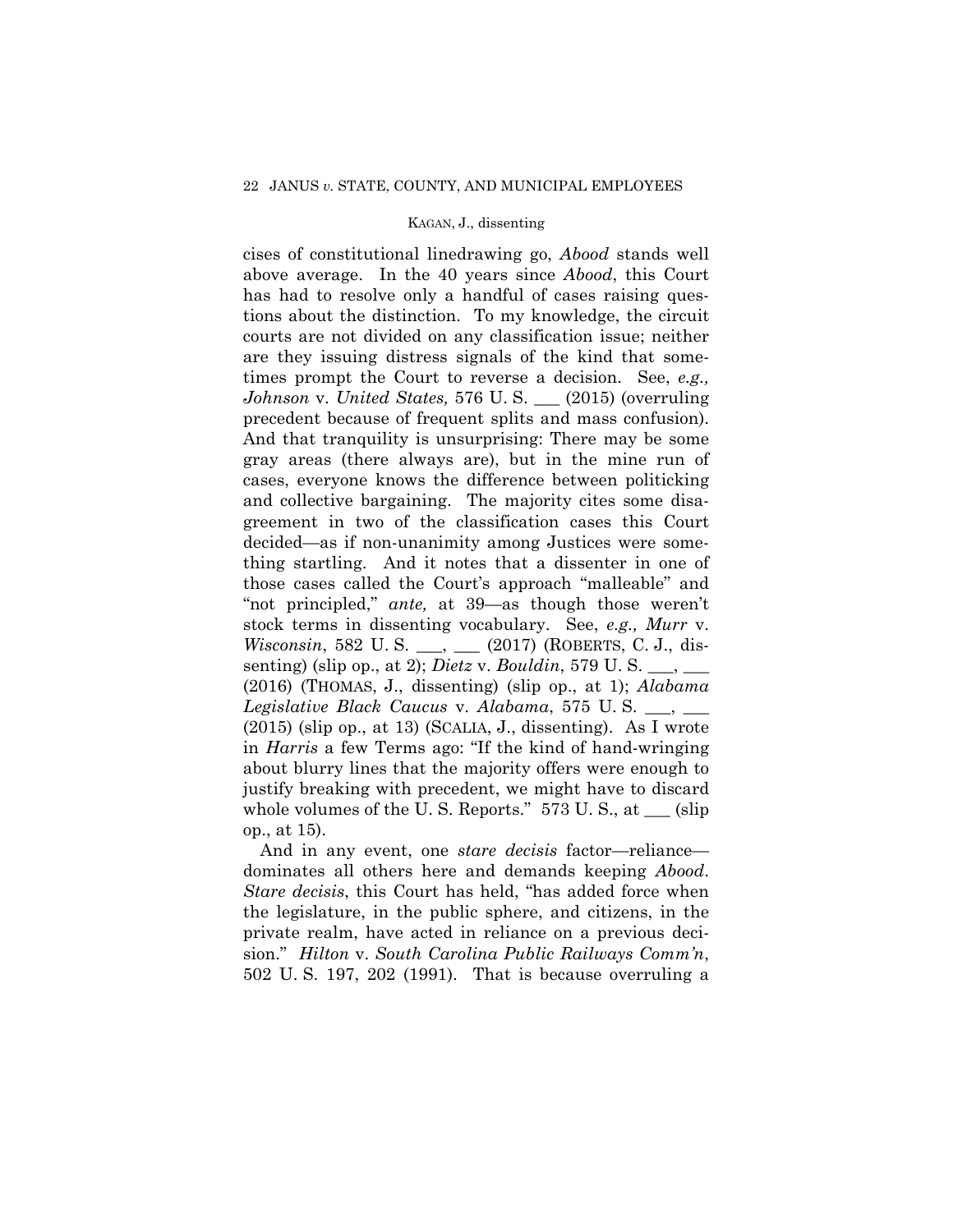decision would then "require an extensive legislative response" or "dislodge settled rights and expectations." *Ibid.* Both will happen here: The Court today wreaks havoc on entrenched legislative and contractual arrangements.

Over 20 States have by now enacted statutes authorizing fair-share provisions. To be precise, 22 States, the District of Columbia, and Puerto Rico—plus another two States for police and firefighter unions. Many of those States have multiple statutory provisions, with variations for different categories of public employees. See, *e.g.,* Brief for State of California as *Amicus Curiae* 24–25. Every one of them will now need to come up with new ways elaborated in new statutes—to structure relations between government employers and their workers. The majority responds, in a footnote no less, that this is of no proper concern to the Court. See *ante,* at 47, n. 27. But in fact, we have weighed heavily against "abandon[ing] our settled jurisprudence" that "[s]tate legislatures have relied upon" it and would have to "reexamine [and amend] their statutes" if it were overruled. *Allied-Signal, Inc.* v. *Director, Div. of Taxation*, 504 U. S. 768, 785 (1992); *Hilton*, 502 U. S., at 203.

Still more, thousands of current contracts covering millions of workers provide for agency fees. Usually, this Court recognizes that "[c]onsiderations in favor of *stare decisis* are at their acme in cases involving property and contract rights." *Payne*, 501 U. S., at 828. Not today. The majority undoes bargains reached all over the country.5 It prevents the parties from fulfilling other commitments they have made based on those agreements. It forces the

——————

<sup>5</sup> Indeed, some agency-fee provisions, if canceled, could bring down entire contracts because they lack severability clauses. See *ante,* at 46 (noting that unions could have negotiated for that result); Brief for Governor Tom Wolf et al. as *Amici Curiae* 11.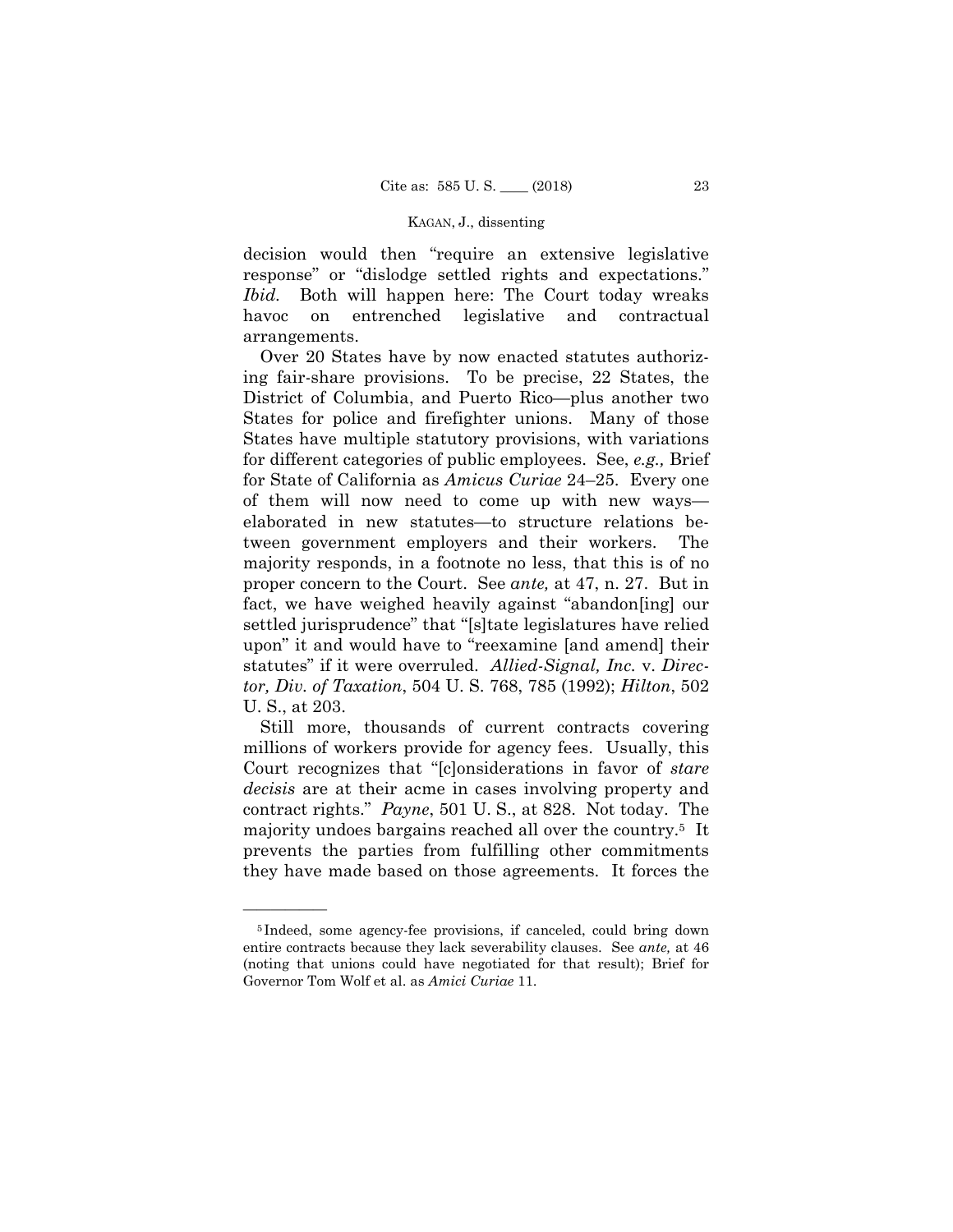parties—immediately—to renegotiate once-settled terms and create new tradeoffs. It does so knowing that many of the parties will have to revise (or redo) multiple contracts simultaneously. (New York City, for example, has agreed to agency fees in 144 contracts with 97 public-sector unions. See Brief for New York City Municipal Labor Committee as *Amicus Curiae* 4.) It does so knowing that those renegotiations will occur in an environment of legal uncertainty, as state governments scramble to enact new labor legislation. See *supra,* at 23. It does so with no real clue of what will happen next—of how its action will alter public-sector labor relations. It does so even though the government services affected—policing, firefighting, teaching, transportation, sanitation (and more)—affect the quality of life of tens of millions of Americans.

The majority asserts that no one should care much because the canceled agreements are "of rather short duration" and would "expire on their own in a few years' time." *Ante,* at 45, 46. But to begin with, that response ignores the substantial time and effort that state legislatures will have to devote to revamping their statutory schemes. See *supra,* at 23. And anyway, it misunderstands the nature of contract negotiations when the parties have a continuing relationship. The parties, in renewing an old collective-bargaining agreement, don't start on an empty page. Instead, various "long-settled" terms like fair-share provisions—are taken as a given. Brief for Governor Tom Wolf et al. 11; see Brief for New York City Sergeants Benevolent Assn. as *Amicus Curiae* 18. So the majority's ruling does more than advance by a few years a future renegotiation (though even that would be significant). In most cases, it commands new bargaining over how to replace a term that the parties never expected to change. And not just new bargaining; given the interests at stake, complicated and possibly contentious bargaining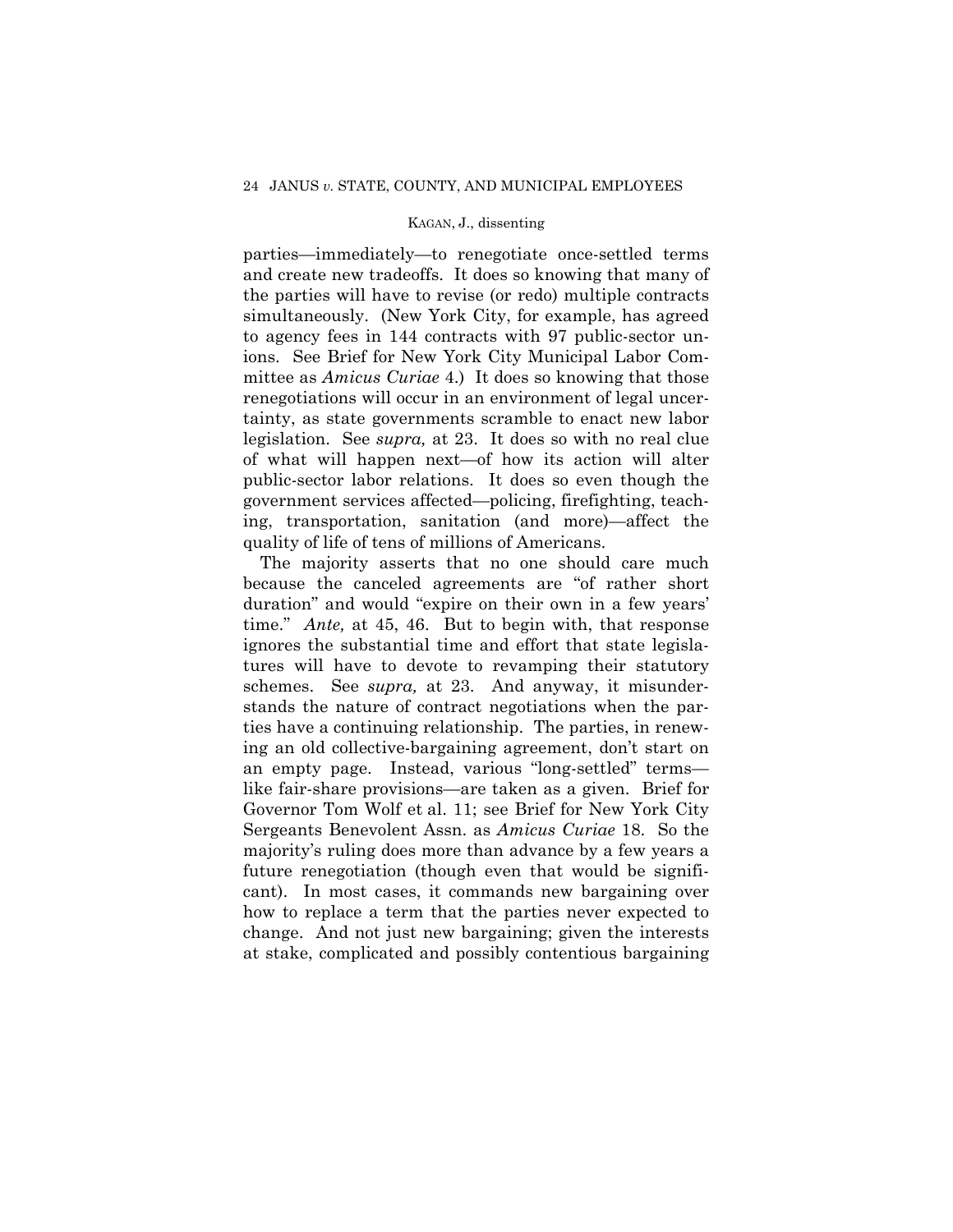as well. See Brief for Governor Tom Wolf et al. 11.6

Ante, at 45. divided. *Ante*, at 45. "During this period of time," the The majority, though, offers another reason for not worrying about reliance: The parties, it says, "have been on notice for years regarding this Court's misgivings about *Abood.*" *Ante,* at 45. Here, the majority proudly lays claim to its 6-year crusade to ban agency fees. In *Knox*, the majority relates, it described *Abood* as an "anomaly." *Ante,* at 45 (quoting 567 U. S., at 311). Then, in *Harris*, it "cataloged *Abood*'s many weaknesses." *Ante,* at 45. Finally, in *Friedrichs*, "we granted a petition for certiorari asking us to" reverse *Abood*, but found ourselves equally majority concludes, public-sector unions "must have understood that the constitutionality of [an agency-fee] provision was uncertain." *Ibid*. And so, says the majority, they should have structured their affairs accordingly.

But that argument reflects a radically wrong understanding of how *stare decisis* operates. Justice Scalia once confronted a similar argument for "disregard[ing] reliance interests" and showed how antithetical it was to rule-oflaw principles. *Quill Corp.* v. *North Dakota*, 504 U. S. 298, 320 (1992) (concurring opinion). He noted first what we always tell lower courts: "If a precedent of this Court has direct application in a case, yet appears to rest on reasons rejected in some other line of decisions, [they] should follow the case which directly controls, leaving to this Court the prerogative of overruling its own decisions." *Id.,* 

——————

 was clear and workable, as I have already shown. See *supra,* at 21–22. <sup>6</sup> In a single, cryptic sentence, the majority also claims that arguments about reliance "based on [*Abood*'s] clarity are misplaced" because *Abood* did not provide a "clear or easily applicable standard" to separate fees for collective bargaining from those for political activities. *Ante,* at 45. But to begin, the standard for separating those activities And in any event, the reliance *Abood* engendered was based not on the clarity of that line, but on the clarity of its holding that governments and unions could generally agree to fair-share arrangements.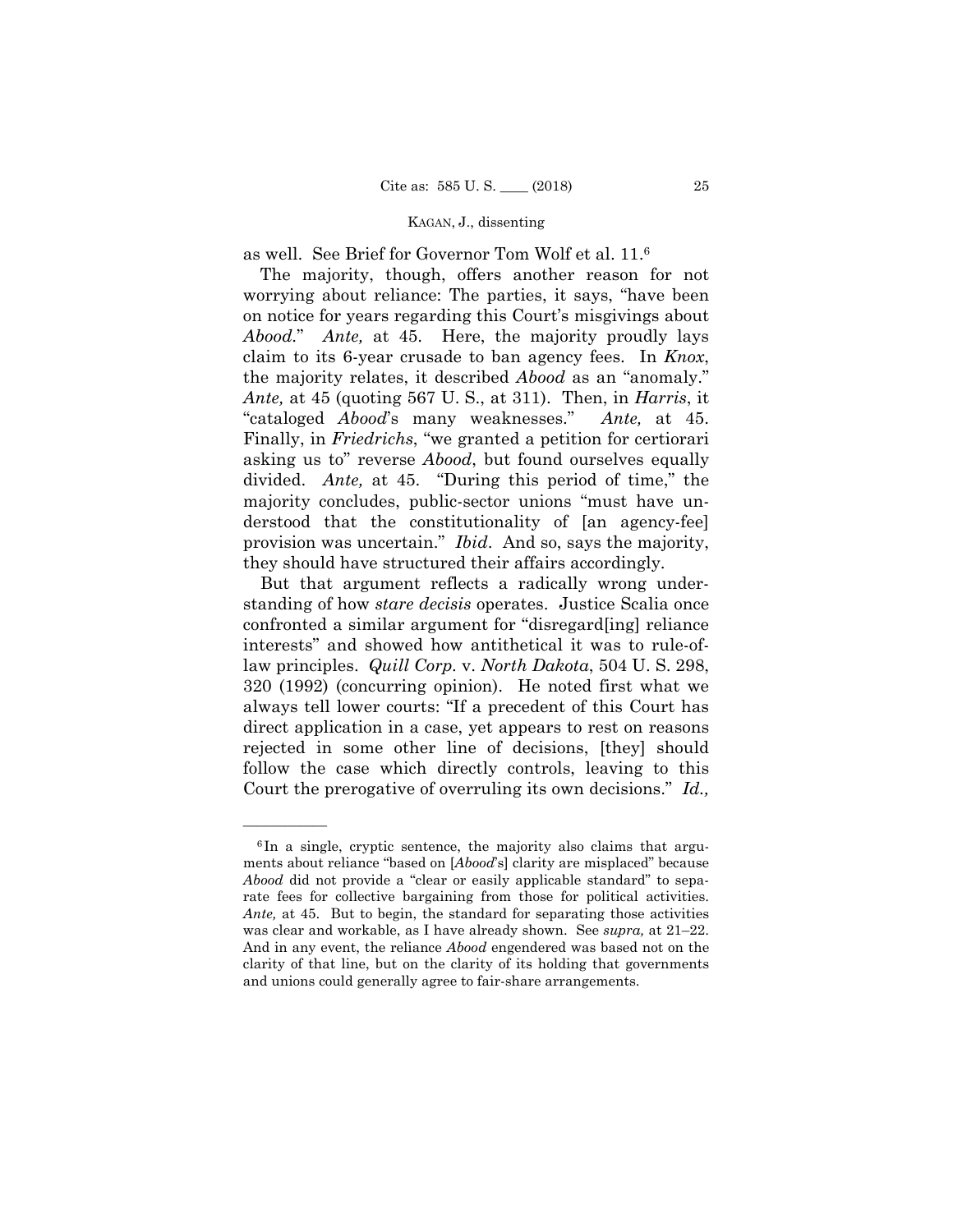## 26 JANUS *v.* STATE, COUNTY, AND MUNICIPAL EMPLOYEES

## KAGAN, J., dissenting

at 321 (quoting *Rodriguez de Quijas* v. *Shearson/ American Express, Inc.*, 490 U. S. 477, 484 (1989); some alterations omitted). That instruction, Justice Scalia explained, was "incompatible" with an expectation that "private parties anticipate our overrulings." 406 U. S., at 320. He concluded: "[R]eliance upon a square, unabandoned holding of the Supreme Court is *always* justifiable reliance." *Ibid. Abood*'s holding was square. It was unabandoned before today. It was, in other words, the law however much some were working overtime to make it not. Parties, both unions and governments, were thus justified in relying on it. And they did rely, to an extent rare among our decisions. To dismiss the overthrowing of their settled expectations as entailing no more than some "adjustments" and "unpleasant transition costs," *ante,* at 47, is to trivialize *stare decisis.* 

# IV

There is no sugarcoating today's opinion. The majority overthrows a decision entrenched in this Nation's law and in its economic life—for over 40 years. As a result, it prevents the American people, acting through their state and local officials, from making important choices about workplace governance. And it does so by weaponizing the First Amendment, in a way that unleashes judges, now and in the future, to intervene in economic and regulatory policy.

 cut one way. *Abood*'s legal underpinnings have not eroded Departures from *stare decisis* are supposed to be "exceptional action[s]" demanding "special justification," *Rumsey*, 467 U. S., at 212—but the majority offers nothing like that here. In contrast to the vigor of its attack on *Abood*, the majority's discussion of *stare decisis* barely limps to the finish line. And no wonder: The standard factors this Court considers when deciding to overrule a decision all over time: *Abood* is now, as it was when issued, consistent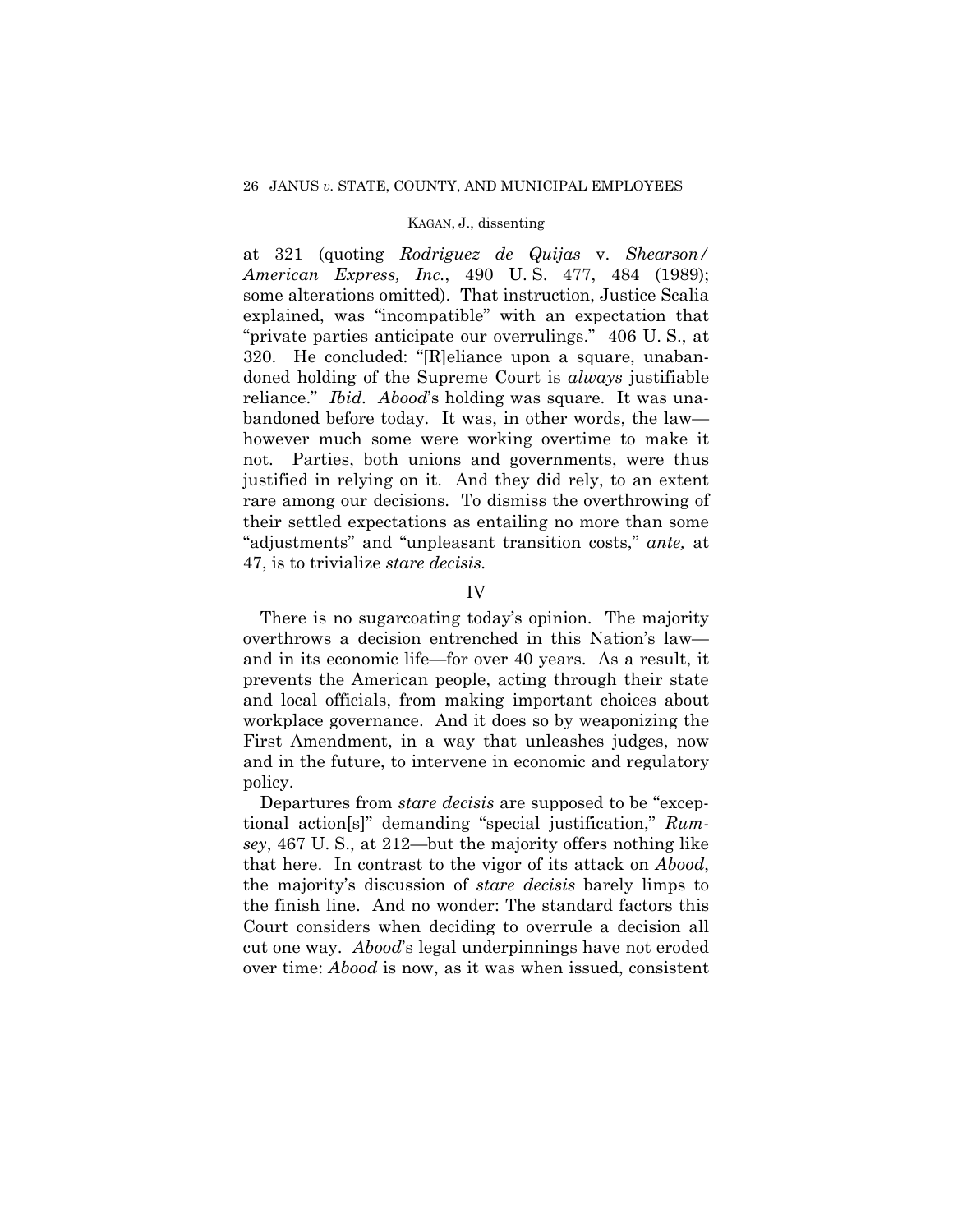with this Court's First Amendment law. *Abood* provided a workable standard for courts to apply. And *Abood* has generated enormous reliance interests. The majority has overruled *Abood* for no exceptional or special reason, but because it never liked the decision. It has overruled *Abood*  because it wanted to.

Because, that is, it wanted to pick the winning side in what should be—and until now, has been—an energetic policy debate. Some state and local governments (and the constituents they serve) think that stable unions promote healthy labor relations and thereby improve the provision of services to the public. Other state and local governments (and their constituents) think, to the contrary, that strong unions impose excessive costs and impair those services. Americans have debated the pros and cons for many decades—in large part, by deciding whether to use fair-share arrangements. Yesterday, 22 States were on one side, 28 on the other (ignoring a couple of inbetweeners). Today, that healthy—that democratic debate ends. The majority has adjudged who should prevail. Indeed, the majority is bursting with pride over what it has accomplished: Now those 22 States, it crows, "can follow the model of the federal government and 28 other States." *Ante,* at 47, n. 27.

selling various data). And it threatens not to be the last. And maybe most alarming, the majority has chosen the winners by turning the First Amendment into a sword, and using it against workaday economic and regulatory policy. Today is not the first time the Court has wielded the First Amendment in such an aggressive way. See, *e.g., National Institute of Family and Life Advocates* v. *Becerra*, *ante,* p. \_\_\_ (invalidating a law requiring medical and counseling facilities to provide relevant information to users); *Sorrell* v. *IMS Health Inc.,* 564 U. S. 552 (2011) (striking down a law that restricted pharmacies from Speech is everywhere—a part of every human activity